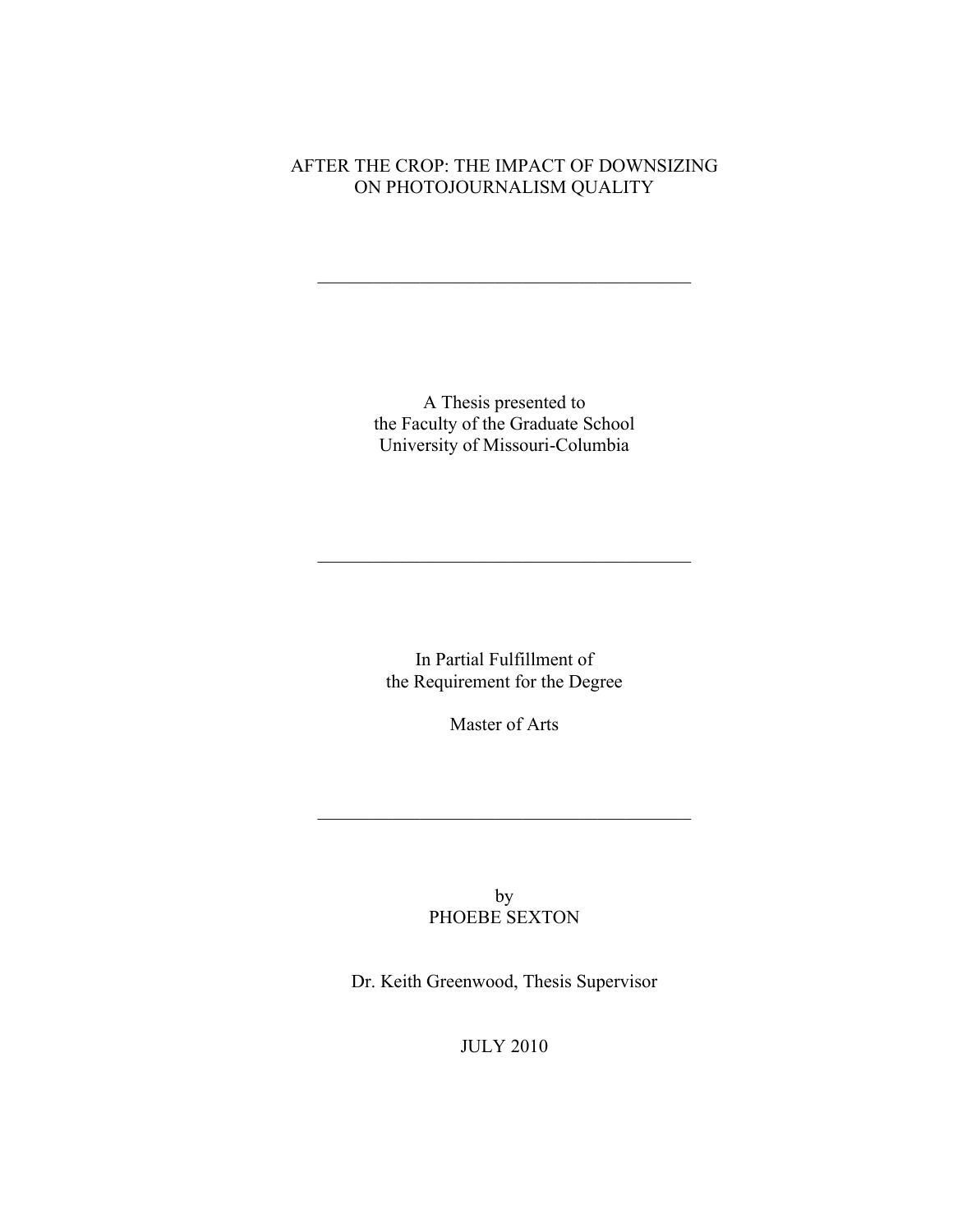© Phoebe Sexton, 2010 All Rights Reserved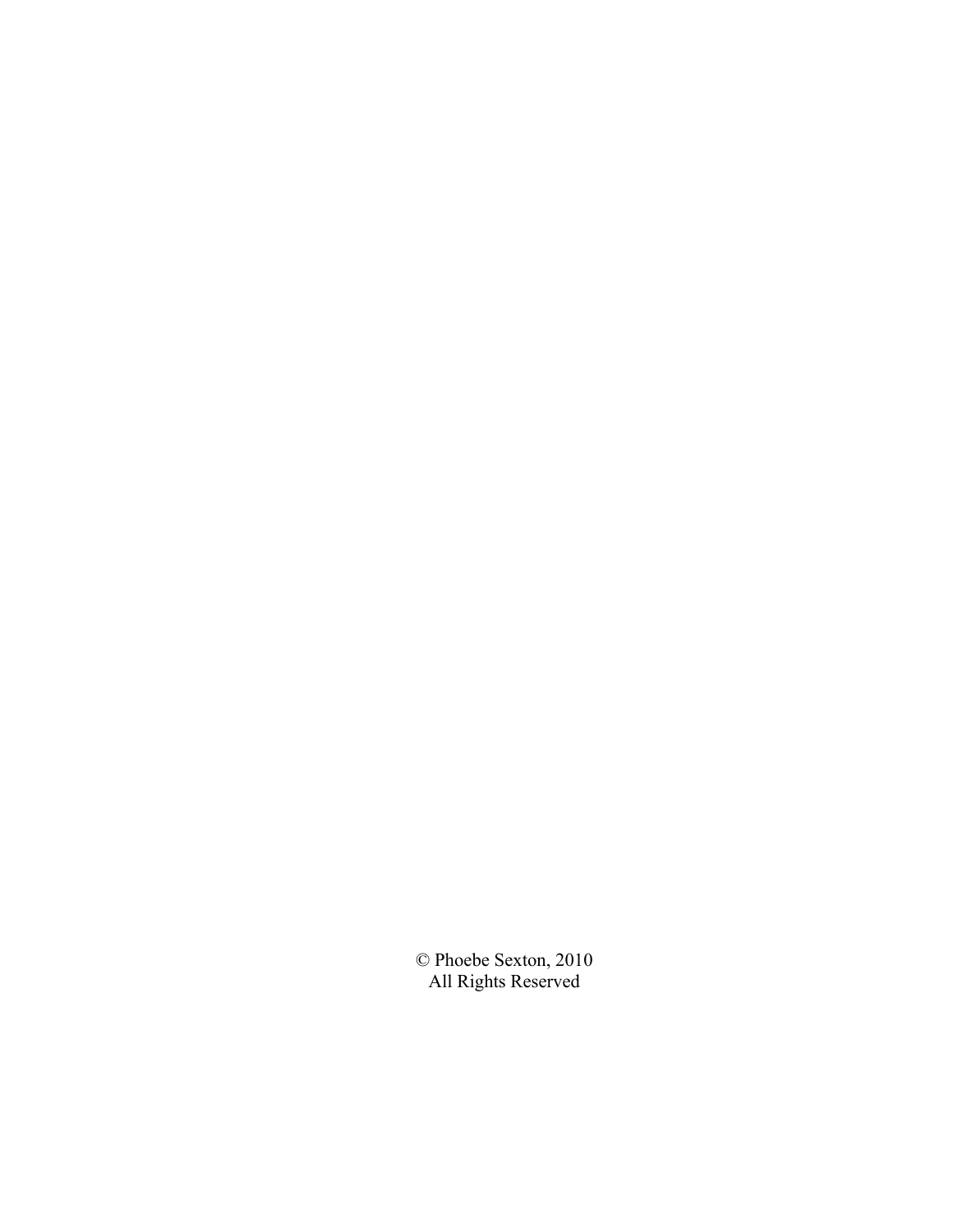The undersigned, appointed by the dean of the Graduate School, have examined the thesis entitled

# AFTER THE CROP: THE IMPACT OF DOWNSIZING ON PHOTOJOURNALISM QUALITY

presented by Phoebe Sexton,

a candidate for the degree of master of arts,

and hereby certify that, in their opinion, it is worthy of acceptance.

Dr. Keith Greenwood

 $\mathcal{L}_\text{max}$  , and the set of the set of the set of the set of the set of the set of the set of the set of the set of the set of the set of the set of the set of the set of the set of the set of the set of the set of the

Dr. Wayne Wanta

 $\mathcal{L}_\text{max}$  , and the set of the set of the set of the set of the set of the set of the set of the set of the set of the set of the set of the set of the set of the set of the set of the set of the set of the set of the

Dr. Earnest L. Perry

 $\mathcal{L}_\text{max}$  , and the set of the set of the set of the set of the set of the set of the set of the set of the set of the set of the set of the set of the set of the set of the set of the set of the set of the set of the

Dr. Seonghee Cho

 $\mathcal{L}_\text{max}$  , and the set of the set of the set of the set of the set of the set of the set of the set of the set of the set of the set of the set of the set of the set of the set of the set of the set of the set of the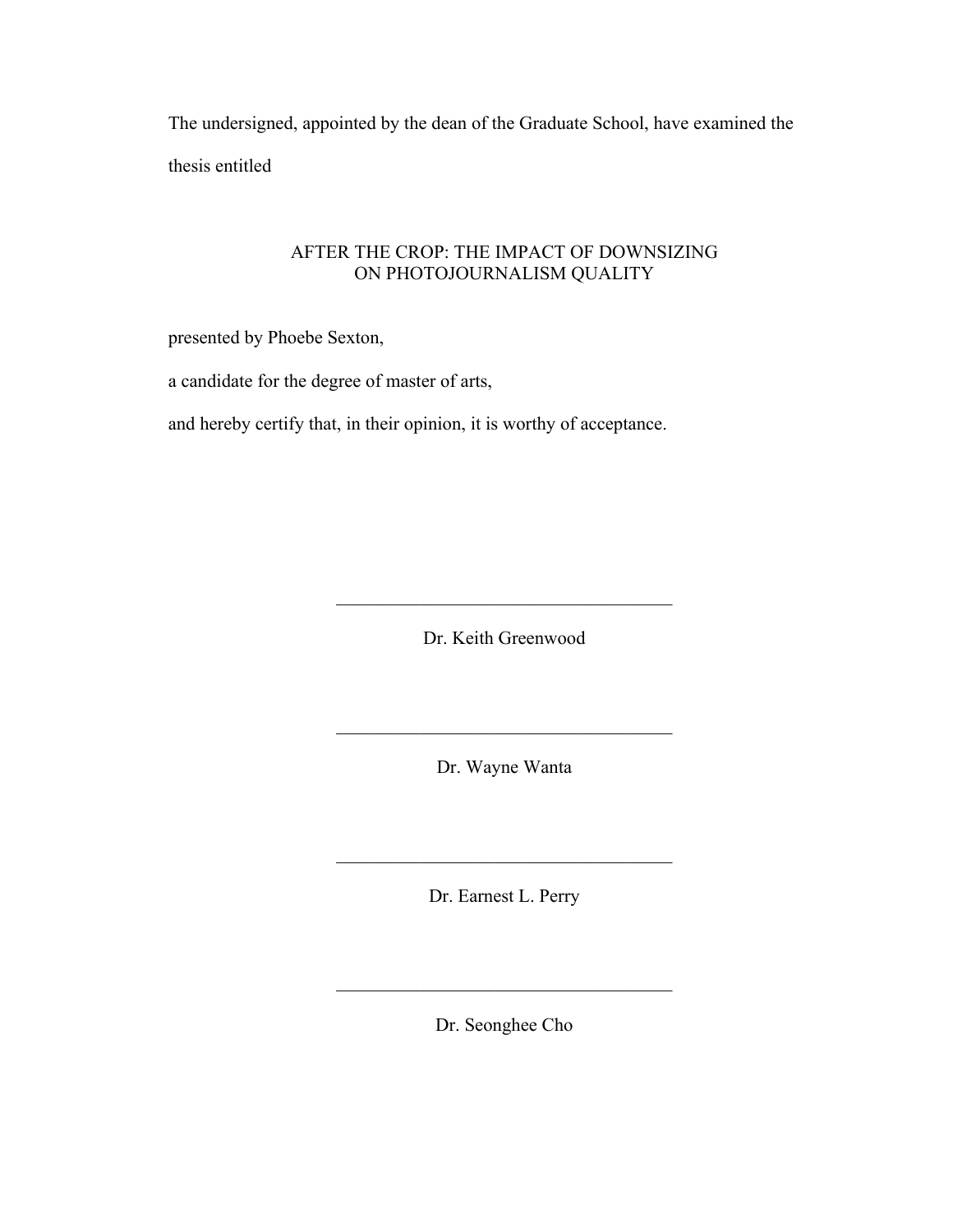*For the artists and journalists out there who also like math.*

I am blessed to have some tremendous people in my corner.

Thank you to the many who've supported me along this journey and especially to my families at First Holiness Church in Cambridge, Massachusetts, and to the Inner Strength Gospel Choir at Boston University. These two organizations—and, more importantly, the beautiful souls that comprise them helped me begin the journey to Mizzou and continued to support me in a multitude of ways after I left the comfort of their presence. I will carry you in my heart always.

There are so many magnificent friends who have encouraged me during this process—I am constantly amazed by your unwavering support and generosity. I can't list you all here, but you are wonderful and make my life better on a daily basis.

I may never find the right words to express my heartfelt gratitude to the following kindred spirits, who have redefined the concept of "staunch supporter." I hope you know how profoundly you have touched my life: Ben Bellus, @AnnieR, @DanCMos, Vern, Brandon, Jarrad, Jakob, Clint, Matt, Charles, Lindsey, Sara, Becca, Glix, Tozzi, Schiety, Nicole, JMo, Gatz, Cal, Tyler, Andy and Dominick. I love you immensely.

Finally, I'd like to thank my mother, Anne, for giving me this great life full of opportunity and for giving me free reign over my brain. She has been my number one fan and my greatest supporter and I love her fiercely. I never could have done such a "Good Lob" in life without her.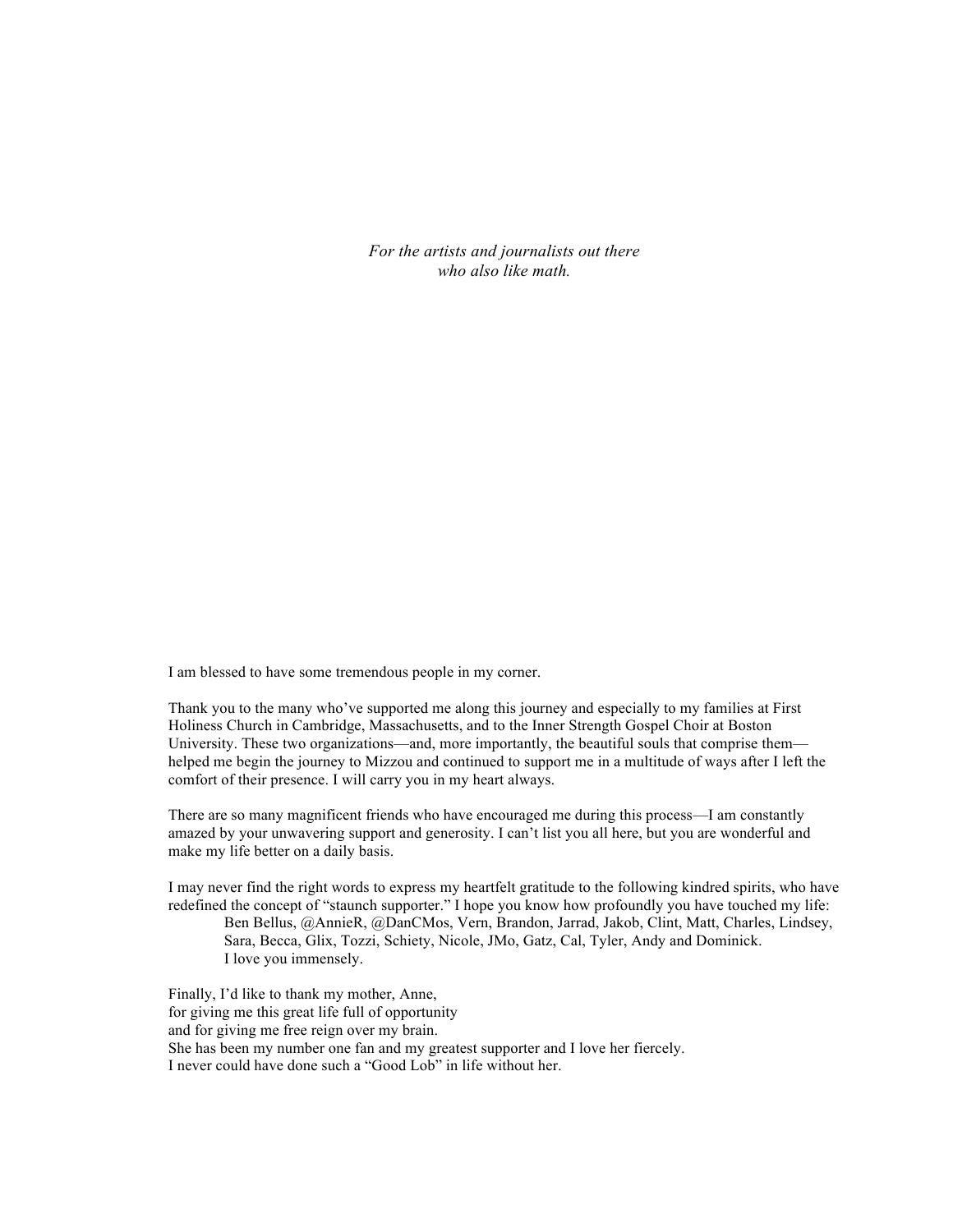### ACKNOWLEDGEMENTS

In taking a moment to take stock of the many people who have helped me along this academic path, I am heartened by the depth and breadth of support and love in my life. There have been many along the way who have lent encouraging words and strong shoulders, who have given me a hand up and have set the bar a bit higher. I thank you all, my family of friends and colleagues, for getting me to where I am now. There are some people I'd like to thank directly for their contributions to my thesis efforts.

First, a humble and appreciative thank you to Dr. Keith Greenwood for masterfully mixing encouragement and pressure in a ratio that got me through in one piece. With a good sense of humor and an almost saintly patience, he taught me a lot more than I was expecting and probably more than I currently realize—about scholarly pursuits and academic research. I'm not sure I'll ever be able to adequately express my gratitude and appreciation for his tutelage and its effects on the quality of my graduate school experience.

I would also express my appreciation for the immense support I've received from the academic community, my committee in particular. Drs. Earnest Perry, Seonghee Cho and Wayne Wanta have been very helpful and accessible during this process and without them, I would not have made it to this point in my academic career. The Photojournalism department and its faculty have shown unwavering support as I opted to flex my true nerdiness, pursuing a math-filled research adventure after reinventing my photographic

ii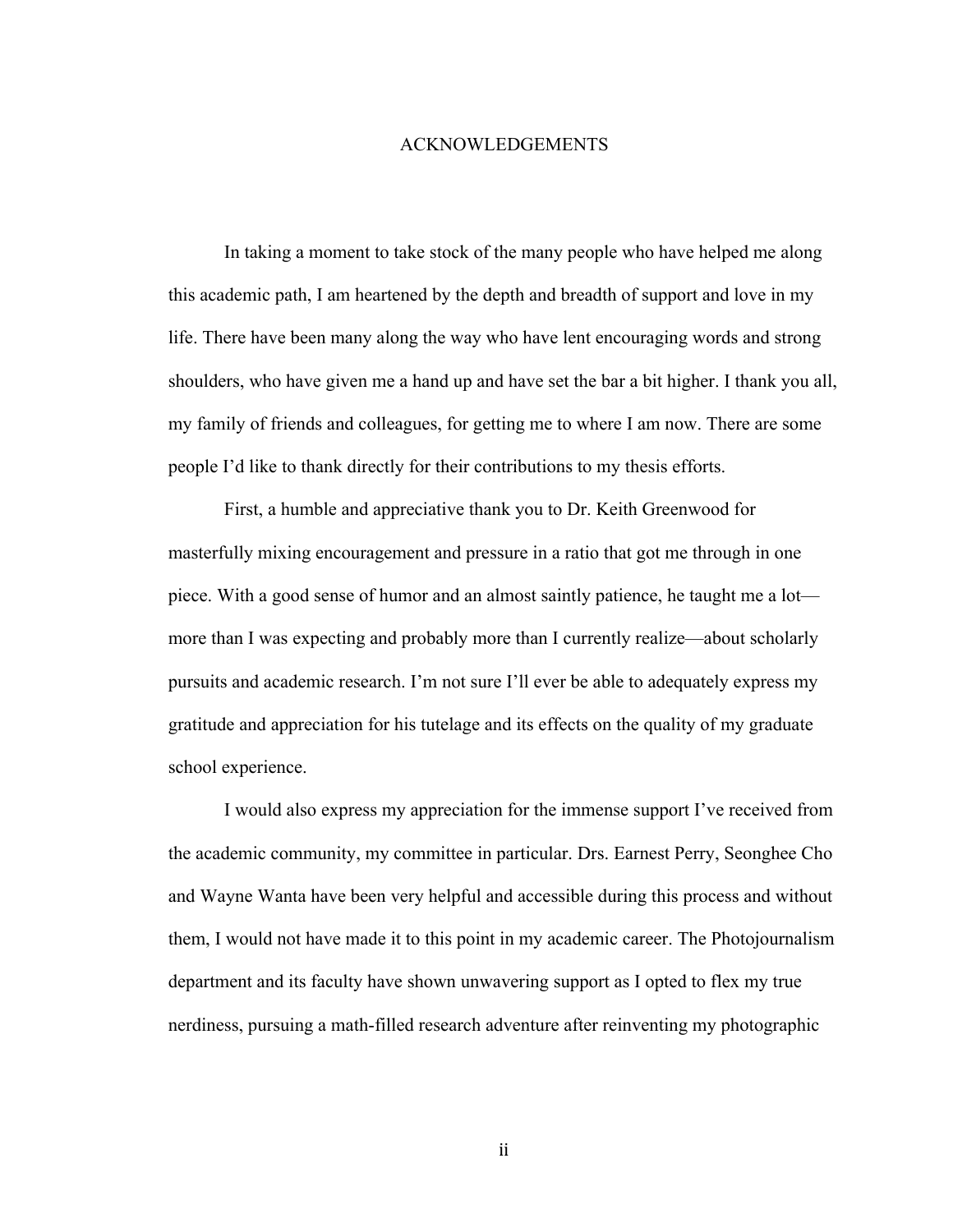style in their classes. Thank you all for investing such time and passion into your instruction.

I am forever indebted to the helpfulness and encyclopedic knowledge of Martha Pickens and Ginny Cowell in the graduate office, my first contacts with the program. They have guided me through, providing crucial advice, guidelines, emotional support and, on occasion, tasty snacks. Without Martha and Ginny, I wouldn't have had an assistantship or a place to live and might not have even made it to Missouri. Thank you for all that you do.

It took a small army to help gather the materials I needed for my research and spanned, quite literally, from coast to coast. Thank you first to the Duffy Fund for helping fund this research. The librarians at the University of Missouri and the Journalism Library in particular helped me track down and manage microfilm for many months and I am eternally grateful for their assistance. Thank you to Sarah Gatzke and the *Boston Globe* librarian, Lisa Tuite, for granting me access to digital files of the *Globe* I needed. With deep gratitude I commend Lauren of the San Jose Public Library, along with Erika Carrillo and Chad Ziemendorf, for helping me surmount a bizarre microfilm mishap I couldn't have even imagined. I'd like to send a grateful "skadoosh" to Joshua Bickel for his assistance in coding.

I owe an incredible amount of the production of these pages to the thriving coffee industry in Columbia. Thank you in particular to Kaldi's for supplying me with Espresso 700 and those amazing sugar cookies and a good place to work and meet with friends. Above all, thank you to the crew of the 9<sup>th</sup> Street Starbucks, including Jack, Lauren, Debbie, Rachel, Matt, Meredith and Adam, for keeping me alive and kickin' these many

iii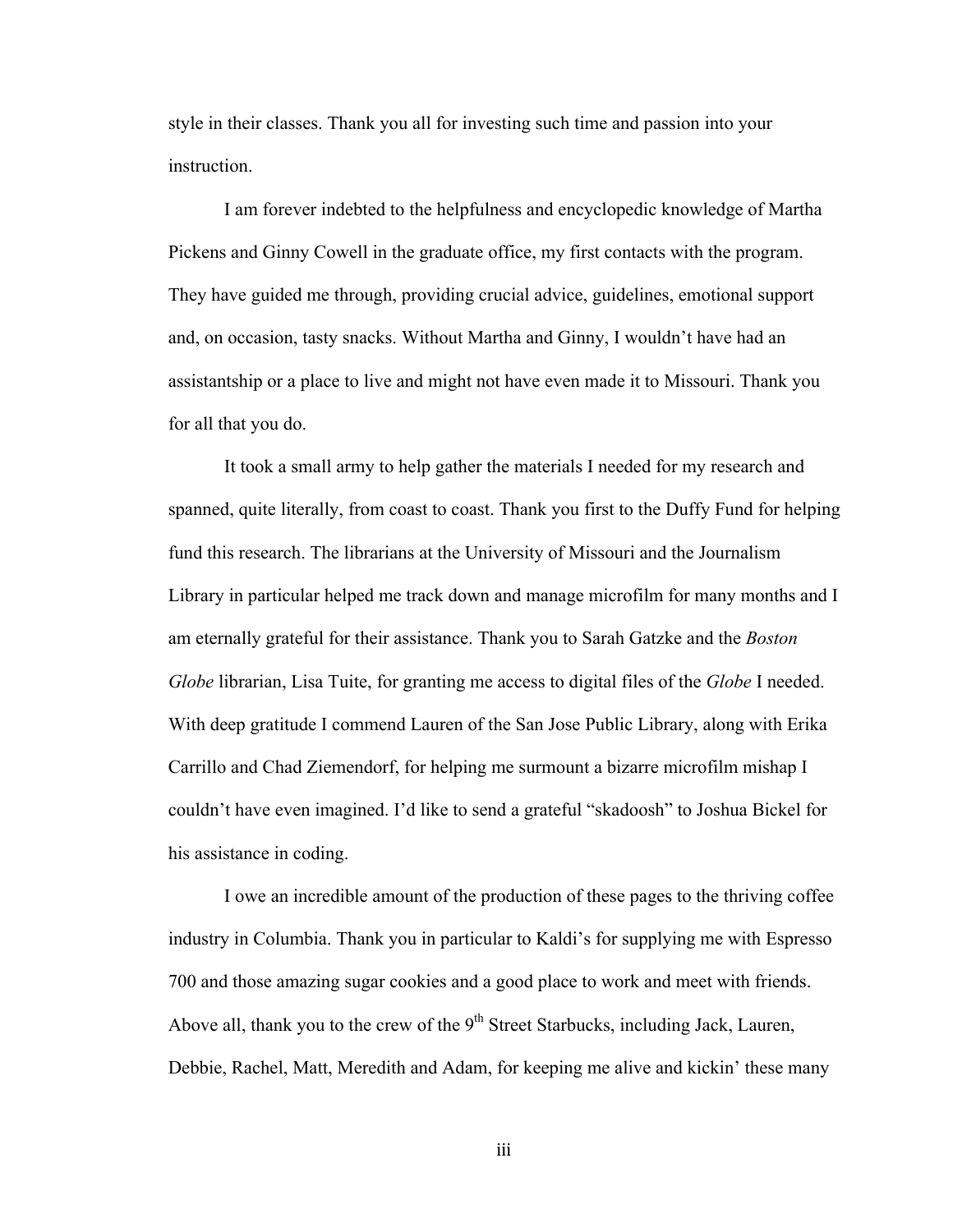months. They're as invested in this work as my academic compatriots and I can't thank them all enough for the greetings, smiles and pick-me-ups.

Thank you the United States Postal Service for delivering many beautiful and inspiring pieces of correspondence from around the world and particularly those from Tracy, Nicole, Sarah Beth and SLG. Thank you to the wonderful world of social media, which helped me build an even greater network of scholars and kindred spirits with whom I could complain and commiserate.

To the Never Nudes, my trivia family: for two years, you've given me a chance every week to feel smart, and if not smart, then funny, and if not funny, then, at the very least, special, though I'm not sure we're all on the same page about what that really means. To Chad, Caroline, Justin, Jackie, Katy ('nanner cakes!), Schyler and JC, thanks for the laughs, support, good-natured chiding and the chance to be part of a dynasty.

To my classmates, and to my fellow "photo melvins" in particular, I appreciate and enjoy your companionship and editing, your coffee trips and lunch dates and power naps along the way and, most of all, your pep talks. To my colleagues of the Journalism Graduate Student Association and my intramural volleyball teammates of the Little Joseph Pulitzer Urban Achievers, thank you for challenging me to expand my horizons and for getting me out of the library for an hour or two every week.

Finally, to Joyce, Steve, Lori, Vicki, Joe, Peter, Mitch and Rita: thank you for being an incredible teacher. You have instilled in me a passion for knowledge, a new perspective, a higher standard, a broader view and a bolder sense of purpose. Your wisdom has not only enhanced my studies, but also enriched my character and enlivened my life. I aspire to one day be as great an educator as you.

iv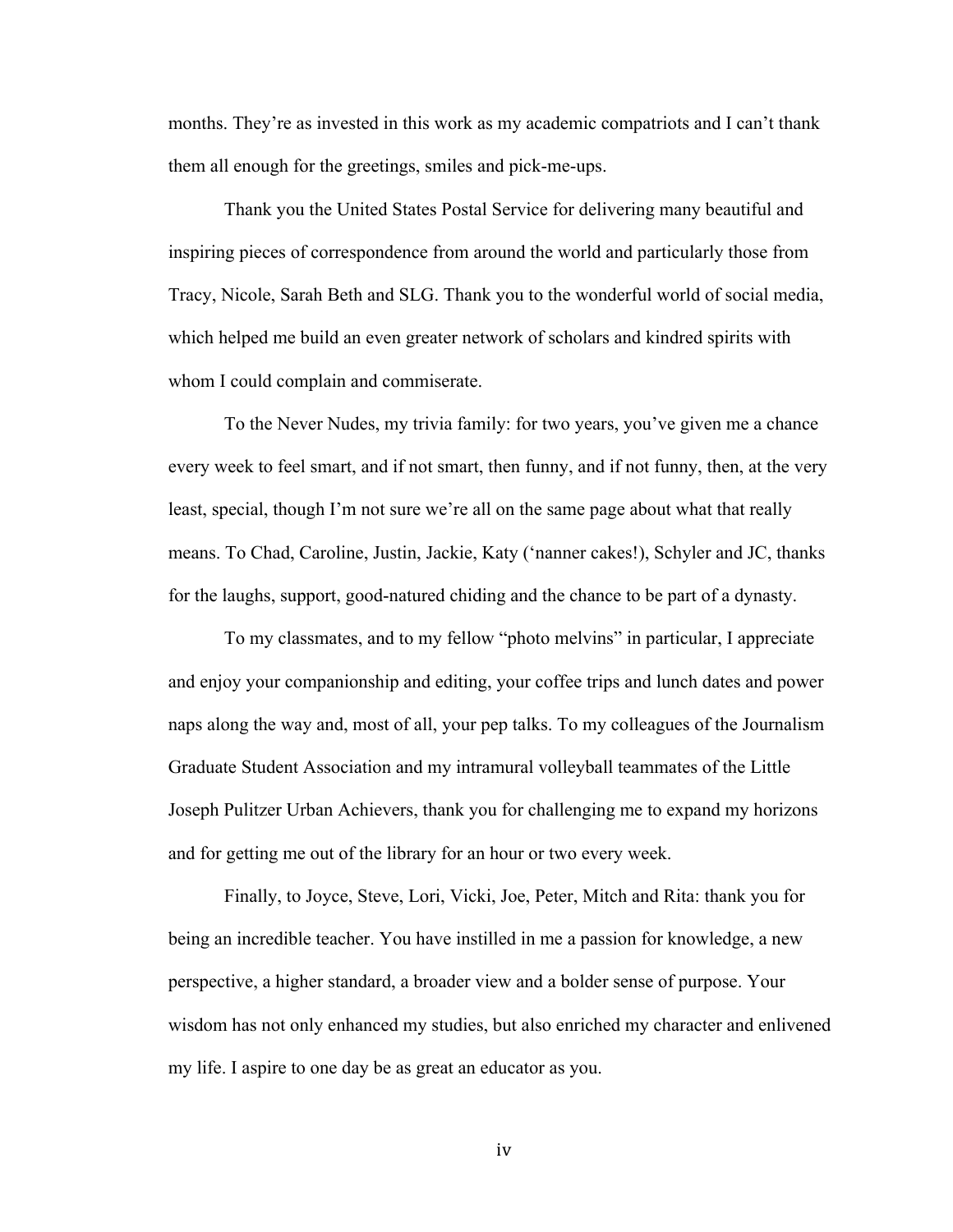# TABLE OF CONTENTS

| <b>ACKNOWLEDGEMENTS</b>       | $\mathbf{ii}$  |
|-------------------------------|----------------|
| <b>LIST OF TABLES</b>         | vi             |
| <b>ABSTRACT</b>               | ix             |
| <b>CHAPTER</b>                |                |
| 1. INTRODUCTION               | $\mathbf{1}$   |
| 2. REVIEW OF LITERATURE       | $\overline{7}$ |
| 3. METHODS                    | 23             |
| 4. QUANTITATIVE RESULTS       | 37             |
| 5. QUALITATIVE RESULTS        | 85             |
| 6. DISCUSSION AND CONCLUSIONS | 106            |
| <b>APPENDICIES</b>            |                |
| A: CODEBOOK                   | 119            |
| <b>B: CODESHEET</b>           | 123            |
| <b>REFERENCES</b>             | 128            |
|                               |                |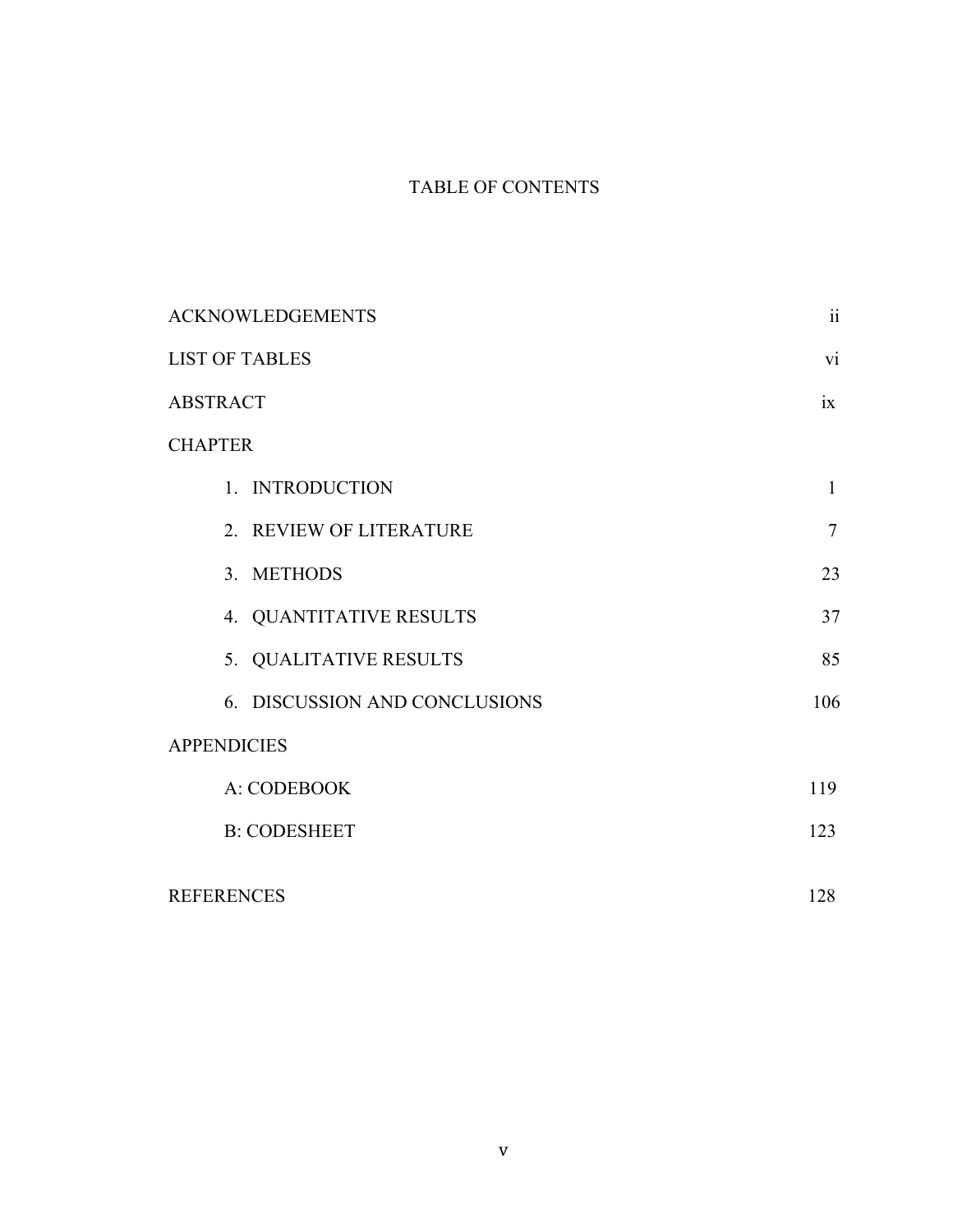# LIST OF TABLES

| Table | Page |
|-------|------|
|       |      |
|       |      |
|       |      |
|       |      |
|       |      |
|       |      |
|       |      |
|       |      |
|       |      |
|       |      |
|       |      |
|       |      |
|       |      |
|       |      |
|       |      |
|       |      |
|       |      |
|       |      |
|       |      |
|       |      |
|       |      |
|       |      |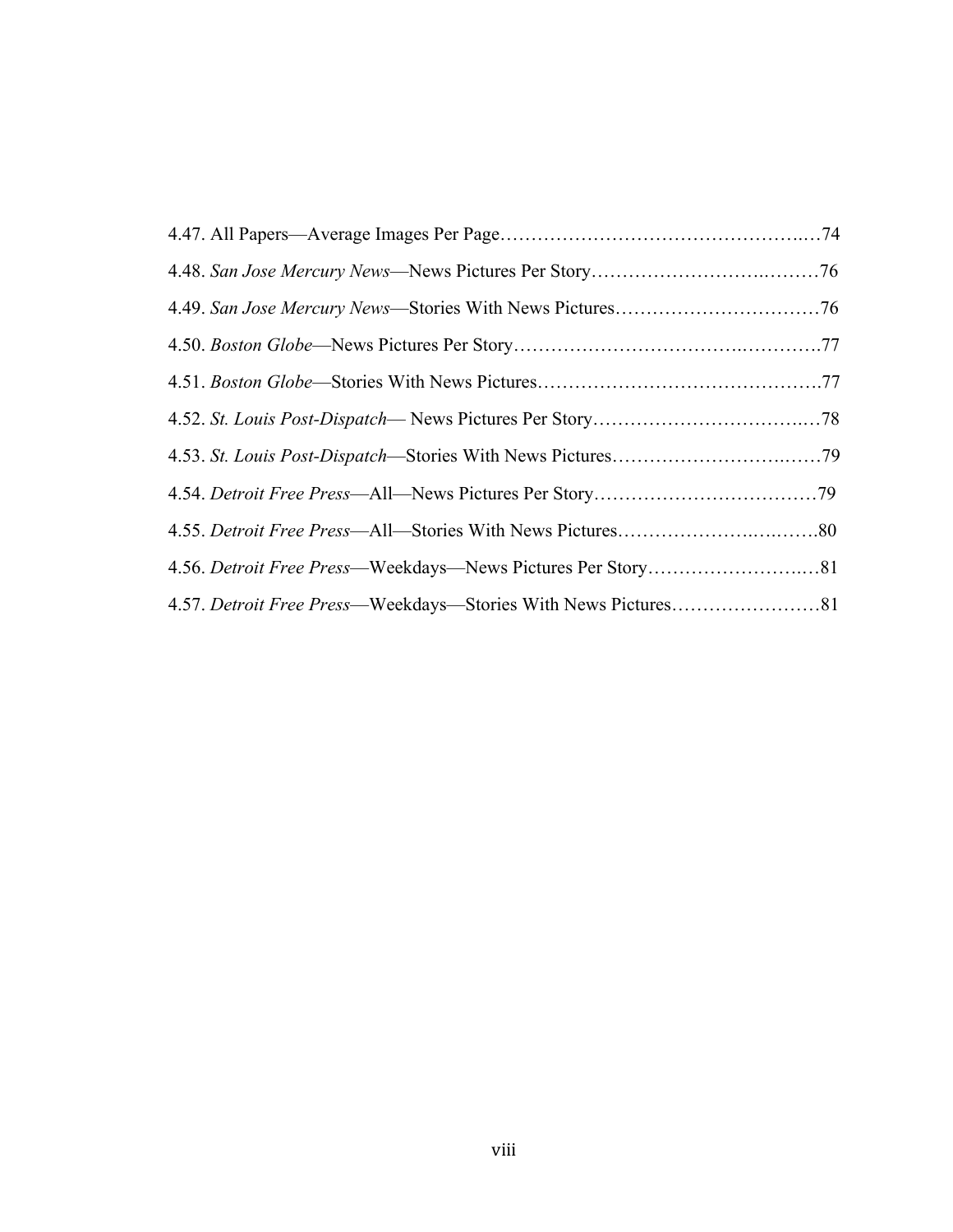### AFTER THE CROP: THE IMPACT OF DOWNSIZING ON PHOTOJOURNALISM QUALITY

### Phoebe Sexton

Dr. Keith Greenwood, Thesis Supervisor

### ABSTRACT

Journalism's role in society is to disseminate information. The quality of this information is important for readers and for the long-term viability of the newspaper. Layoffs could compromise the ability to produce quality content in the whole newsroom and also in photojournalism, an under-researched and important sector of the news industry. The purpose of this study is to determine whether the quality of photographic coverage has been affected by layoffs in newspaper photography departments. Using two samples from before and after a period of heavy layoffs, a content analysis of images (N=1,288) was conducted to examine the quality of photographic coverage at four midsized regional newspapers. Using a six-category scale modified from Lacy and Fico, images were evaluated for quantity, size, source (byline), location, average per page and average per story. Using the quantitative data, in-depth interviews were conducted with each newspaper's visual manager to provide context for the content analysis. Results were mixed, showing improvement in some areas and drastic decline in others, particularly in numbers of news pictures. Photography editors have implemented several innovations and improvements in efficiency, but are still hindered by strained resources.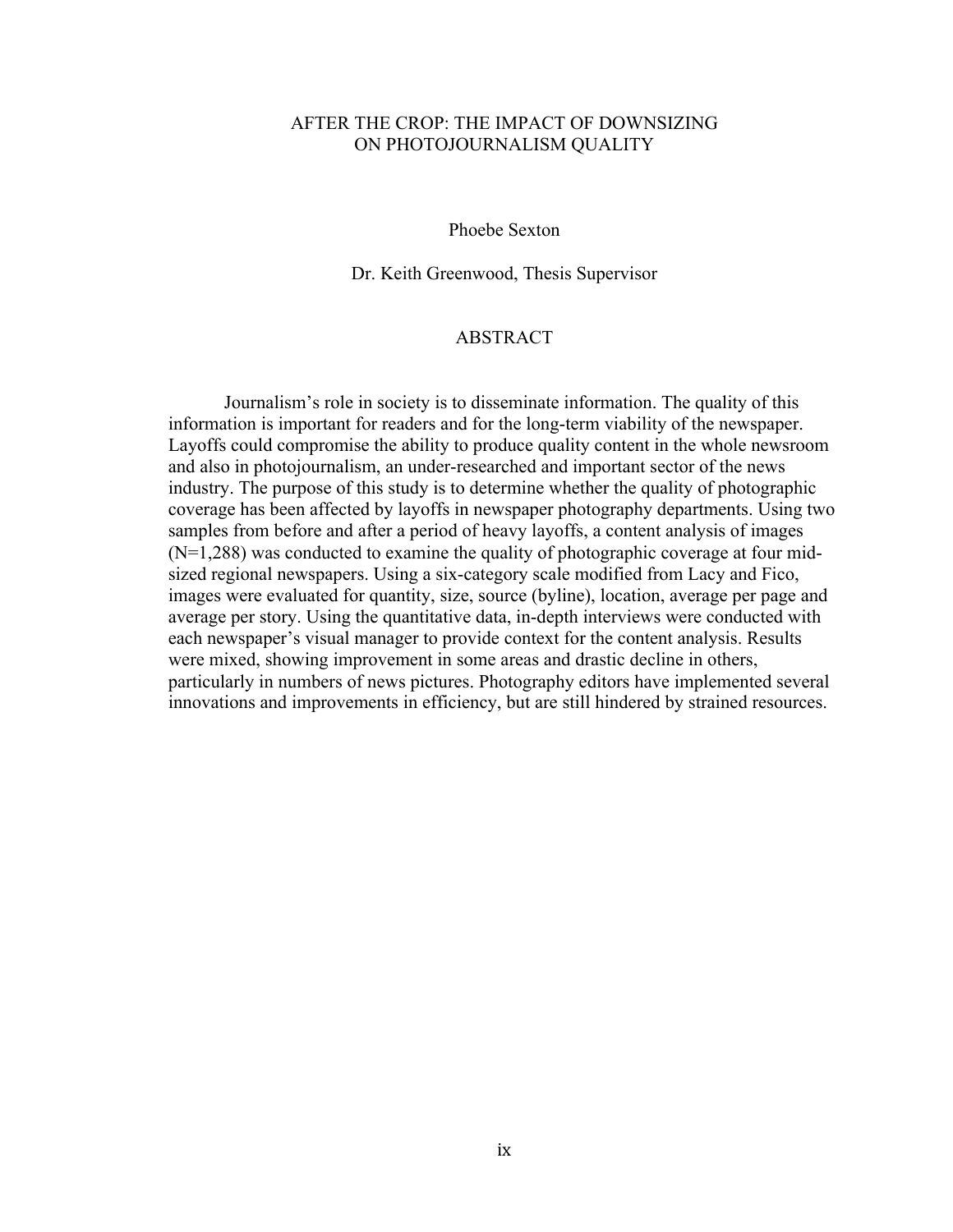### CHAPTER ONE Introduction

In the 2004 "State of the News Media," the first in a series of annual reports published by Journalism.org and the Pew Charitable Trust, researchers conclude:

> [J]ournalism is in the midst of an epochal transformation, as momentous probably as the invention of the telegraph or television. […] It is becoming more complex. We are witnessing conflicting trends of fragmentation and convergence simultaneously, and they sometimes lead in opposite directions. (Project for Excellence in Journalism, 2004).

The tone of the report remains optimistic while discussing changes seen in audience trends and reporter roles.

In stark contrast, the introduction to the 2009 report from the same group carries a somber tone: "This is the sixth edition of our annual report on the State of the News Media in the United States. It is also the bleakest." (Project for Excellence in Journalism, 2009). The industry's maladaption to the rise of the internet and the so-called "decoupling" of advertising from news have led to bankruptcies and closings of several newspapers and did not leave the industry well-prepared to withstand the economic downturn of 2008 and 2009 (Project for Excellence in Journalism, 2009).

This industry-wide change has resulted in an onslaught of reactions by newspaper owners, managers and editors. The 2009 "State of the News Media" sums up the cause and effect: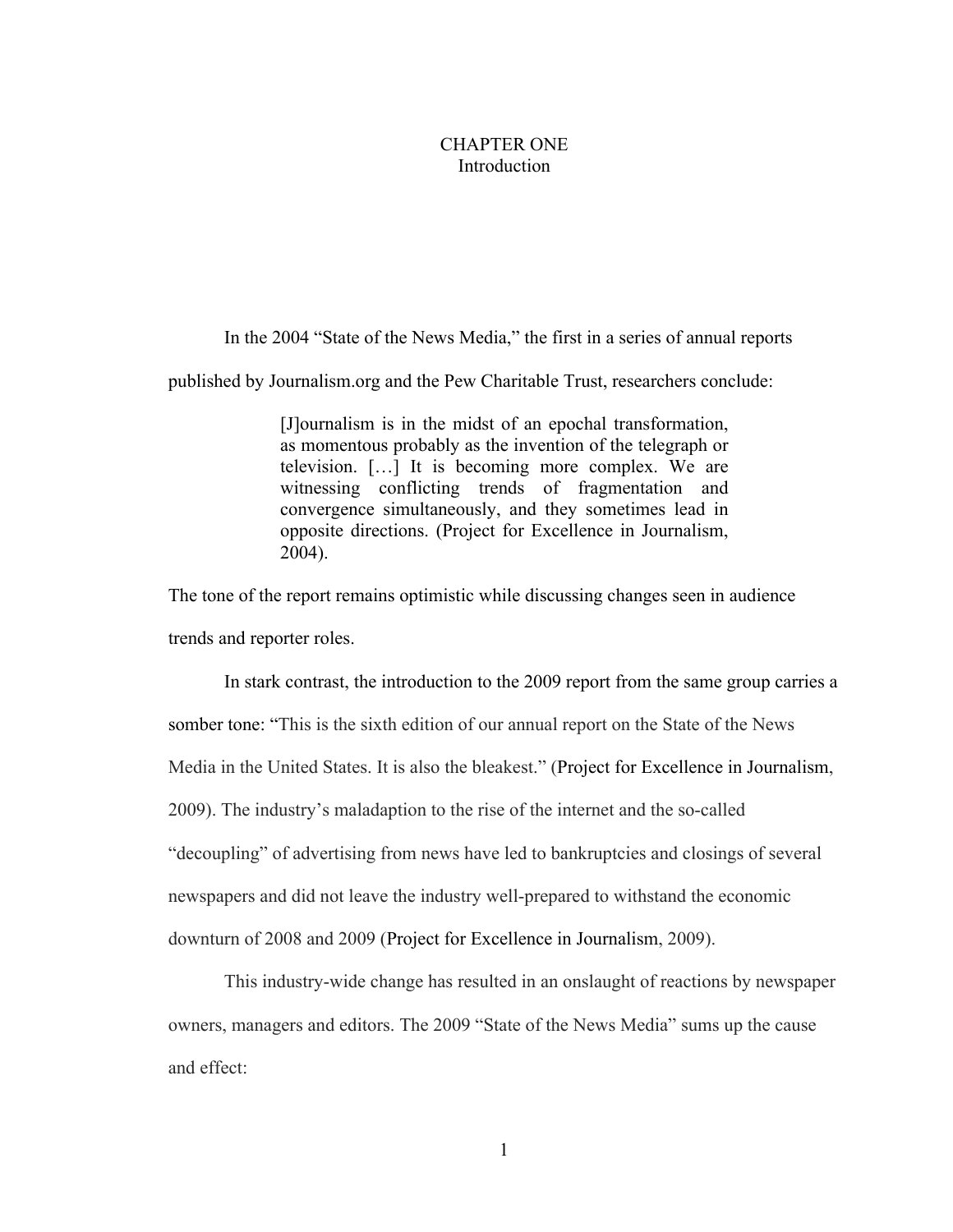Newspaper ad revenues have fallen 23% in the last two years. Some papers are in bankruptcy, and others have lost three-quarters of their value. By our calculations, nearly one out of every five journalists working for newspapers in 2001 is now gone, and 2009 may be the worst year yet. (Project for Excellence in Journalism, 2009).

However, amid this great change in the industry, the analysis and exclamation are not equally applied to the areas affected. The "State of the News Media" does not identify specifically reporters, photographers, copy editors, and the many other positions that make up a newsroom when discussing changes at newspapers. The articles available on the Poynter Institute's websites discuss new technologies and awards that have been won. The occasional report on layoffs doesn't follow up to discuss how photographer cuts are affecting the department or the paper. Academic studies about quality and about changes at newspapers also avoid examination of photography in newspapers. Regarding print content, there are several studies tracking changes in content after changes in ownership and general discussions about quality in the wake of copy editor layoffs (Maguire 2005, Stepp 2009), but these and many others analyze without delving into the photography.

Photographers, who produce work that helps readers access the newspaper and remember the stories they read, are being cut from newspaper staffs at a rate sometimes higher than that at which reporters are being cut (Brauer, 2010). The *Rocky Mountain News*, which boasted a Pulitzer-prize winning photography department, ceased publication on February 27, 2009 (Walker, 2009). The most recent round of layoffs in 2009 at the *Washington Times* (DC) reduced the photography department by ten, including the assistant managing editor and all nine photographers. Only two photo editors remain (Walker, 2009).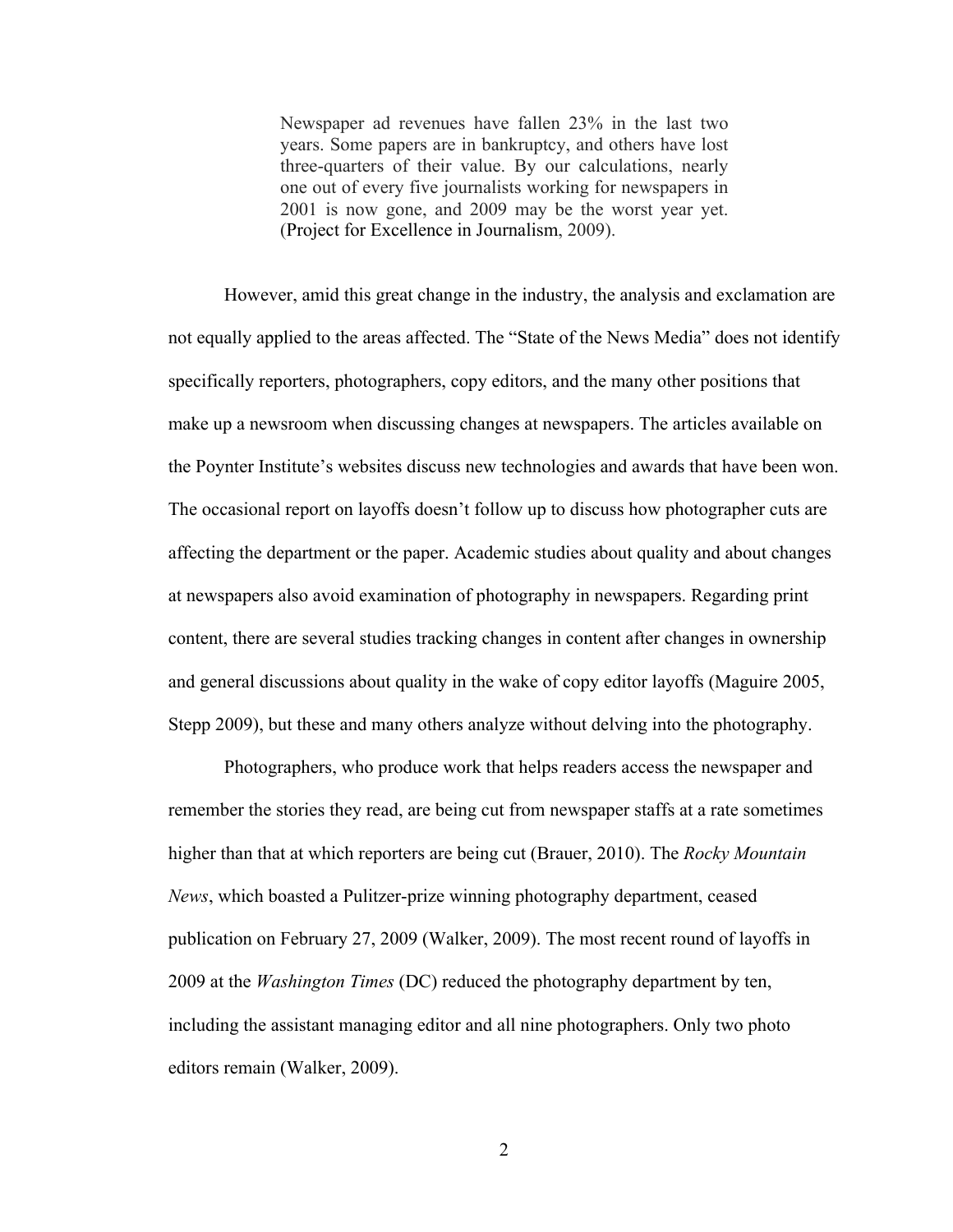The work that photographers produce is easily adaptable to web presentation, a burgeoning venue for visual journalists to which newsrooms are trying to adapt. By cutting from the area of the staff that is best equipped to revolutionize the digital presence of the newspaper, managers are doing more harm to the organization's future they are than good.

It is no secret that newspapers are shrinking both by the number of printed pages and, in some cases, the actual size of the printed page. There are also fewer people to do the work. Photography departments are feeling the crunch of producing more content, both for the printed newspaper and for online presentation, with fewer resources. After a round of cuts at *The Baltimore Sun*, photographer Amy Davis told *Photo District News* in an email, "The cuts are so deep that those left are wondering how we will carry on." (Lang, 2009).

Shortly after retiring from a 27-year tenure at *USA Today*, the paper's founding visual editor and out-going Managing Editor/Design Richard Curtis said in an interview [with former employee and retired Poynter faculty member George Rorick] that he believes newspaper readers, the younger ones in particular, "see the narrative as the addendum and visual journalism as the core" of the content being produced. However, he points out that "the leaders of journalism, in newspapers specifically, do not attach enough value to the resources necessary to produce that visual journalism." (Quinn, 2008).

"The Changing Newsroom," a subsection of the 2008 "State of the News Media" study by the Pew Charitable Trust also addresses this point, but adds that "Editors feel torn between the advantages the web offers and the energy it consumes to produce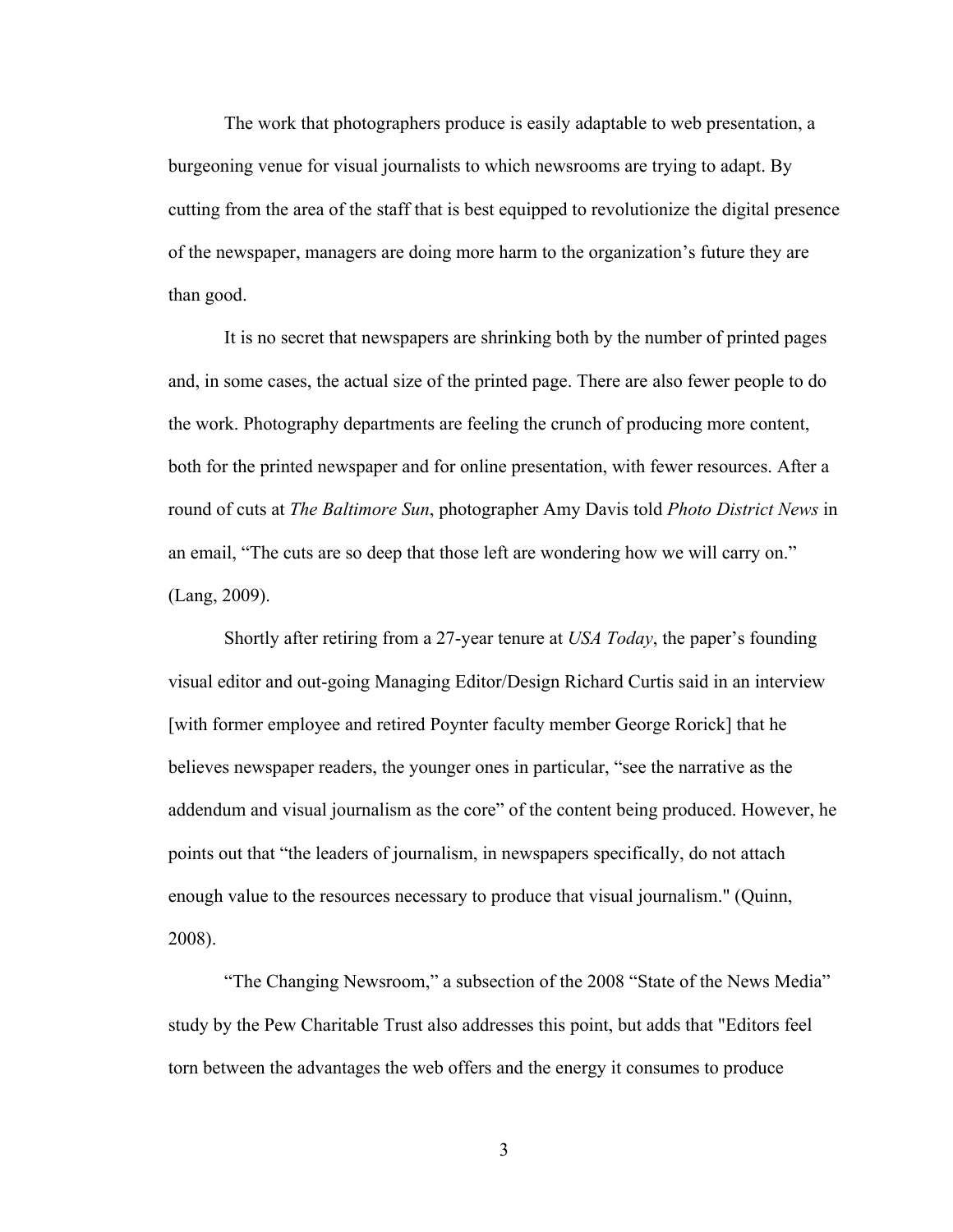material often of limited or even questionable value." (Project for Excellence in Journalism, 2009). While it is easy for some to see online as the lifeline for a newsroom, that view is not commonly shared and is not commonly supported. After *The Washington Post* cut two of its decorated video journalists, including the innovative and award winning Travis Fox, from the multimedia department, Regina McCombs, a Poynter Online columnist on technology and the news, voiced frustration with the decision. "Clearly, this is a tough economy, but it seems shortsighted to cut back on multimedia at a time when innovation is more important than ever to our survival. And even more short-sighted to hand the future to those who got us in this spot in the first place." (McCombs, 2009). Moving forward during a time such as this in journalism is not easy, but still requires forward thinking and a commitment to journalistic excellence, which is where Curtis' concern lies.

"The effort to produce a visual report isn't measured, isn't valued, isn't rewarded," Curtis said about newsrooms that continue to seek narrative reporters rather than direct attention to new forms of journalism (Quinn, 2008). Photography and other visuals can be a powerful tool to newsrooms, because of their ability to connect to a wide variety of audiences and, specifically, the younger generations. However,

> without visual reporters, without that visual talent and experience grounded in the tenets of journalism -- getting the facts straight and then figuring out how best to display them to a reading public -- you're just not going to be successful. I think that's why we've seen a sharp downturn in visual journalism." (Quinn, 2008).

But how is this so-called "downturn" quantified? Is it real? Perhaps photography departments are still able to deliver high-quality coverage to the newspaper and its readers. Or perhaps there is no outcry because media analysts, journalists and readers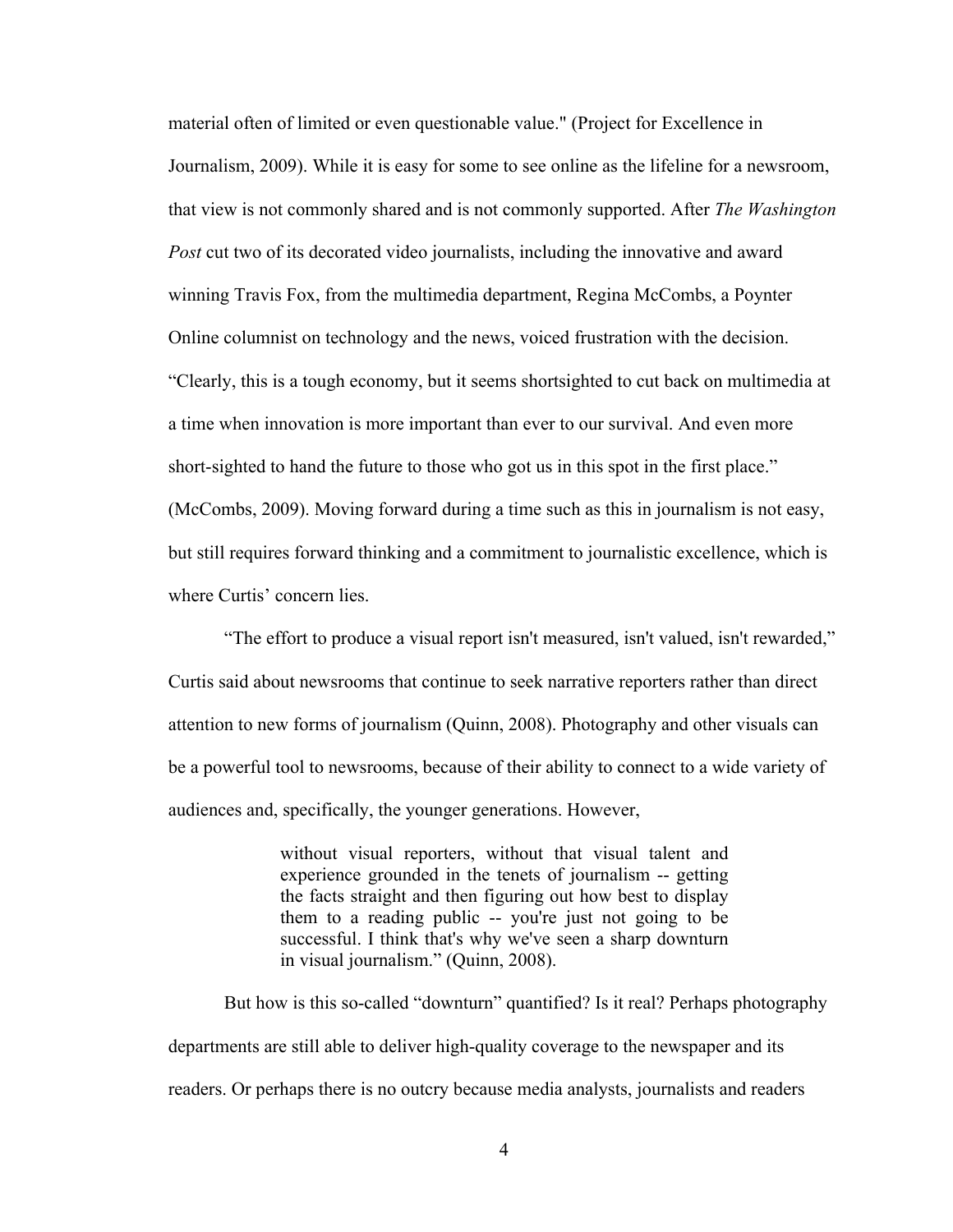alike have not realized the extent that photographic coverage has changed over the past five years of intense newspaper layoffs. Struggling or not, having such limited dialogue about the state of photojournalism, about photographers' visual storytelling abilities and institutional knowledge not only of their craft but also their communities limits one of the strongest elements of the dwindling newspaper industry.

It is critical to evaluate the changes in photojournalism during the upheaval of the traditional newspaper because photographs have the ability to influence what the reader reads, comprehends and remembers. Therefore, they have a strong role in the reader's life and ability to function in and contribute to a democratic society. A formal study is needed to determine how, if at all, newspaper photography is changing in the face of the massive institutional changes going on in the industry. A content analysis of a constructed week from each of four papers before and after reductions in photography department staff followed by discussion the results with the directors of photography, will add important information about changes in this area of the news industry.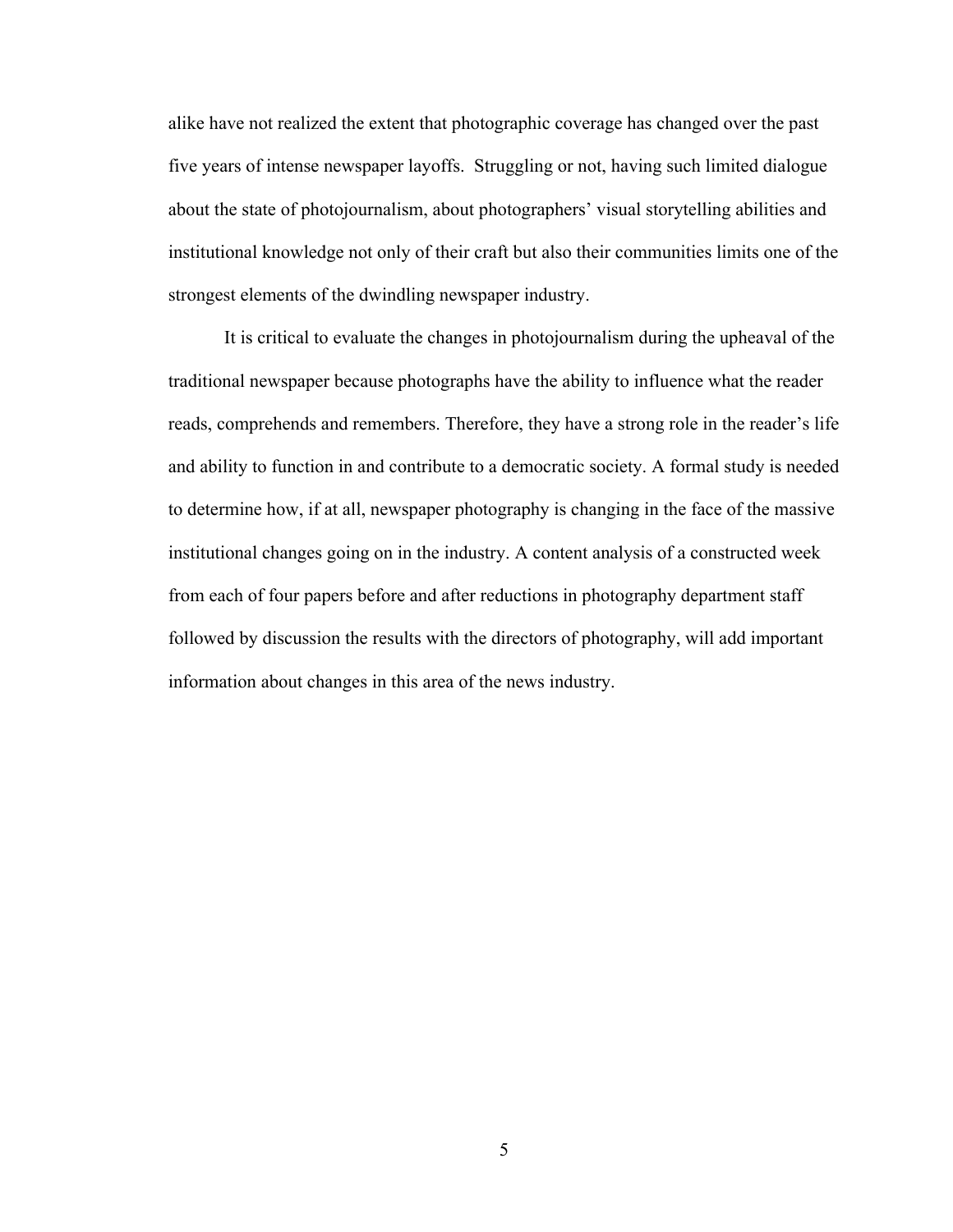# CHAPTER TWO Review of the Literature

The Role of Journalism in Society

In crafting the Journalist's Creed, Walter Williams wrote:

the public journal is a public trust; that all connected with it are, to the full measure of their responsibility, trustees for the public; that acceptance of a lesser service than the public service is a betrayal of this trust. (Williams, 2009).

The profession of journalism provides valuable information to the American

people through broadcast, radio and printed channels. Journalists gather information and

package it in a way that readers can discover, explore and understand the world around

them. The power that comes with informing and influencing public opinion has made

journalists and the press known as the Fourth Estate. As Thomas Carlyle wrote while

summarizing theorist Edmund Burke's ideas about the role of the press in society:

Burke said there were Three Estates in Parliament; but in the Reporter' Gallery yonder, there sat a Fourth Estate more important than they all. It is not a figure of speech, or a witty saying; it is a literal fact – very momentous to us in these times. Literature is our Parliament too. Printing, which comes necessarily out of Writing, I say often, is equivalent to Democracy; invent Writing, Democracy is inevitable ... Whoever can speak, speaking now to the whole nation, becomes a power, a branch of government, with inalienable weight in lawmaking, in all acts of authority. It matters not what rank he has, what revenues or garnitures: the requisite thing is that he have a tongue which others will listen to; this and nothing more is requisite. (Burke, 1840).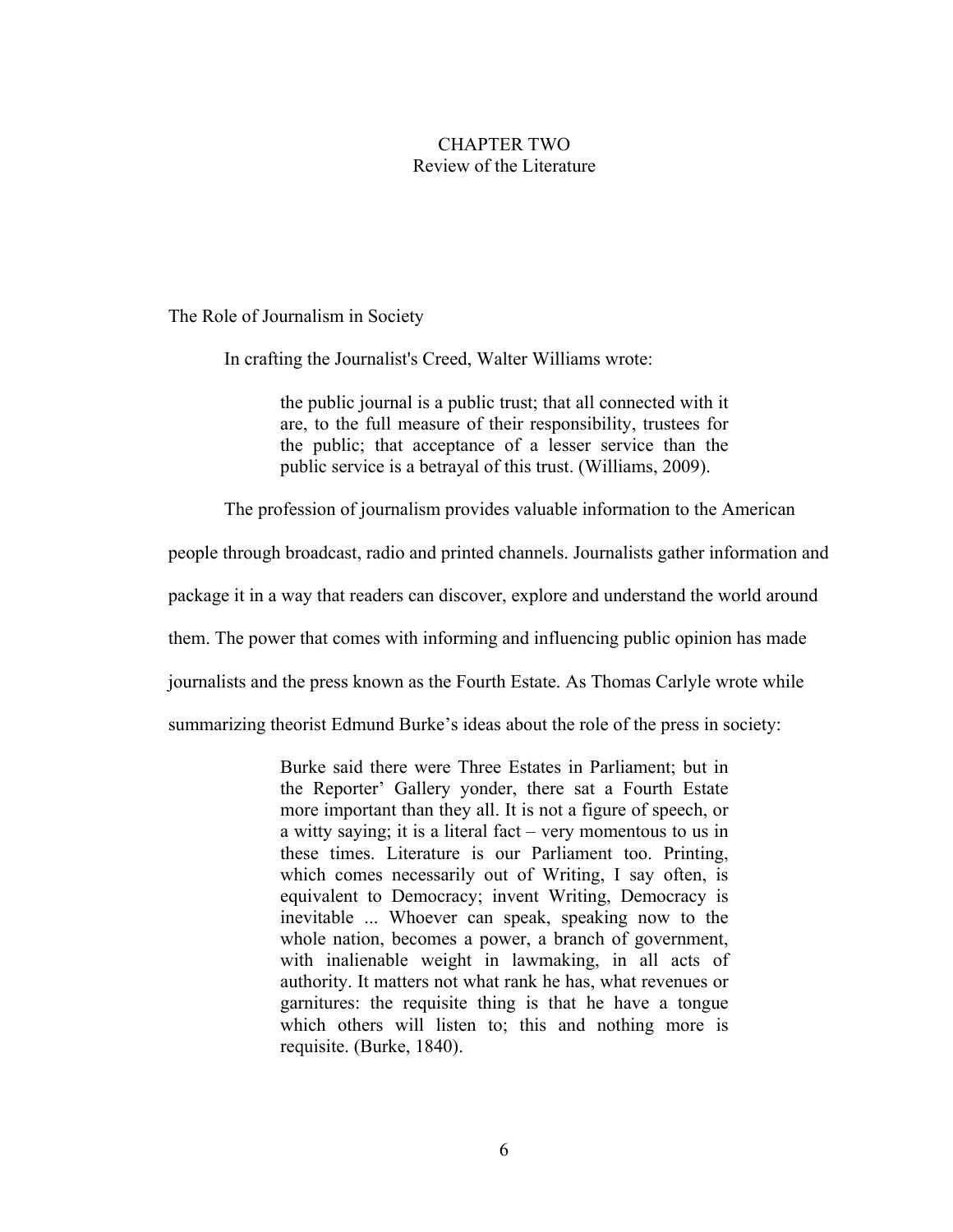In America, the press is often seen as an important check and balance to the government, raising issues on behalf of the public, scrutinizing the work of elected officials, drawing attention to the underrepresented. Carlyle goes on to say, "the nation is governed by all that has tongue in the nation," (Burke, 1840) and when those voices are informed by a variety of quality sources, the public discourse necessary in a democracy is stronger.

The function of media in society has been defined and idealized in many ways, but McQuail (2000) identifies the broadest, most basic assumed purpose:

> The media institution is essentially concerned with the production and distribution of knowledge in the widest sense of the word. … (T)he media to a large extent serve to constitute our perceptions and definitions of social reality and normality for purposes of a public, shared social life, and are a key source of standards, models and norms." (p. 64)

Hardt goes on to define this more specifically, listing several functions of the press, including "satisfying needs for information," "providing society with a mirror of itself," and "acting as the conscience of society" (Hardt, 1979, cited in McQuail, 2000, p. 73). Therefore, the primary obligation of newspapers to society and to themselves is to provide information that they know the public wants and that they deem necessary to tell. If the newspaper fails to disseminate information, then it does not have any clear purpose to society.

In exploring the past century of photojournalism, Lucaites and Hariman (2001) suggest that in society, photography has an equally important role in public discourse and memory as does the written word. "Put somewhat differently, we conclude by suggesting that iconic photographs and the photojournalistic practices that they animate may well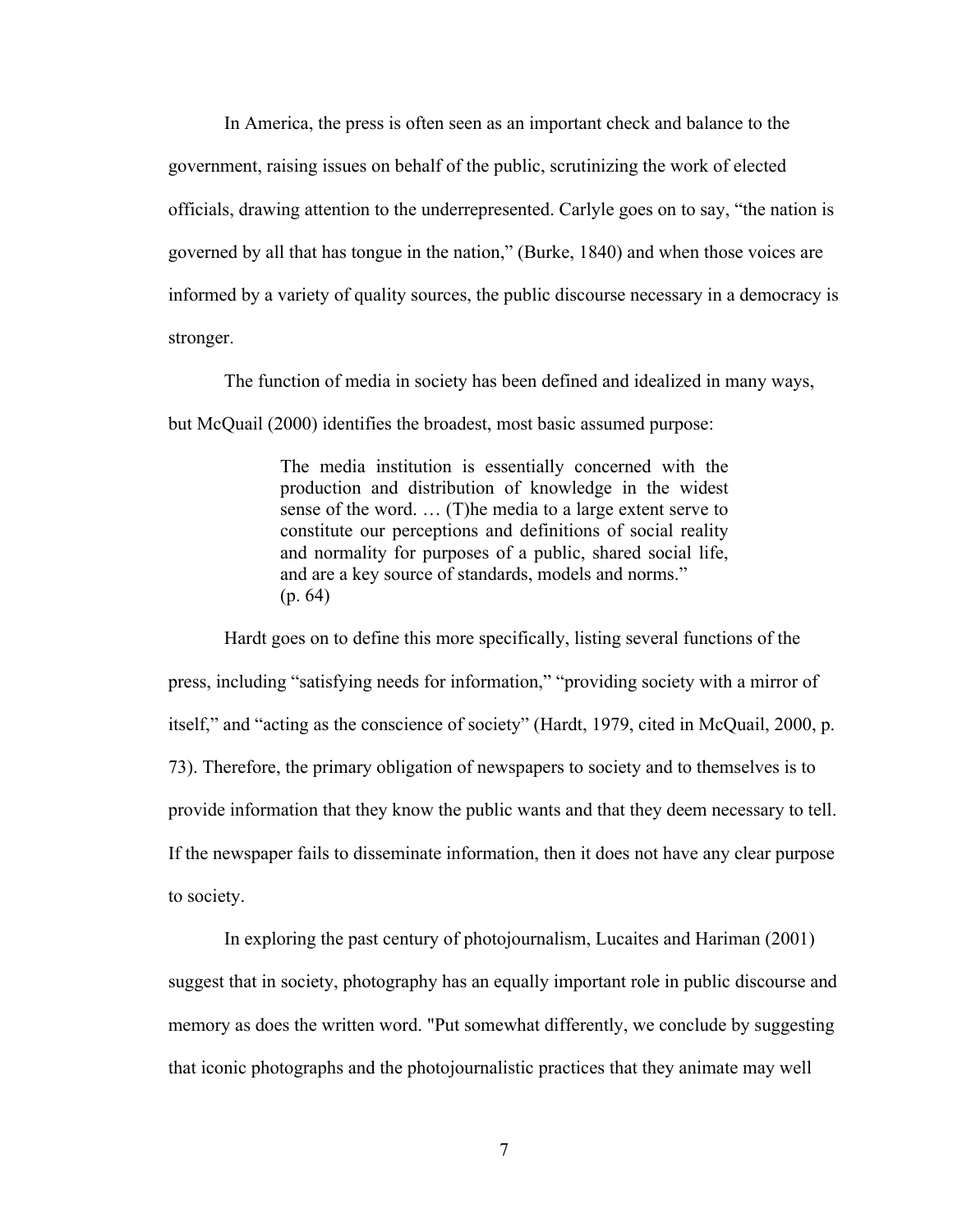function as a performative ritual of civic identity in literate, liberal-democratic societies." (p. 41). The photograph is an important element in today's newspaper and an important product of today's newsroom. Photojournalists, as members of the press, function to illuminate viewers and disseminate visual information that helps inform readers in a way that makes the nation's democracy stronger. It also becomes part of a larger body of cultural documentation.

The ability to stop action and distill a situation or an issue into one single image facilitates access and understanding in ways that make the viewer stronger participants in a democratic society.

> [Photojournalism's] freezing of a critical moment in time intensifies the journalistic experience, focusing the viewer's attention on a particular enactment of the tensions that define the public culture. But more than this, it does so ritualistically, as it repetitively conjures images of what is unsayable (e.g., because emotional) in print discourses otherwise defining the public culture. This repetition, in newspapers, magazines, coffee table books, textbooks, political advertisements, and so forth, provides the public audience with the important assurances and other resources necessary for participation in modern democratic polity. (Lucaites & Hariman, 2001, p. 41).

Photography is an important part of the record of humanity. It works with written

words and also on its own to both document the present and to form a body of work to be

looked back on by future generations. As time passes and layers of history are built up,

the meaning of the work shifts and expands. Meg Spratt explored this idea, finding that

This analysis indicates that photographs like these provide easily recognized symbols that span time and generations to explain American cultural history, and that the accompanying text serves, as Barthes suggested, to shape and anchor the image's meaning. While the literal meaning—the actual truth of the photo's content—may have been long lost in popular media, the more important,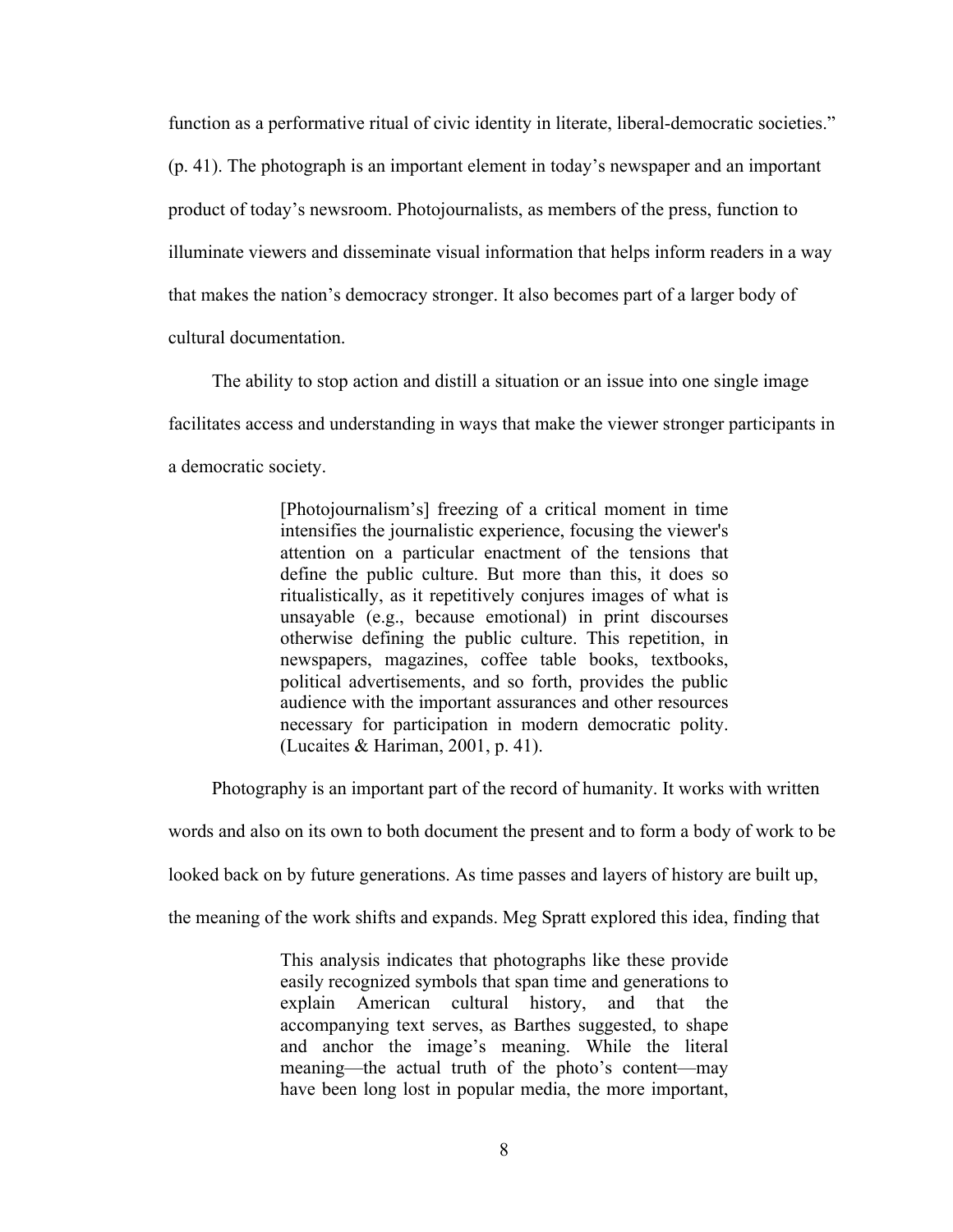### mythical meaning is alive and well. (Spratt, 2008, p. 102).

#### The Current Newspaper Business

As newspaper circulations continued steady circulation declines from the 1980's, a group of concerned journalists convened in Salzburg, Austria, in 2002 to discuss rising problems in the international industry. According to Bob Giles, Curator of the Nieman Foundation:

> The group concluded that market pressures are undermining the quality of journalism, specifically as companies that oversee news organizations seek to preserve high profit levels by reducing news gathering resources and neglecting journalism in the public interest. It is this fundamental role of the press to inform and empower citizens that is being endangered. (Giles, 2002).

The Nieman Foundation's document called attention to the business beliefs that were beginning to overshadow the journalistic mission of many news outlets and were beginning to affect the diversity and comprehensiveness of the reporting. The primary concern for the group was that "an unbalanced priority on profits and financial growth weakens the foundation of journalism as a public trust. We are convinced that the growing imbalance in the priority given to journalism quality and profit growth ultimately impairs citizens' ability to participate fully in their communities. And we recognize that neglecting the public interest erodes public support for legal guarantees of the freedom of the press to report the news." (Giles, 2002). The same concern has been expressed domestically and much more recently, with Paul Starr asserting in *The New Republic* magazine that the declining industry "raises practical questions for anyone concerned about the future of American democracy." (Starr 2009, p. 21).

The 2008 State of the Media report alludes to this change, noting: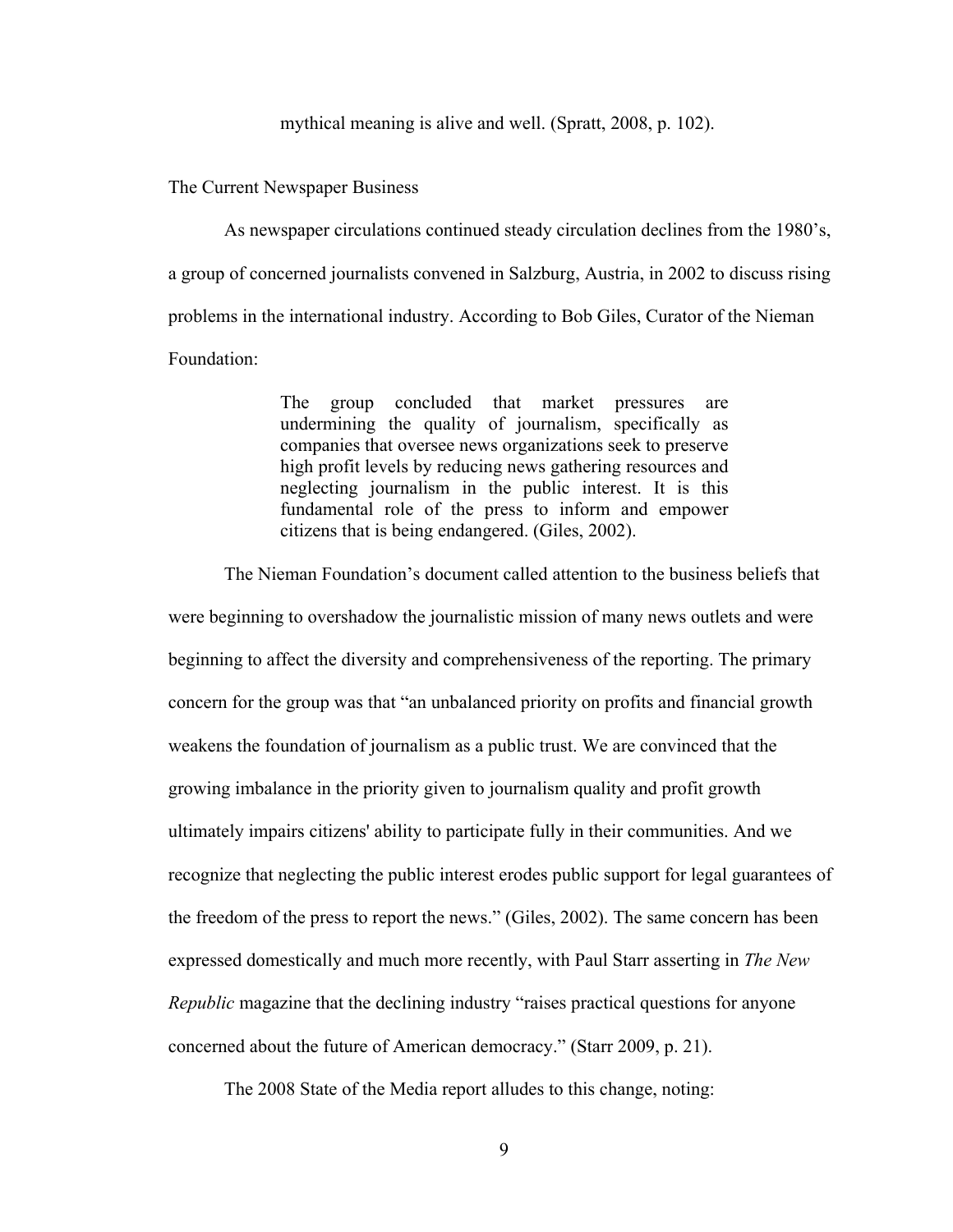If we saw newspapers cutting back individually in 2006, in 2008 we reached the point where news is now going uncovered. Statehouse newsrooms sit half-empty and paper after paper has closed down or cut back their state capital bureaus…The implications are obvious – much less of the accountability reporting on state lawmaking follies that only experienced reporters with time to dig can generate.

Rob Gurwitt of *Governing* magazine illustrated the slow death of the current method of

reporting politics by describing the scene of Connecticut's capitol building pressroom:

In a large room whose inhabitants once joked that someone always had to be out reporting for everyone to fit inside, space is no longer an issue. The New York Times hasn't had anyone here for over a year and a half; its desk is piled high with mail for various Times reporters who have long since moved on to other beats. The vacated Norwich Bulletin desk has become a repository for stray press releases. The Greenwich Time and Fairfield Bulletin desk hosts a collection of Coke and Dr. Pepper bottles that await recycling. (Gurwitt, 2008).

The new trend in political reporting, he finds, is minute-by-minute updates through online sources, with less of an emphasis on going in-depth and providing context for the situation. Even with the increase of internet reporting, there are still fewer reporters working the stories and because of this the quality of the final product has suffered says James Pindell, former National Managing Editor of the website Politicker. "The hope has been that this would create better journalism, but we just haven't seen it yet. The hour-by-hour narrative has expanded, but it lends itself to partisan blogs and an over-emphasis on process and speculation." (Pindell, referred to in Gurwitt, 2009).

Reacting to this trending decline in quality of coverage for important issues, the *Dallas Morning News* decided to raise the price of single-issue newsstand prices in the hopes of funding higher quality reporting. Editor Robert W. Mong Jr. said:

> If you look at what we've been through, and what a lot of the newspaper industry has been through, it's been cut, cut,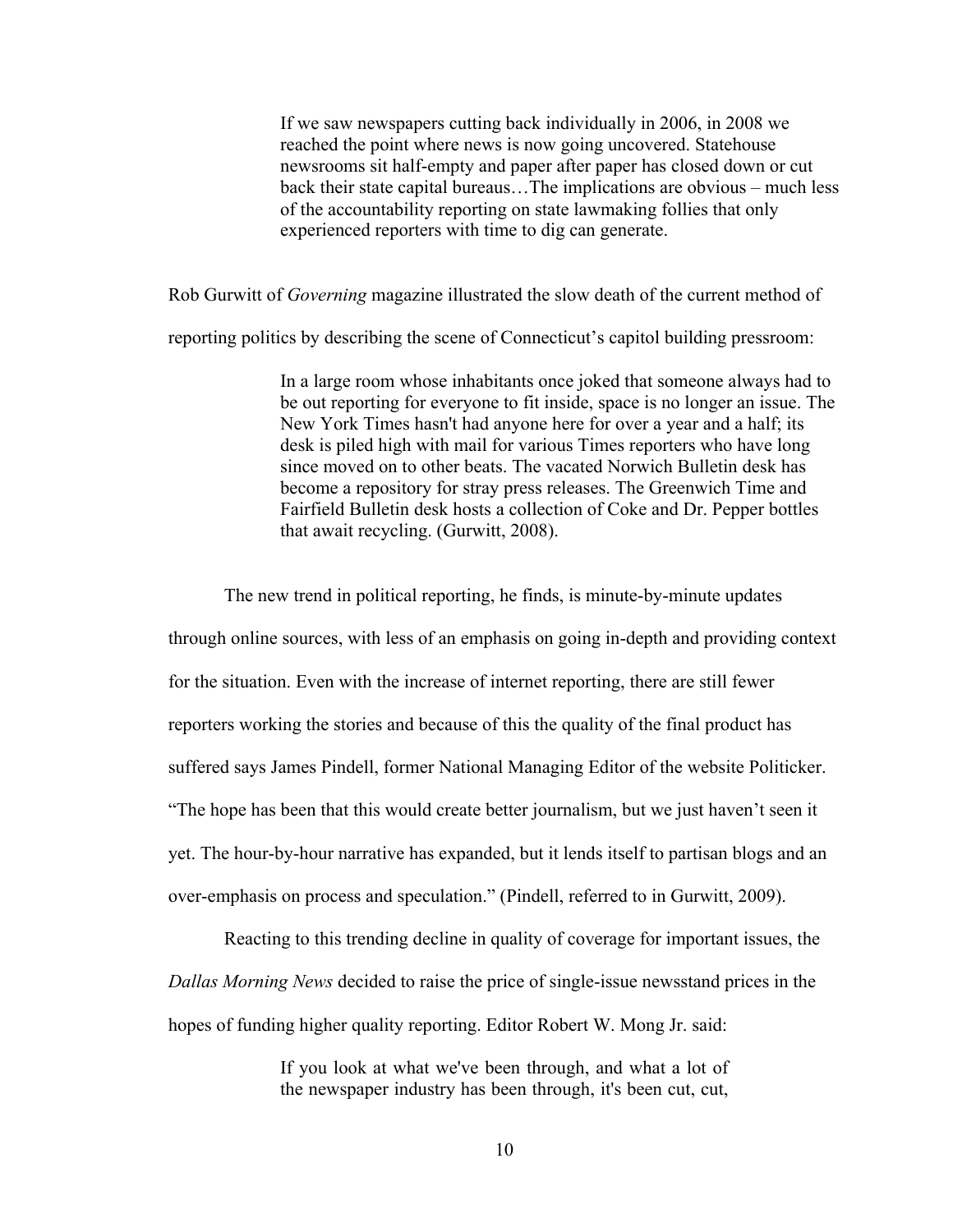cut. We want to draw a line in the sand, we want to hold the line and we want to fight back. And we want to do that with good journalism. (Case, 2009).

Editors suggest that certain economic factors affect the quality of journalism and of the newspaper, but what is this quality? How can it be quantified? Lacy and Fico (1990) modified Bogart's measures of what determines quality in a newspaper, which was established through interviews with newspaper editors. A commitment to producing quality content and coverage is important for the long-term sustainability of the newspaper. Lacy and Fico (1991) showed that compromising quality in exchange for immediate cost-saving benefits negatively affects the newspaper's circulation. "If a newspaper's circulation is related to its journalistic quality, as indicated by this and previous studies, it is in the managers' and owners' interests to invest in such quality." (p. 53).

Yet virtually nowhere in the discussion of the dying newspaper (or, rather, the evolving newsroom) is anyone talking about what's happening to photojournalism. This is perhaps the greatest omission, since photography has repeatedly been shown to be the point through which readers enter a newspaper page (Garcia & Stark, 1991, Quinn & Adam, 2007). The Poynter Institute's first eye-tracking study, which monitored the eye movements of readers on a newspaper page, also found that bigger photos attract attention, noting that 92 percent of photographs greater than a three-column width of the newspaper are processed (Garcia & Stark, 1991, p. 50). Not only do visuals such as photographs and artwork dominate all of the processing statistics, meaning they were looked at the most and the longest by the viewer, but when photographs are paired with a related headline, the processing of the headline increases (p.70). So, photographs have the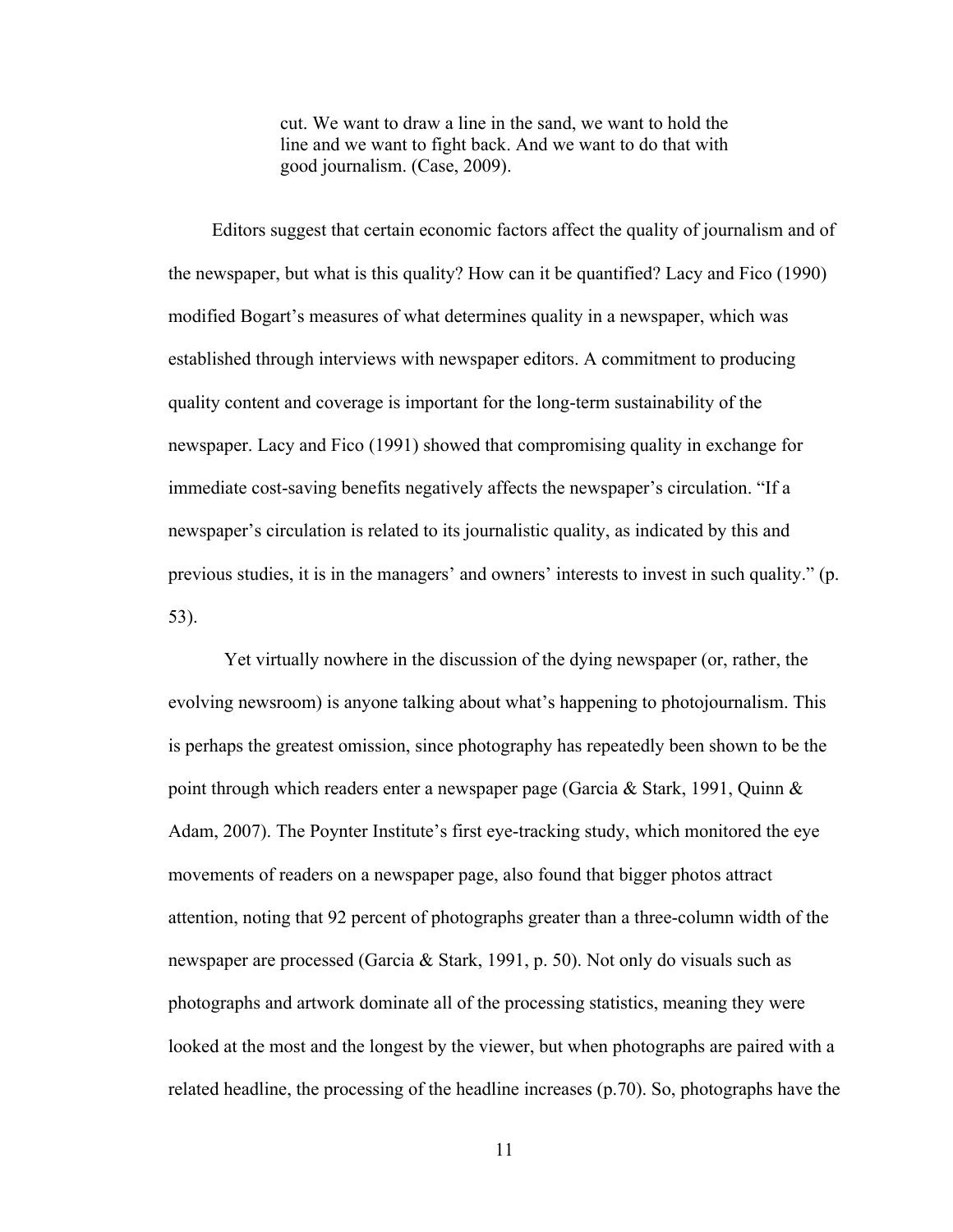ability to increase attention and enhance absorption of content on the page. Images are not always relevant, though, as both EyeTrack studies showed that mug shots, or small pictures of faces relevant to the story, are noted significantly less, almost to the point of being ignored entirely (Garcia & Stark, 1991, p. 70; Quinn & Adam, 2007).

Wolf and Gerald (1985) showed mock layouts using different image sizes for the same story to students and confirmed Baxter's (1978) findings that bigger pictures "increase readership of stories they accompany." (Wolf & Gerald, p. 34). A sample of 150 students were shown one of three newspaper pages, each page using different sized photos along with one particular test article. More students were attracted to the story when the images with it were bigger and these pictures also improve recall of the story once it has been read (Baxter, 1978, p. 14). Thus, "the communicator who wishes to convey information should use photographs judiciously, selecting major photographs to focus the reader's attention on the most important news item." (p. 15). In evaluating the claims of the "'power' of visual images," Domke, Perlmutter and Spratt found images play a role in both ingesting information and forming an opinion about the information.

> (N)ews coverage which contains visual images may have a greater ability than text-only first, to activate one's newsrelevant considerations, and second, to prompt a 'carry over' of these activated constructs to subsequent judgments regarding related concerns." (2002, p. 148).

### Management During Decline

It is important to note that the layoffs in today's media are a result of a decline in the industry rather than downsizing. Freeman and Cameron (1993) differentiate between the two often-confused terms: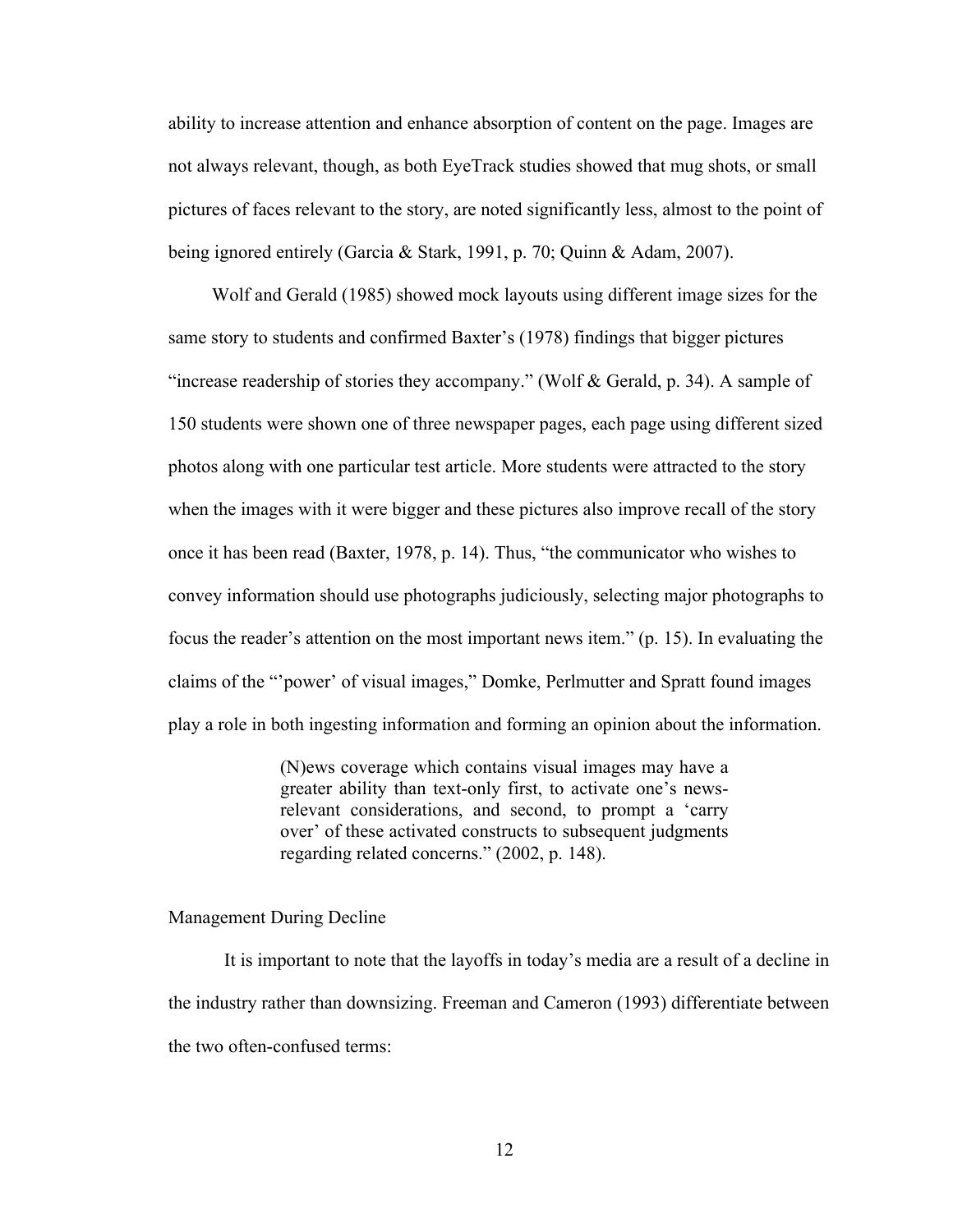…(D)ecline is a negative consequence of maladaptation to a dysfunctional environmental. That is, decline happens to an organization; it is unintentional on the part of the organization or its managers. Downsizing, however, can be both functional and intentional." (p. 13).

Today's newspaper environment, which has seen steadily falling circulation numbers since the 1980s, is struggling to continue to function in the current journalism business model. Mone, McKinley and Barker (1998) look at how both conservative and innovative approaches to decline affect the organization both in product and in function. They find that while there is no concrete rule, generally, continuing to align with "highly institutionalized missions…negatively affect organizational innovation in response to decline." (p. 126). The opposite also tends to prove true and more flexibility in work and distribution of resources ultimately "relax(es) the constraints…and therefore, function(s) as catalysts for innovation when organizational decline occurs." (p. 126).

In addition to the elimination or reduction of resources to photographers in a newsroom, placing more managerial or economic considerations on an individual who is primarily trained to work as a journalist will have an impact both on the business side of the department, plus the individual's personal satisfaction with the job.

Managerial problems can arise from economic restructuring, such as having a non-photographer manager introduced into the department. A leader not committed to the same visual communication ideas and standards or who can't communicate effectively with visually minded journalists could significantly alter the content produced in the department. If the director of the photographers is not as committed to a journalistic or documentary perspective or aims for a greater quantity of photographs at the expense of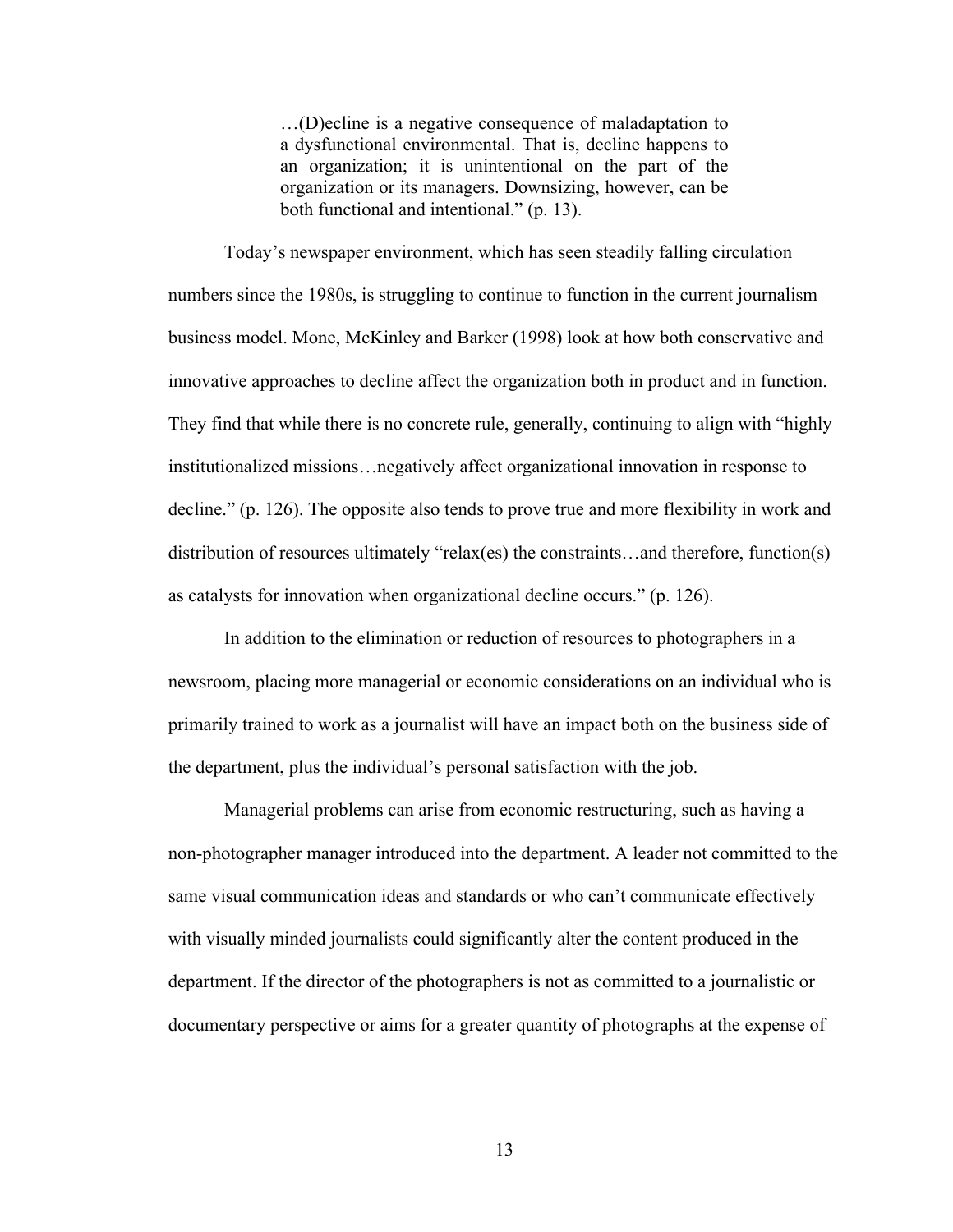quality, changes in credibility and staff satisfaction can follow. In Mediating the Message, Shoemaker and Reese address this situation:

> As nonjournalistic routines reach further down into the newsroom, the craft values of journalism often collide with 'MBA' values. Installing managers in positions formerly filled by newspeople makes a strong impact on content. It changes the entire organizational culture and the extent to which one set of values holds sway over others. (p. 135).

By looking at the printed photographic output of several newspapers and analyzing the departmental approach to layoffs both in overall mission and in individual assignments, it will be possible to determine whether or not the paper is taking a conservative approach or exploring innovation with the hopes of maintaining a highquality product.

It's possible that research will discover innovative approaches to changes in the newspaper that maintain high levels of photographic quality and output. However, several studies on the effects of organizational change do not paint an optimistic view. Newman (2000) finds:

> …Institutional change, at the extreme, produces conditions that might reduce the rate of organizational learning and, therefore, organizational transformation. Institutional upheaval creates confusion and uncertainty and produces a business climate that lacks norms, values, templates and models about appropriate strategies, structures and systems. Without these legitimating institutional characteristics, organizational change is likely to be episodic, ineffectual, temporary and misguided. It is not likely to lead to improved performance. (p. 614)

Hannan, Pólos and Carroll (2003) examine organizational theory in climates of

change and determine that there are four types of features that make up central identity of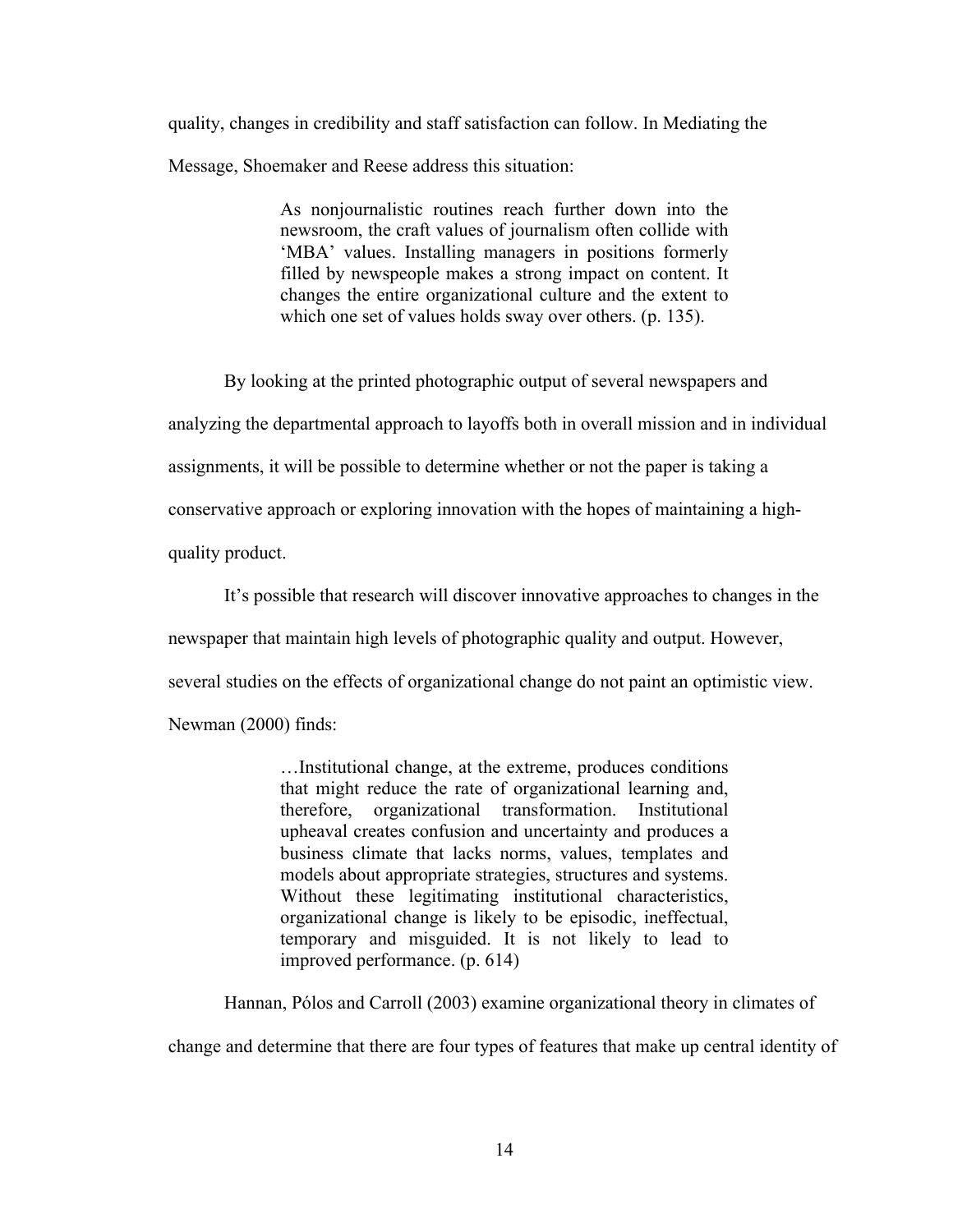an organization, including mission, form of authority, technology and marketing strategy. They go on to write that the theory:

> assumes that significant or major organizational change involves changing a core feature. It predicts that an organization will encounter resistance if it attempts to change core features; it also implies that changes in core features likely have detrimental consequences. (p. 477)

In addition to the elimination or reduction of resources to photographers in a newsroom, placing more managerial or economic considerations on an individual who is primarily trained to work as a journalist will have an impact both on the business side of the department, plus the individual's personal satisfaction with the job.

State of the Industry

As stated before, the newspaper industry is in some of its grimmest days.

Newsrooms have whittled their staffs down to the bone, have merged with other papers,

have shifted to an online-only presence, have filed for bankruptcy and, increasingly, have

closed. After the closing of the *Rocky Mountain News*, a nearly 150-year-old newspaper

with a history of Pulitzer Prizes, Poynter Institute columnist Rick Edmonds wrote:

It is survival-of-the-fittest time. Weaker papers in chains will be weeded out to give the rest a fighting chance to get through the recession and recover in better times. Moneylosing papers are on a very short leash to cut expenses very quickly -- especially union contracts -- or face closure or bankruptcy. (Edmonds 2007).

In April, 2009, the *New York Times* announced that it was reducing its budget for freelance submissions by an undisclosed amount and cutting back on several areas of coverage (Associated Press). Specifically, the "zoned" local coverage for specific areas of New York would be condensed into one regional section and the weekly fashion and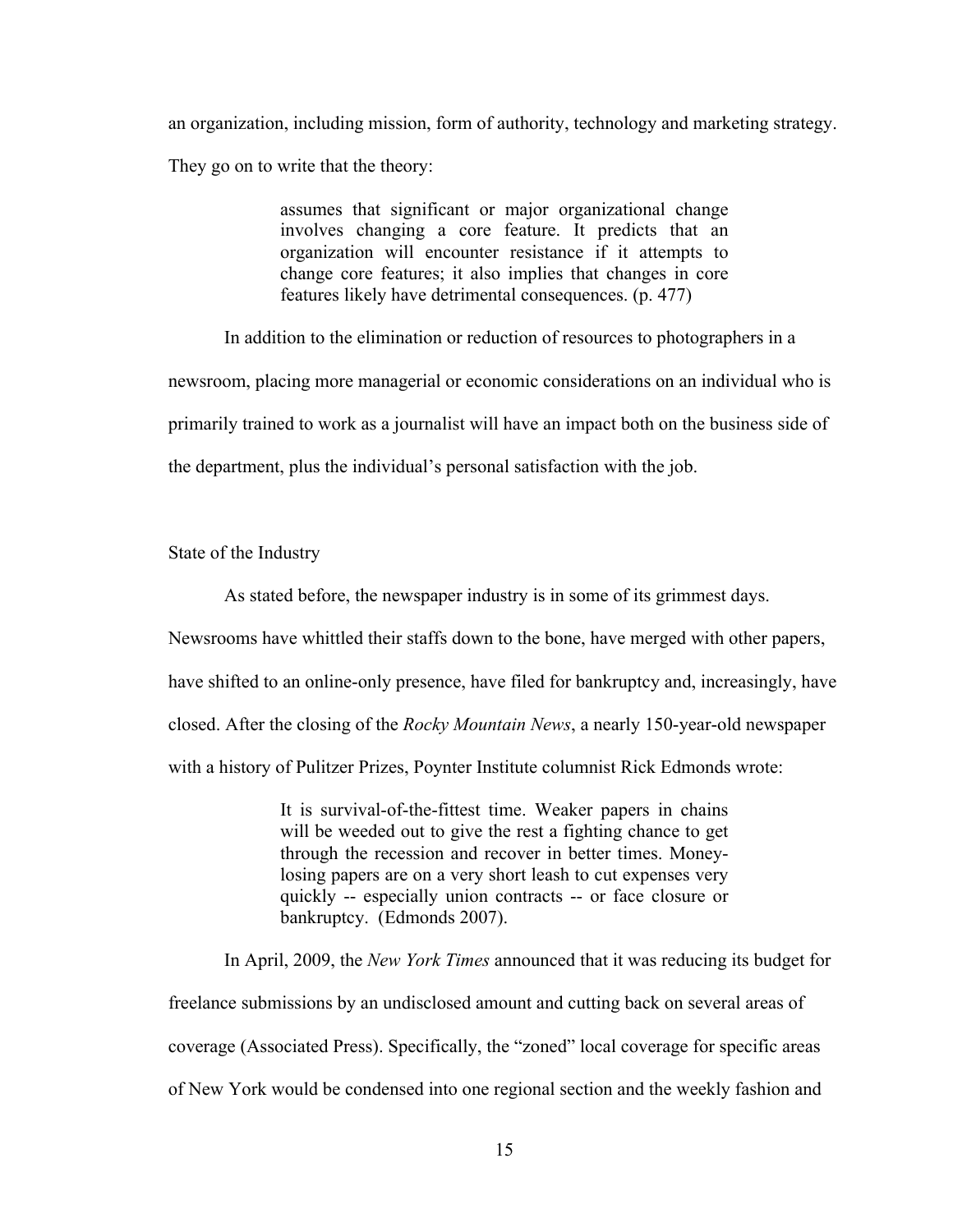travel stand-alone sections would be entirely eliminated, with coverage of the subjects merged into existing sections.

While talking about the need to eliminate 100 newsroom positions through buyouts or, ultimately, layoffs, *New York Times* executive editor Bill Keller acknowledged the pressures such actions put on remaining staff:

I won't pretend that these staff cuts will not add to the burdens of journalists whose responsibilities have grown faster than their compensation. Like you, I yearn for the day when we can do our jobs without looking over our shoulders for economic thunderstorms. (Associated Press).

Even with the increasing financial struggle in newsrooms, a majority of newsroom editors "sense that their product is improving, not worsening. Fully 56% think their news product is better than it was three years earlier." (Project for Excellence in Journalism 2008). A year after losing 70 employees from the newsroom, an editor at a "large metropolitan daily" said, "I believe the journalism itself is discernibly better than it was a year ago. There's an improvement in enterprise, in investigations and in the coverage of several core beats." (Project for Excellence in Journalism 2008). However, there is no way of discerning in which section this editor works, though the vernacular suggests one with written content. There is mention neither of how photographic content has changed nor how or if the photojournalism industry has been innovating. The 2008 State of the News Media briefly explores how hyperlocal online sites and start-up investigative journalism projects have promising outlooks, but do not mention any photographic comparisons. (Project for Excellence in Journalism 2008). If Mediastorm, the awardwinning multimedia (photography, video, audio) agency that aims to "publish diverse narratives that speak to the heart of the human condition" (MediaStorm, 2010), does not fall into the same category as ProPublica, a nonprofit newsroom that "focuses exclusively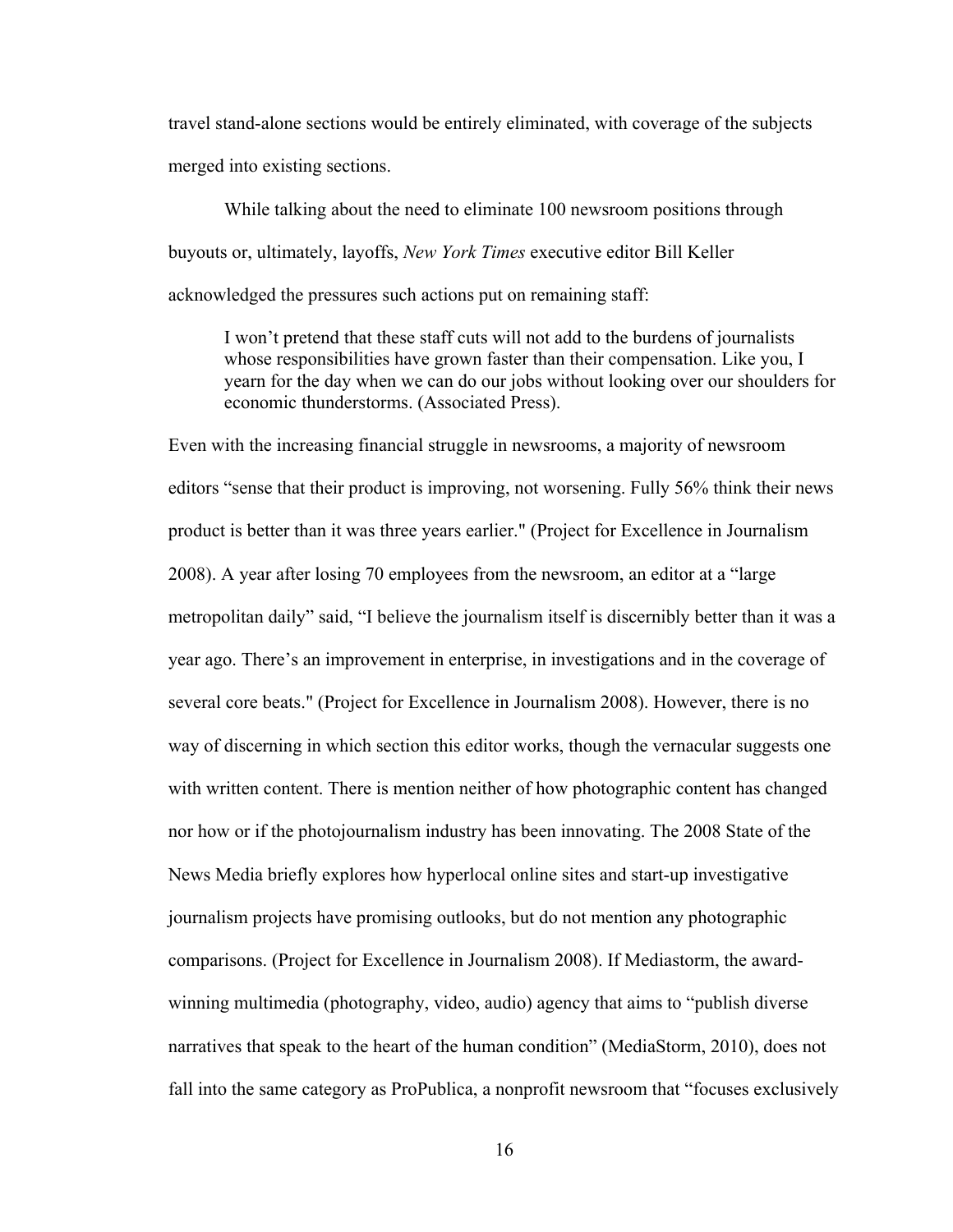on truly important stories, stories with 'moral force,'" (ProPublica, 2010), then there should at least be a discussion of how visual journalists are adapting and innovating in this media climate.

Layoffs in the copy editing section of newspapers are threatening the quality of news product as fewer people try to keep up with the workload of the newsroom. The *St. Louis Post-Dispatch* reduced its copy editing staff by almost 50 percent, from more than 40 to about 21 over several years of layoffs and is now figuring out how to adjust newsroom operations accordingly (Stepp 2009 p. 44). "You never do more with less," Bill McClellan, a *Post-Dispatch* columnist said. "You do less with less. You have fewer copy editors, more mistakes to get through" (p. 43). The paper, in four years of layoffs and buyouts, which started in 2005, has reduced the overall newsroom staff from 340 to about 210 and is working with a paper that is 40 pages shorter. The actual newspaper is shrinking in size, with a "narrower page width that could cost another 5 percent of the newshole." (p. 44).

The *Minneapolis Star-Tribune*, which filed for bankruptcy at the beginning of 2009 (Phelps, 2009), announced in December of 2009 that the newsroom would be restructured but that "there are no buyouts or layoffs planned in the ranks of reporters or their editors." (Brauer 2010). Instead, 18 out of 32 copy editors were either bought out or later laid off, for a reduction of 56 percent (Brauer 2010) and the onus was put on reporters, who "cannot turn in stories without running a basic spell check" (Brauer 2010). Though the memo from newspaper management states, "We are confident these changes will maintain the quality of the paper and the website, and we will immediately begin training those in the newsroom whose work will be affected," the MinnPost.com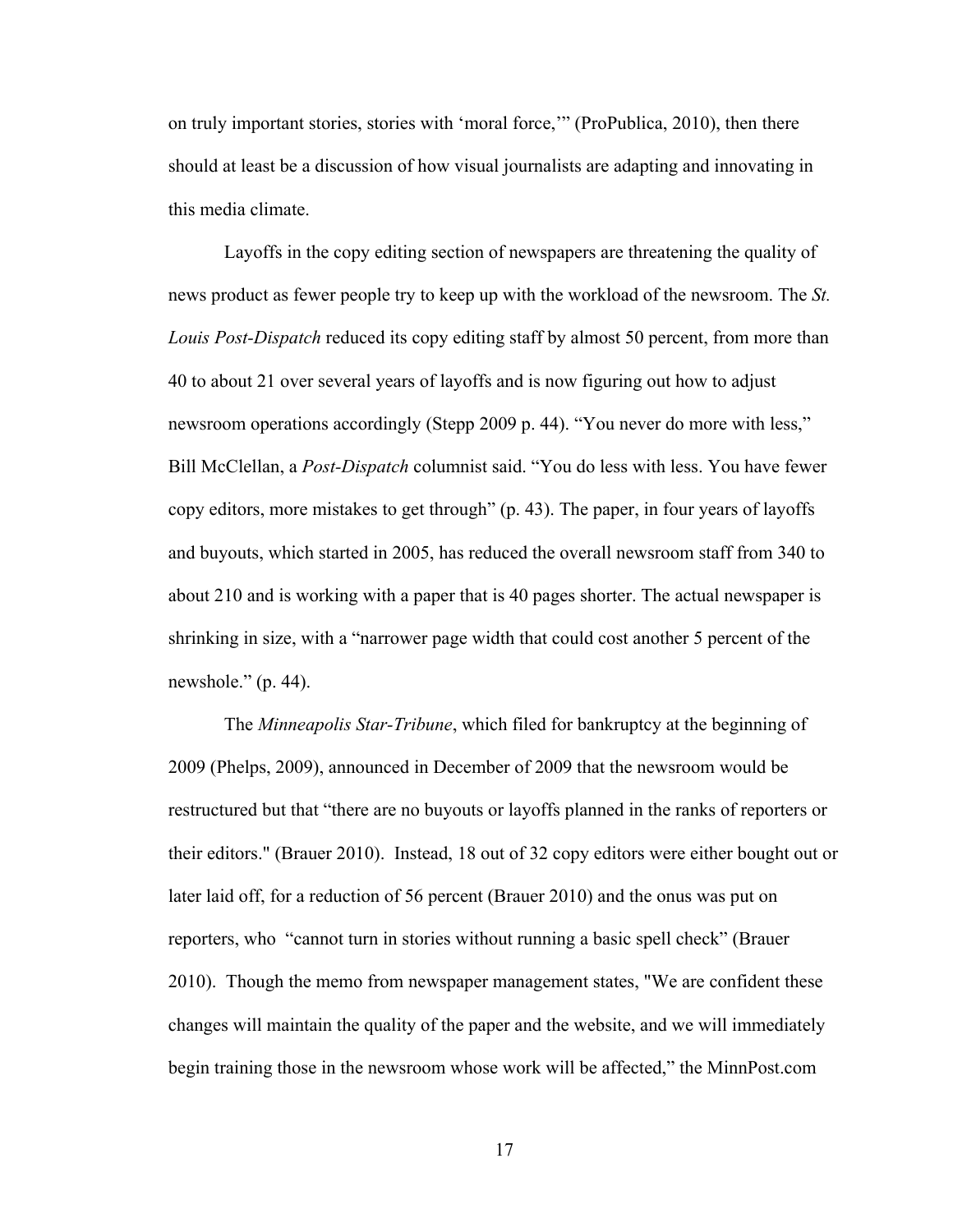blog post that shared the letter had six of its nine comments complaining about the

already poor quality of headlines and copy errors. (Brauer 2010).

Craig Silverman of the *Columbia Journalism Review* responded to the logic of the

management of the *Star-Tribune* by reiterating the need for additional sets of eyes:

Asking reporters to use a spellchecker is not a path to accuracy. Spellcheckers can just as easily introduce as many errors as they correct. (Two words: "beef panties.") The mandate for reporters to read over work after it has been edited is useful and, frankly, should already have been

in place. But the larger issue is that these proposed quality control measures are unlikely to do much to enhance the level of accuracy." (Silverman, 2010).

Despite the challenges inherent with the economic climate, *Post-Dispatch* Deputy

Metro Editor Alan Achkar knows the role of the newspaper in the community: "People expect from the *St. Louis Post-Dispatch* a level of quality and accuracy. If we don't have good, responsible journalism that people can bank on, we don't have anything." (p.44) Todd Stone, Enterprise editor, has a more serious concern about the fallout from fewer eyes tending to the content produced by the newspaper: "What will wake us up is going to be the first big lawsuit where somebody really gets creamed. It's going to happen. And I'd bet you about 10 bucks it will be because of a lack of editing vigilance." (p. 45).

For the 2009 State of the News Media, 250 newspaper editors from around the country were interviewed. They described their staffs as generally younger and more familiar with technology but "under great pressure." (Project for Excellence in Journalism, 2009).

> Newsroom executives say the infusion of new blood has brought with it a new competitive energy, but they also cite the departure of veteran journalists, along with the talent,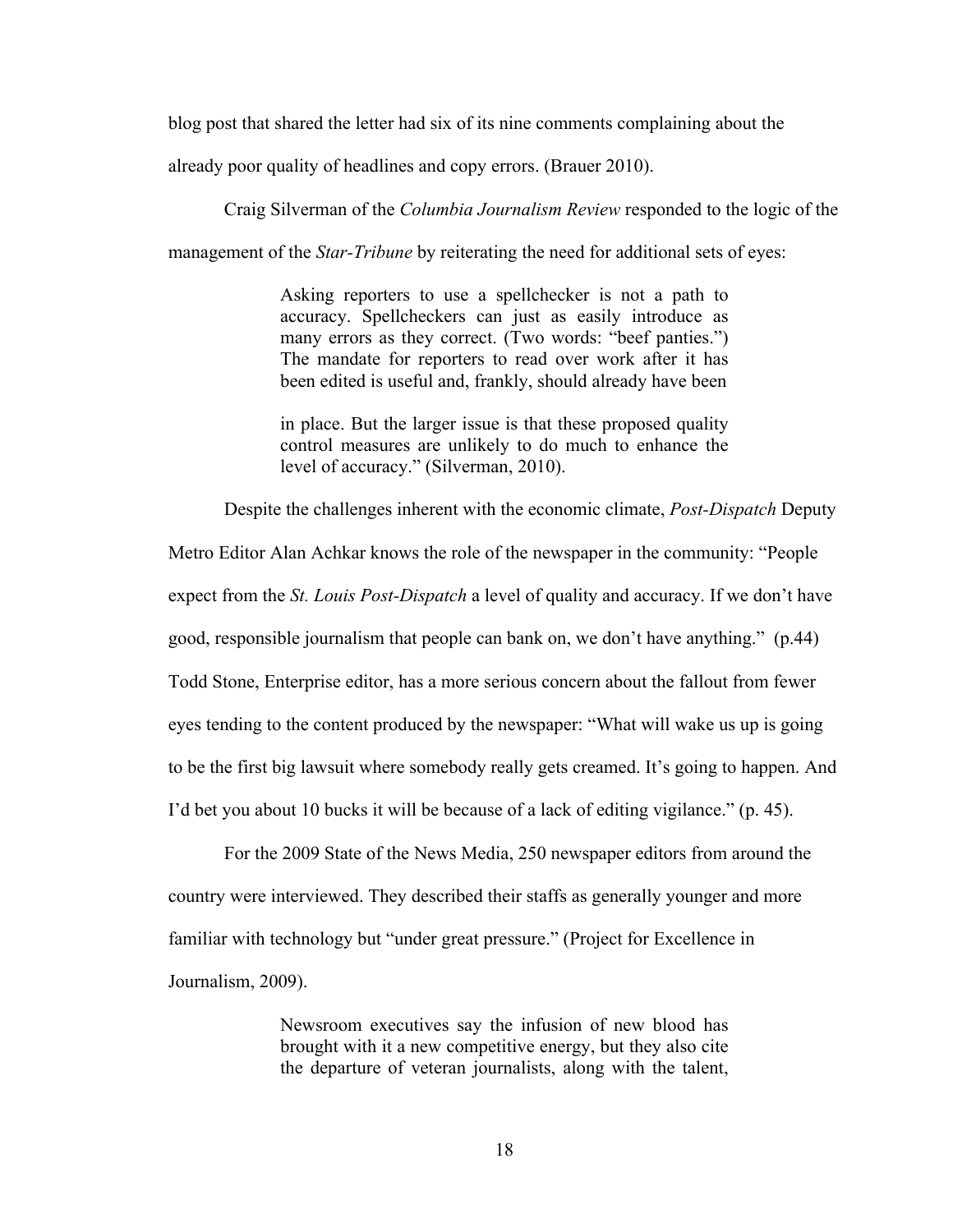wisdom and institutional memory they hold as their single greatest loss." (Project for Excellence in Journalism, 2009).

Having staff members who understand the technological landscape available to newsrooms would be beneficial if they had time and resources to explore them and create the innovations the industry needs to translate. Ken Sands interviewed some video journalists who said "there's a market for good video, especially in big cities, but good video is too labor-intensive to be cost-effective." Because of this and because it's hard to sell advertising to support the resulting amateur quality product, "video often is the first thing cut from downsizing newsrooms." (Sands, 2009).

 As happened at the *Post-Dispatch*, photography departments at all newspapers working with fewer staff members may be forced to change one of their core features: their commitment to news coverage, the ways in which they cover events (still photographs only, video, multimedia, etc.), how responsibility is spread throughout the department (editors) or how much content it ultimately produces for the newspapers. The choices made will ultimately play out in the printed pages.

With fewer photographers in a department, it's possible that the remaining photographers will have more assignments per shift (which may compromise the photographer's ability to spend time and connect with the subject) or more technological demands per assignment (shoot pictures and video). It's also possible that rather than attempting new or challenging photographic assignments, photo managers opt to photograph more planned news events, such as press conferences. While they may not be visually interesting, it's more easily scheduled for the photographer. Add to these changes a loss of support staff (editors, copy editors) and a loss of actual photographers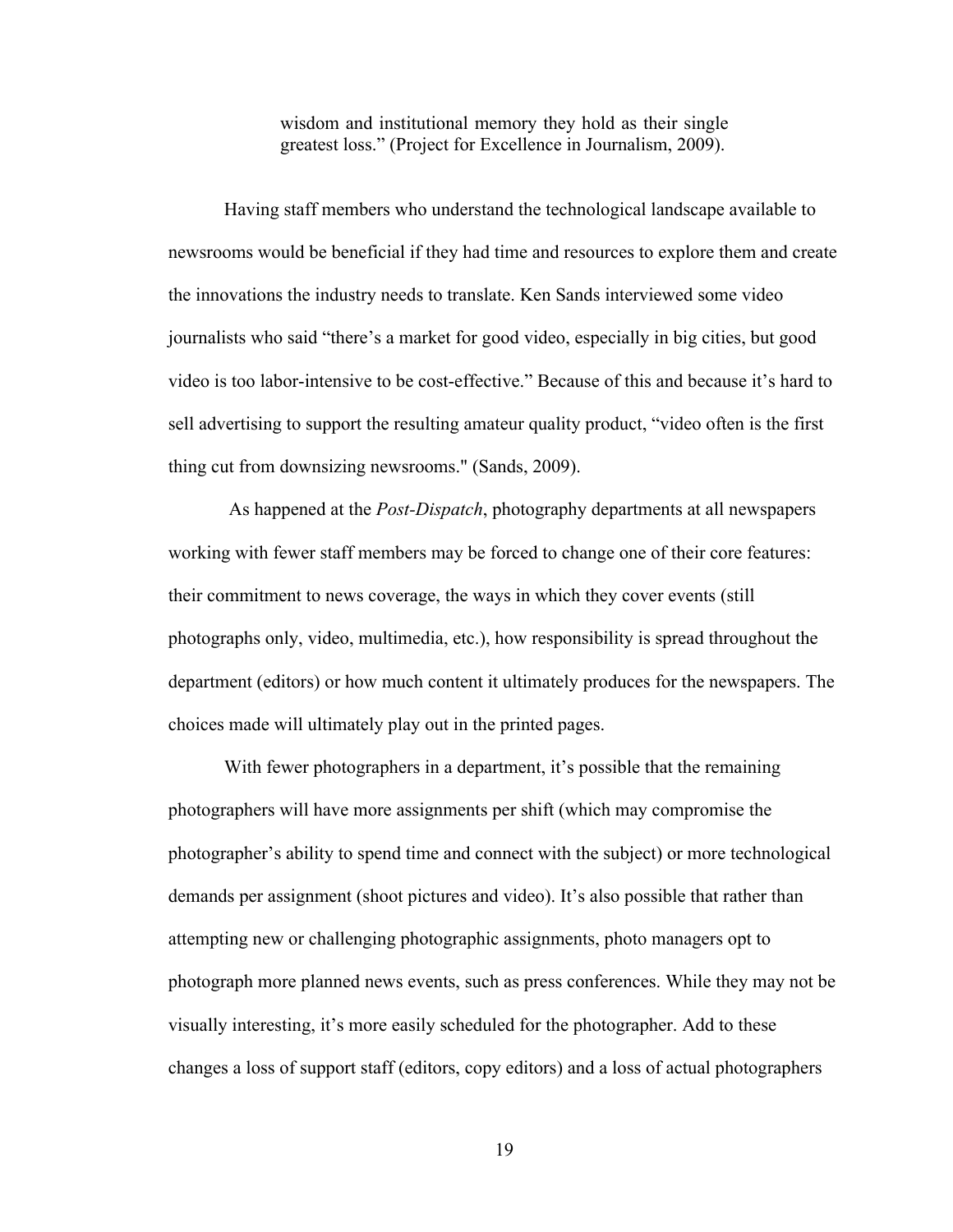and it adds up to significant limitations on the department that prevent it from adequately reporting on its community and supplying its audience with necessary information.

Some papers give reporters cameras so as to do their own photographic work. This practice can creates a myriad of frustrations in several areas, starting with the reporter not being able to focus entirely on the job of writing. This can not only hamper the overall quality of the newspaper but also send a frustrating message to the staff photographers about the secondary nature of the photojournalism department in the mind of the newspaper as a whole.

Hightower (1984) investigated the effect of formal training in photography on both the images produced and on the evaluation of the images. Using three each of professional photojournalists, photojournalism students and amateurs with no training, Hightower had the photographers produce images intended to convey the concept of tranquility. The resulting images were then shown to groups of students with no photography training, with art photography training and with photojournalism training.

The research showed that "photographs taken by professional photographers were rated more accurate at communicating intended meaning than the photographs taken by the students or the amateurs" and also showed that those familiar with journalism are better at evaluating the communication efficacy of an image than those with no training or with art photography training, which has a different approach to making pictures.

> The goal in photojournalism courses is to teach the ability to communicate—to create visual messages which, if perfect, would have universal meanings. Photojournalism students are taught that the prime job of photographs is to communicate; that pictures in newspapers and magazines must tell a story. …[Students'] pictures must answer the questions: 'What?' 'Who?' 'Why?' 'Where?' When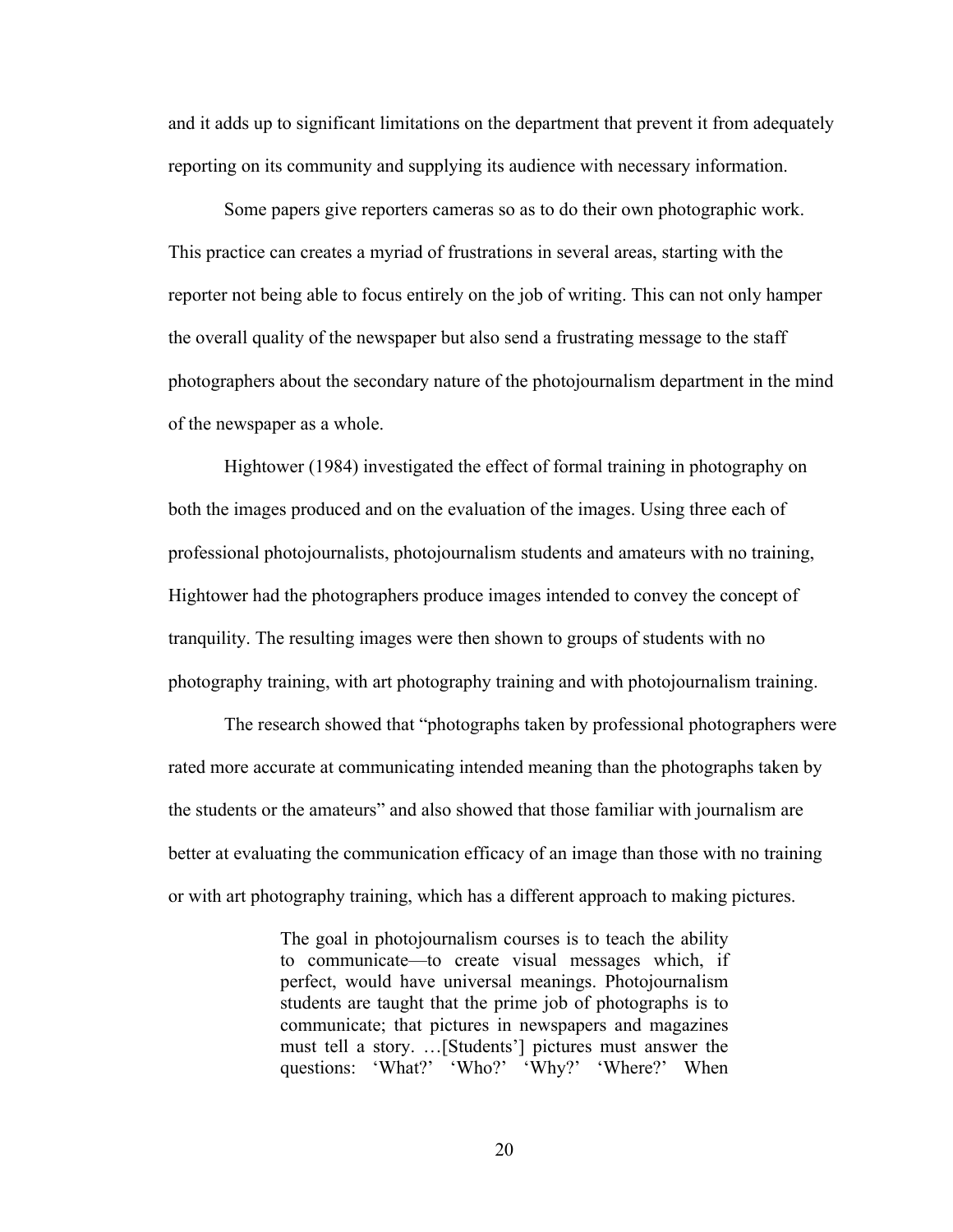viewing pictures, they look for the same questions. (p. 686).

Hightower concluded by saying,

…There is more to pictorial communication than exposing the negative correctly. In fact, with modern film and uniform professional development and printing, variations were choice of subject matter and selection of viewpoint to create a composition appropriate to the message. These aspects of photographic meaning may take longer to learn than the techniques of camera handling. (p. 686).

In his study of the organizational flow and editorial institutions, Doughty (1993) observed how the photographic product was molded by the photographic conventions in place at *Time* magazine, including "story conceptualization, photo assignment, editing and layout" to show "how *Time* editors ultimately construct their product" (Doughty, 1993). Given that the processes by which the photographic assignments are created and then handled affect the photographic content, it is logical to assume that any changes to this process, either in steps or in personnel, will manifest in changes in content. Since it is not possible to retroactively observe the selected photography departments before their layoffs and to accurately observe four newsrooms across the country is inefficient and costly, in-depth interviews with the photography department's primary visual manager will suffice to evaluate the organizational structure of the department.

This interpretation of newspapers' roles in society, newspaper structure affecting content and the nature of layoffs helped define the following research questions concerning photographic coverage in newspapers before and after layoffs:

**RQ1:** How, if at all, does the quantity of images published change from before to after layoffs?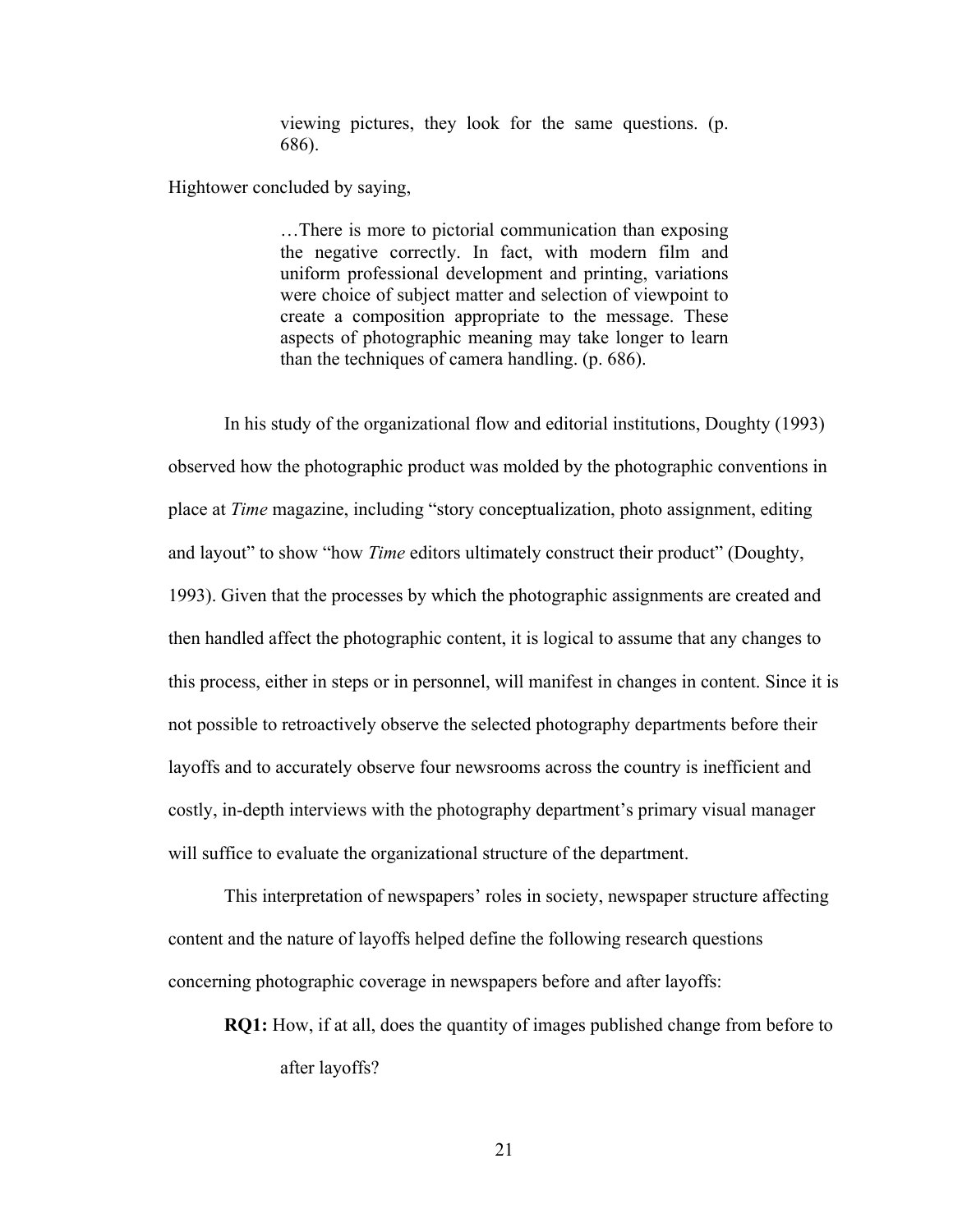- **RQ2:** a. How, if at all, has the quantity staff-produced content changed? b. How, if at all, has the quantity of wire content changed?
- **RQ3:** How, if at all, does the quality of images published change from before to after layoffs as reflected in quantity, image size, byline, images per page, images per story and photographer workload?
- **RQ4:** How, if at all, did the visual manager of the department have to change the way the department handles its photographic obligation to the paper?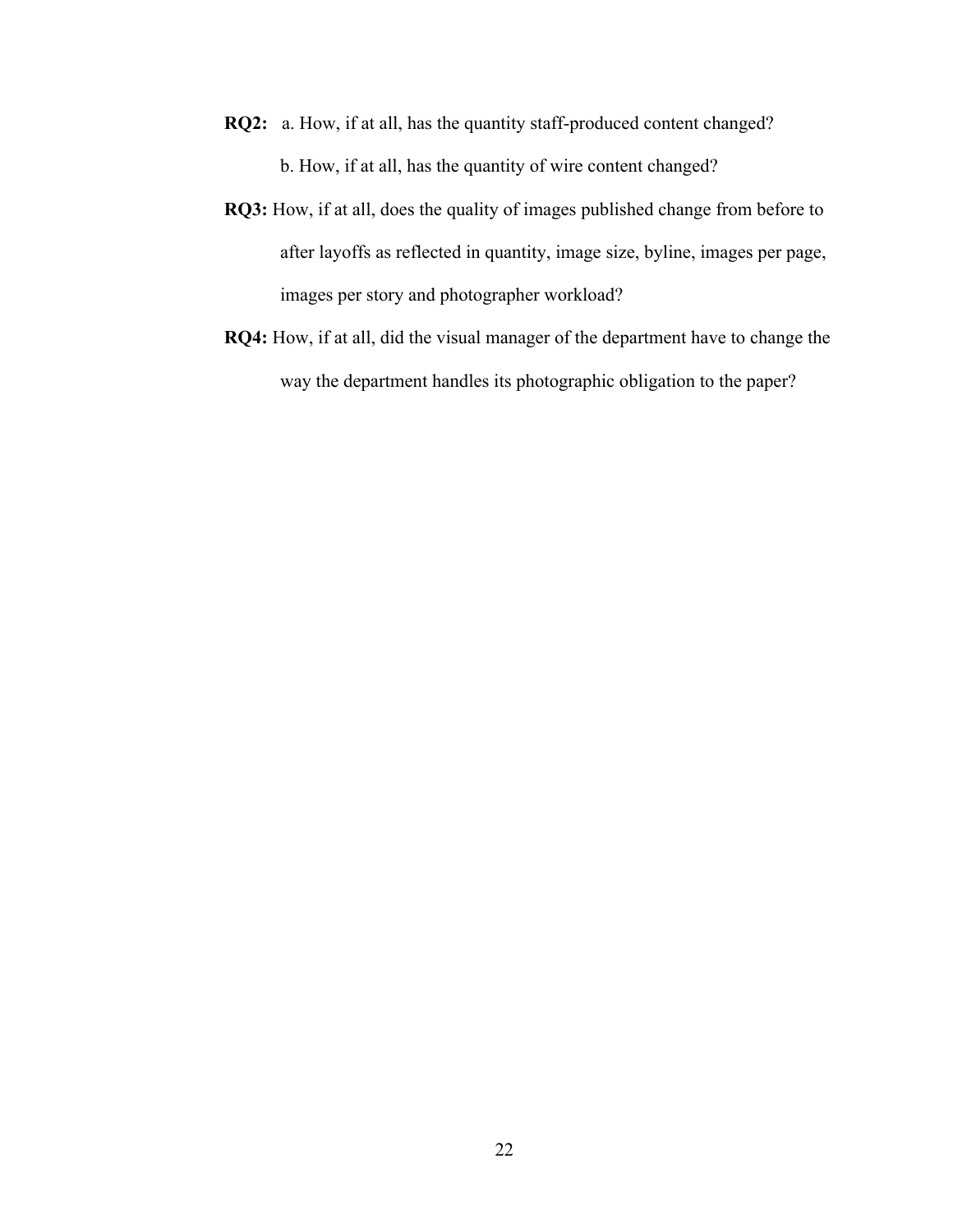### CHAPTER 3 Methods of Investigation

This study combined two methods of investigation: quantitative content analysis and in-depth interviews, to investigate the change in content and managerial approach of four newspapers' photography departments.

### Sample selection

The newspapers that were examined include the *San Jose Mercury News*, the *Boston Globe*, the *Detroit Free Press* and the *St. Louis Post-Dispatch*. Lacy and Fico (1990) noted that in controlling for circulation, it is better to compare quality among papers with similar circulation numbers because the papers have similar financial resources. These papers are all large regional-market newspapers with similar circulations (ranging between 218,000 and 298,000) owned by different companies (*San Jose Mercury News*—Media News Group, *Boston Globe*—New York Times Co., *St. Louis Post-Dispatch*—Lee Enterprises, *Detroit Free Press*—Gannett). All four papers have had some form of staff reduction through layoffs or buyouts during the evaluation period.

These papers were also chosen because, according to "The Changing Newsroom" within the 2009 "State of the News Media" report:

> The forces buffeting the industry continue to affect larger metro newspapers to a far greater extent than smaller ones. In some cases, these differences are so stark it seems that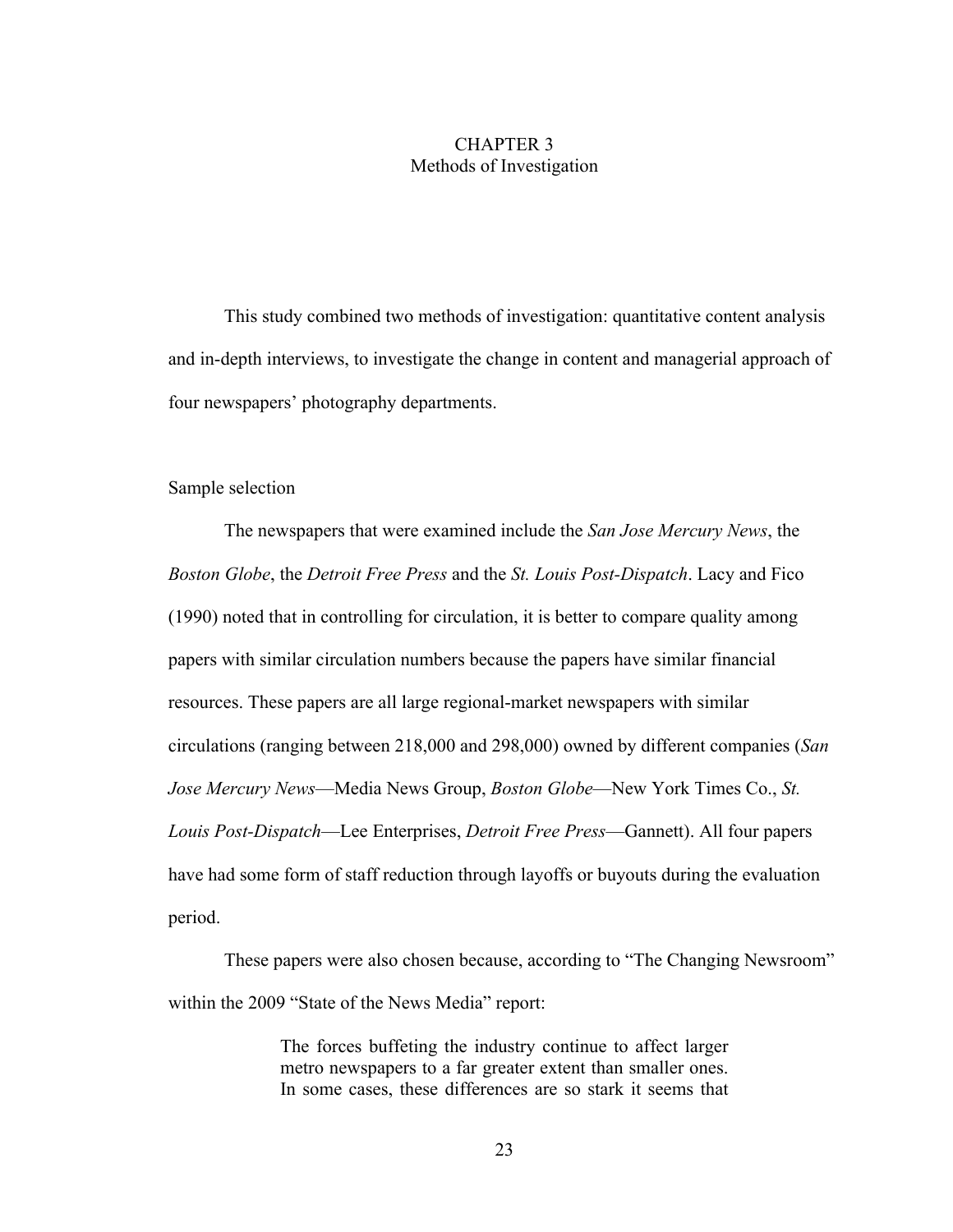larger and smaller newspapers are living two distinctly different experiences. Fully 85% of the dailies surveyed with circulations over 100,000 have cut newsroom staff in the last three years, while only 52% of smaller papers reported cuts." (Project for Excellence in Journalism, 2009).

These four large, dominant regional newspapers with photography departments that have experienced at least one instance of layoffs connected to or blamed on the economic vitality of the newspaper were examined using a constructed-week sample to analyze two six-month periods of publication. One constructed week has been shown to be an accurate representation of six months of news content (Lacy, Riffe, Stoddard, Martin, & Chang, 2001). Because this study looks to examine a large amount of content over a longer duration of time, an efficient and reliable research method is essential.

Economically-driven layoffs in the newspaper industry began happening with much more frequency in 2005 and on into present day, so the last six months of 2004 were evaluated as the "before" time period. To get the most recently available issues that reflect the content era eliciting the concerned tone of the most recent State of the Newsroom reports, the first six months of 2009 were looked at to evaluate the current state of photojournalism at newspapers. Each week in the research period was numbered. For each weekday (Monday, Tuesday, etc.), a random number generator was used to select a week and the date of the appropriate day was used for the content analysis.

All issues of the *Boston Globe* were obtained as PDF files. All issues of the *San Jose Mercury News*, the *St. Louis Post-Dispatch* and the *Detroit Free Press* were obtained as scans or photographs of microfilm. These pages were then printed on 8.5" x 11" paper so the images could be numbered, measured and coded.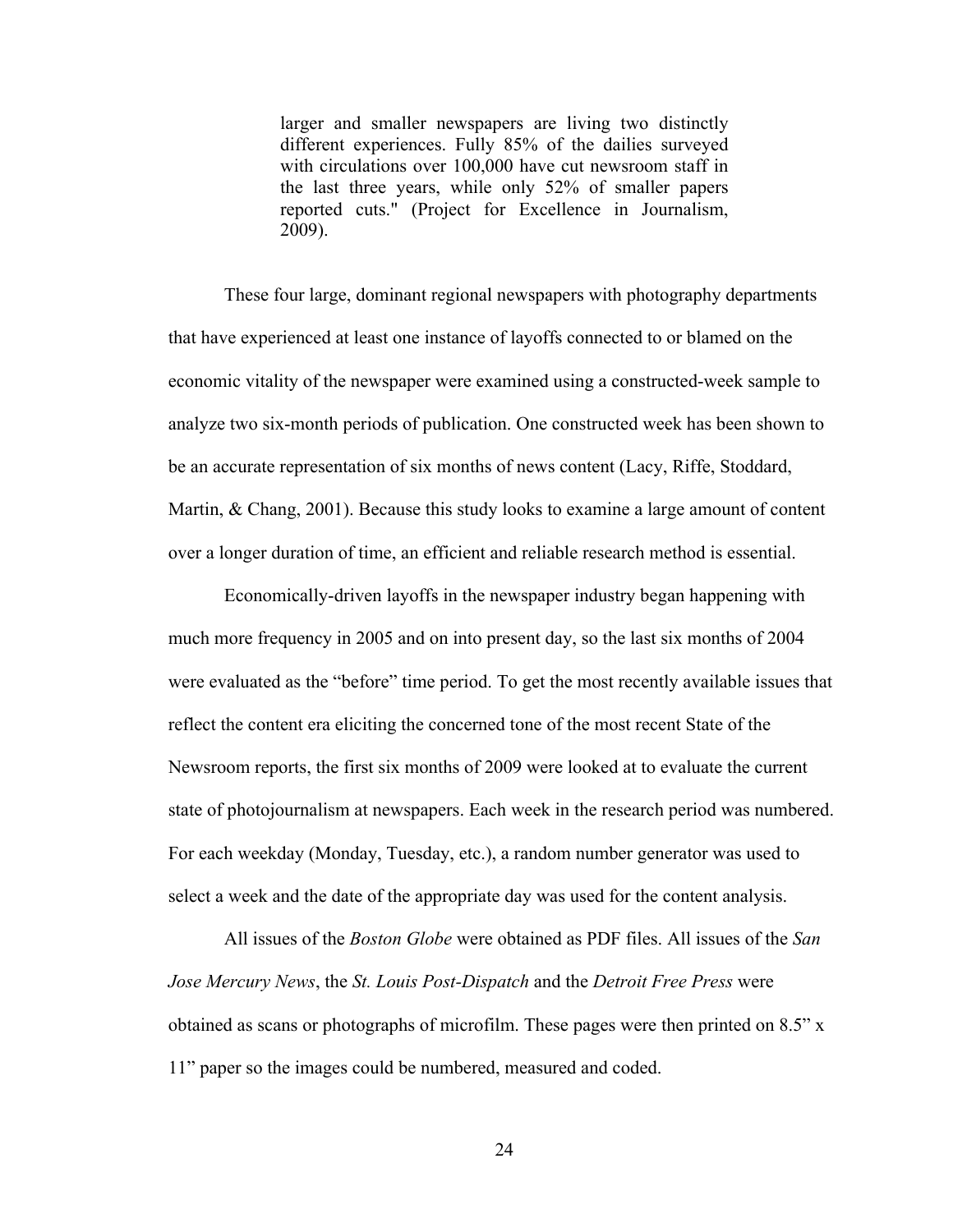The *Detroit Free Press* was in a joint operating agreement (JOA) with the *Detroit News* during the 2004 portion of the sample, which resulted in weekend editions being a product of both newsrooms. In an attempt to evaluate solely the *Detroit Free Press* and also to see if trends remained the same with and without the JOA, the weekdays of the paper's sample were also analyzed separately. Thus, the *Detroit Free Press* has two categories for this study: the full sample/all issues and weekdays only.

#### Content Analysis

In *Mediating the Message*, Shoemaker and Reese (1991) identify what content evaluation can tell us: "Communications content is of interest not only in its own right, but also as an indicator of many other underlying forces. Studying content helps us infer things about phenomena that are less open and visible: the people and organizations that produce the content." (23) Wimmer and Dominick (2003) also note that content analysis is a systematic and objective way to evaluate media content. (p.144).

Front pages and section fronts were evaluated because of the importance given to pictures during the layout process. Content laid out inside the paper has to work around advertising and a lot of time is determined simply by what can fit. Jump pages often contain no pictures at all. Since the first pages of the paper and its sections are the first things that the readers will see, those producing the paper have a vested interest to make those parts of the paper the best and strongest they can be. As Bridges and Bridges put it, "the front page is the reader's window to the tone and the 'spirit' of a newspaper" (p. 834). In studying the new ways the front page of the paper is being used, Shaw (2006) found that " most of the editors interviewed … agree, it's local news on the front page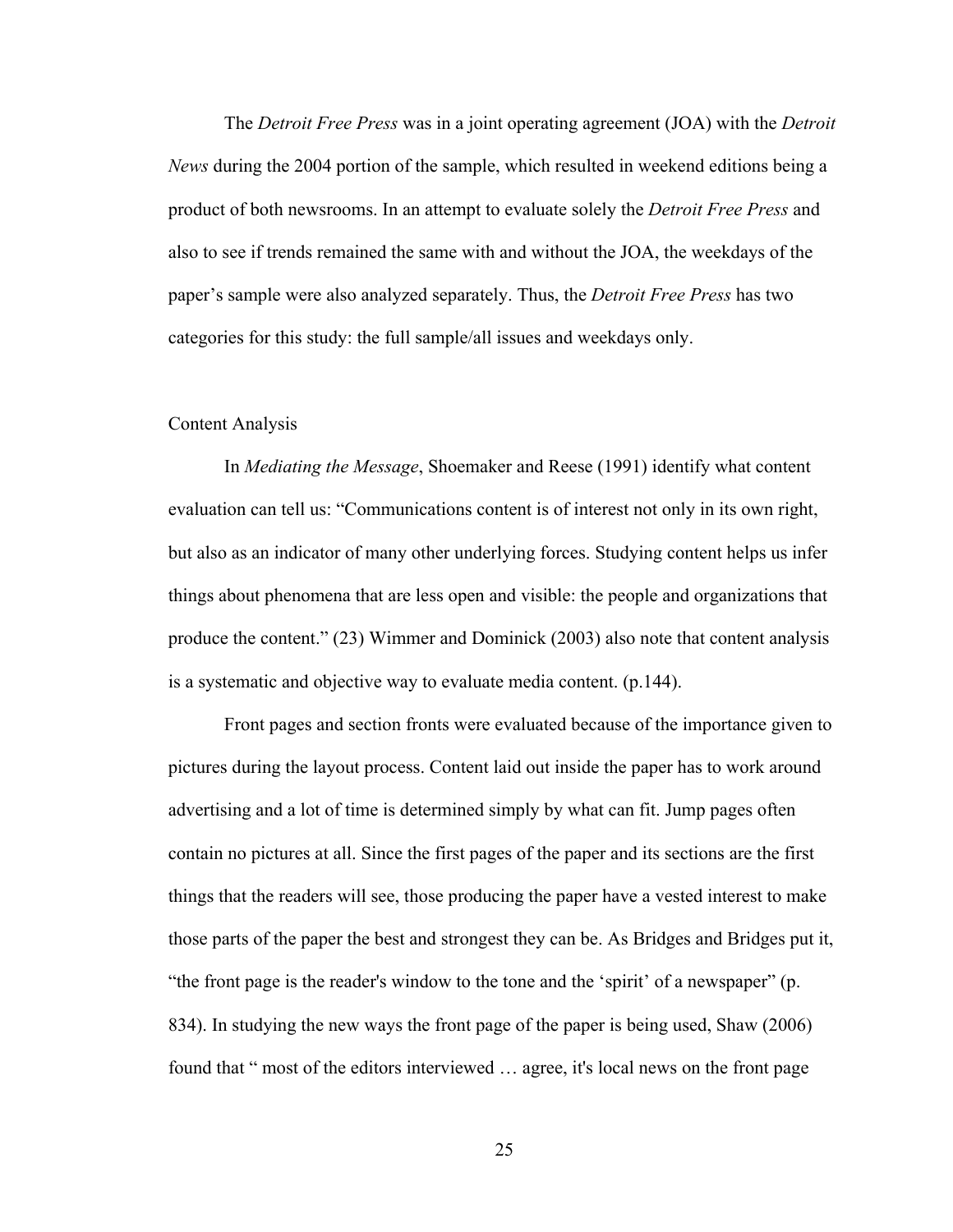that sells papers." Karen Magnuson, editor of the *Rochester Democrat and Chronicle*, told Shaw "I think the key is to go as local as possible. People can't get enough." (p. 28)

For the purposes of this study, photographic output is defined as photographs taken either to accompany a news story generated by a reporter at the newspaper or to stand alone as news content and that are printed in the newspaper. The images do not necessarily need to be taken by a photojournalist, as one possible outcome of layoffs is that reporters—technically untrained in visual communication—will be given cameras and expected to return with both written and visual content. Images that will not be counted include any advertising, or images manipulated to produce a photo illustration using techniques deemed unethical by NPPA's guidelines. (National Press Photographers Association, 2009). Advertising photographs were not considered because they are not a journalistic product.

#### Measurement Development

Lacy & Fico constructed their metric for quality from the results of Bogart's (1977, cited in Lacy & Fico, 1990) survey of newspaper editors, taking the top five elements that editors considered important to identifying quality of content in news product. (p. 45). This resulted in eight categories of coverage, including "commitment to locally produced copy, the amount of non-advertising copy, the ratio of non-advertising to advertising space, the number of interpretative and in-depth stories, the number of graphics, the number of wire services, story length and reporter workload." (p. 47). Because only section fronts were studied, advertising content was not a factor; the categories were adapted to evaluate photographs. Six categories have been established by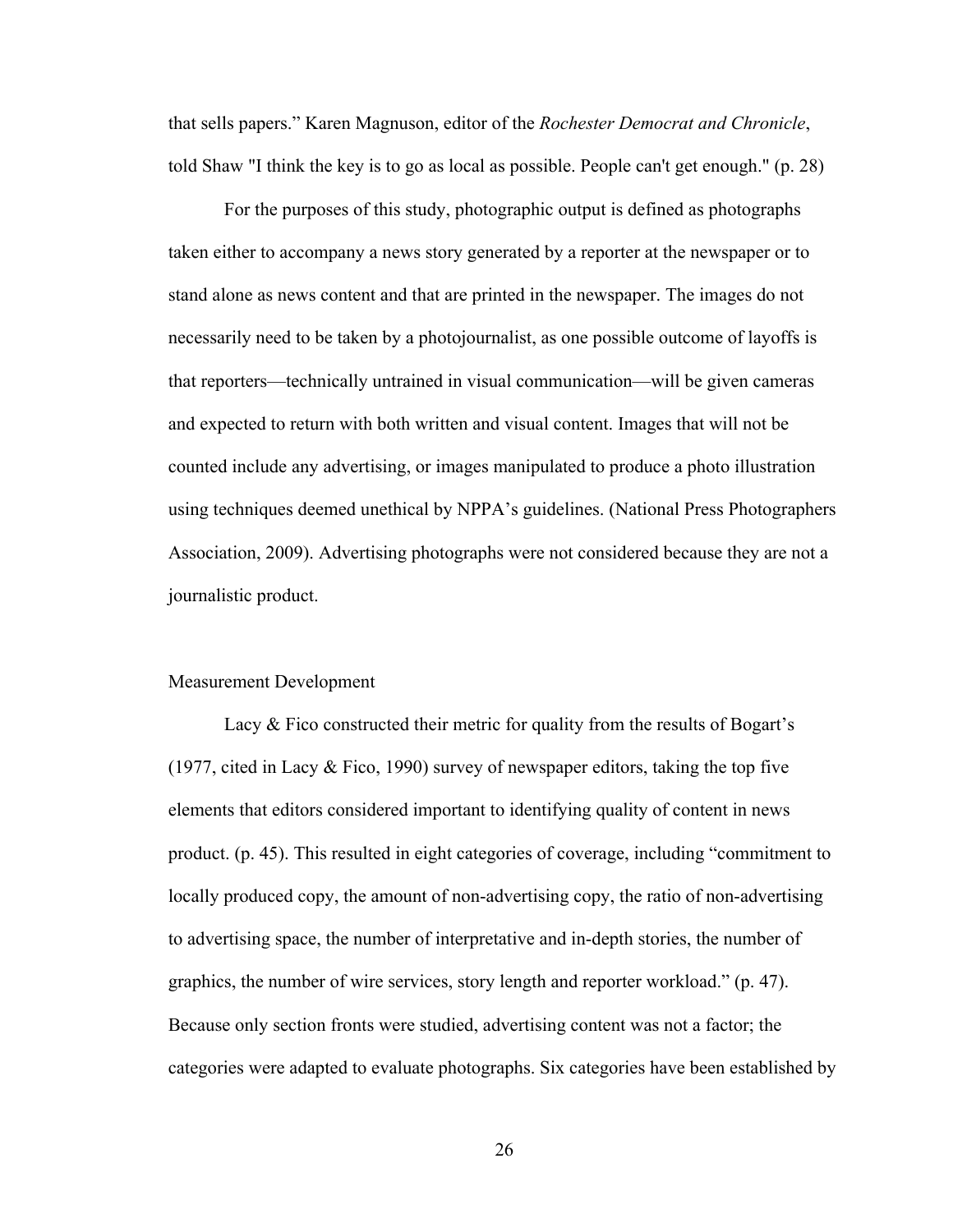which to rate the quality of newspaper photography. Size of photographs, page placement, number of photographs per page and per story, source of photograph, photographer workload on the cover and section fronts of four newspapers were examined.

According to Lacy and Fico, "commitment to locally produced copy over wire service offerings suggests a concern for local audiences." (1990, p. 47). In-depth photographic coverage (in documentary style, beyond simple mug shots) and multiplepicture stories gives the reader more information and, according to Lacy and Fico, there is "better potential for readers to be informed because such copy contains more context" and "the more information they can be assumed to contain." (p.47). Workload of photographers is also important for the same journalistic reasons as for a writer: "The lighter the reporter workload, the more time the reporter has to develop information and write any given story." Thus, images in the newspaper were counted and coded for byline, size and number of images for the story (depth of reporting). Statistics on reporter workload were gathered and directors of photography at each newspaper were asked about wire service subscriptions and the departmental philosophy on assignment limits and workloads.

The size of each photograph was measured by percentage of the page, calculating the ratio of the height and of the width of the image to the dimensions of the page. Photos that are technically and journalistically good are printed larger so as to attract readers and to showcase the work of the photographer. Smaller photographs can be harder to read and mug shots have been shown to be ignored by readers (Quinn & Adam, 2007). Giving size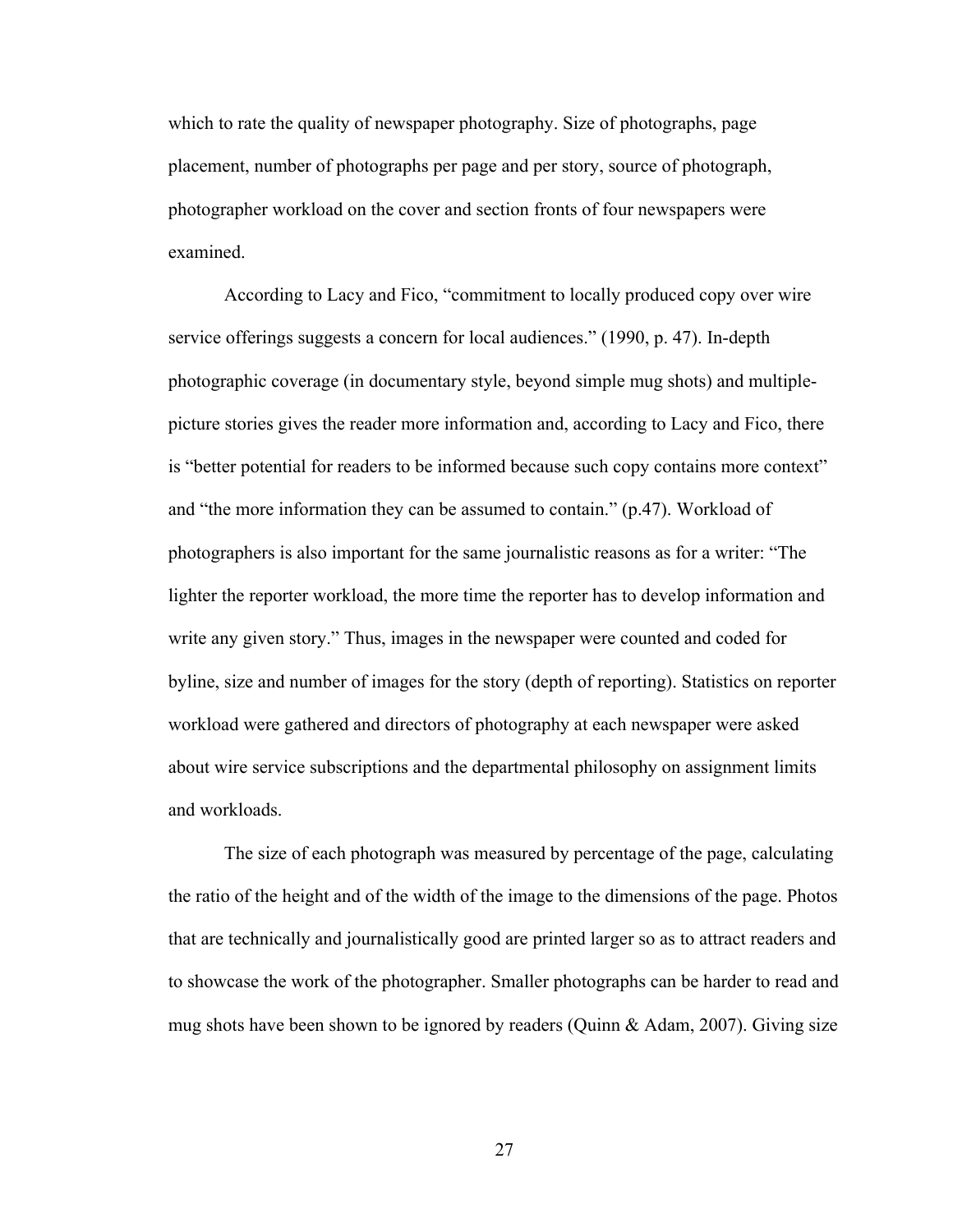to an image shows a commitment to producing and rewarding great images. (Shaw, p. 28).

Image placement on the page, another design element that suggests the strength of an image, was noted. Because Americans read pages top to bottom, those at the top of the page will likely be viewed first. Newspapers that are in broadsheet format are delivered and sold folded, so only the top half is visible—or "above the fold." Placing images above the fold will ensure they are seen in a prominent light. Images on the front page not only attract readers, but can also entice buyers to the paper.

The number of photographs per story on the page were counted and noted. Having the time, space and images to run more than one image shows that the photographer had enough time on the assignment to make several pictures good enough to run in the paper. The story was important enough to show two pictures of it – removing image options from elsewhere in the paper. If the second image with a story was a thumbnail-sized mug shot of a person in the picture, it was counted. If the story was pulled from a wire service, it was counted. Running two pictures from a wire service takes up room that either could have been occupied by staff work or was empty because there was no staff work to print.

Stand-alone or feature pictures were noted. Feature photos are photos that are good and worth being printed but may not have any written news hook, or that are meant to draw the reader into the newspaper. If the image is an enterprise photograph, it means the photographer had enough time to go look for something interesting to shoot. Other times, the news writers may not have been able to cover an event, but rather than scrapping the coverage altogether, they asked the photography department to cover it.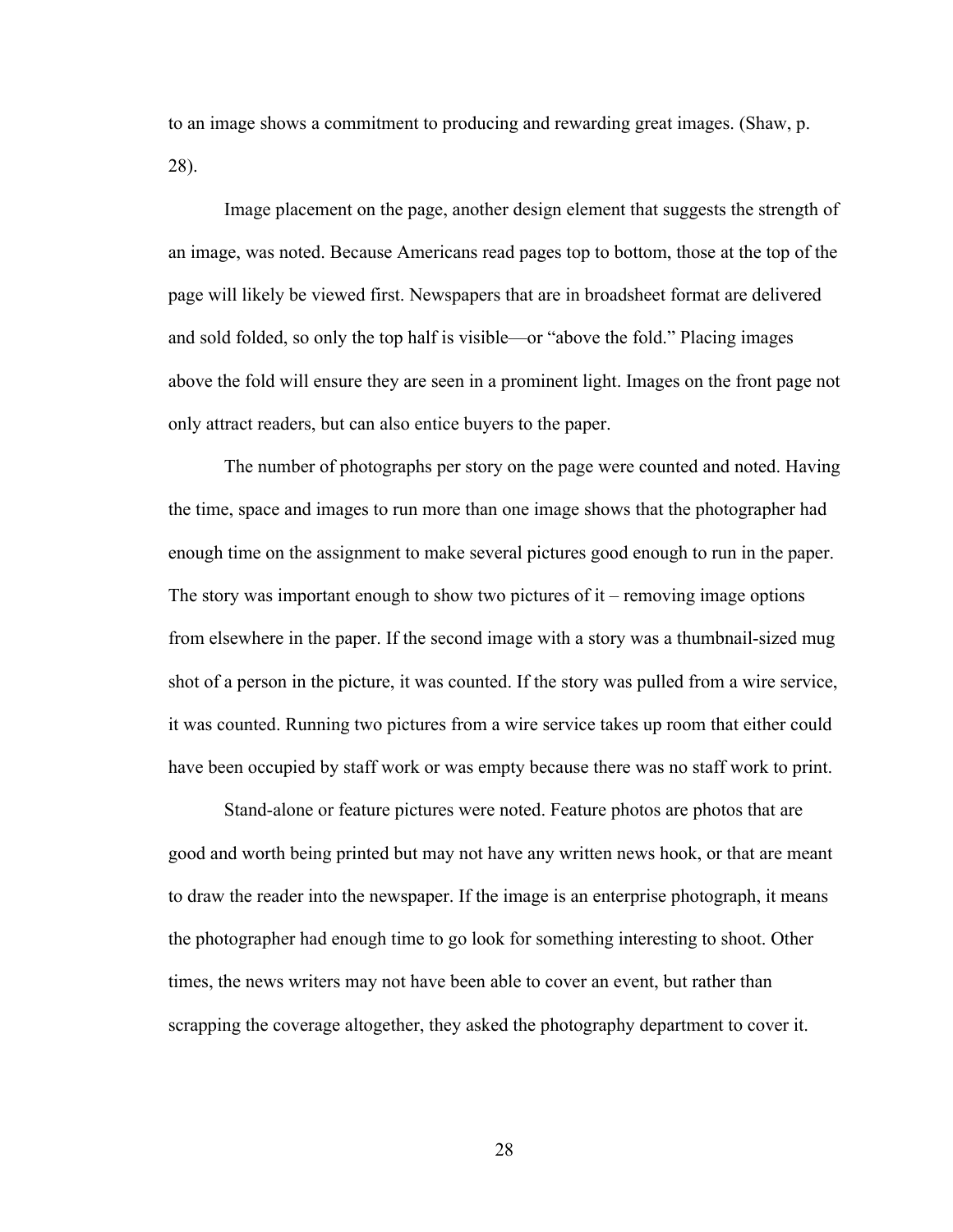Photographer workload is an important thing to gauge. With fewer people to cover events for the photography department, the choice becomes only cover certain events, maintaining the same amount of work for each photographer, or to maintain the amount of coverage done by the department and assign more work to each shooter. Filling a photographer's day with shoots means less time per assignment – time which could have been used to gain access to the subject or to try new photographic techniques. Running from assignment to assignment also requires a lot of energy, both physically and mentally. Over time, this could lead to a degradation of the photographer's work and focus. Photographer workload was determined by taking the total number of locally produced (non-wire) stories with pictures in the day's covers and section fronts and dividing it by the total number of staff photographer bylines in those photographs.

Bylines of printed photographs were coded to determine local content versus wire photographs. Thumbnail-sized images were not counted, as they usually are not credited. Bylines will be divided into staff photographer, stringer or contributor, reporter (does the byline match the story byline?), subject photo courtesy and wire service. Staff photographers are the local content producers who know the area and who have the most experience making photographs. Stringers are photographers who do not work at the paper but are still primarily photographers. In some instances, reporters are sent with cameras to take pictures because photographers cannot be supplied. Reporters also collect images from their subjects on occasion, if images cannot be made for the story. Also, in breaking news photographer (fires, accidents, crimes), wire photographs or hand-out photos from emergency responders are sometimes used if the newspaper could not get a photographer to the scene. Photographs from wire services (Associated Press, Reuters,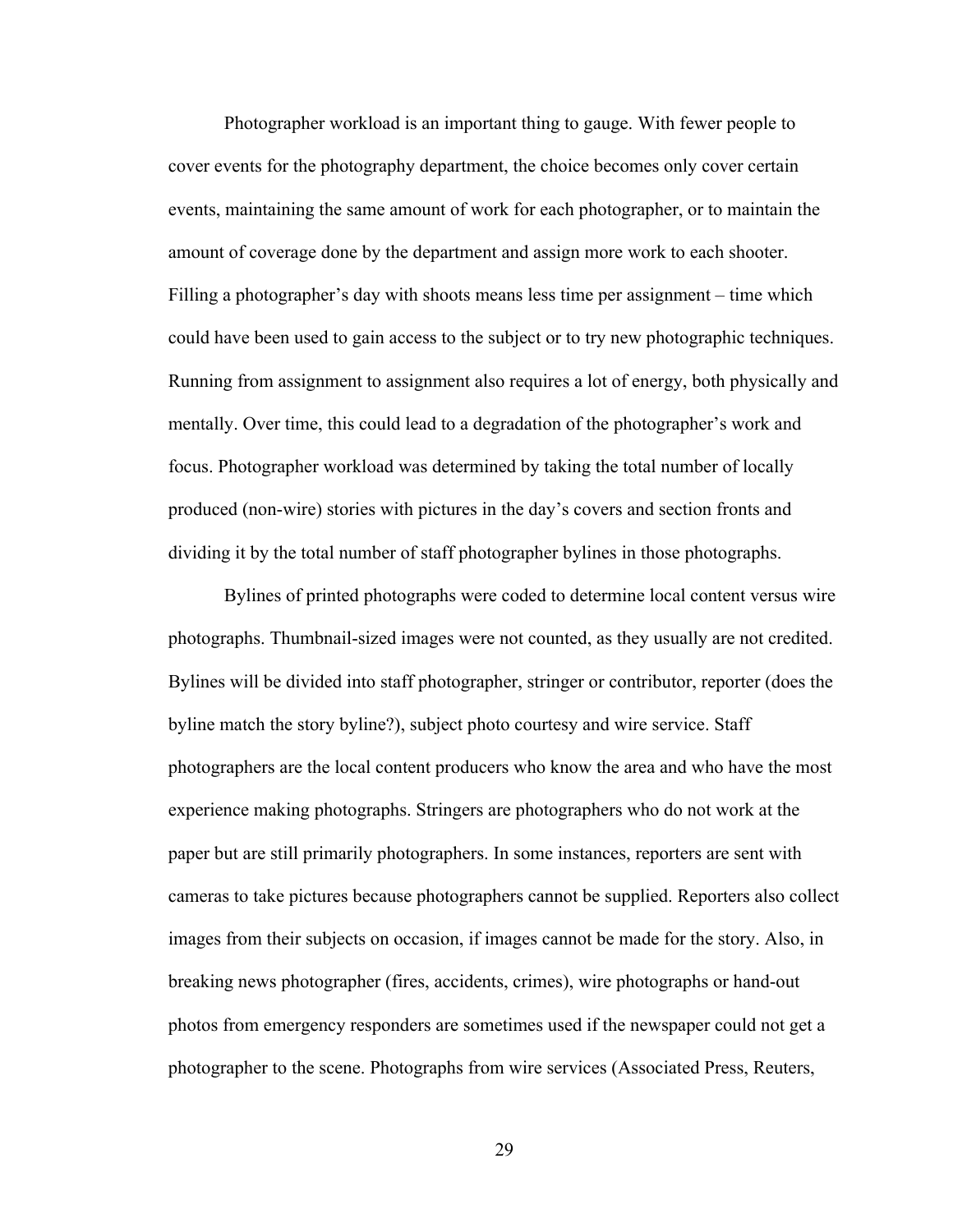etc.) may be good photos, but are not necessarily locally produced and may not be locally relevant. A commitment to locally produced content, as Bogart found in interviewing newspaper editors, is a primary concern for a newspaper. (Bogart, 1977, cited in Lacy  $\&$ Fico, 1990).

Graphic elements identified as an illustration or information graphic were counted and included in the analysis of overall quality. Some illustrations are strictly conceptual photographs produced by a photojournalist in a studio, but there are also graphs and drawings and other informative visuals. Newspapers have increasingly published these because they help readers better comprehend ideas and quantitative information (Utt and Pasternack, 1993). While this work may not be produced entirely by the photography department, a newspapers' graphics department has grown increasingly important to the organization. It is still important to note how visuals for the newspaper are being produced.

# Coding

Using these definitions, a code sheet and codebook were compiled and used to train a second coder. Training consisted of analyzing each selected newspaper using one issue not included in the data set. After discussing the results and clarifying discrepancies, the second coder evaluated two issues of each 14-issue newspaper sample, one from each year, which is about 14 percent of each newspaper and of the full sample. Intercoder reliability was high, as measured by Cohen's *kappa,* and was as follows: for image location, *kappa*=.948; for image type, *kappa*=.813; for byline, *kappa*=.864; for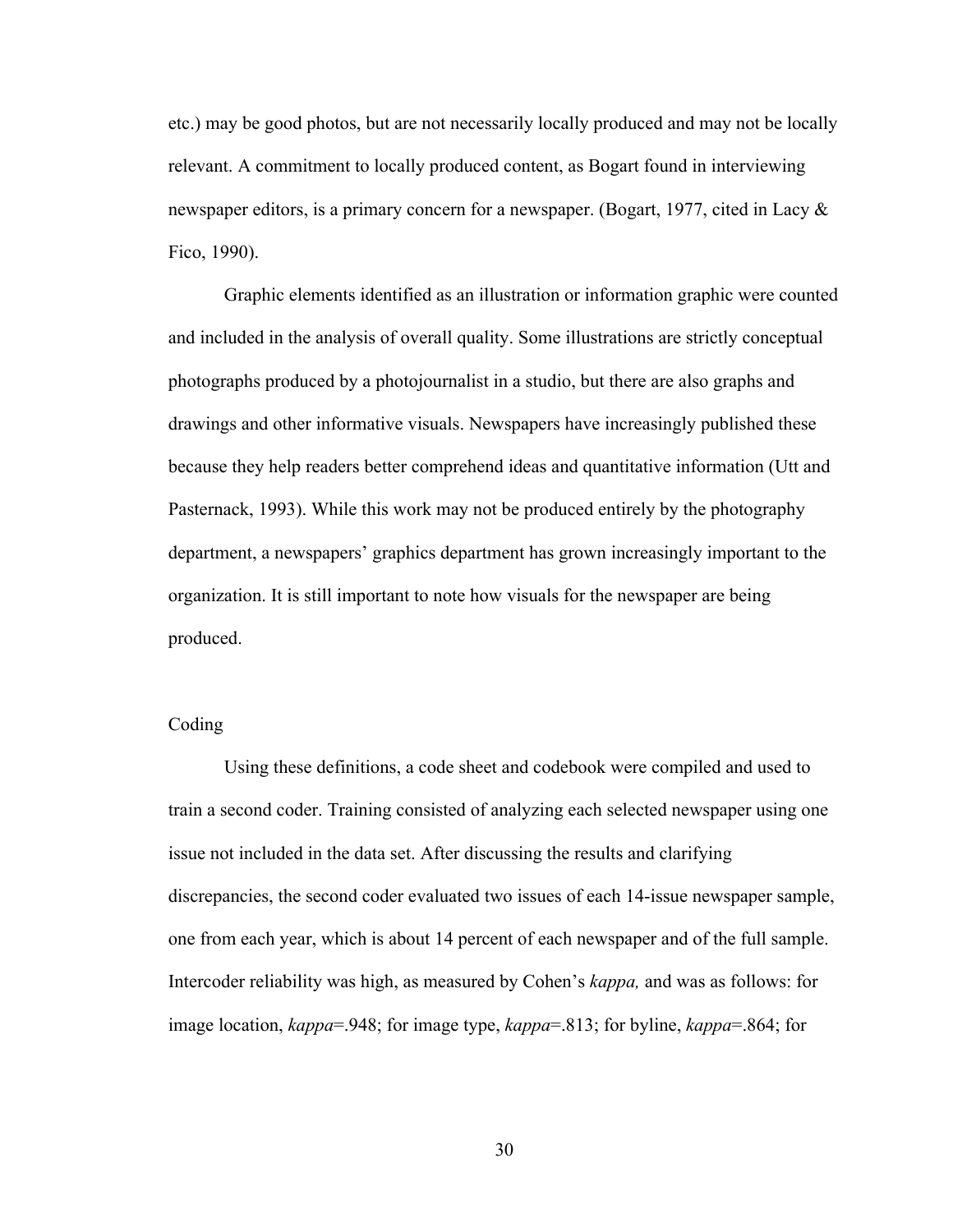byline match between photograph and article, *kappa*=.742; for total images per article, *kappa*=.842.

#### Data Analysis

Upon collection of the photographic data from these newspapers, the information was analyzed to determine any trends or changes in quality apparent between the prelayoff papers and the post-layoff papers using Lacy  $\&$  Fico's metric for evaluating quality of coverage.

Total numbers of images and numbers of news images from both years were analyzed using the Chi Square Goodness-of-Fit test, which looks to determine the probability of random samples producing the same result and change as that of the data. News images were analyzed separately, since pictures that visually report the news are the primary responsibility and purpose of the photography department.

 To explore changes in who produced the images in the paper, the original coding data, which specified staff, freelancer, wire, hand-out and uncredited images, was recoded into staff and non-staff categories, to better compare the work of the newsroom with that from outside sources. These categories were then analyzed with Fisher's Exact Test, which produces a more reliable, specific analysis of 2x2 tables than that of a chi square. Analysis of categories with more than two outcomes was done using a chi square, do determine if there was any significant change in the distribution of the bylines between the two years. Chi squares were also used to analyze page placement data.

 Image size was calculated as a ratio of the overall page, so it would be possible to compare among papers and to overcome any size irregularities incurred from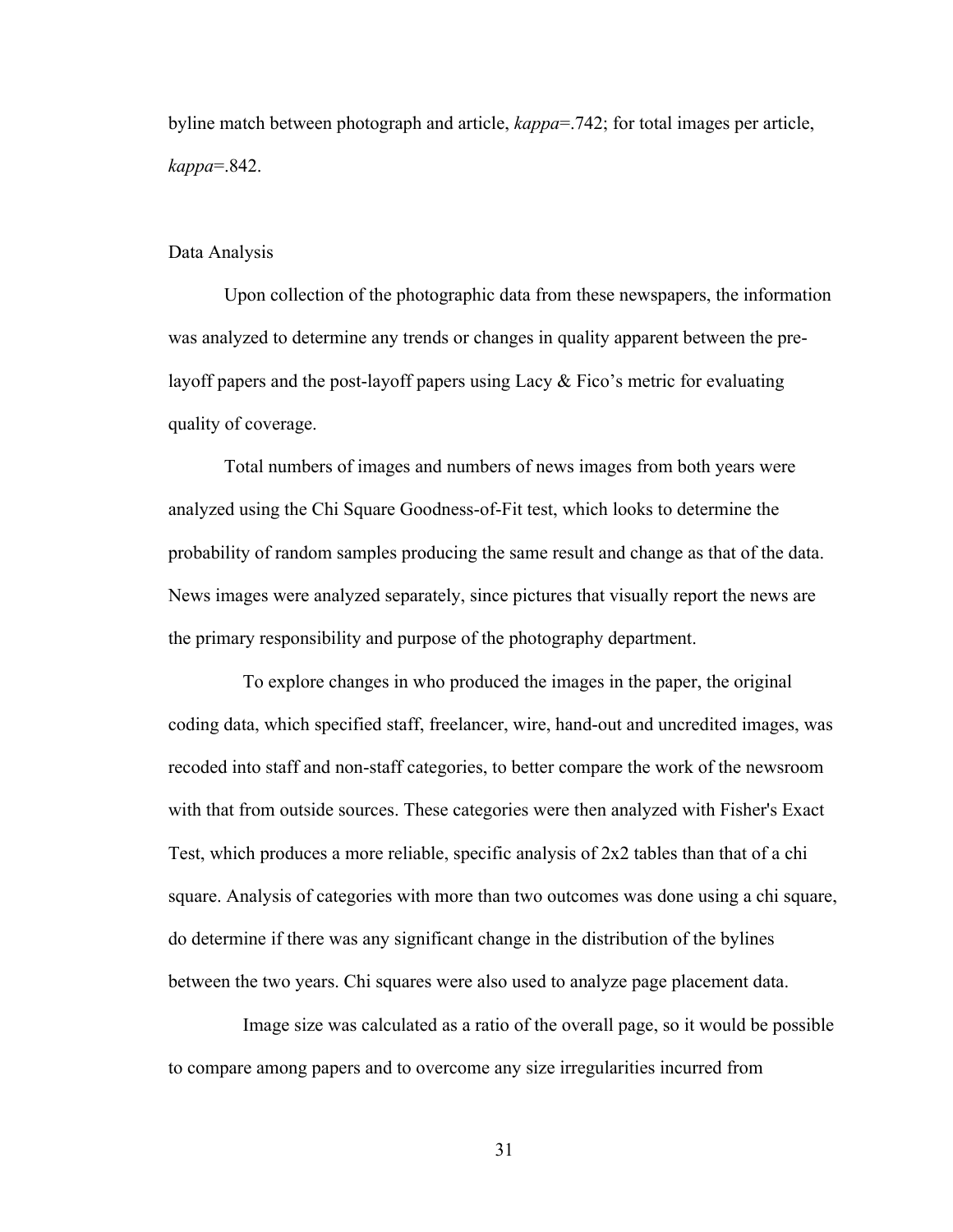variations in microfilm. These measurements were then analyzed for each paper, looking both at all images and at news images, using an independent samples t-test to compare the average size of the images and the standard deviation, or dispersion from the average, in each of the research years.

### **Interviews**

After analyzing the quantitative data gathered, results were discussed with the directors of photography at each newspaper so as to gain context for the numbers and to discuss the unique situations of each department. For insight to and further articulation of changes in personnel, approach to coverage, overall mood and any nuances or exceptions, an in-depth personal interview is needed with the primary visual manager of each photography department. The benefits of in-depth interviews include obtaining "detailed background about the reasons why respondents give specific answers," gathering "elaborate data" about the topics of discussion and the ability to customize each interview to the individual (Wimmer & Dominick, 2003, p.127). The information culled adds valuable context to the data of the content analysis.

Flexible, semi-structured interviews with key discussion themes allow each visual manager to define and explain their department's functions and approach to the economic climate in a personal and thorough manner, with detail and nuance not obtainable by quantitative survey. In their study on how picture editors incorporate their own emotions and experiences into making decisions at work, Peterson and Spratt (2005) conducted 13 interviews about working on graphic breaking news and how the news and personal experiences impact the editor and vice-versa. In the face of regional and national news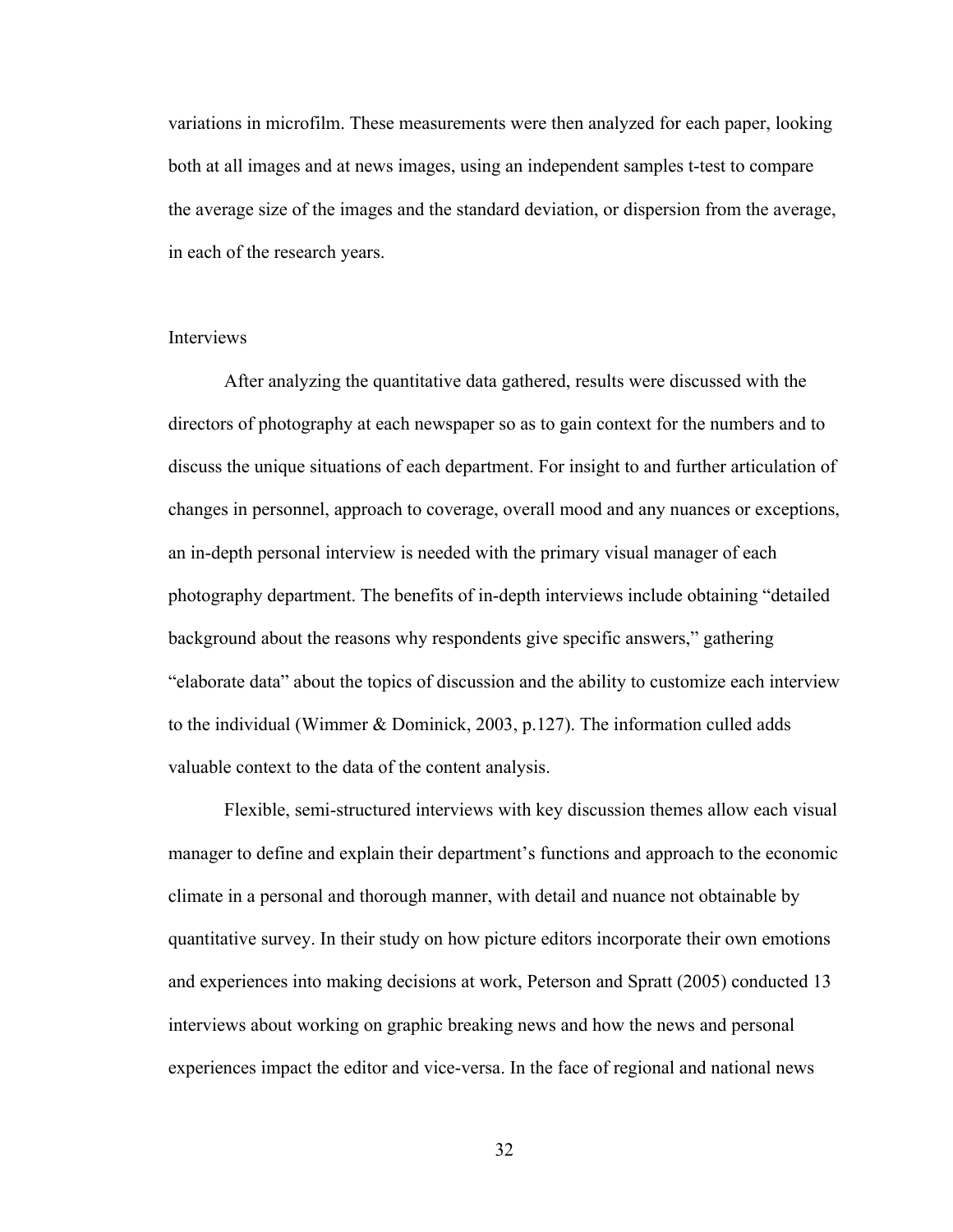events, each respondent had his or her own personal reactions and experiences as they worked, which weren't apparent through the photographic coverage shaped the individual's approach to the job. By interviewing the subjects, personal information not attainable through simply looking at the pictures was gathered that helped further explain the situations and the approaches to photographic duties.

Semi-structured interviews allow for flexibility to go where the interviewee believes is important. By asking about the factors that weighed on certain choices that had to be made, Spratt and Peterson show how in-depth, semi-structured interviewing is the best way to access the mental processes an individual is making about a certain event. While the information gathered through content analysis will be able to establish some quantifiable data to look at in discussing photographic output before and after newspaper layoffs, the personal interviews are key to understanding the issue further.

Each subject was asked the following questions:

1. Is or was there an over-arching visual philosophy or approach to photojournalism that you and the staff try to follow?

2. How did/do you decide which news events to cover and what photographer to send? Has this changed in the past five years?

3. Do you think the coverage done by the photography department has changed in anyway since 2004? If so, how?

4. Has your use of newswire services changed in the past 5 years? If so, how? ... of freelance photographers?

5. What is the photography department's role in the online presence of the news organization? Is there a separate online/video/multimedia section or does that work come from the photography department?

6. How have you seen the photography department (it<sup>1</sup>s role, product, relationship to the rest of the newsroom) change in the past five years? The role of the photography staff?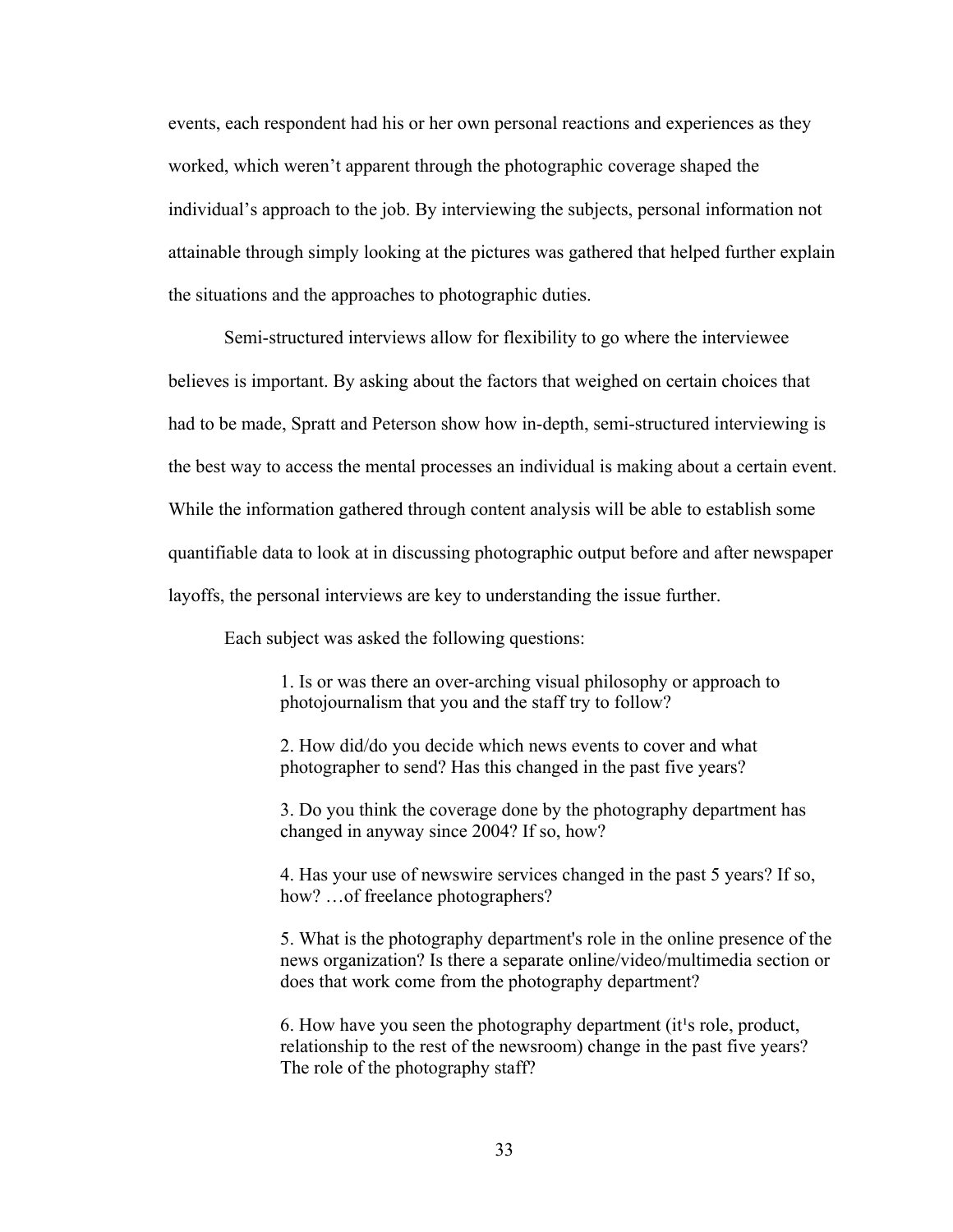7. After workforce reduction by the company, did you make a conscious change as to how the department allots its photographic resources?

8. Have there any specific situations where the reduced staff size was the reason for changing the way an event or subject was reported on by the department?

9. How do you define "quality" in photojournalism? What do you think a "quality photography department" or a "quality news organization" does and looks like? Do you think the quality of the photographic product your department produces has changed in any way since 2004?

10. What do you see in the future of newspaper photography? …of journalism? Where do you see the craft and the industry headed?

#### Interview Subject Selection

 The term "visual manager" refers to the person whose key responsibility it is to oversee the photography department, its photographers and its journalistic product. Not only does this person manage the content and guiding visual principles in the newsroom, but this person usually has a strong hand in hiring and firing of photographers and image technicians, departmental organization and reorganization and interdepartmental relations. This is a key distinction to separate one who only edits pictures from one who is in charge of more aspects of the department. Some newspapers will call this person the Photo Editor, while others will have a Director of Photography or Chief Visuals Manager. While the titles are different, the job descriptions are the same and these people, who guide the photography department in its mission, are the ones who will be interviewed. These members of the newspaper will be able to best speak about both the managerial and photographic decisions.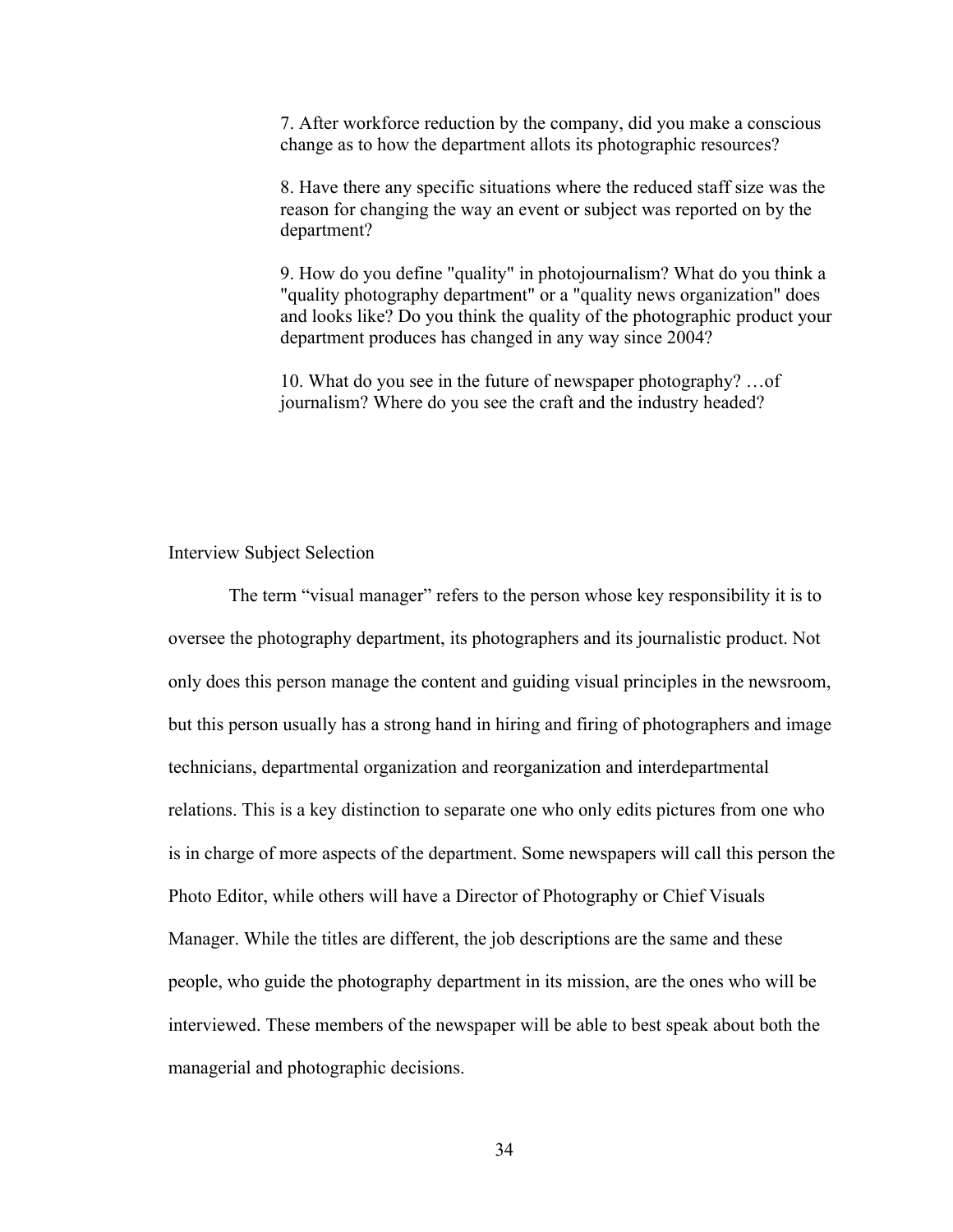The Director of Photography (who may also be called the Photo Editor, Visual Manager, or some other title), who has first-hand knowledge of and experience with the workings of the department and the organization as a whole will be able to articulate why certain changes were made, how news coverage decisions were made and to what extent, if at all, the content and structure of the photography department has been altered by layoff chain reactions. This individual has the most governance over the department with respect to personnel management and overarching visual philosophy of the newspaper and, thus, can speak about the department on a more macro level than could a staff photographer.

As of 2009, the *Boston Globe*'s Deputy Director of Photography Jim Davis has held his position for seven years and been at the paper for 27. The *St. Louis Post-Dispatch*'s Director of Photography Larry Coyne has been at the paper and in his position for 11.5 years. Craig Porter, the *Detroit Free Press'* Director of Photography and Video Craig Porter has held his position for four years and been at the newspaper for 34. Geri Migielicz, former Director of Photography, left the *San Jose Mercury News* in March of 2009 (three months before the end of the second research time period) to start her own multimedia production company. She was Director of Photography for 16 years and had been at the newspaper for seven years before that. The current Director of Photography at the *Mercury News* preferred not to participate, citing a volatile and unpredictable layoff environment.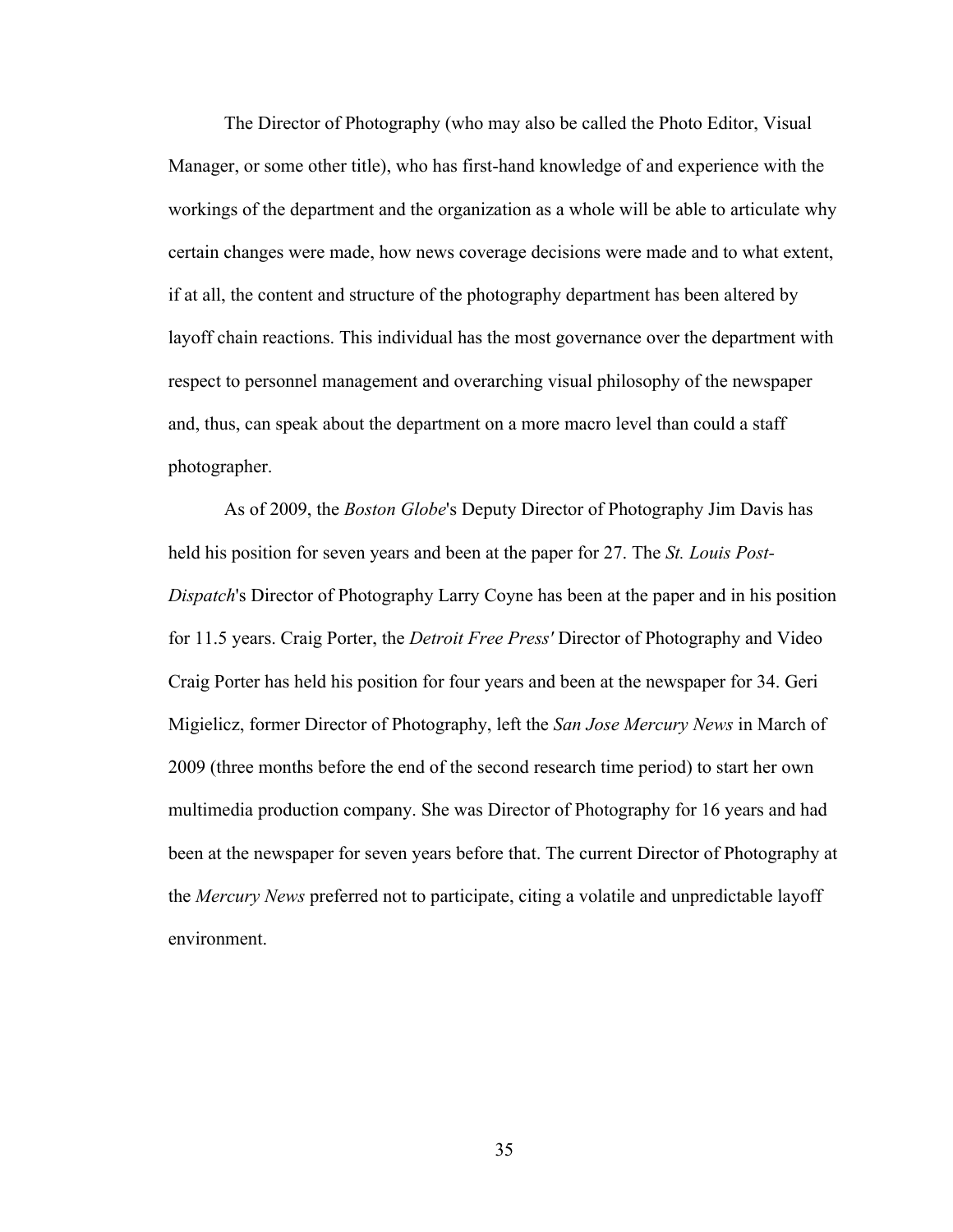# CHAPTER 4 Quantitative Data Results

# **Overview**

Results of the content analysis were mixed, showing different reactions to the effects of workforce reduction on the department. Combining the data of all four newspapers shows an overall drop in quantity of images and news pictures, but an increase both in the size of news pictures and in the percentage of news pictures produced by staff photographers.

More specifically, news pictures as a percentage of all images also fell in the full sample, from 60.97 in 2004 to 56.33 in 2009. (See Table 4.1). At each of the newspapers, the quantity of images decreased, but these drops were accompanied by the elimination of sections and pages in the newspaper. The cuts are also beyond the photography department and affecting the rest of the newspaper, as suggested not only by a decrease in the news space, but also by the drop in number of written stories published.

Average numbers of images on the cover or section front of each section dropped dramatically, from 26.54 to 16.93. The average number of news pictures decreased by almost half, from 16.19 to 9.54. Average size of images and of news pictures increased with news pictures expanded from 8.62 to 12.26 percent of the news page. (See Table 4.1).

Staff-produced news pictures as a percentage of all news pictures increased in the full sample from 24.5 to 29.32. This figure also climbed considerably at all newspapers,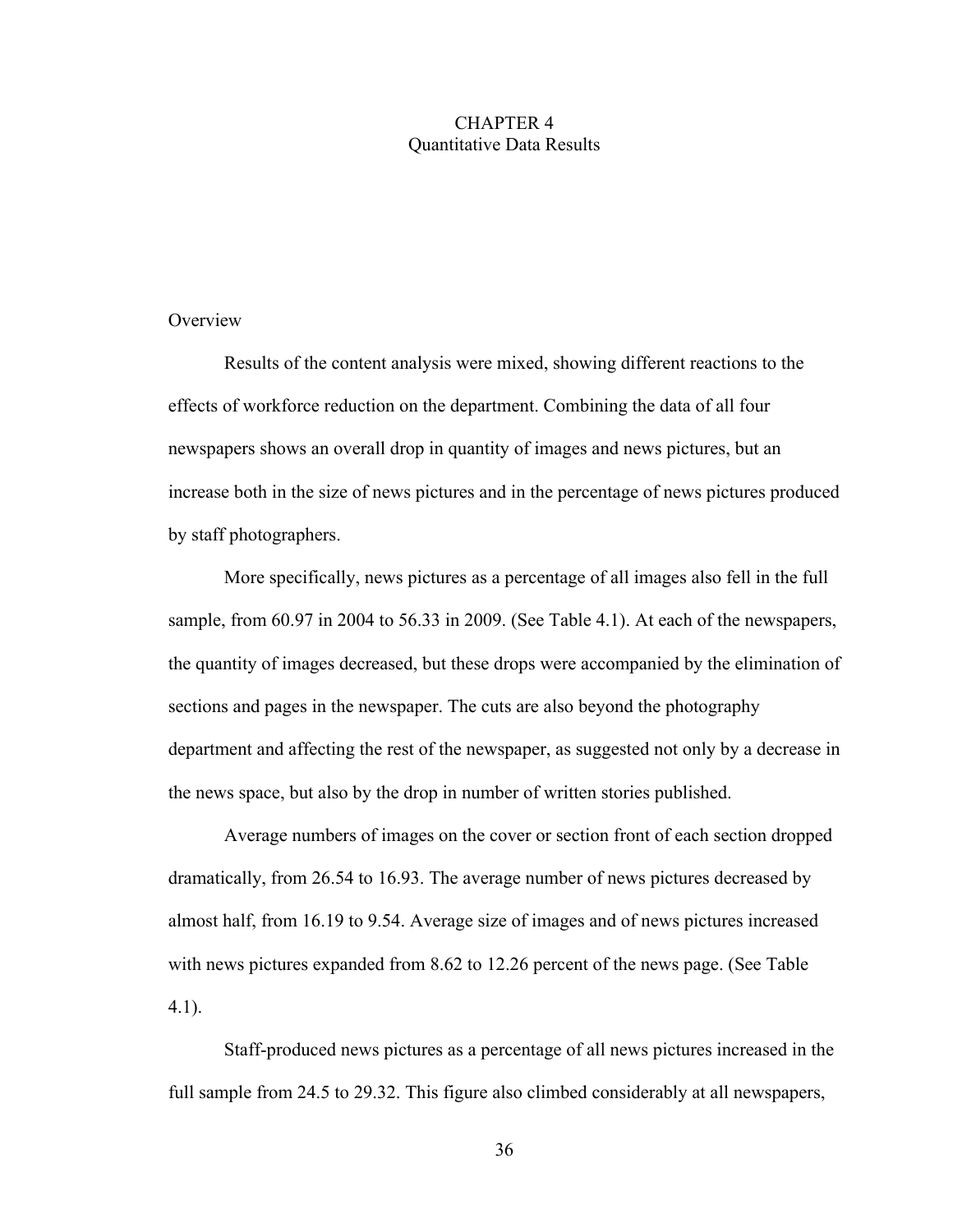save the *San Jose Mercury News*, where it fell. These numbers suggest a preference for locally produced work when possible. Because the *Mercury News* produced almost the same number of news images in 2009 after reducing its photography staff by half and maintaining nearly the same number of pages, it is understandable that the percentage of news pictures produced by staff would drop. Wire content also increased as a percentage of the images, but only slightly, going from 10.5 percent of the total image count at all newspapers in 2004 to 12.4 percent in 2009. (See Table 4.1)

Photographer workload changed slightly at each paper, though *The St. Louis Post-Dispatch* had two instances of the story author and photographer being the same individual. *The Boston Globe* also showed slight increases in photographer workload, with one photographer even having three assignments in one issue. However, having assignments printed in the paper on the same day does not indicate the photographer shot them on the same day.

Individual newspapers had varied results that reflected the overall trends differently. For the purpose of answering each research question, newspapers will be discussed individually.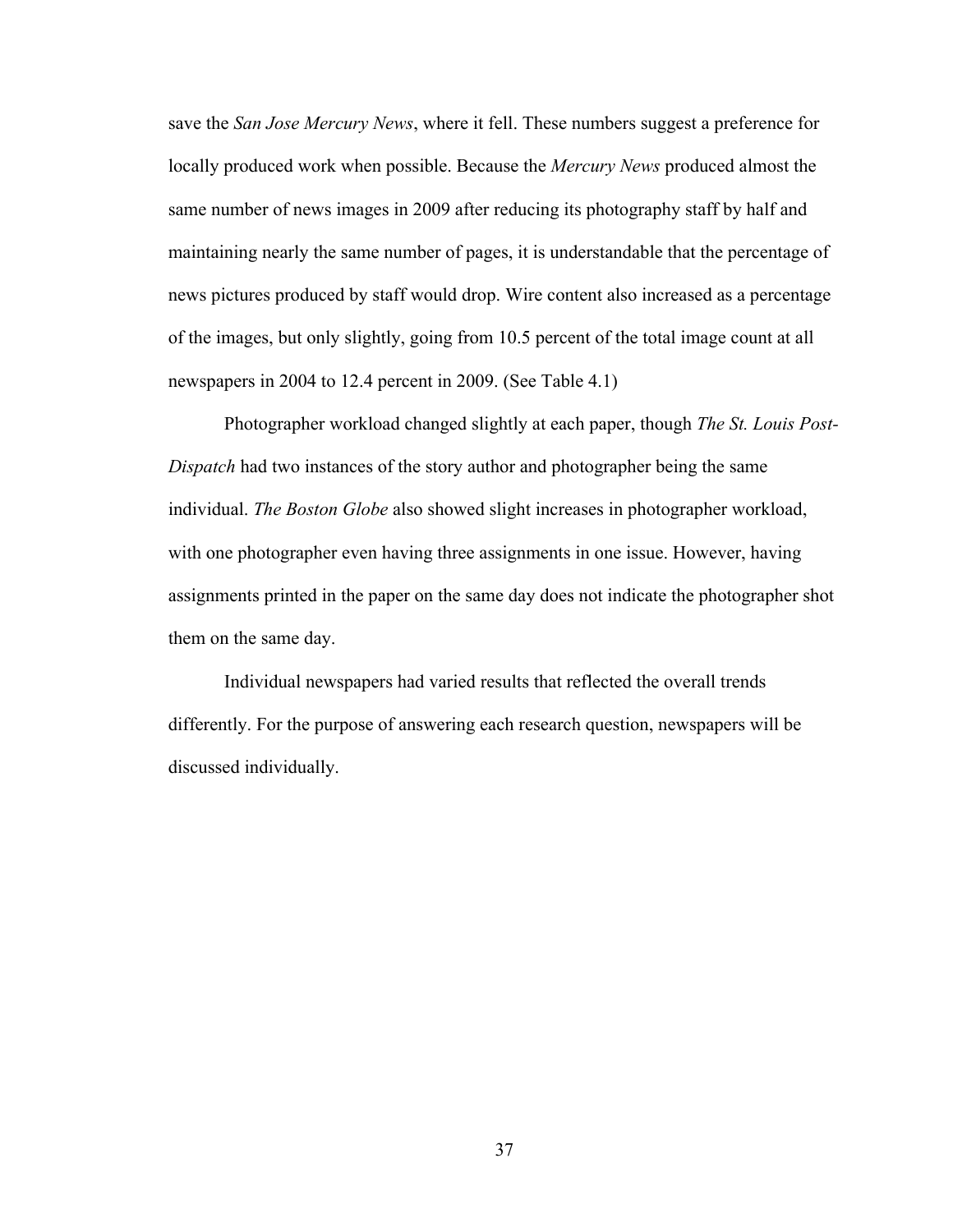TABLE 4.1 – Summary

|                                                  | <b>All</b><br>2004 | 2009<br>$\overline{M}$ | Merc<br>2004   | Merc<br>2009 | 2004<br>BG     | 2004<br>BG      | 2004<br>$\mathbf{P}$ | 2009<br>$\mathbf{P}$     | 2004<br>DFP<br>$\overline{AB}$ | 2009<br>DFP<br>$\overline{AB}$ | 2004<br>DFP<br>$\mathbb{R}^n$ | 2009<br>DFP<br>$\overline{\mathbf{v}}$ |
|--------------------------------------------------|--------------------|------------------------|----------------|--------------|----------------|-----------------|----------------------|--------------------------|--------------------------------|--------------------------------|-------------------------------|----------------------------------------|
| Number of images                                 | 743                | 474                    | 191            | 168          | 168            | 112             | 179                  | 96                       | 205                            | 98                             | 154                           | 119                                    |
| Number of news<br>pictures                       | 453                | 267                    | 104            | 103          | 102            | 56              | 78                   | 43                       | 169                            | 65                             | 66                            | 46                                     |
| Percent of total that<br>are news pictures       | 60.97              | 56.33                  | 54.45          | 60.95        | 60.71          | 50              | 43.58                | 44.79                    | 47.86                          | 38.46                          | 42.86                         | 38.66                                  |
| Staff news pictures                              | 182                | 139                    | 42             | 37           | 52             | 37              | 37                   | 26                       | 51                             | 39                             | 34                            | 28                                     |
| are staff news pictures<br>Percent of total that | 24.5               | 29.32                  | 21.99          | 21.89        | 30.95          | 33.04           | 20.67                | 27.08                    | 24.88                          | 23.08                          | 22.08                         | 23.53                                  |
| Wire news pictures                               | 78                 | 59                     | 29             | 28           | $\overline{2}$ | $\overline{10}$ | $\overline{2}$       | $\overline{\phantom{0}}$ | 25                             | $\equiv$                       | $\frac{6}{2}$                 | $\infty$                               |
| % of total that are<br>wire news                 | 10.5               | 12.4                   | 15.18          | 16.57        | 7.14           | 8.93            | 6.7                  | 10.42                    | 12.2                           | 6.51                           | 10.39                         | 6.72                                   |
| Average image size as<br>percent of page         | 8.62               | 12.26                  | 9.04           | 9.72         | 7.923          | 12.47           | 9.409                | 15.45                    | 8.123                          | 11.4                           | 9.095                         | 9.574                                  |
| Articles                                         | 577                | 410                    | 154            | 124          | 143            | 98              | 129                  | 84                       | 151                            | 104                            | 107                           | 73                                     |
| Articles with images                             | 238                | 174                    | $\overline{C}$ | 63           | $\overline{6}$ | 32              | 48                   | 32                       | 59                             | 47                             | 39                            | 34                                     |
| Percent of articles<br>with images               | 41.25              | 42.44                  | 45.45          | 50.08        | 42.66          | 32.65           | 37.21                | 38.10                    | 39.07                          | 45.19                          | 36.45                         | 46.58                                  |
| Avg. front/cover<br>images per issue             | 26.54              | 16.93                  | 27.29          | 24.14        | 24             | $\overline{16}$ | 25.57                | 13.71                    | 29.29                          | 24.14                          | 30.8                          | 23.8                                   |
| Avg. front/cover news<br>pictures per issue      | 16.18              | 9.54                   | 14.86          | 14.71        | 14.57          | 7.71            | 11.14                | 6.14                     | $\overline{4}$                 | 9.29                           | 13.2                          | 9.2                                    |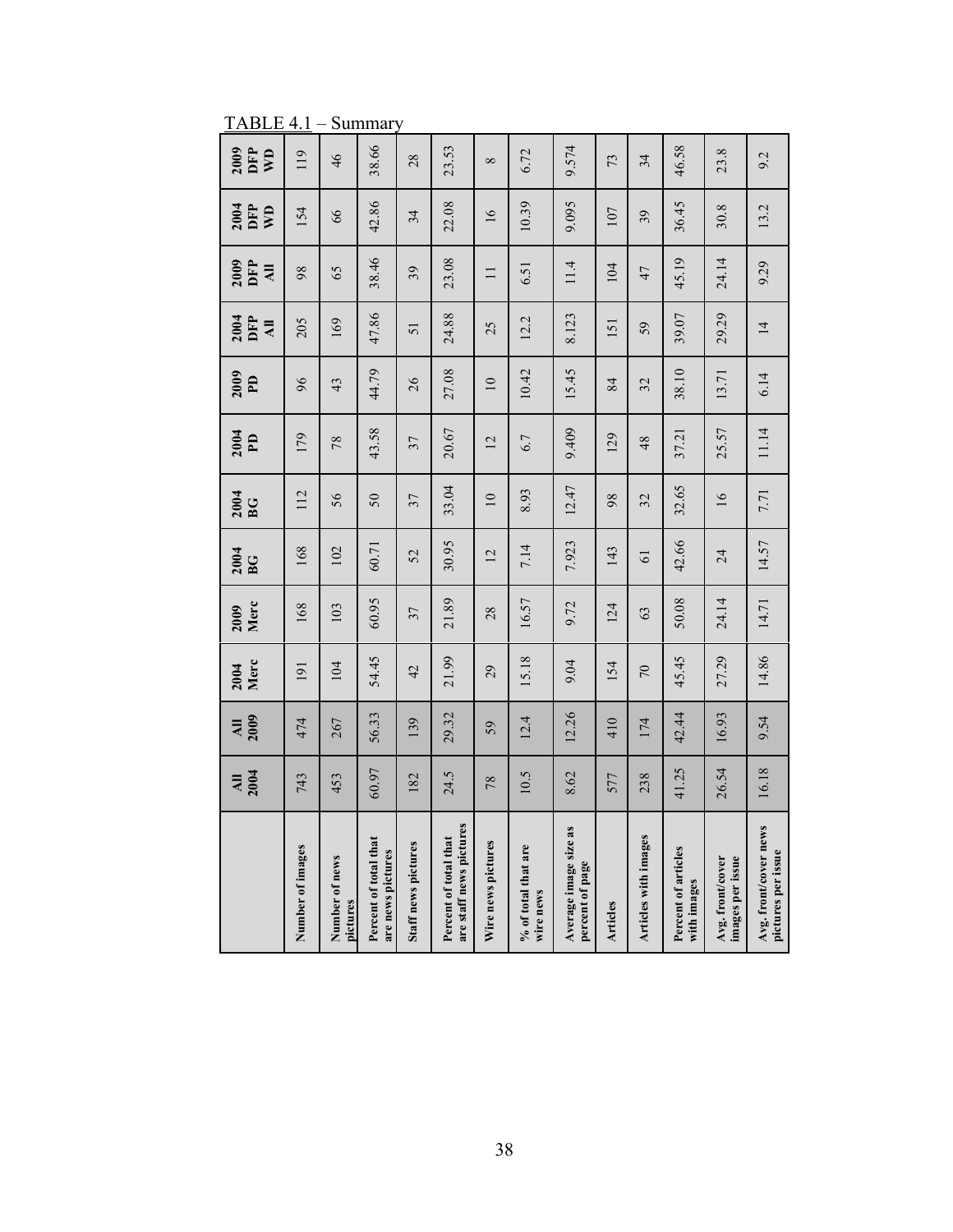**RQ1:** How, if at all, does the quantity of images published change from before to after layoffs?

Quantities of images and of news pictures decreased at all papers, as did averages, but the percentage of those images that are news pictures changed in varying ways. Articles and articles with pictures also dropped, but the percentage of those with pictures changed in varying ways.

#### *San Jose Mercury News*

For the *San Jose Mercury News*, the number of total images published in 2009 dropped from 191 in 2004 to 169, but total news pictures decreased by only one image, from 104 to 103. News pictures comprised 54.45 percent of the images in the 2004 issues and increased to 60.95 percent in 2009. The percentage of written articles with images also increased from 45.45 percent to 50.81 percent. For the *San Jose Mercury News*, the average number of images in each issue in 2004 was 27.29. In 2009, it dropped to 24.14. The average number of news photographs in each issue hardly changed, from 14.86 in 2004 to 14.71 in 2009. Three issues in 2009 did not have all of the usual five sections that each issue of the 2004 sample had (front cover, local news, business, sports, arts and entertainment), with two omitting the arts section and one omitting the business section. (See Table 4.2).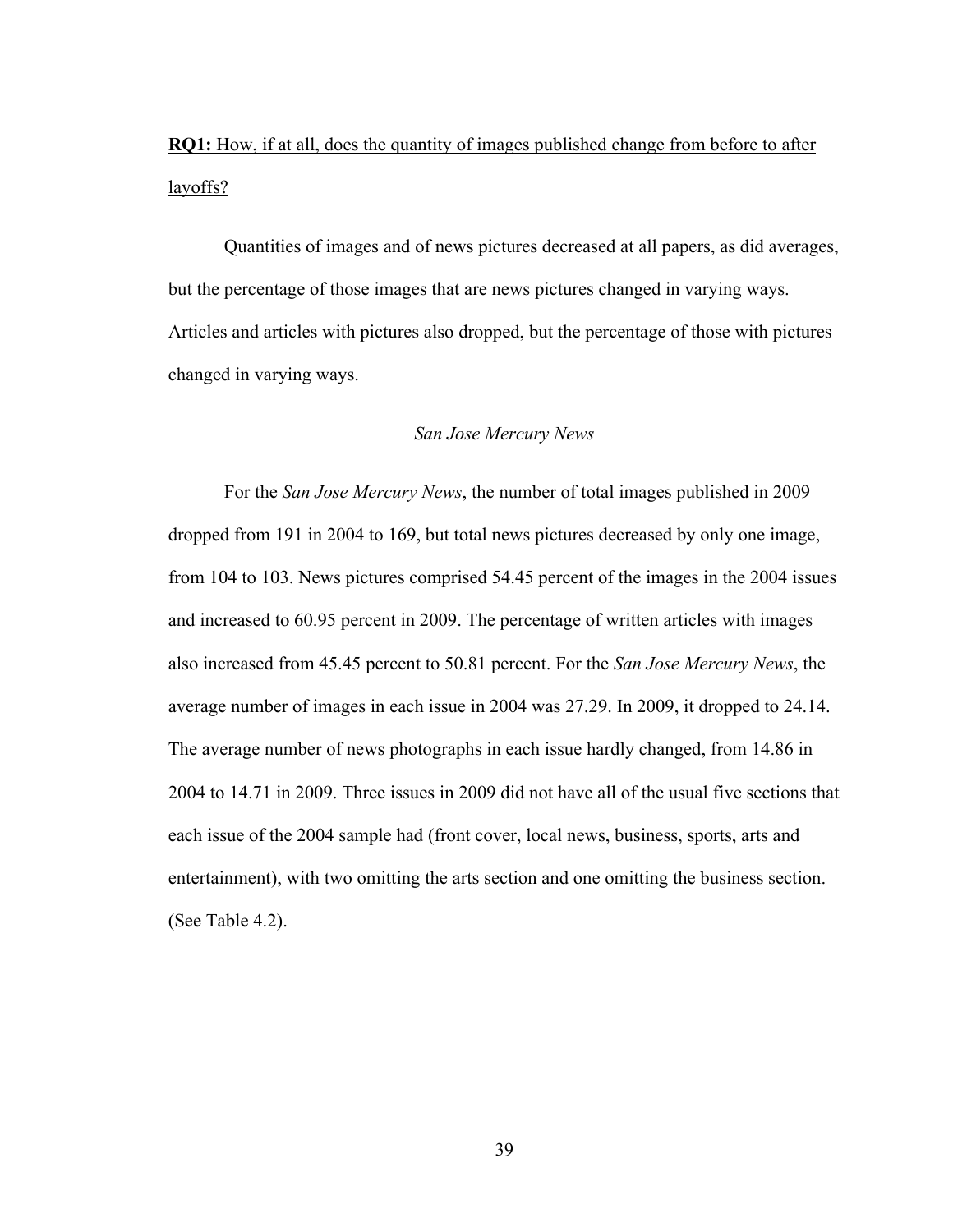| <b>SAN JOSE MERCURY NEWS</b>                       | 2004   | 2009   |
|----------------------------------------------------|--------|--------|
| Total number of images                             | 191    | 168    |
| Number of news pictures                            | 104    | 103    |
| Percentage that are news pictures                  | 54.45% | 60.95% |
| Number of articles                                 | 154    | 124    |
| Number of articles with news pictures              | 70     | 63     |
| Percentage of articles with news pictures          | 45.45% | 50.81% |
| Average number of images per issue.                | 27.29  | 24.14  |
| Average number of news pictures per<br><i>ssue</i> | 14.86  | 14.71  |

# TABLE 4.2 *San Jose Mercury News*—Quantities

### *Boston Globe*

At the *Boston Globe*, the number of total images published in 2004 dropped from 168 to 112 and total news pictures decreased from 102 to 56. News pictures made up 60.71 percent of the visual content in 2004 but fell to 50 percent in 2009. The percentage of written articles with images dropped from 42.66 percent to 32.65 percent. The average number of all images decreased from 24 in 2004 to 16 in 2009. Average news pictures dropped by almost half, from 14.57 to 7.71 pictures per issue.

Elimination of the weekday business section and changing the cover of arts and entertainment to a magazine-style cover with graphic illustrations are prime contributors to the reduction in image averages. All seven issues from the 2004 sample had five sections. In 2009, one issue had five sections, four had four sections and two had three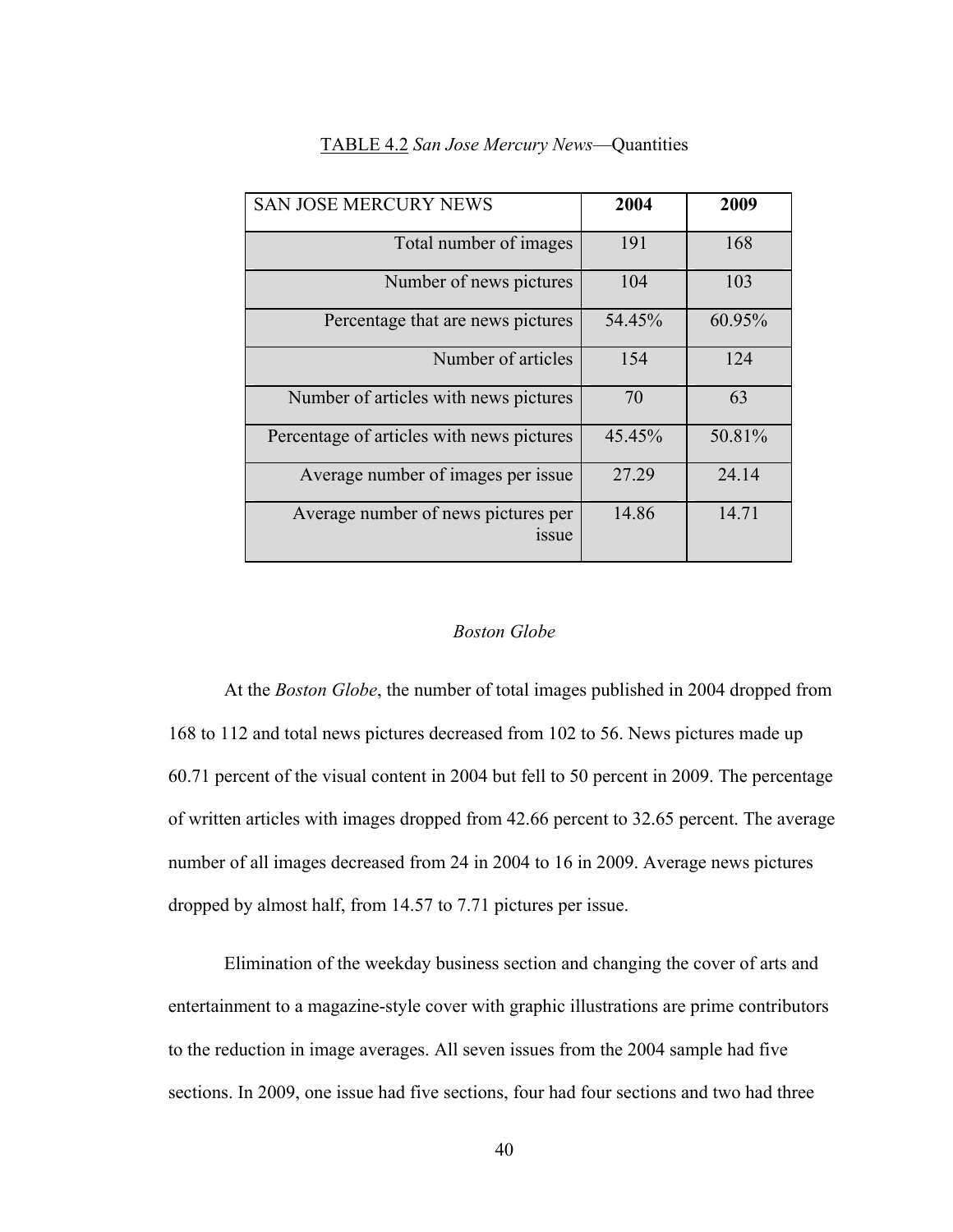sections. The issues with fewer than five sections were all lacking a business section; those with three sections also did not have an arts and entertainment section. (See Table

| <b>BOSTON GLOBE</b>                                | 2004   | 2009   |
|----------------------------------------------------|--------|--------|
| Total number of images                             | 168    | 112    |
| Number of news pictures                            | 102    | 56     |
| Percentage that are news pictures                  | 60.71% | 50%    |
| Number of articles                                 | 143    | 98     |
| Number of articles with news pictures              | 61     | 32     |
| Percentage of articles with news pictures          | 42.66% | 32.65% |
| Average number of images per issue.                | 24     | 16     |
| Average number of news pictures per<br><i>ssue</i> | 14.57  | 7.71   |

| 4.3). |  | TABLE 4.3: <i>Boston Globe</i> —Quantities |
|-------|--|--------------------------------------------|
|       |  |                                            |

#### *St. Louis Post-Dispatch*

In evaluating the *St. Louis Post-Dispatch*, the number of total images published in 2004 dropped from 179 to 96 and total news pictures fell from 78 to 43. News pictures remained about the same percentage of the visual content, comprising 43.58 percent of all images in 2004 and increasing slightly to 44.79 percent in 2009. Also consistent was the percentage of articles with news pictures: in 2004, 37.21 percent of written pieces were accompanied with news pictures; in 2009, it increased to 38.1 percent. The average number of images per issue of the *St. Louis Post-Dispatch* dropped almost by half, from 25.57 to 13.71. The average number of news photos per issue also dropped by about half, from 11.14 to 6.14.

A big factor in the drop of numbers and averages of is the reduction of sections in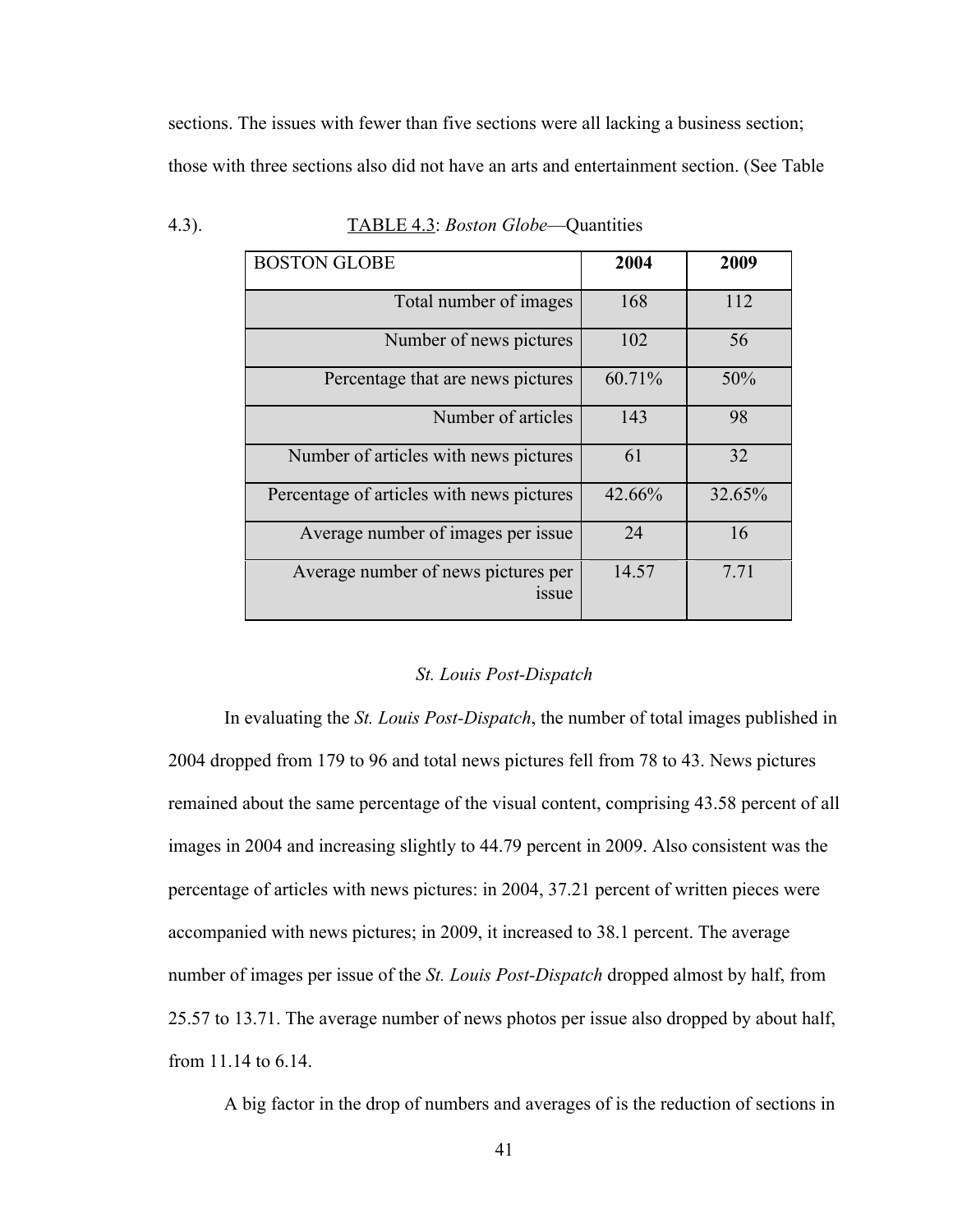which to print the images. June issues of the *Post-Dispatch* contained only a front cover and a sports page; photographic coverage on these two sections showed little change in the time period. In 2004, Arts and Entertainment was a photo-heavy section; in 2009, the format changed and the section was elimination in later issues of the sample. This accounts for a majority of the reduction (down from 27 to 5 total images for that section). The business section and local news section also showed reductions. The adoption of hyper-local news coverage resulted in "zone" sections and a lack of emphasis on the "local" or "metro" news section specifically. The front page is morphing into the metro section, resulting in less of a need for a local news section further inside the paper and, thus, a reduction in news pictures. (See Table 4.4).

| ST. LOUIS POST-DISPATCH                            | 2004   | 2009   |
|----------------------------------------------------|--------|--------|
| Total number of images                             | 179    | 96     |
| Number of news pictures                            | 78     | 43     |
| Percentage that are news pictures                  | 43.58% | 44.79% |
| Number of articles                                 | 129    | 84     |
| Number of articles with news pictures              | 48     | 32     |
| Percentage of articles with news pictures          | 37.21% | 38.10% |
| Average number of images per issue.                | 25.57  | 13.71  |
| Average number of news pictures per<br><i>ssue</i> | 11.14  | 6.14   |

#### TABLE 4.4. *St. Louis Post-Dispatch*—Quantities

# *Detroit Free Press*

Looking at the full sample of the *Detroit Free Press*, the number of total images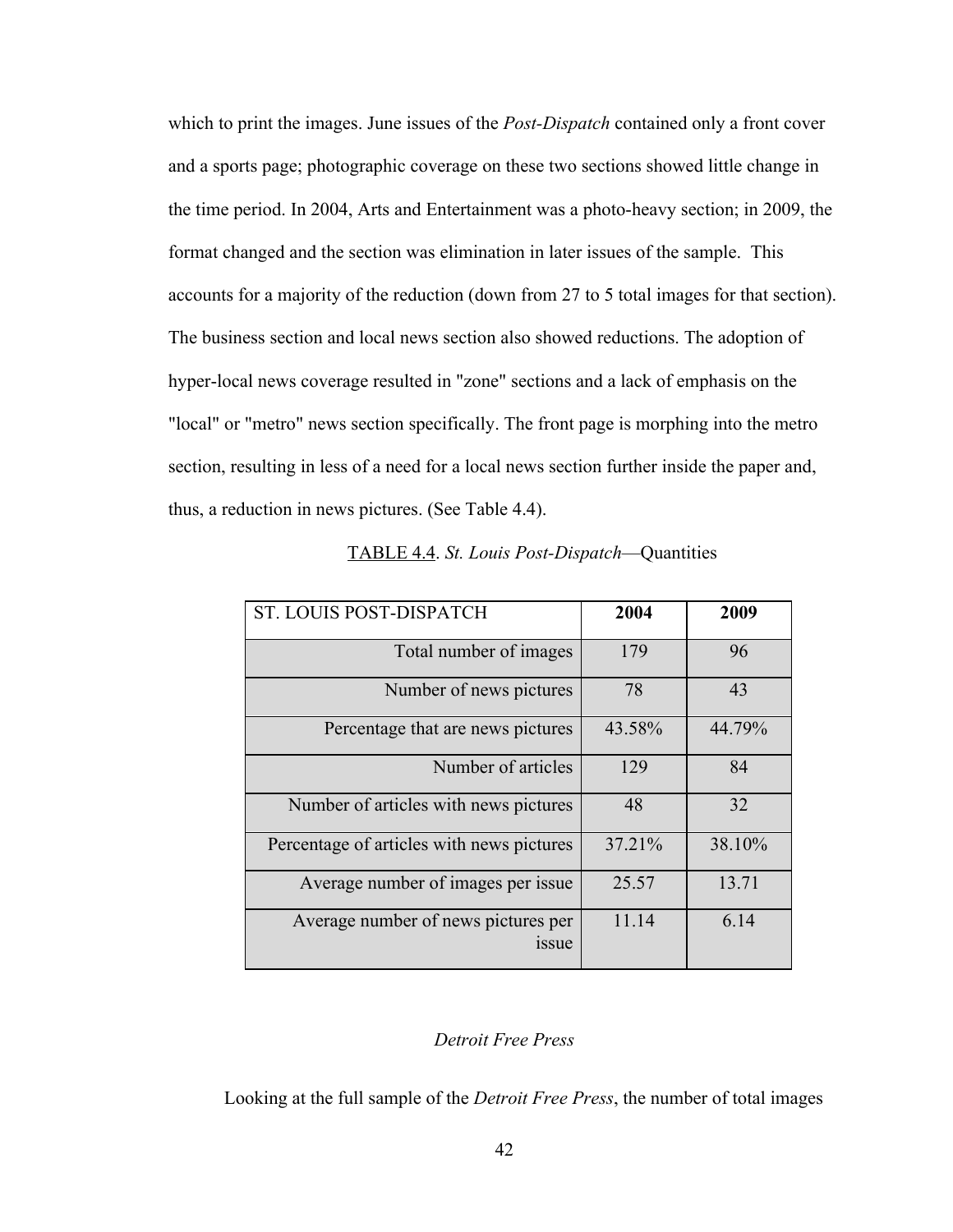published dropped from 205 in 2004 to 169 in 2009. News pictures fell in quantity, from 98 to 65, and also in percentage, accounting for 47.8 percent of visual content in 2004, but 38.46 percent of that in 2009. In 2004, 39.07 percent of articles were accompanied by news pictures, but in 2009 that increased to 45.19 percent. The main reason for this increase is that the total number of articles dropped from 151 to 104. The number of illustrated articles dropped from 59 to 47.

The average number of images per issue dropped slightly, from 29.29 in 2004 to 24.14 in 2009. The average number of news photographs dropped from 14 to 9.29, but this paper didn't see a dramatic reduction in news sections. Every issue evaluated in 2004 had five sections each; in 2009, five issues had seven sections and two had fewer than that, with both omitting the business section and one also omitting the local news section. (See Table 4.5).

| DETROIT FREE PRESS - ALL                           | 2004   | 2009   |
|----------------------------------------------------|--------|--------|
| Total number of images                             | 205    | 169    |
| Number of news pictures                            | 98     | 65     |
| Percentage that are news pictures                  | 47.80% | 38.46% |
| Number of articles                                 | 151    | 104    |
| Number of articles with news pictures              | 59     | 47     |
| Percentage of articles with news pictures          | 39.07% | 45.19% |
| Average number of images per issue.                | 29.29  | 24.14  |
| Average number of news pictures per<br><i>ssue</i> | 14     | 9.29   |

TABLE 4.5: *Detroit Free Press*—All—Quantities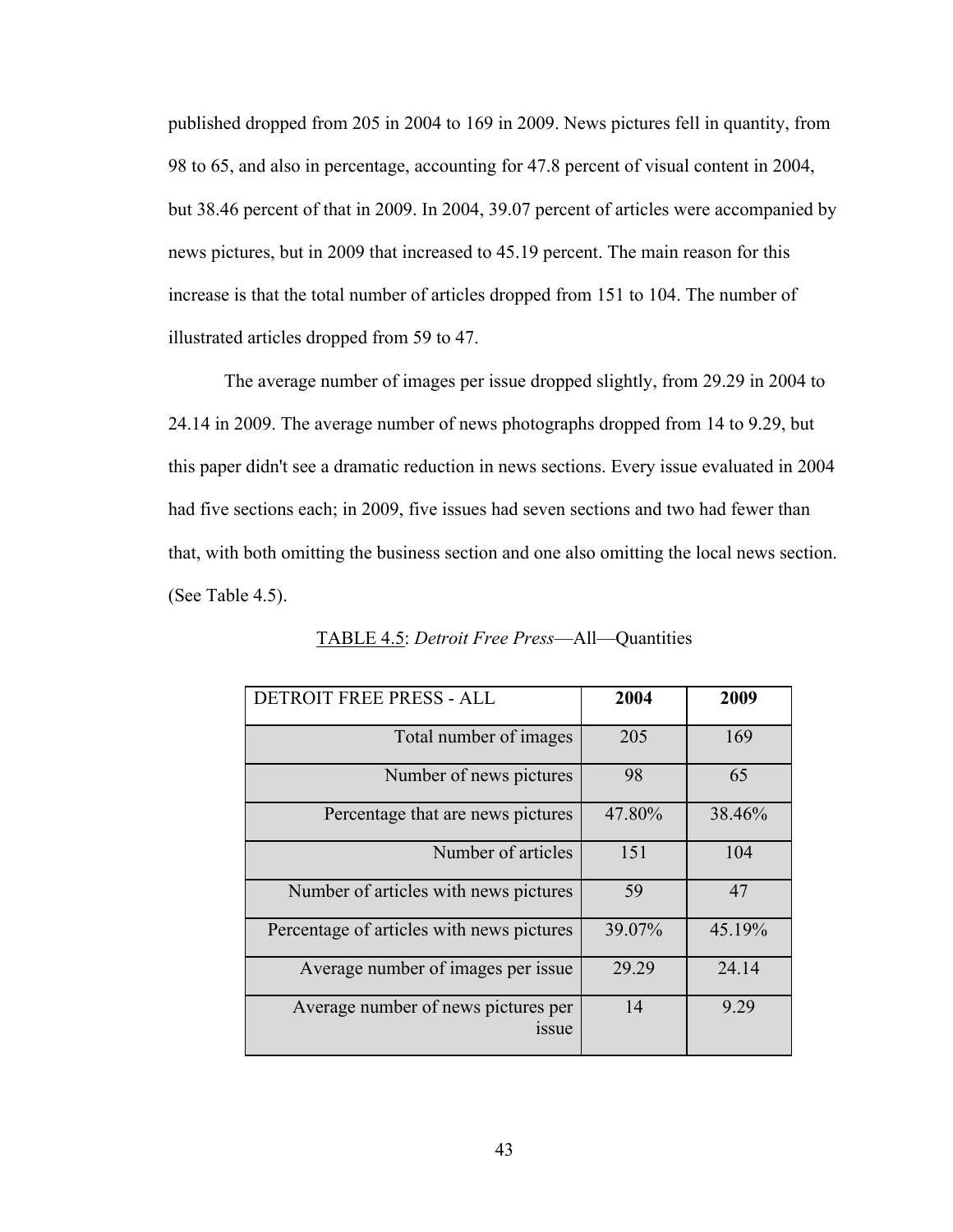Looking only at the weekdays of the *Detroit Free Press*, the number of total images published dropped from 154 in 2004 to 119 in 2009; total news pictures fell from 66 to 46. News pictures accounted for 42.89 percent of visual content in 2004 and dropped slightly to 38.66 percent of the visual content in 2009. Of articles in the paper, 36.45 percent had news pictures in 2004, which increased to 46.58 percent in 2009. Total articles dropped from 107 to 73, but those with pictures only dropped from 29 to 34.

The average number of images per issue dropped from 30.8 in 2004 to 23.8 in 2009 and the average number of news photographs dropped from 13.2 to 9.2. Every issue evaluated in 2004 had five sections each. In 2009, two issues had fewer than that, with both omitting the business section and one omitting the local news section. (See Table 4.6).

| DETROIT FREE PRESS - WEEKDAY                       | 2004   | 2009   |
|----------------------------------------------------|--------|--------|
| Total number of images                             | 154    | 119    |
| Number of news pictures                            | 66     | 46     |
| Percentage that are news pictures                  | 42.86% | 38.66% |
| Number of articles                                 | 107    | 73     |
| Number of articles with news pictures              | 39     | 34     |
| Percentage of articles with news pictures          | 36.45% | 46.58% |
| Average number of images per issue.                | 30.8   | 23.8   |
| Average number of news pictures per<br><i>ssue</i> | 13.2   | 9.2    |

TABLE 4.6: *Detroit Free Press*—Weekdays—Quantities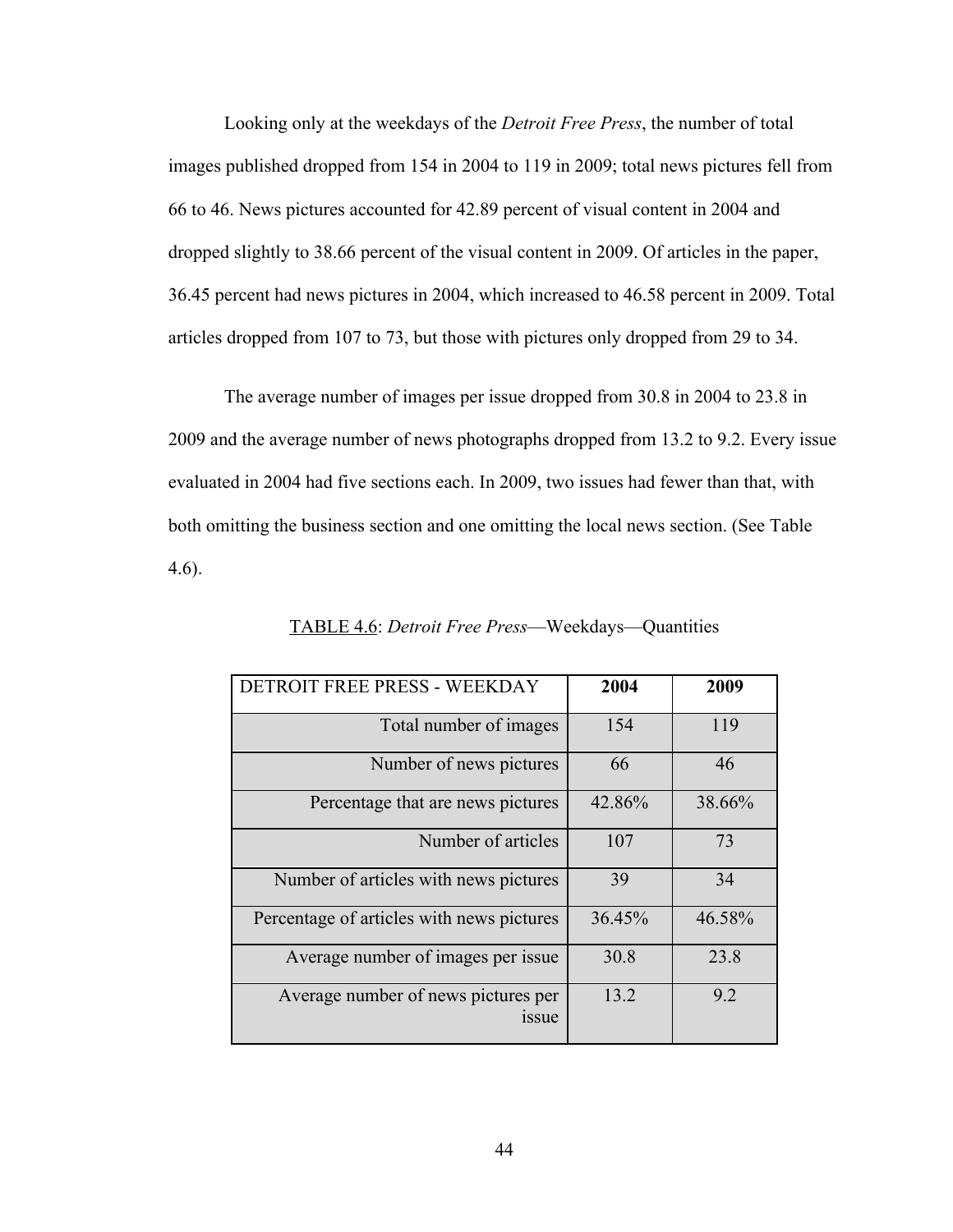# **RQ2:** a. How, if at all, has the quantity staff-produced content changed?

As with overall quantities, staff-produced numbers of images dropped at all papers. News pictures by staff, the primary product of the photography department, increased in percentage in relation to all news pictures increased dramatically at the *Boston Globe*, the *St. Louis Post-Dispatch* and the *Detroit Free Press*. *The Mercury News'* staff news pictures decreased in percent of all news pictures. Staff news pictures as a percentage of all images in the paper increased dramatically only at the *St. Louis Post-Dispatch*. That figure increased by about three percent at the *Boston Globe* and dropped slightly at the *Mercury News* and *Detroit Free Press* (.1 and .2 percent, respectively).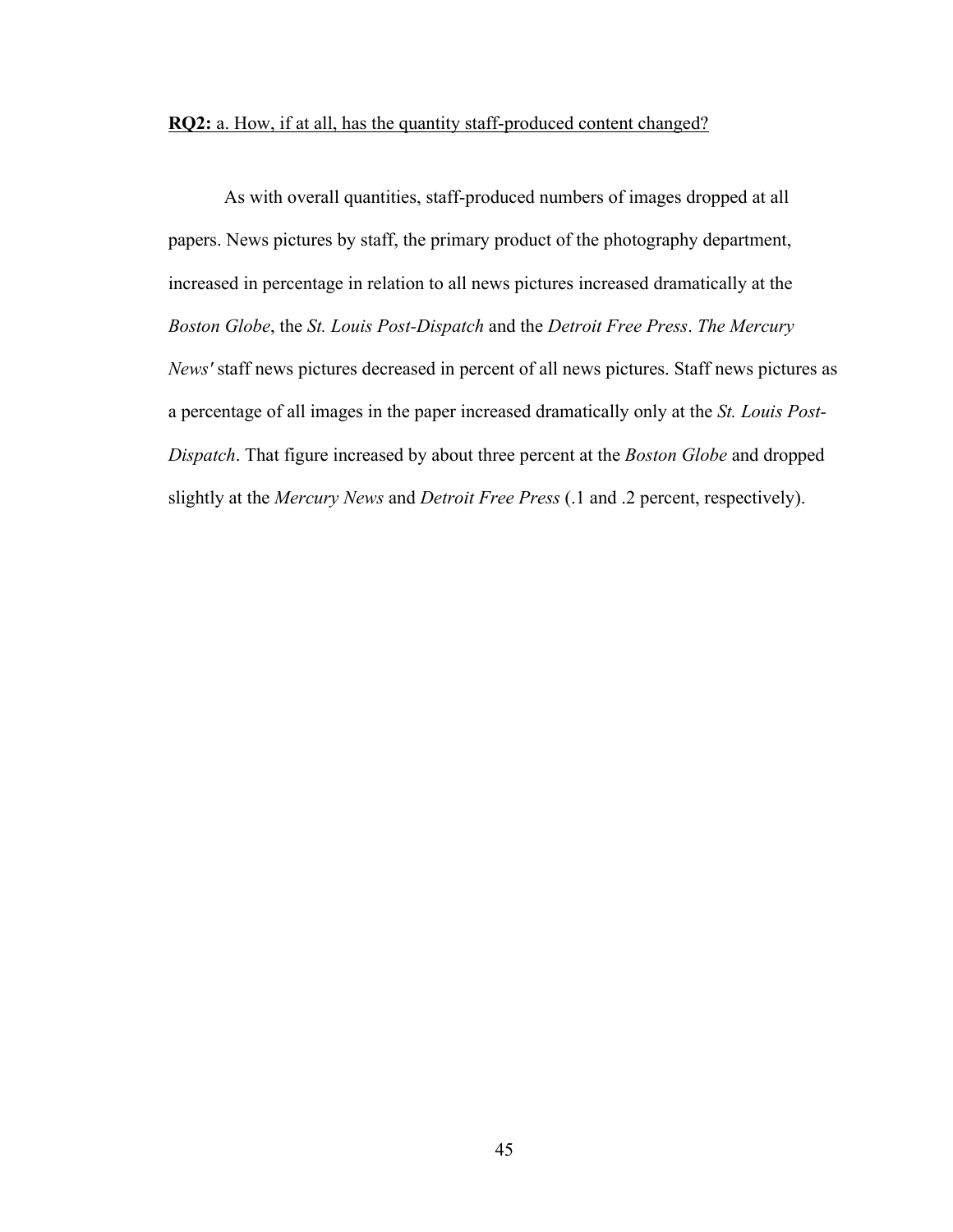### *San Jose Mercury News*

Staff-produced images dropped in quantity from 56 to 44 and slightly as a percentage of overall content, from 29.32 percent in 2004 to 26.04 percent in 2009. News pictures produced by staff also dropped, from 42 to 37, and in percentage of news pictures from 40.38 percent to 35.92 percent. Despite these drops, the percentage of news pictures by staff photographers of all images remains almost identical: 21.99 percent of all images in 2004 and 21.89 percent in 2009. (See Table 4.7)

| <b>SAN JOSE MERCURY NEWS</b>                 | 2004   | 2009   |
|----------------------------------------------|--------|--------|
| Total images                                 | 191    | 169    |
| Images by staff                              | 56     | 44     |
| Percent of images by staff                   | 29.32% | 26.04% |
| News pictures                                | 104    | 103    |
| News pictures by staff                       | 42     | 37     |
| Percent of news pictures by staff            | 40.38% | 35.92% |
| Staff news pictures as a percentage of total | 21.99% | 21.89% |

TABLE 4.7: *San Jose Mercury News*—Staff Content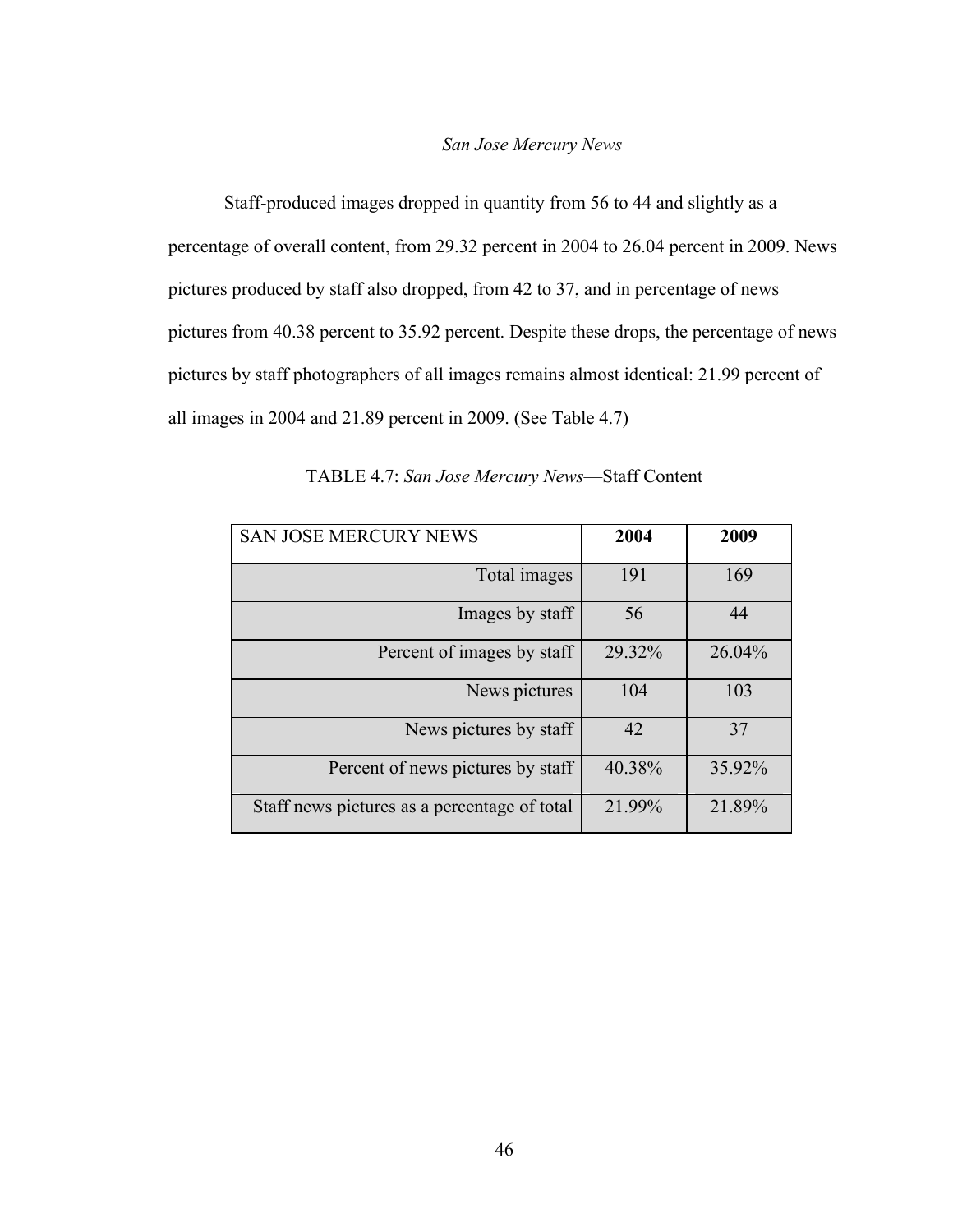#### *Boston Globe*

Staff-produced images at the *Boston Globe* dropped in quantity from 66 to 43 and slightly as a percentage of overall content, from 39.29 percent in 2004 to 38.39 percent in 2009. News pictures produced by staff also dropped in quantity, from 52 to 37, but increased in percentage from 50.98 percent to 66.07 percent because fewer news pictures were printed (102 in 2004 down to 56). News pictures made by staff photographers increased slightly in percentage, from 30.95 percent in 2004 to 33.04 percent in 2009. (See Table 4.8).

| <b>BOSTON GLOBE</b>                             | 2004   | 2009   |
|-------------------------------------------------|--------|--------|
| Total images                                    | 168    | 112    |
| Images by staff                                 | 66     | 43     |
| Percent of images by staff                      | 39.29% | 38.39% |
| News pictures                                   | 102    | 56     |
| News pictures by staff                          | 52     | 37     |
| Percent of news pictures by staff               | 50.98% | 66.07  |
| Staff news pictures as a percentage of<br>total | 30.95% | 33.04% |

TABLE 4.8: *Boston Globe*—Staff Content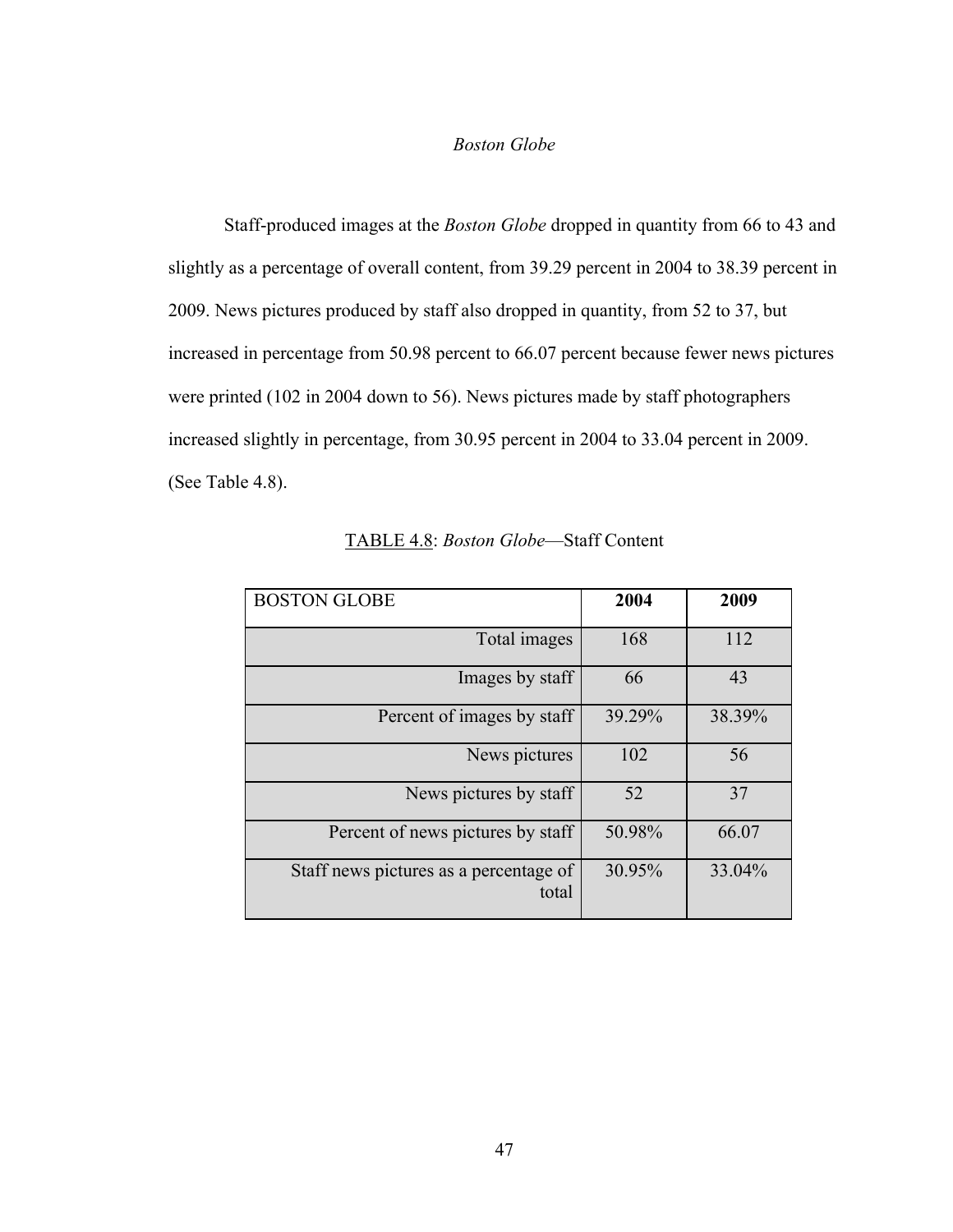### *St. Louis Post-Dispatch*

In the *St. Louis Post-Dispatch*, staff-produced images dropped in quantity from 51 to 29 but increased slightly as a percentage of overall content, from 28.49 percent in 2004 to 30.21 percent in 2009. News pictures produced by staff also dropped, from 37 to 26, but increased dramatically in percentage from 47.44 percent to 60.47 percent. Staff news pictures increased as a percentage of overall visual content, from 20.67 percent in 2004 to 27.08 percent in 2009. (See Table 4.9).

| ST. LOUIS POST-DISPATCH                         | 2004   | 2009   |
|-------------------------------------------------|--------|--------|
| Total images                                    | 179    | 96     |
| Images by staff                                 | 51     | 29     |
| Percent of images by staff                      | 28.49% | 30.21% |
| News pictures                                   | 78     | 43     |
| News pictures by staff                          | 37     | 26     |
| Percent of news pictures by staff               | 47.44% | 60.47% |
| Staff news pictures as a percentage of<br>total | 20.67% | 27.08% |

TABLE 4.9: *St. Louis Post-Dispatch*—Staff Content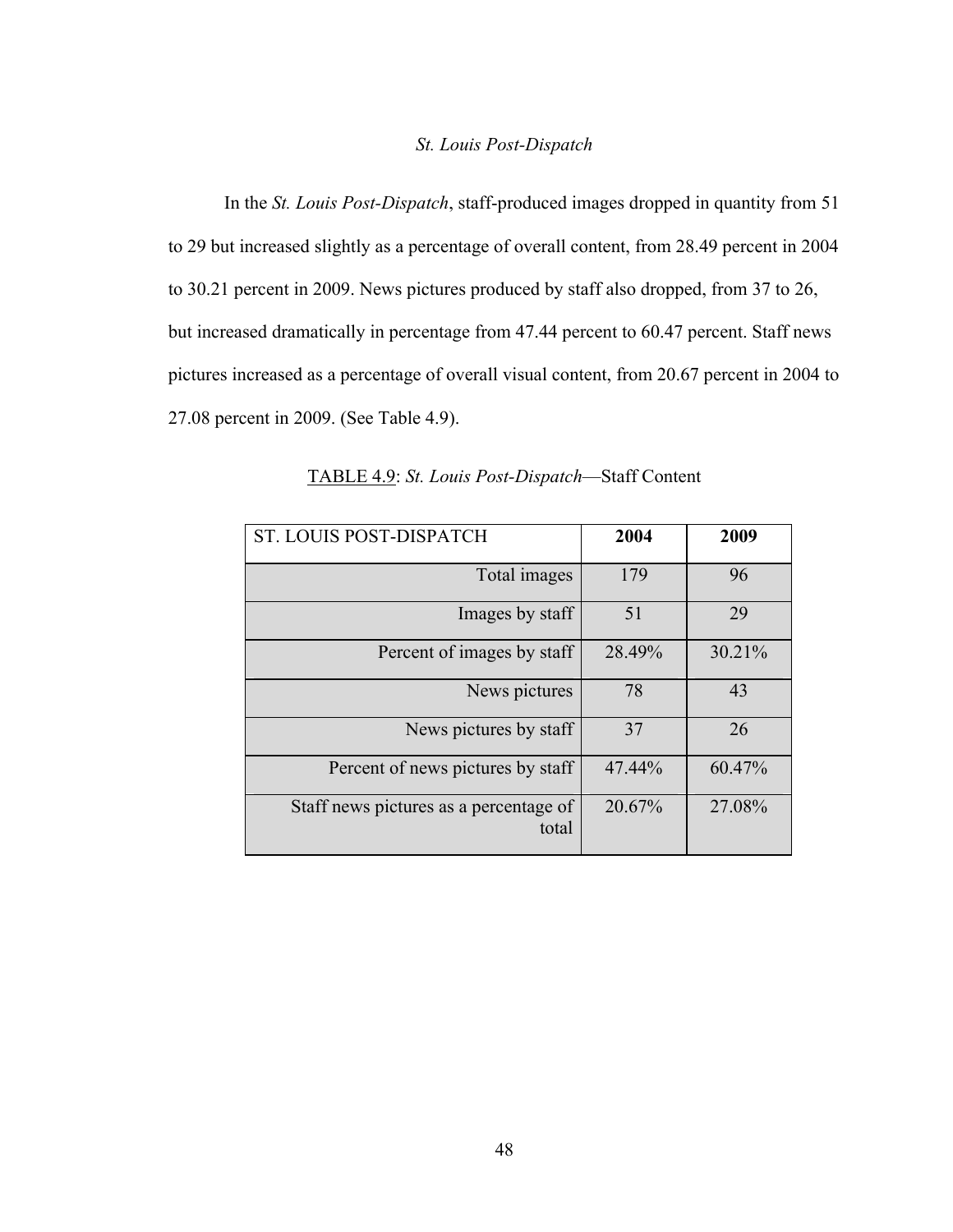### *Detroit Free Press*

Images by the *Detroit Free Press* staff dropped in quantity from 63 to 58 in the full sample but increased slightly as a percentage of overall content, from 30.73 percent in 2004 to 34.32 percent in 2009. News pictures produced by staff also dropped, from 51 to 39, but increased in percentage from 52.04 percent to 60 percent. This work as a portion of the newspaper's full body of visual work decreased slightly in percentage, from 24.88 percent in 2004 to 23.08 percent in 2009. (See Table 4.10).

| <b>DETROIT FREE PRESS - ALL</b>                 | 2004   | 2009   |
|-------------------------------------------------|--------|--------|
| Total images                                    | 205    | 169    |
| Images by staff                                 | 63     | 58     |
| Percent of images by staff                      | 30.73% | 34.32% |
| News pictures                                   | 98     | 65     |
| News pictures by staff                          | 51     | 39     |
| Percent of news pictures by staff               | 52.04% | 60%    |
| Staff news pictures as a percentage of<br>total | 24.88% | 23.08% |

TABLE 4.10: *Detroit Free Press*—All—Staff Content

Filtering the sample to weekdays only, images by the *Detroit Free Press* staff dropped in quantity from 44 to 42, which showed as a percentage increase from 28.57 percent in 2004 to 35.29 percent in 2009. News pictures produced dipped from 34 to 28, but increased in percentage from 51.52 percent to 60.87 percent. Staff-produced news pictures in relation to all the images in the newspaper increased slightly in percentage,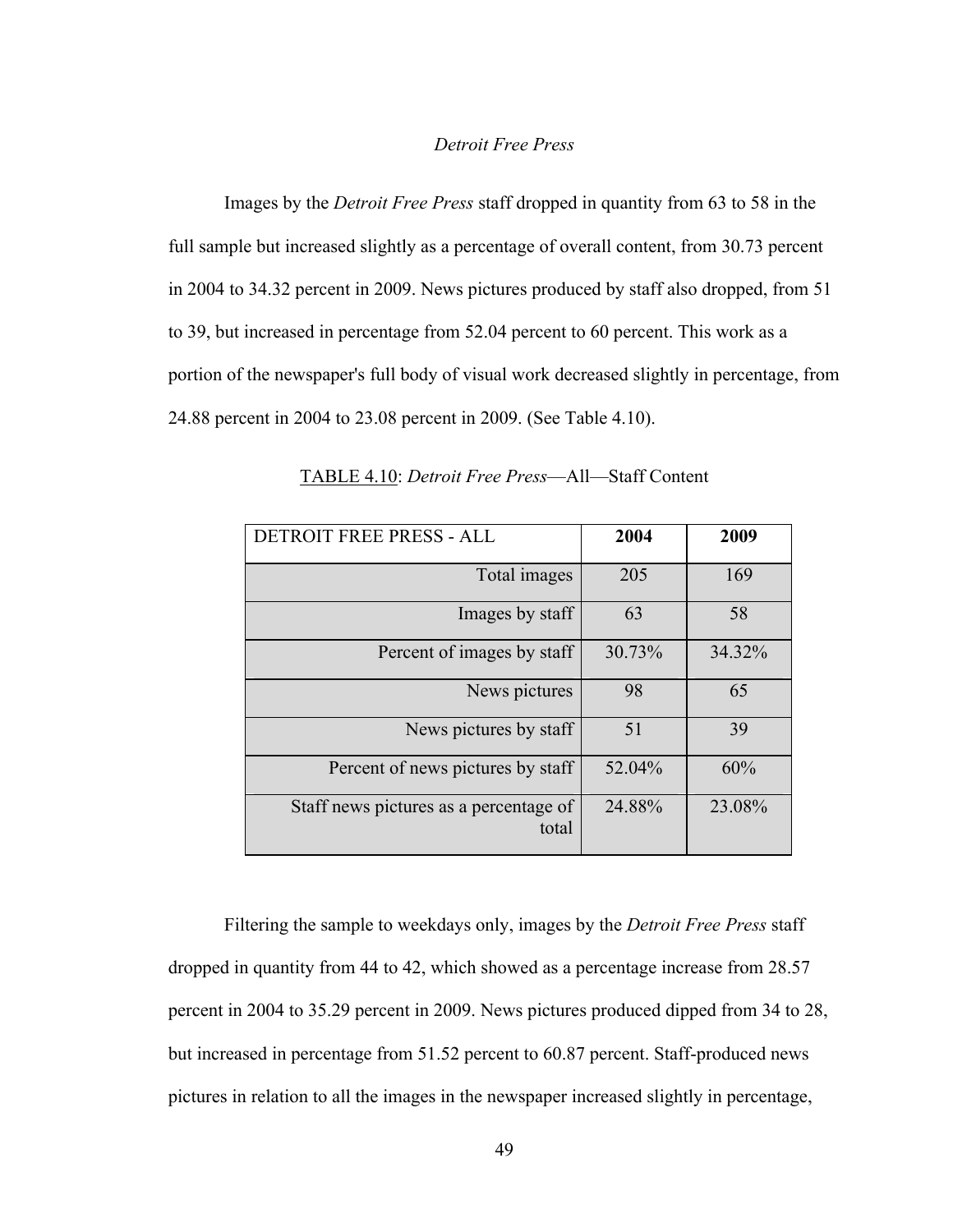from 22.08 percent in 2004 to 23.53 percent in 2009. The trends in these numbers are similar to those of the full Detroit Free Press sample. (See Table 4.11).

| DETROIT FREE PRESS WEEKDAY                      | 2004   | 2009   |
|-------------------------------------------------|--------|--------|
| Total images                                    | 154    | 119    |
| Images by staff                                 | 44     | 42     |
| Percent of images by staff                      | 28.57% | 35.29% |
| News pictures                                   | 66     | 46     |
| News pictures by staff                          | 34     | 28     |
| Percent of news pictures by staff               | 51.52% | 60.87% |
| Staff news pictures as a percentage of<br>total | 22.08% | 23.53% |

TABLE 4.11: *Detroit Free Press*—Weekdays—Staff Content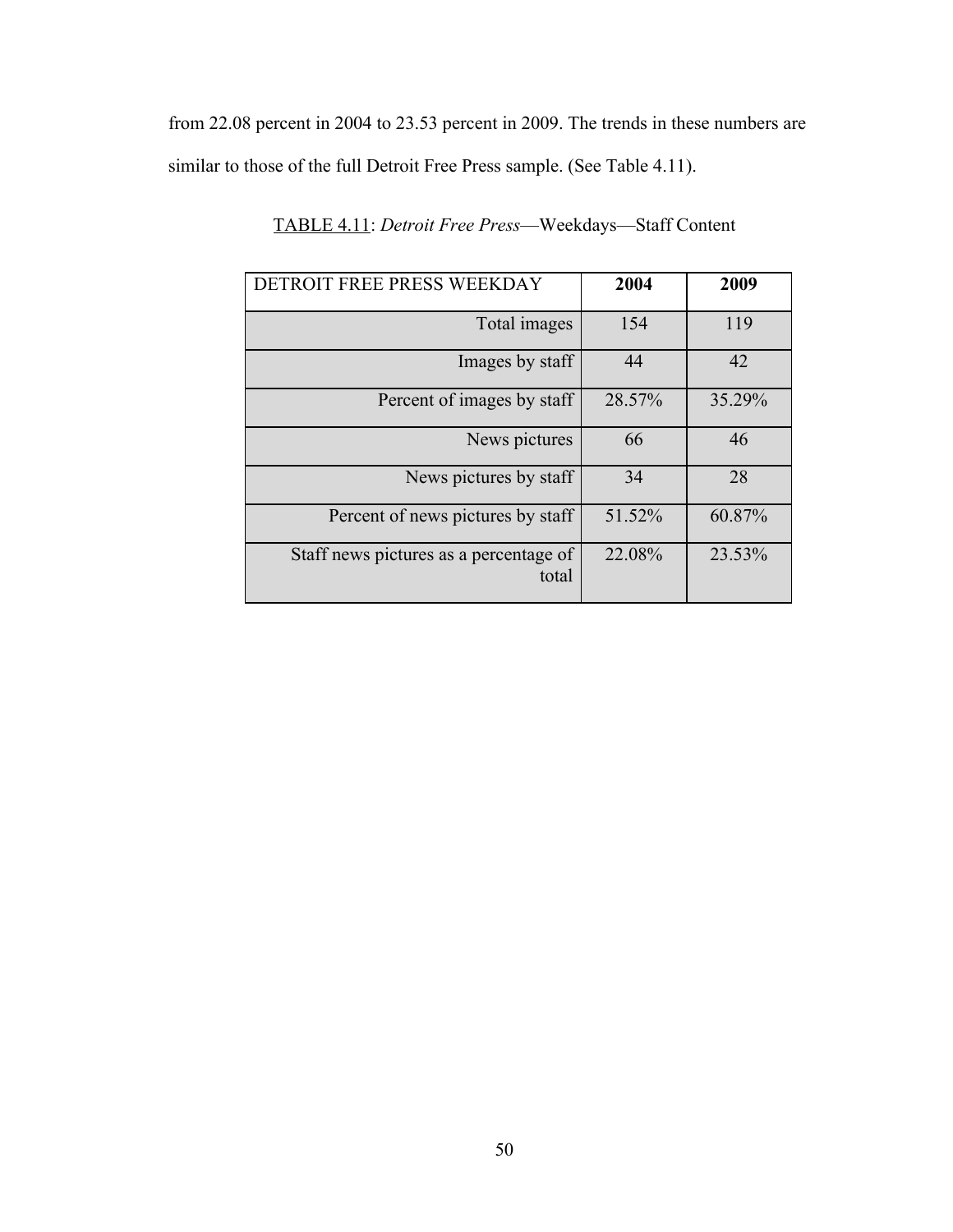#### **RQ2 b.** How, if at all, has the quantity of wire content changed?

Use of wire content generally increased, but at different rates among the newspapers. As a percentage of all images, wire news pictures increased at the *Mercury News*, the *Boston Globe* and the *Post-Dispatch*, but dropped at the *Detroit Free Press*.

# *San Jose Mercury News*

 For the *San Jose Mercury News*, there were 30 wire images in both 2004 and 2009. There were 29 wire news pictures in 2004, which were 27.88 percent of all news pictures. In 2009, there was little change: 28 wire news pictures for 27.18 percent of all news pictures. News pictures from wire services accounted for 15.18 percent of all images in 2004 and 16.57 percent of those in 2009. (See Table 4.12). Overall, there was a very slight increase in use of wire images.

| <b>SAN JOSE MERCURY NEWS</b>                   | 2004   | 2009   |
|------------------------------------------------|--------|--------|
| Total images                                   | 191    | 169    |
| Images from wire                               | 30     | 30     |
| Percent of images from wire                    | 15.71% | 17.75% |
| News pictures                                  | 104    | 103    |
| News pictures from wire                        | 29     | 28     |
| Percent of news images from wire               | 27.88% | 27.18% |
| Wire news pictures as a percentage of<br>total | 15.18% | 16.57% |

TABLE 4.12: *San Jose Mercury News*—Wire Content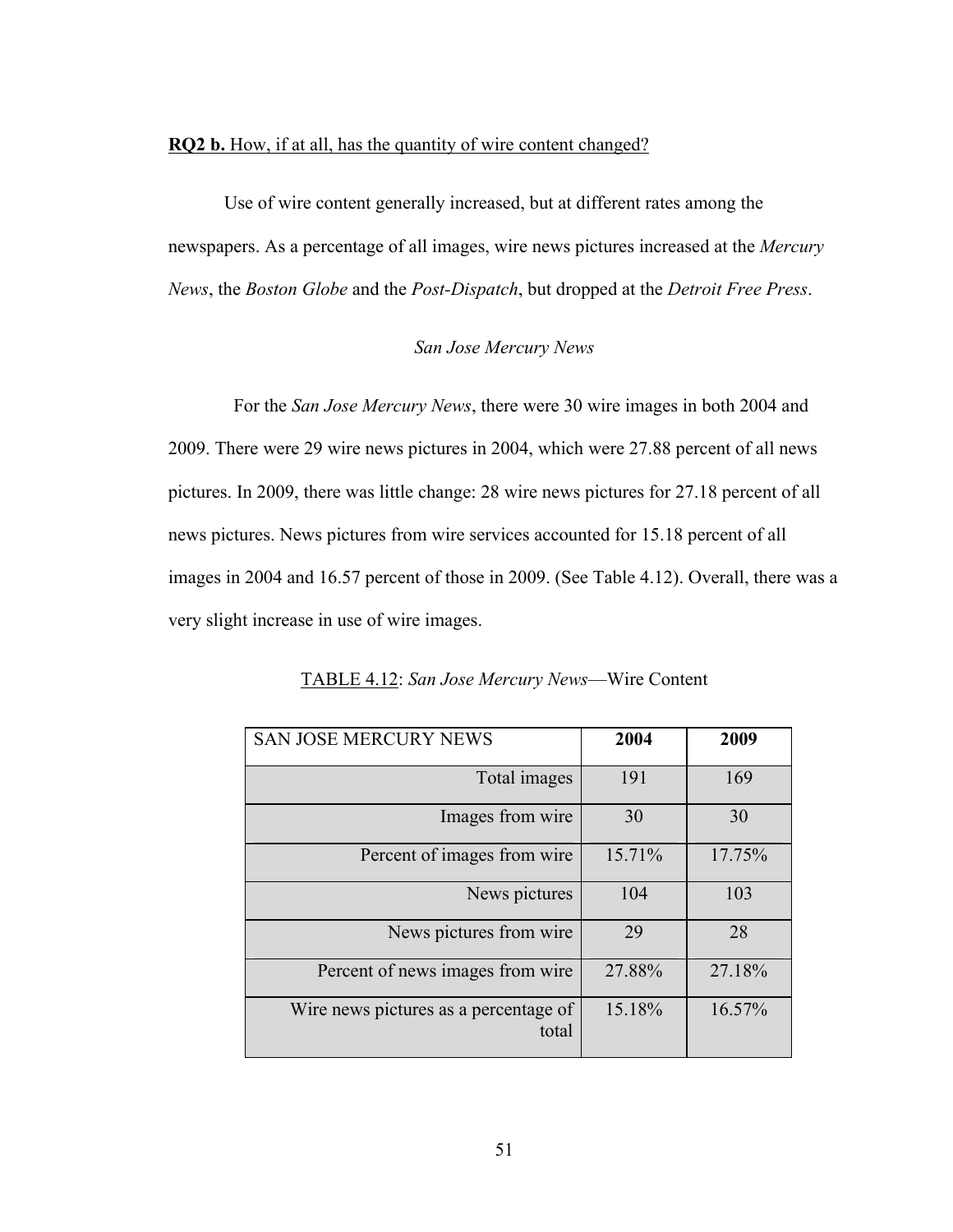#### Boston Globe

There were 14 wire images in the 2004 *Boston Globe* sample and 11 in 2009. Wire images increased slightly in percentage of the overall, from 8.33 percent to 9.82 percent. Wire news pictures dropped slightly from 12 in 2004 to 10, but increased in percentage of news pictures, from 11.76 percent to 17.86 percent in 2009. News pictures from wire services accounted for 7.14 percent of all images in 2004 and increased to 8.93 percent of those in 2009. (See Table 4.13). Overall, there was a very slight increase in use of wire images.

| <b>BOSTON GLOBE</b>                            | 2004   | 2009   |
|------------------------------------------------|--------|--------|
| Total images                                   | 168    | 112    |
| Images from wire                               | 14     | 11     |
| Percent of images from wire                    | 8.33%  | 9.82%  |
| News pictures                                  | 102    | 56     |
| News pictures from wire.                       | 12     | 10     |
| Percent of news images from wire               | 11.76% | 17.86% |
| Wire news pictures as a percentage of<br>total | 7.14%  | 8.93%  |

TABLE 4.13: *Boston Globe*—Wire Content

# *St. Louis Post Dispatch*

 In the *St. Louis Post-Dispatch*, wire images dropped slightly from 16 in 2004 to 13 in 2009 but increased in percentage of all images, from 8.94 percent to 13.54 percent in 2009. News pictures pulled from wire services also dropped slightly from 12 in 2004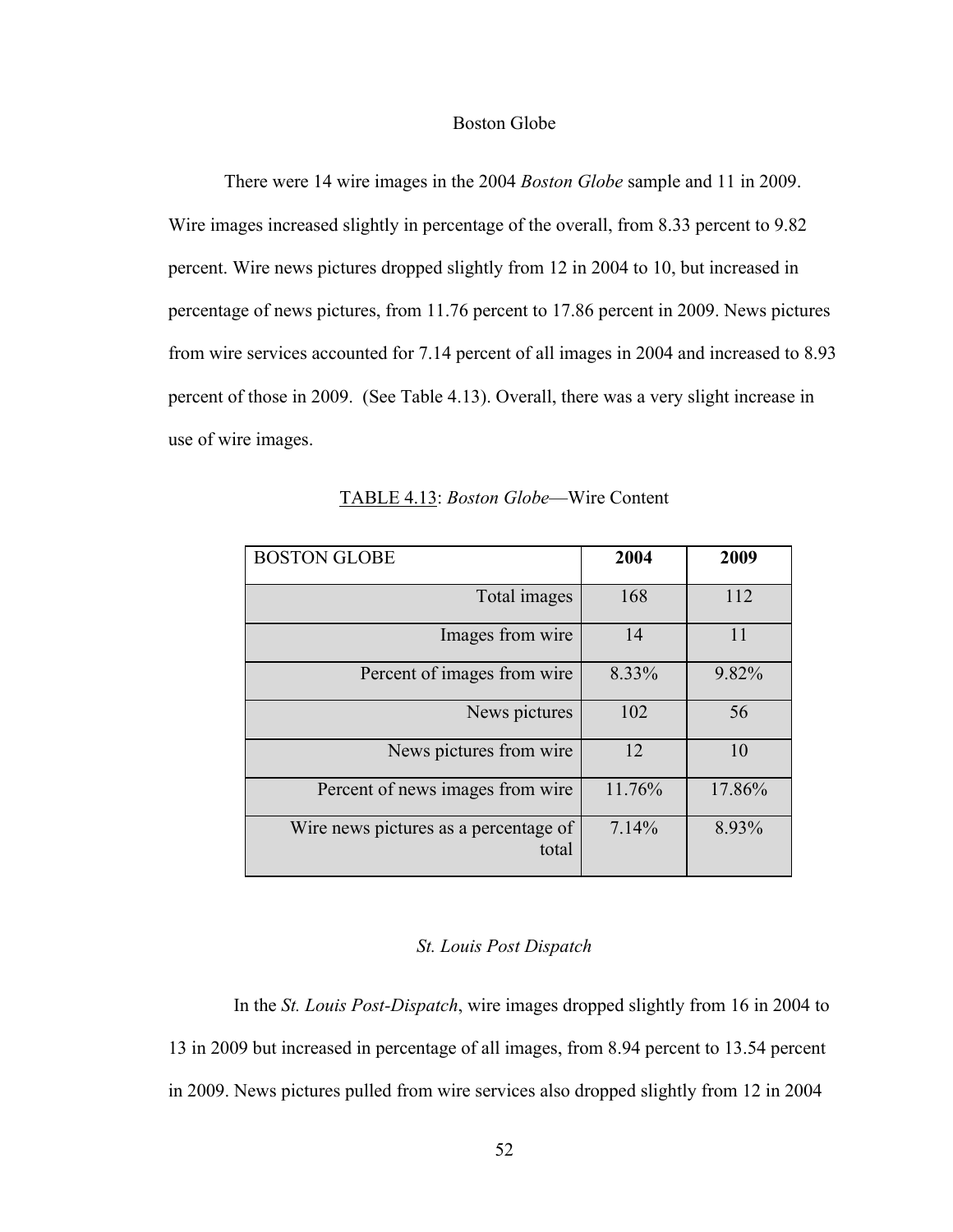to 10, and also increased in percentage of news pictures, from 15.38 percent to 23.26 percent in 2009. Of all the images in the sample, news pictures from wire services accounted for 6.7 percent of all images in 2004 and increased to 10.42 percent of those in 2009. (See Table 4.14). Overall, there was an increase in use of wire images.

| ST. LOUIS POST-DISPATCH                        | 2004   | 2009   |
|------------------------------------------------|--------|--------|
| Total images                                   | 179    | 96     |
| Images from wire                               | 16     | 13     |
| Percent of images from wire                    | 8.94%  | 13.54% |
| News pictures                                  | 78     | 43     |
| News pictures from wire                        | 12     | 10     |
| Percent of news images from wire               | 15.38% | 23.26% |
| Wire news pictures as a percentage of<br>total | 6.7%   | 10.42% |

TABLE 4.14: *St. Louis Post-Dispatch*—Wire Content

#### *Detroit Free Press*

 With the full sample of the *Detroit Free Press*, use of wire content decreased. Wire images fell from 32 in 2004 to 16 in 2009, a drop from 15.61 percent to 9.47 percent. Wire-supplied news pictures fell from 25 to 11 and also decreased in percentage of news pictures, from 25.51 percent in 2004 to 16.92 percent in 2009. Looking at all images, wire news pictures dropped to half the percentage, from 12.2 percent in 2004 to 6.51 percent. (See Table 4.15). Overall, there was a decrease in use of wire images.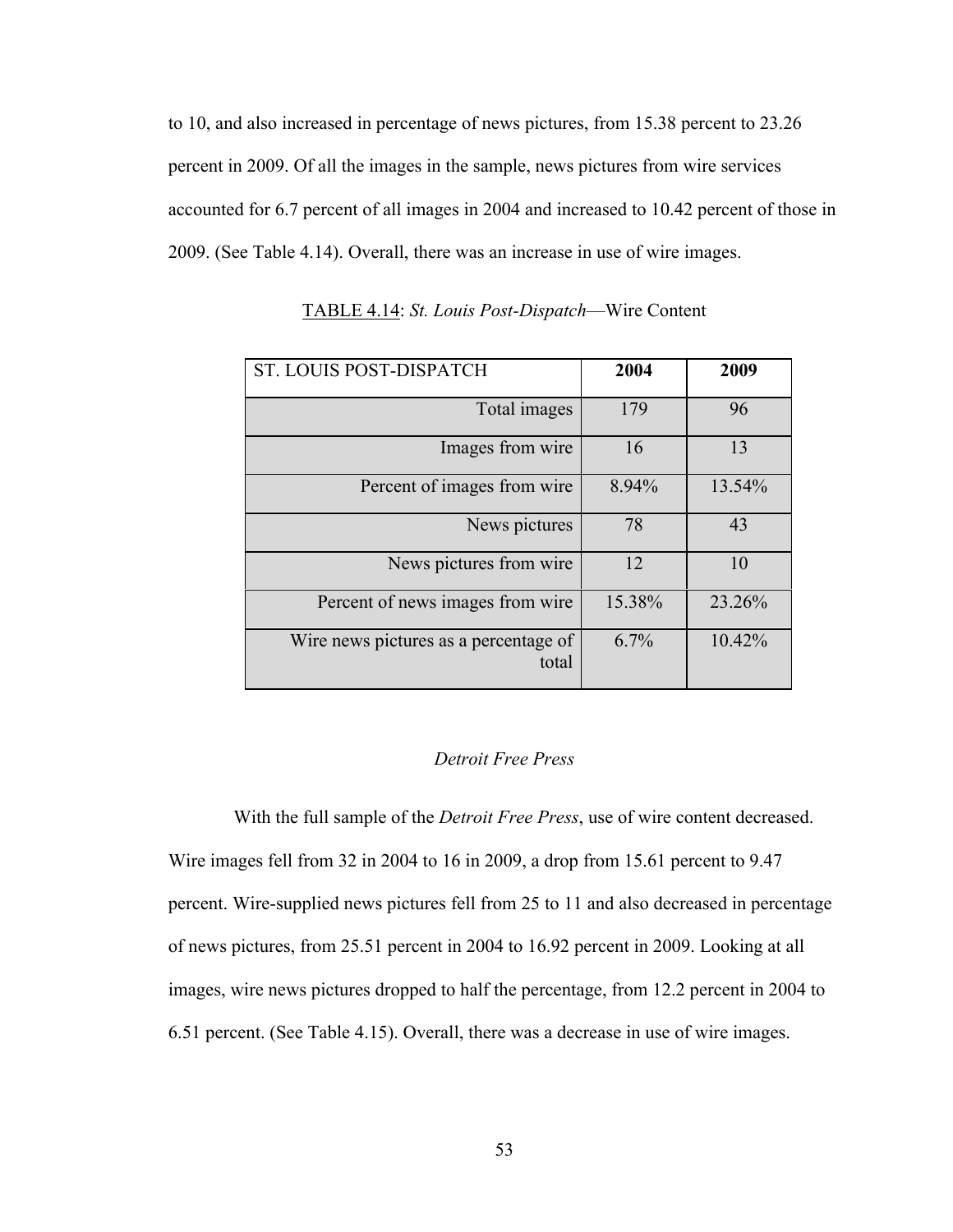| DETROIT FREE PRESS - ALL                       | 2004   | 2009   |
|------------------------------------------------|--------|--------|
| Total images                                   | 205    | 169    |
| Images from wire                               | 32     | 16     |
| Percent of images from wire                    | 15.61% | 9.47%  |
| News pictures                                  | 98     | 65     |
| News pictures from wire                        | 25     | 11     |
| Percent of news images from wire               | 25.51% | 16.92% |
| Wire news pictures as a percentage of<br>total | 12.2%  | 6.51%  |

# TABLE 4.15: *Detroit Free Press*—All—Wire Content

On the weekdays of the *Detroit Free Press*, use of wire content also decreased. Wire images decreased from 26 in 2004 to 10 in 2009, which also constituted a percentage drop from 16.88 percent to 8.4 percent. News pictures from the wires fell from 16 to 8 and also decreased in percentage of news pictures, from 24.24 percent in 2004 to 17.39 percent in 2009. Looking at all images in the weekday sample, wire news pictures dropped from 10.39 percent in 2004 to 6.72 percent. (See Table 4.16).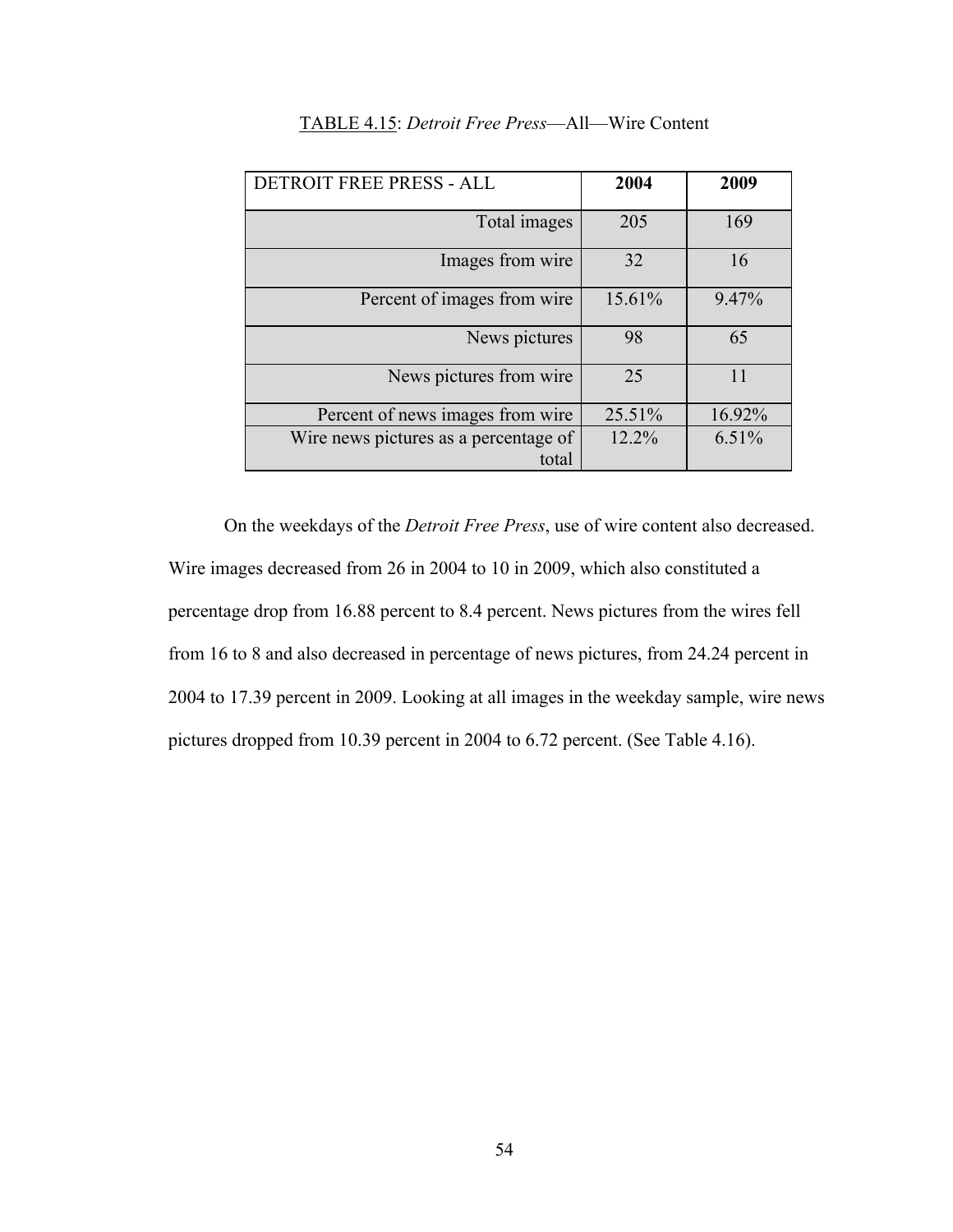| DETROIT FREE PRESS - WEEKDAY                   | 2004   | 2009   |
|------------------------------------------------|--------|--------|
| Total images                                   | 154    | 119    |
| Images from wire                               | 26     | 10     |
| Percent of images from wire                    | 16.88% | 8.4%   |
| News pictures                                  | 66     | 46     |
| News pictures from wire                        | 16     | 8      |
| Percent of news images from wire               | 24.24% | 17.39% |
| Wire news pictures as a percentage of<br>total | 10.39% | 6.72%  |

### TABLE 4.16: *Detroit Free Press*—Weekdays—Wire Content

**RQ3:** How, if at all, have other factors indicating the quality of photographic coverage changed from before to after layoffs as reflected in quantity, image size, byline, images per page, images per story and photographer workload?

# **3a.** How, if at all, has the distribution of byline sources changed?

Distributions of all bylines include not only staff-produced images and wire content, but also submissions, file photos, freelance work and images that either don't have a clear byline or are not credited. Staff versus non-staff condenses all non-staff categories into one number.

# *San Jose Mercury News*

For the *San Jose Mercury News*, Fisher's Exact test shows changes in staff vs. non-staff bylines was not significant (p=.556, Fisher's exact test). Staff vs. non-staff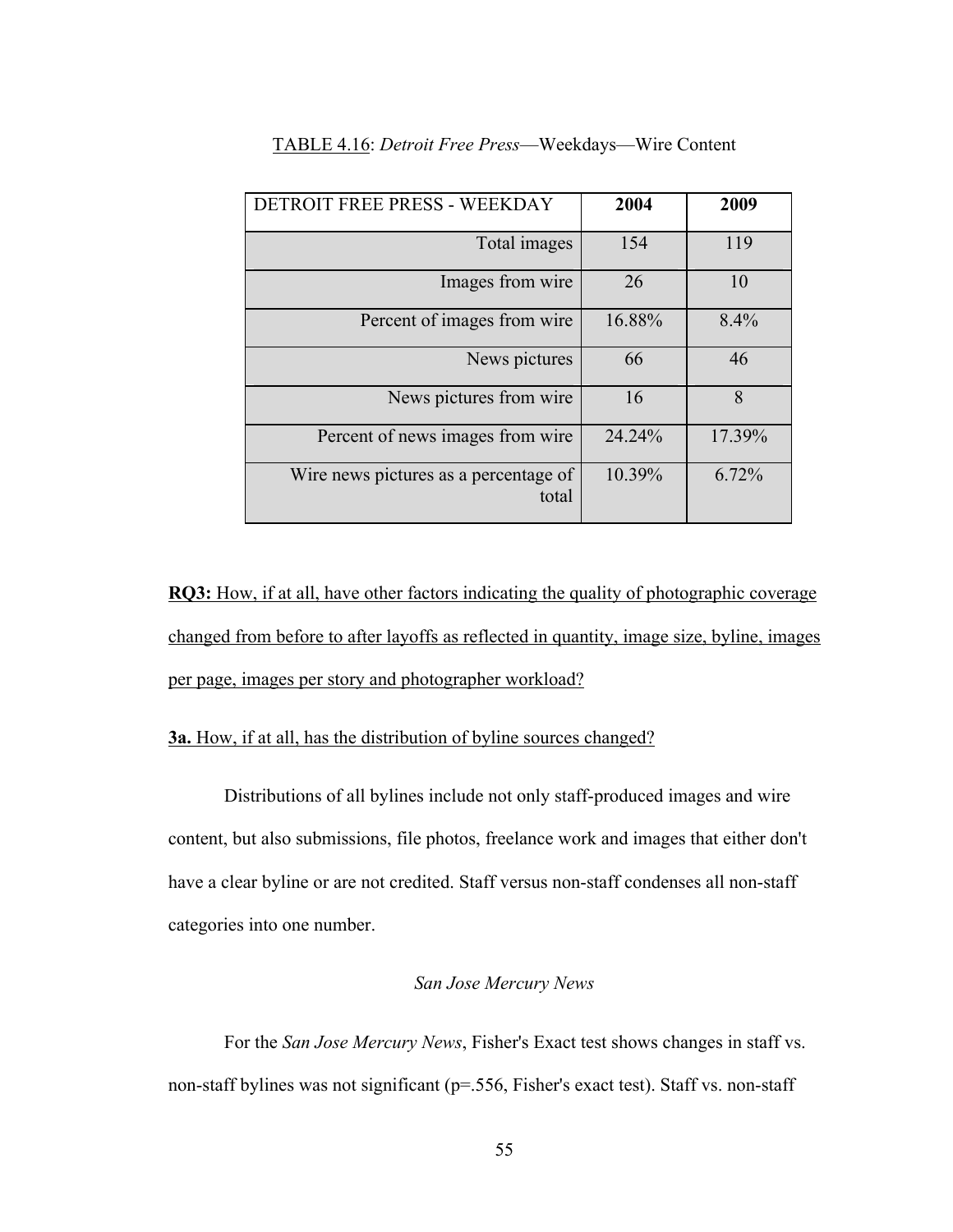bylines of news pictures did not change significantly (p=.568, Fisher's exact test). (See Table 4.17). Changes in distribution of all bylines for all images were not significant  $(x^2=3.847, df=5, p=.572)$ , but approached significance for news pictures only  $(x^2=10.472,$ df=5, p=.063). (See Table 4.18).

| Mercury<br><b>News</b> | All images* |           |       | News pictures** |
|------------------------|-------------|-----------|-------|-----------------|
|                        | Staff       | Non-staff | Staff | Non-staff       |
| 2004                   | 56          | 135       | 42    |                 |
| 2009                   | 44          | 125       | 37    | 66              |

TABLE 4.17: *San Jose Mercury News*—Staff Distribution

\*Fisher's Exact Test p= .556 \*\*Fisher's Exact Test p=.568

| Mercury News             | All Images*                |      | News Pictures** |                              |
|--------------------------|----------------------------|------|-----------------|------------------------------|
|                          | 2004                       | 2009 | 2004            | 2009                         |
| $1 -$ Wire service       | 30                         | 30   | 29              | 28                           |
| 2 - Submitted/Outsourced | 24                         | 27   | 24              | 18                           |
| $3$ – Freelancer         |                            |      |                 |                              |
| $4 - Staff$              | 56                         | 44   | 42              | 37                           |
| $5$ – File photo         | 6                          | 8    | $\theta$        | 8                            |
| $6$ – Uncredited         | 68                         | 50   | $\overline{4}$  | 3                            |
| $7 -$ Unclear            | 7                          | 10   | 5               | $\mathbf Q$                  |
|                          | * $x^2$ =3.847 df=5 p=.572 |      |                 | ** $x^2$ =10.472 df=5 p=.063 |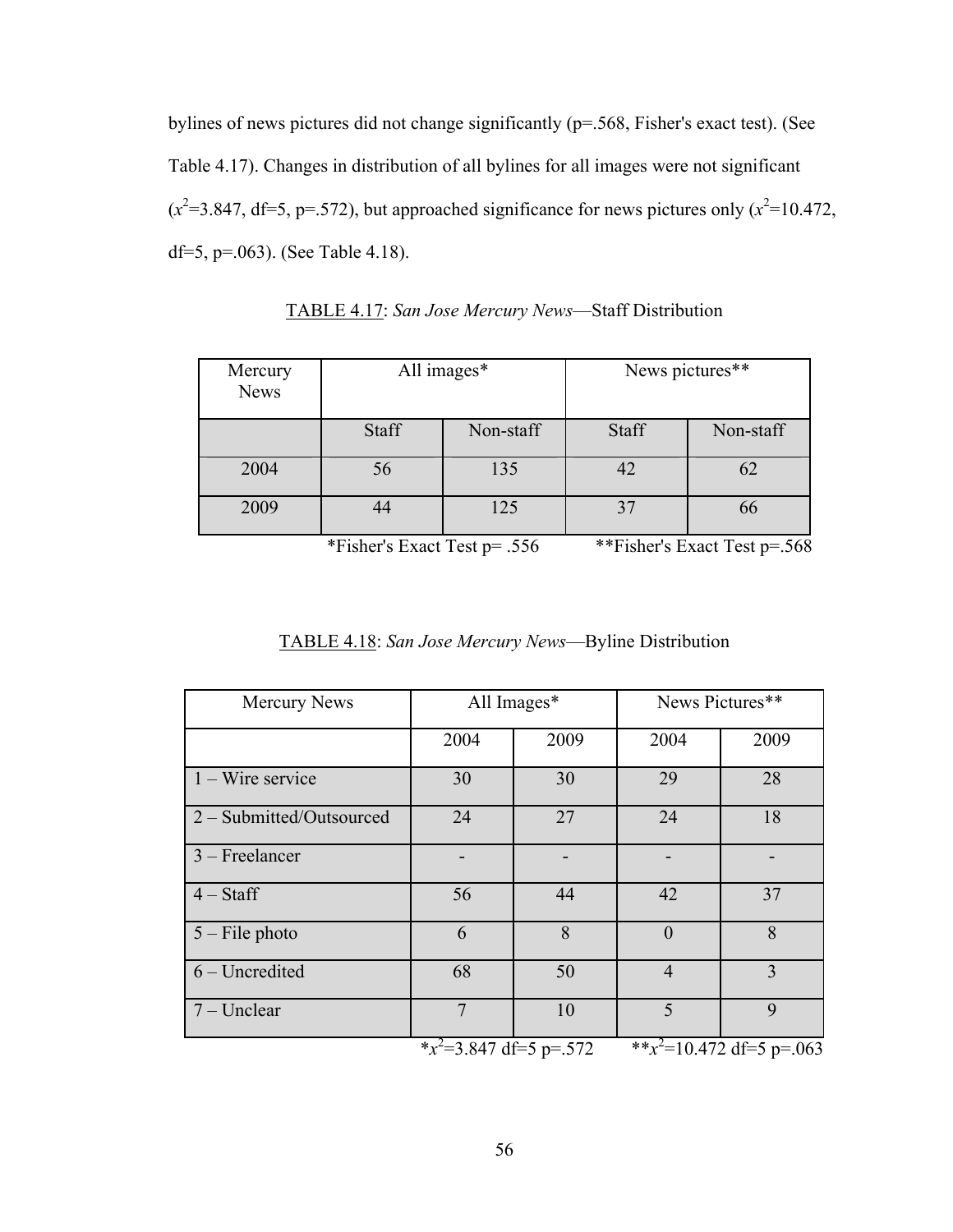# *Boston Globe*

At the *Boston Globe*, changes in staff vs. non-staff bylines was not significant (p=0.901, Fisher's exact test) for all images but approached significance for news pictures (p=.093, Fisher's exact test). (See Table 4.19). A comparison of the distributions of all bylines between 2004 and 2009 was shown to be significant for all images  $(x^2=16.486)$ df=6 p=.011) and for news pictures  $(x^2=16.213 \text{ df}=6 \text{ p} = .013)$ . (See Table 4.20).

| <b>Boston</b><br>Globe | All images* |           | News pictures** |           |
|------------------------|-------------|-----------|-----------------|-----------|
|                        | Staff       | Non-staff |                 | Non-staff |
| 2004                   | 66          | 102       | 52              |           |
| 2009                   | 43<br>69    |           | 37              |           |

| TABLE 4.19: <i>Boston Globe</i> —Staff Distribution |  |  |
|-----------------------------------------------------|--|--|
|-----------------------------------------------------|--|--|

\*Fisher's Exact Test p=.901 \*\*Fisher's Exact Test p=.093

| <b>Boston Globe</b>      | All Images*                 |                | News Pictures**              |                       |
|--------------------------|-----------------------------|----------------|------------------------------|-----------------------|
|                          | 2004                        | 2009           | 2004                         | 2009                  |
| $1 -$ Wire service       | 14                          | 11             | 12                           | 10                    |
| 2 – Submitted/Outsourced | $\overline{7}$              | $\overline{0}$ | 5                            | $\overline{0}$        |
| $3$ – Freelancer         | 10                          | $\mathbf{1}$   | 10                           | $\mathbf{1}$          |
| $4 - Staff$              | 66                          | 43             | 52                           | 37                    |
| $5$ – File photo         | 6                           | 6              | 5                            | 6                     |
| $6$ – Uncredited         | 58                          | 51             | 13                           | $\mathcal{D}_{\cdot}$ |
| 7 - Unclear              | $\tau$                      | $\theta$       | 5                            | $\theta$              |
|                          | * $x^2$ =16.486 df=6 p=.011 |                | ** $x^2$ =16.213 df=6 p=.013 |                       |

TABLE 4.20: *Boston Globe*—Byline Distribution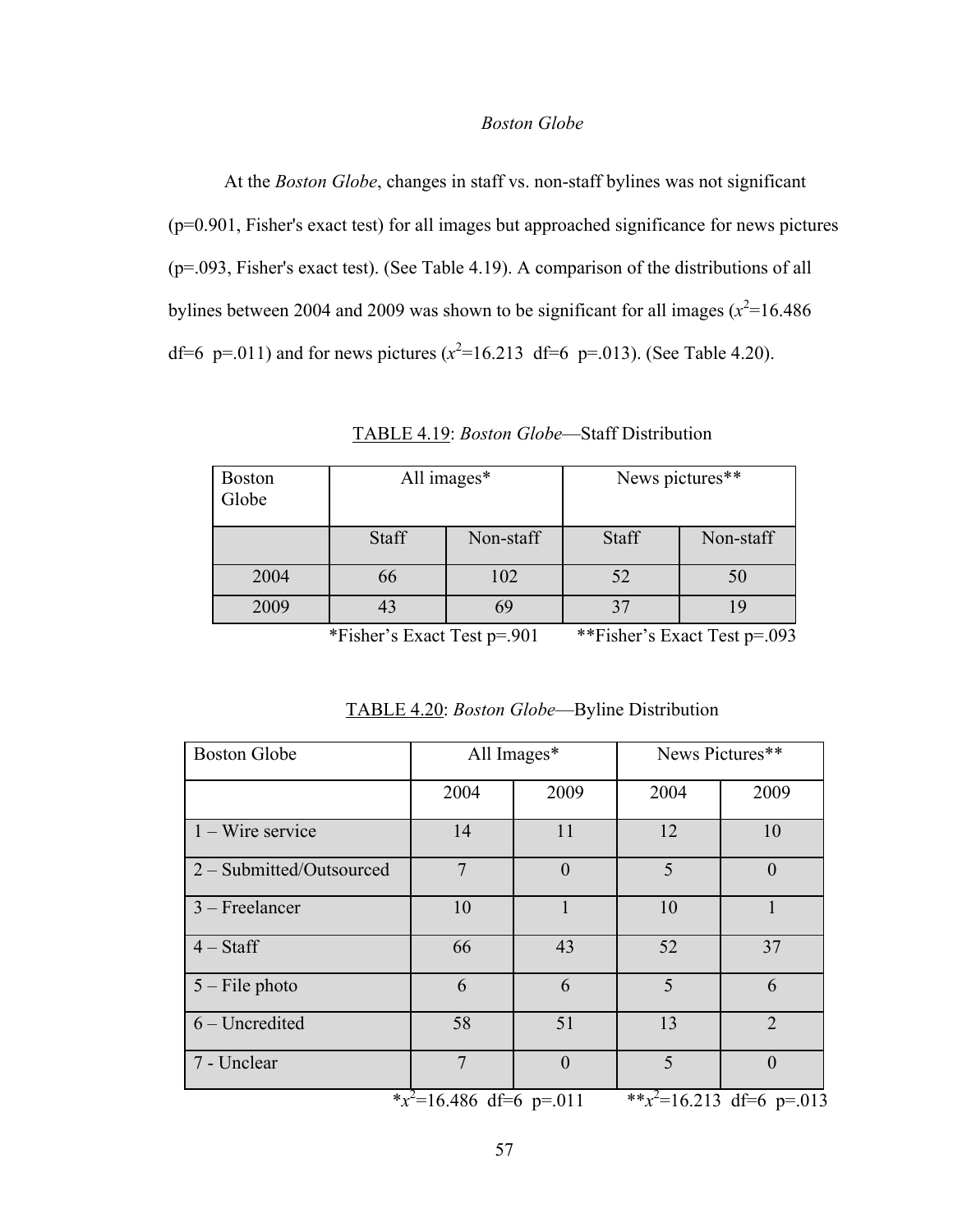#### *St. Louis Post-Dispatch*

With the *St. Louis Post-Dispatch*, changes in staff vs. non-staff bylines was shown not to be significant ( $p=0.782$ , Fisher's exact test) for all images or for news pictures (p=0.188, Fisher's exact test). (See Table 4.21). A comparison of the distributions of all bylines between 2004 and 2009 was shown not to be significant for all images ( $x^2$ =4.582, df=6, p=.598) or for news pictures ( $x^2$ =6.501, df=6, p=.369). (See Table 4.22).

| Post-<br>Dispatch | All images         |  |       | News pictures |
|-------------------|--------------------|--|-------|---------------|
|                   | Staff<br>Non-staff |  | Staff | Non-staff     |
| 2004              |                    |  |       |               |
| 2009              |                    |  |       |               |

TABLE 4.21: *St. Louis Post-Dispatch*—Staff Distribution

\*Fisher's Exact Test p= .782 \*\*Fisher's Exact Test p=.188

| Post-Dispatch            | All Images*                |          | News Pictures**             |                |
|--------------------------|----------------------------|----------|-----------------------------|----------------|
|                          | 2004                       | 2009     | 2004                        | 2009           |
| $1 -$ Wire service       | 16                         | 12       | 13                          | 10             |
| 2 - Submitted/Outsourced | 15                         | 5        | 10                          | 3              |
| $3$ – Freelancer         | $\overline{2}$             | $\theta$ | $\overline{2}$              | $\theta$       |
| $4 - Staff$              | 51                         | 29       | 37                          | 26             |
| $5$ – File photo         | 3                          | $\theta$ | $\mathbf{1}$                | $\theta$       |
| $6$ – Uncredited         | 89                         | 49       | 12                          | $\overline{4}$ |
| 7 - Unclear              | 3                          |          | 3                           | $\theta$       |
|                          | * $x^2$ =4.582 df=6 p=.598 |          | ** $x^2$ =6.501 df=6 p=.369 |                |

TABLE 4.22: *St. Louis Post-Dispatch*—Byline Distribution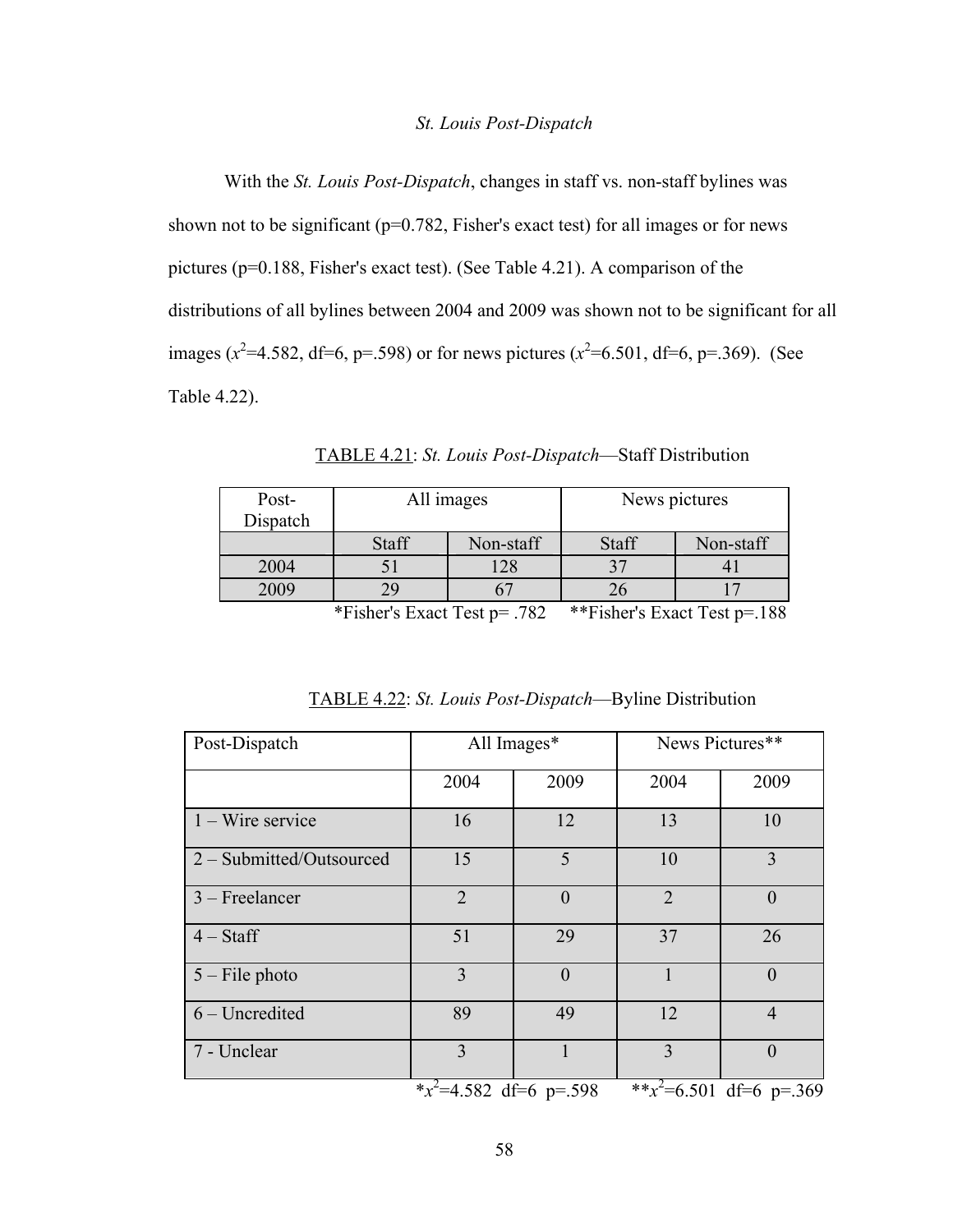### *Detroit Free Press*

Looking at the full sample of the *Detroit Free Press*, the change in staff vs. nonstaff bylines is significant among all images (p=.0001, Fisher's exact test), but was not significant among news pictures (p=.338, Fisher's exact test). (See Table 4.23). Comparing distributions of bylines, the change was determined to be significant in all images  $(x^2=21.779 \text{ df}=6 \text{ p} = .001)$ ; the change in bylines of news pictures was not significant  $(x^2=13.587 \text{ df}=6 \text{ p}=.035)$ . (See Table 4.24).

| Free Press - |              | All images* |       | News pictures** |
|--------------|--------------|-------------|-------|-----------------|
|              |              |             |       |                 |
|              | <b>Staff</b> | Non-staff   | Staff | Non-staff       |
| 2004         |              |             |       |                 |

TABLE 4.23: *Detroit Free Press*—All—Staff Distribution

| 2009 |                              |                              |  |
|------|------------------------------|------------------------------|--|
|      | *Fisher's Exact Test p=.0001 | **Fisher's Exact Test p=.338 |  |

| Free Press - All         | All Images*                 |              | News Pictures** |                              |
|--------------------------|-----------------------------|--------------|-----------------|------------------------------|
|                          | 2004                        | 2009         | 2004            | 2009                         |
| $1 - W$ ire service      | 37                          | 16           | 25              | 11                           |
| 2 - Submitted/Outsourced | 28                          | 11           | 16              | 8                            |
| $3$ – Freelancer         | $\mathbf{0}$                | $\mathbf{1}$ | $\overline{0}$  | 1                            |
| $4 - Staff$              | 63                          | 58           | 51              | 39                           |
| $5 -$ File photo         | $\theta$                    | 5            | $\overline{0}$  | 5                            |
| $6$ – Uncredited         | 74                          | 78           | 3               |                              |
| 7 - Unclear              | 3                           | $\theta$     | 3               | $\theta$                     |
|                          | * $x^2$ =21.779 df=6 p=.001 |              |                 | ** $x^2$ =13.587 df=6 p=.035 |

TABLE 4.24: *Detroit Free Press*—All—Byline Distribution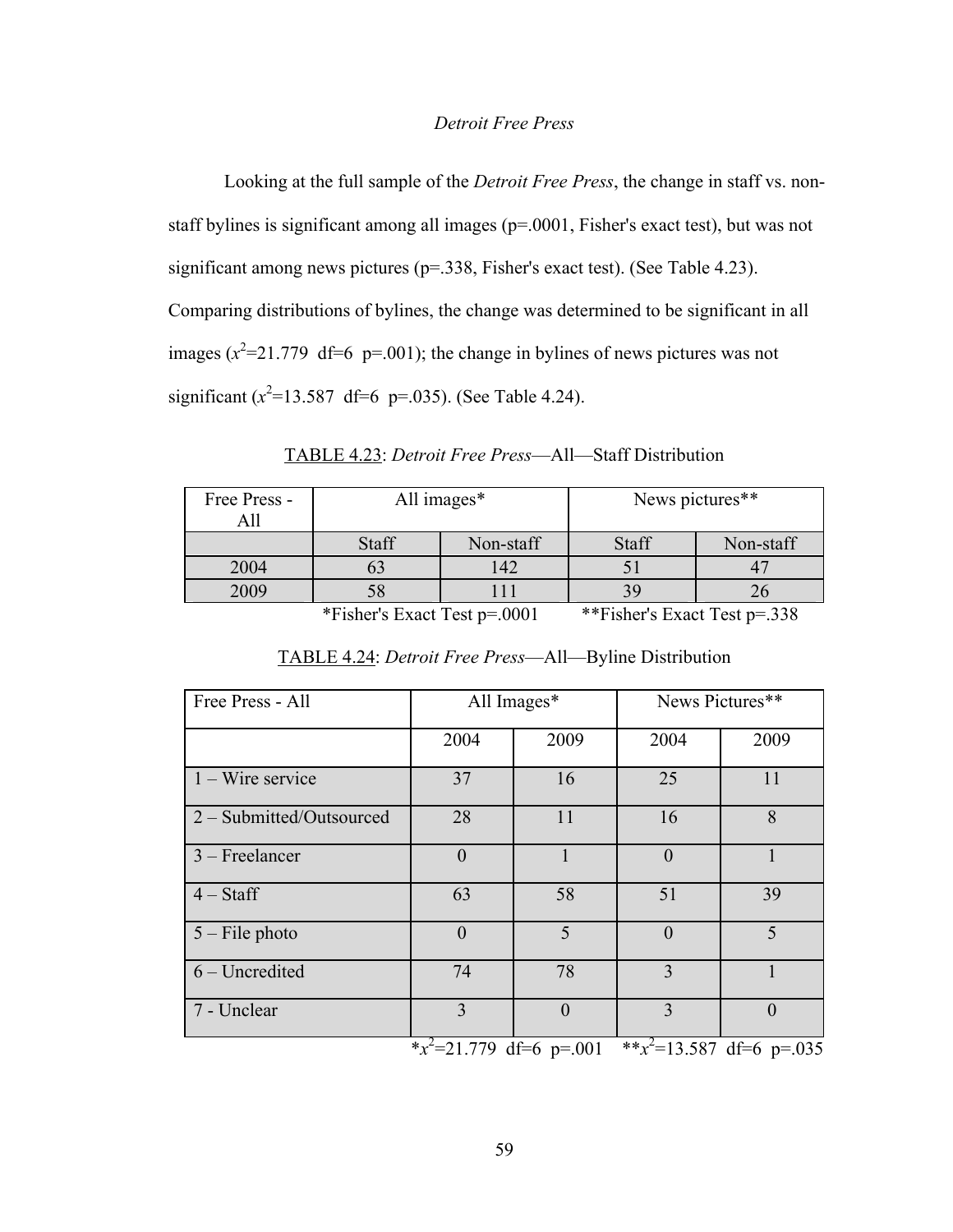Evaluating weekdays only of The Detroit Free Press, the change in staff vs. nonstaff in all images was not significant among all images (p=.241, Fisher's exact test), nor was it significant among news pictures (p=.342, Fisher's exact test). (See Table 4.25). Comparing distributions of bylines, the change was determined to be significant in all images  $(x^2=13.615, df=5, p=.018)$ ; the change in bylines of news pictures approaches significance  $(x^2=8.847, df=5, p=.115)$ . (See Table 4.26).

TABLE 4.25: *Detroit Free Press*—Weekdays—Staff Distribution

| DFP-<br>Weekday                                            | All images   |           | News pictures |           |
|------------------------------------------------------------|--------------|-----------|---------------|-----------|
|                                                            | <b>Staff</b> | Non-staff | Staff         | Non-staff |
| 2004                                                       | 44           |           | 34            |           |
| 2009                                                       |              |           | 28            |           |
| $+ + \Gamma$ 1 1 $\Gamma$ 1 $\Gamma$ 1 $\gamma$ 1 $\gamma$ |              |           |               |           |

\*Fisher's Exact Test p=.241 \*\*Fisher's Exact Test p=.342

|  | TABLE 4.26: <i>Detroit Free Press</i> —Weekdays—Byline Distribution |  |  |  |  |  |
|--|---------------------------------------------------------------------|--|--|--|--|--|
|--|---------------------------------------------------------------------|--|--|--|--|--|

| Free Press - Weekday     | All Images*                 |          | News Pictures** |                             |
|--------------------------|-----------------------------|----------|-----------------|-----------------------------|
|                          | 2004                        | 2009     | 2004            | 2009                        |
| $1 -$ Wire service       | 26                          | 10       | 16              | 8                           |
| 2 - Submitted/Outsourced | 22                          | 10       | 11              | $\overline{7}$              |
| $3$ – Freelancer         |                             |          |                 |                             |
| $4 - Staff$              | 44                          | 42       | 34              | 28                          |
| $5$ – File photo         | $\theta$                    | 3        | $\theta$        | 3                           |
| $6$ – Uncredited         | 59                          | 54       | $\overline{2}$  | $\theta$                    |
| 7 - Unclear              | 3                           | $\theta$ | 3               | $\theta$                    |
|                          | * $x^2$ =13.615 df=5 p=.018 |          |                 | ** $x^2$ =8.847 df=5 p=.115 |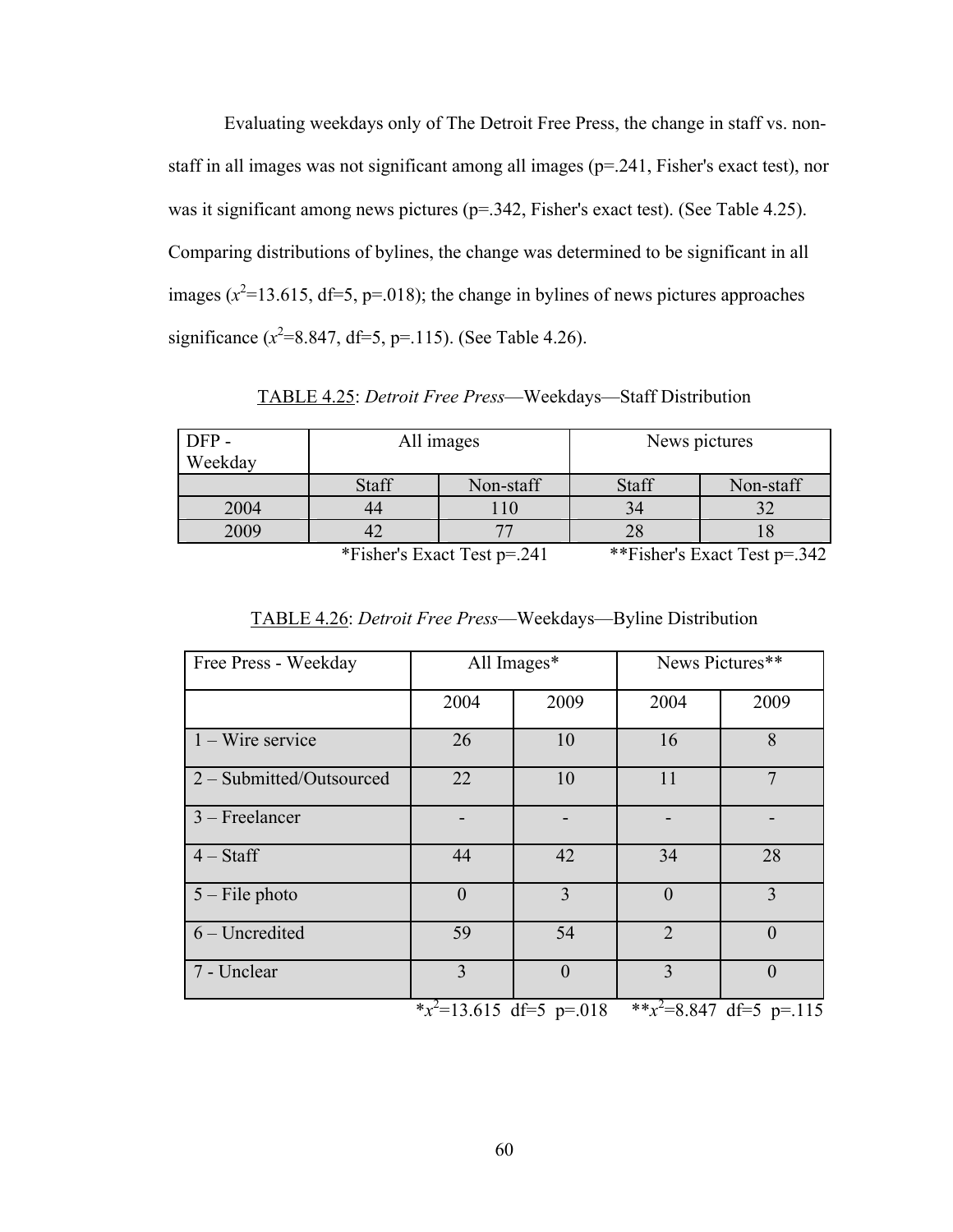# **3b.** How, if at all, has the average size of printed images changed?

At all newspapers, the size of images and of news pictures as percentages of the page increased to varying degrees. News pictures increased at the same rate or greater than the average size of all pictures, except for in the weekday sample of the *Detroit Free Press*. Compared to the full sample of the paper, the size increase was not as substantial, suggesting possible changes in layout and design of the weekend papers.

## *San Jose Mercury News*

With the images of the *San Jose Mercury News*, average size increased from 5.92 percent to 7.06 percent in 2009, not a significant change ( $t=1.068$ ,  $p=0.286$ ). News pictures increased in size slightly, from 9.04 percent of the page in 2004 to 9.72 percent, also not a significant change  $(t=0.451, p=0.652)$ . (See table 4.27).

TABLE 4.27: *San Jose Mercury News*—Average Image Size

| <b>Mercury News</b>                      | 2004  | 2009  |  |  |  |
|------------------------------------------|-------|-------|--|--|--|
| All images*                              | 5.92% | 7.06% |  |  |  |
| News pictures**                          | 9.04% | 9.72% |  |  |  |
| *t= -1.068, p=0.286 **t= -0.451, p=0.652 |       |       |  |  |  |

### *Boston Globe*

The average size of all images in the *Boston Globe* increased from 6.756 percent of the page in 2004 to 10.573 percent in 2009, a significant change ( $t=$  -1.936,  $p=$  054). For news pictures only, mean image size increased from 7.923 percent to 12.469 percent, a change that approached significance at the  $.9$  (t= -2.126, p=.035). (See Table 4.28).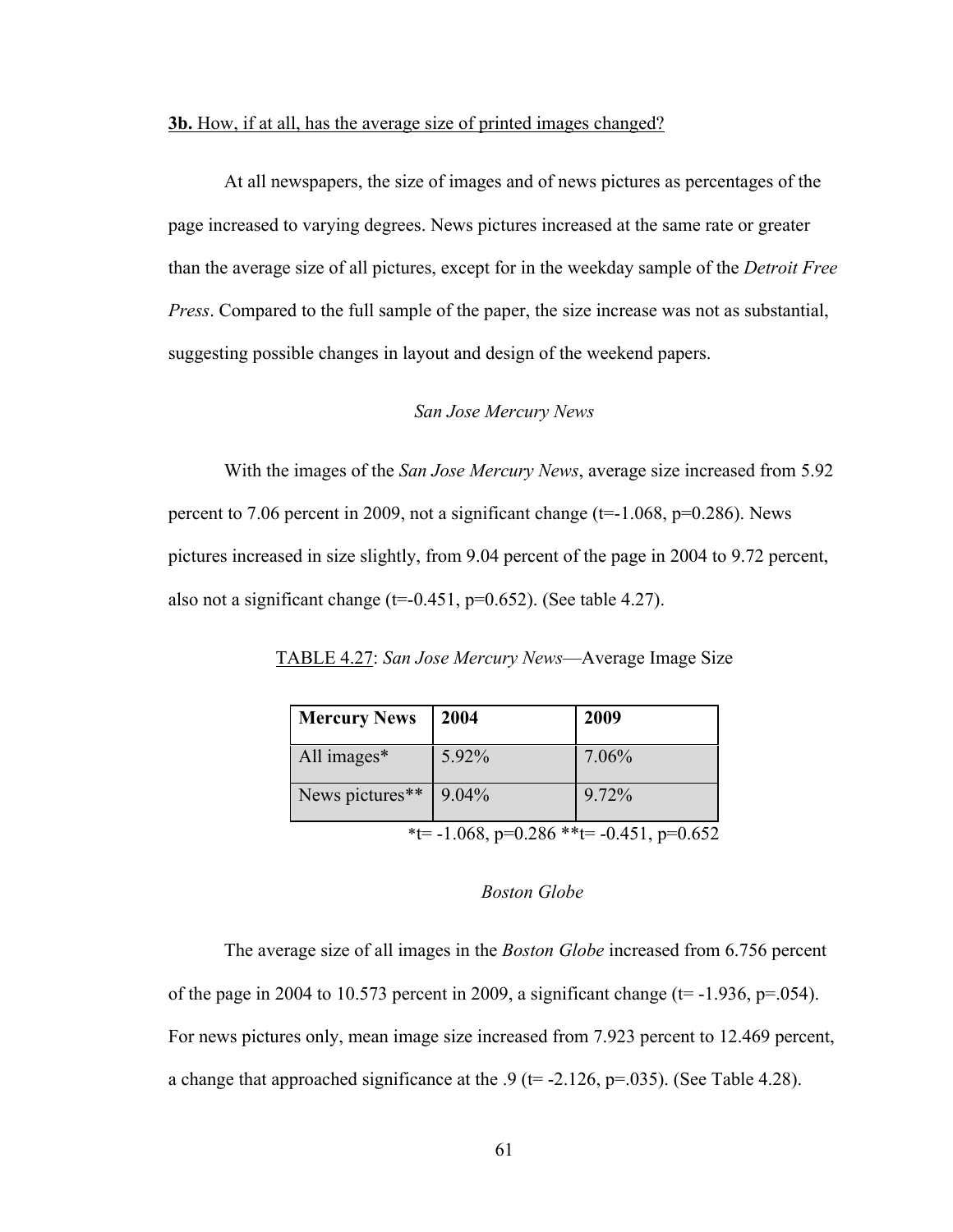| <b>Boston Globe</b>                    | 2004   | 2009    |  |  |  |
|----------------------------------------|--------|---------|--|--|--|
| All images*                            | 6.756% | 10.573% |  |  |  |
| News pictures**                        | 7.923% | 12.469% |  |  |  |
| *t= -1.936, p=.054 **t= -2.126, p=.035 |        |         |  |  |  |

TABLE 4.28: *Boston Globe*—Average Image Size

### *St. Louis Post-Dispatch*

In the *St. Louis Post-Dispatch*, the average size of all images increased from

5.228 percent of the page in 2004 to 8.468 percent in 2009, a significant change  $(t=$  -

2.259, p=.025). For news pictures only, mean image size increased from 9.409 percent to

15.447 percent, a change that was also significant ( $t=$  -2.255,  $p=0.026$ ). (See Table 4.29).

TABLE 4.29: *St. Louis Post-Dispatch*—Average Image Size

| Post-Dispatch   | 2004                                   | 2009    |
|-----------------|----------------------------------------|---------|
| All images*     | 5.228%                                 | 8.468%  |
| News pictures** | 9.409%                                 | 15.447% |
|                 | *t= -2.259, p=.025 **t= -2.255, p=.026 |         |

### *Detroit Free Press*

Evaluating the full sample of the *Detroit Free Press*, the average size of all images increased from 4.392 percent of the page in 2004 to 5.649 percent in 2009, which was not a significant change ( $t=$  -1.34,  $p=$  180). For news pictures only, mean image size increased from 8.123 percent to 11.399 percent, a significant increase ( $t = -1.999$ ,  $p = .047$ ). (See Table 4.30).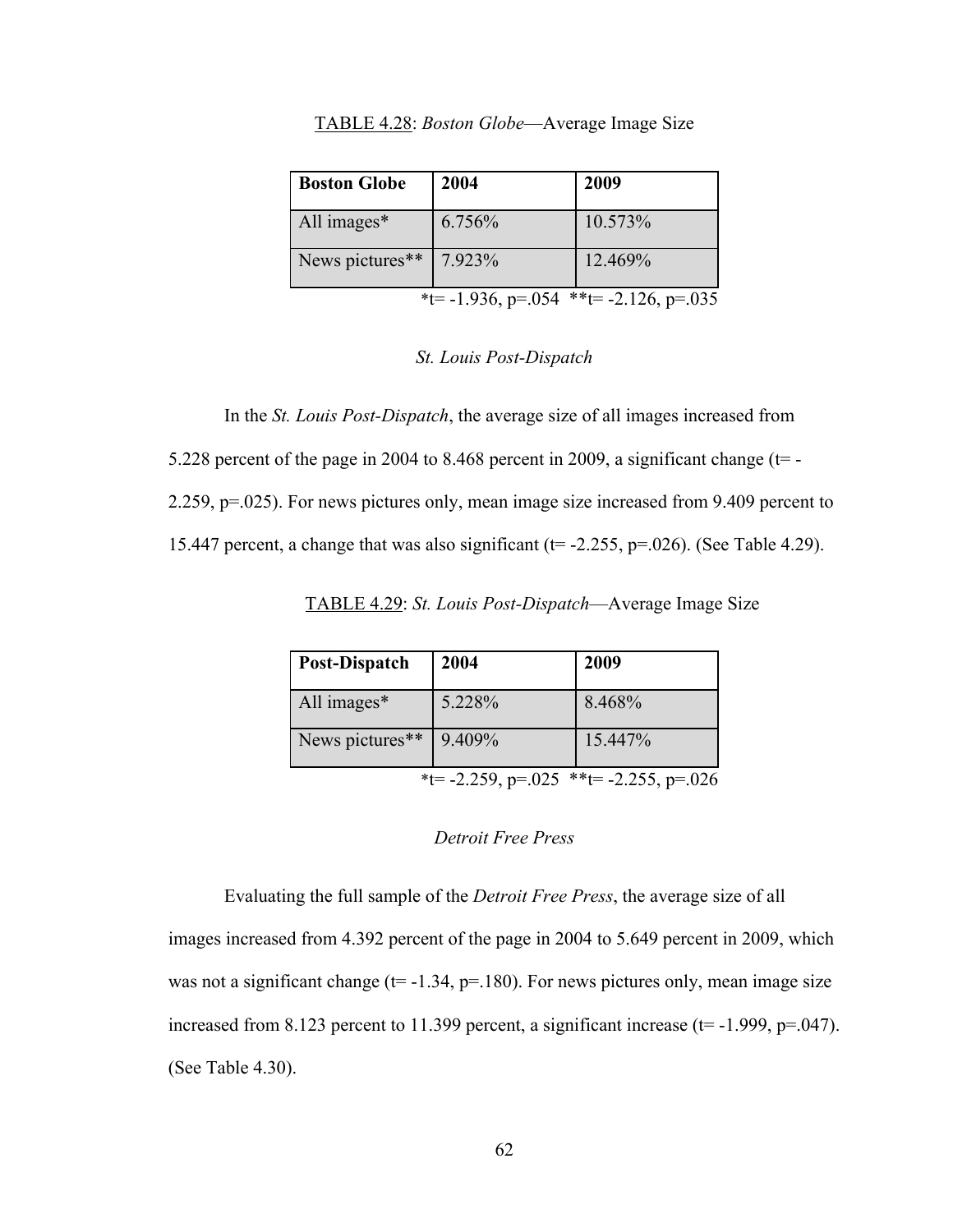| Free Press - All   2004   |                                       | 2009    |
|---------------------------|---------------------------------------|---------|
| All images*               | 4.392%                                | 5.649%  |
| News pictures** $8.123\%$ |                                       | 11.399% |
|                           | *t= -1.34, p=.180 **t= -1.999, p=.047 |         |

TABLE 4.30: *Detroit Free Press*—All—Average Image Size

Restricting the *Detroit Free Press* sample to only weekdays finds that the average size of all images also increased slightly from 4.455 percent of the page in 2004 to 5.23 percent in 2009, which was not a significant change ( $t = -0.752$ ,  $p = 0.453$ ). For news pictures only, mean image size increased from 9.095 percent to 9.574 percent, also not a significant change ( $t = -0.286$ ,  $p = .776$ ). (See Table 4.31).

| TABLE 4.31: Detroit Free Press—Weekdays—Average Image Size |  |  |
|------------------------------------------------------------|--|--|

| <b>Free Press -</b><br><b>WD</b> | 2004                                         | 2009   |
|----------------------------------|----------------------------------------------|--------|
| All images*                      | 4.455%                                       | 5.23%  |
| News pictures**                  | 9.095%                                       | 9.574% |
|                                  | *t= $-0.752$ , p=.453 **t= $-0.286$ , p=.776 |        |

## **3c.** How, if at all, has the distribution of placement of images on the page changed?

Looking at page placement can help indicate prominence of content and also indicates to what readers may gravitate when looking at the page. Not every newspaper had the majority of its news pictures in the top third of the paper. An increasing masthead and design elements on the top (and, on occasion, bottom) edge of the news space is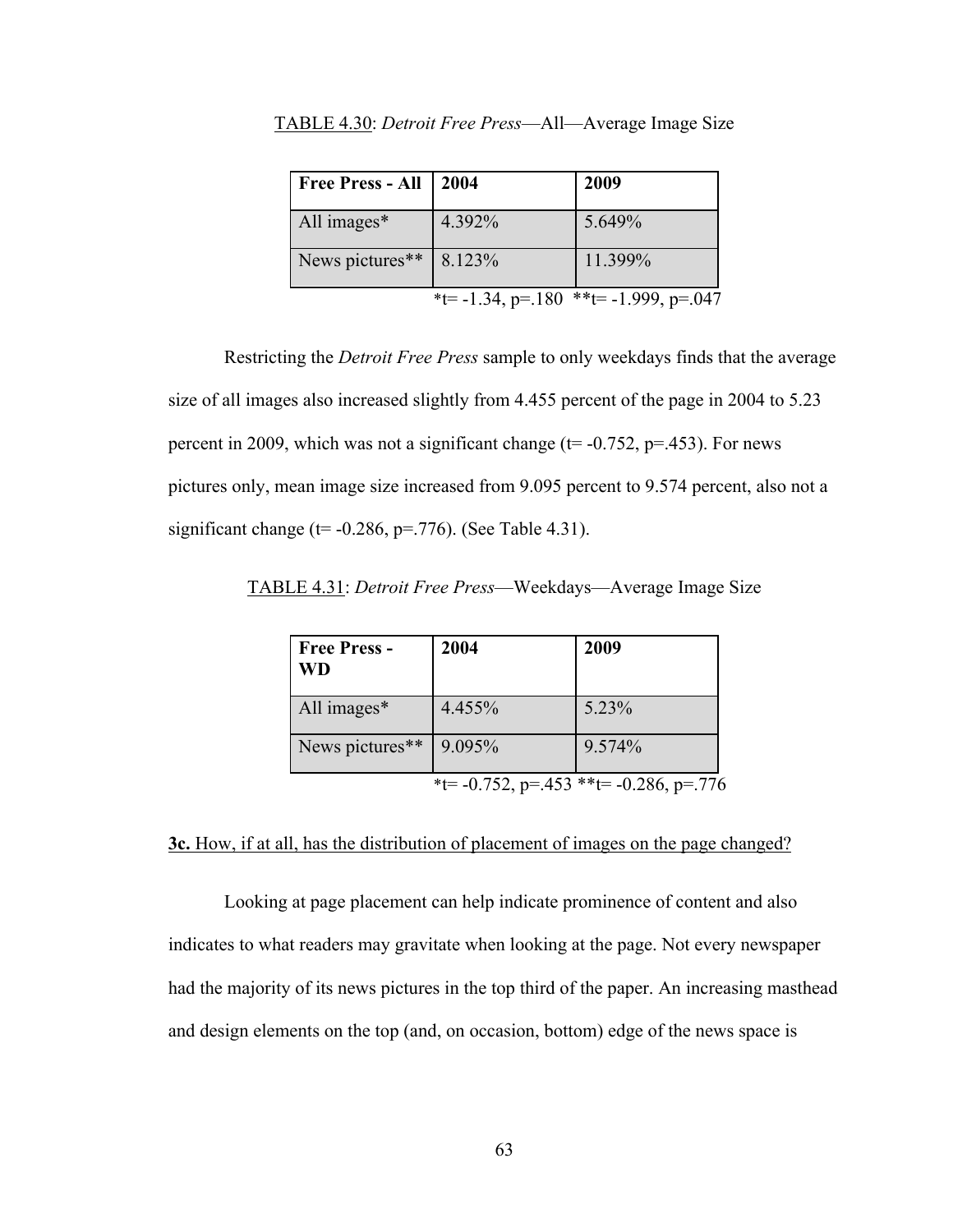pushing content toward the middle. If a photograph is displayed larger, the majority of it will fall in the middle, as available space near the top and/or bottom declines.

### *San Jose Mercury News*

In the *San Jose Mercury News*, analysis of the distribution of placement of photographs on the page (top, middle, bottom; full page stats were omitted for the validity of the Chi square test) with a Chi square test showed changes were not significant  $(x^2=2.045, df=2, p=0.360)$ . The biggest change in distribution was in the top third of the page, where frequency dropped from 70 in 2004 to 49 in 2009. The middle third dropped from 56 to 55, the bottom third dropped from 65 to 62 and full-page images rose from zero to 3. (See Table 4.32). For news pictures, there was no significant change  $(x^2 = 719, df = 2, p = 0.698)$ . News pictures in the top third decreased from 27 to 25, increased in the middle third from 40 to 44, decreased in the bottom third, from 37 to 31. (See Table 4.33) Photography in the *Mercury News* did not appear to have a dramatic redesign during the research period; masthead style changed, but general alignment and layout looked the same. An independent samples t-test shows that refer pictures at the *Mercury News* have more than doubled in size as percentage of the page, from 1.22% in 2004 to 2.76% in 2009, a significant change ( $t = -2.395$ ,  $p = 0.013$ ). For this paper, the majority of images are not in the top third of the paper, perhaps due to masthead design. (See Table 4.34).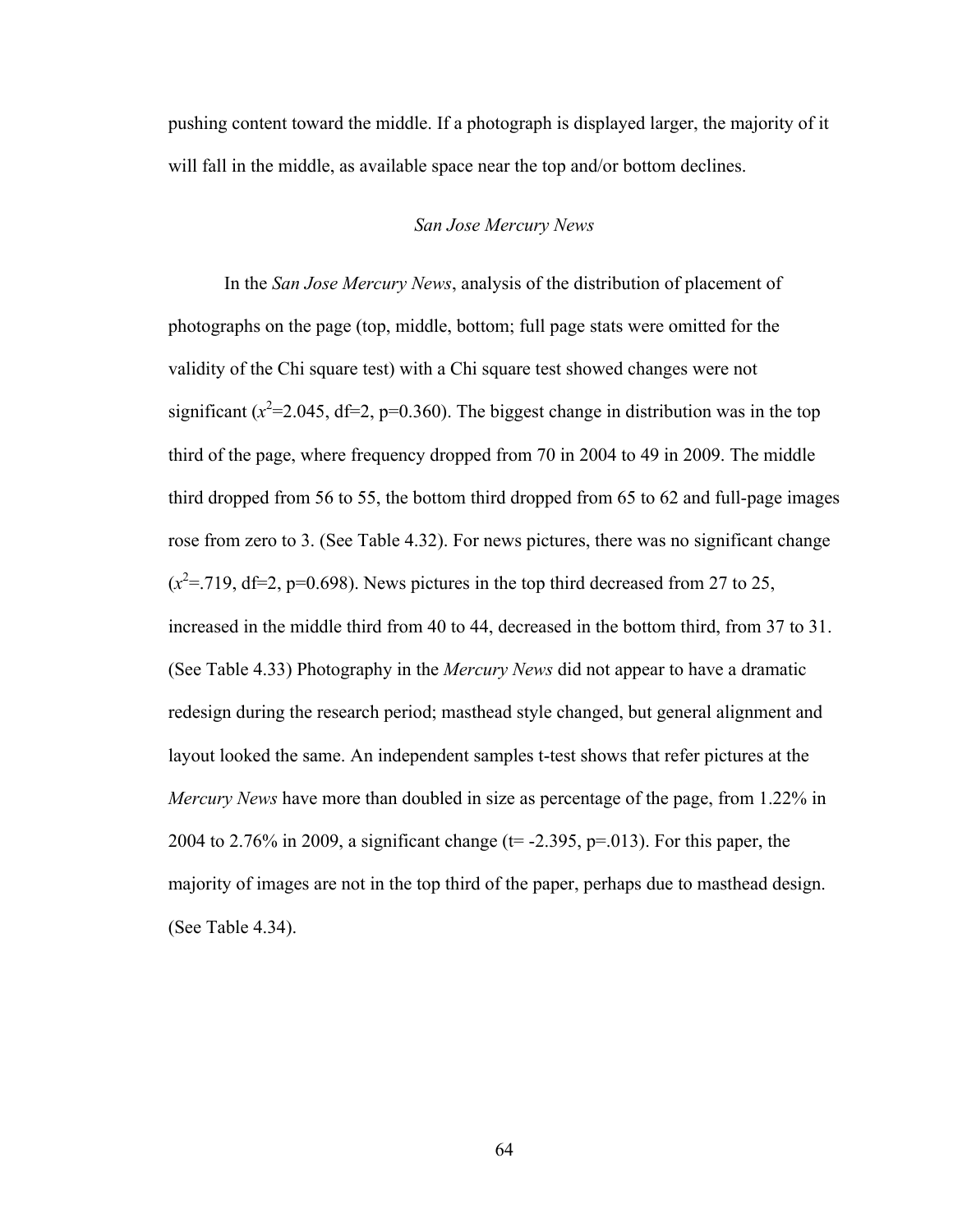| All Images   | 2004           | 2009 | 2004   | 2009   |
|--------------|----------------|------|--------|--------|
| Top third    | 70             | 49   | 36.65% | 28.99% |
| Middle third | 56             | 55   | 29.32% | 32.54% |
| Bottom third | 65             | 62   | 34.03% | 36.69% |
| Full-page    | $\overline{0}$ | 3    | $0\%$  | 1.78%  |
| Total images | 191            | 169  | --     |        |

 $x^2$ =2.045, df=2, p=0.360

TABLE 4.33: *San Jose Mercury News*—News Images—Page Placement

| News pictures | 2004     | 2009 | 2004   | 2009     |
|---------------|----------|------|--------|----------|
| Top third     | 27       | 25   | 25.96% | 24.27%   |
| Middle third  | 40       | 44   | 38.46% | 42.72%   |
| Bottom third  | 37       | 31   | 35.58% | $30.1\%$ |
| Full-page     | $\theta$ | 3    | $0\%$  | 2.91%    |
| Total images  | 104      | 103  | --     | --       |

 $x^2$ =.719, df=2, p=0.698

TABLE 4.34: *San Jose Mercury News*—Average Size of Refer Images

| <b>Image size</b> | 2004     | 2009                                                  |
|-------------------|----------|-------------------------------------------------------|
| Refer pictures*   | $1.22\%$ | 2.76%                                                 |
|                   |          | $*$ - $\frac{1}{205}$ $\frac{1}{205}$ $\frac{1}{205}$ |

 $\text{`t}$ = -2.395, p=.013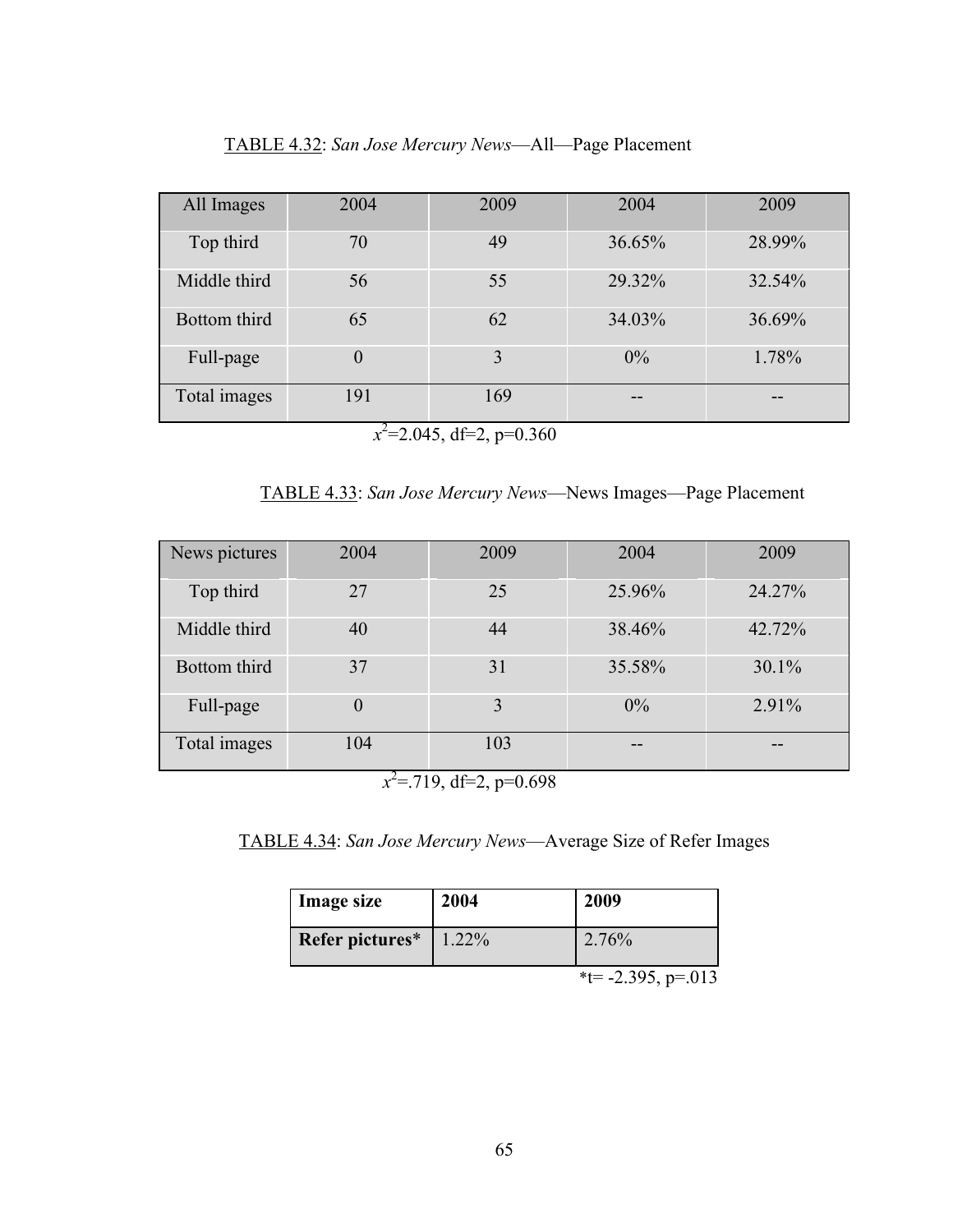### *Boston Globe*

With the *Boston Globe*, there was a significant change in the distribution of placement of photographs on the page among all images  $(x^2=1.925, df=2, p=0.382)$ . Page placement appeared to shift up, with percentages of images in the bottom and middle thirds dropping slightly and the percentage of images in the top third increasing from 38 percent in 2004 to 41 percent in 2009, a year that also saw six full-page images. There were none in 2004. (See Table 4.35). This can be attributed to a redesign of the arts and entertainment section into a tabloid-sized section that featured a graphic or illustration on the cover.

For news picture placement in the *Boston Globe*, there was no significant change  $(x^2=0.563, df=2, p=0.755)$ . A greater majority of news photographs ran in the top third of the page in 2009 and the middle third became more prominent in 2009. (See Table 4.36). The *Globe*'s redesign in the research period shifted page design from a six-story layout to a four-story layout, which appeared to promote running photographs toward the top of the page. Comparing the sizes of refers in 2004 and 2009, there was not a significant increase (\*t= -0.474, p=.284). (See Table 4.37).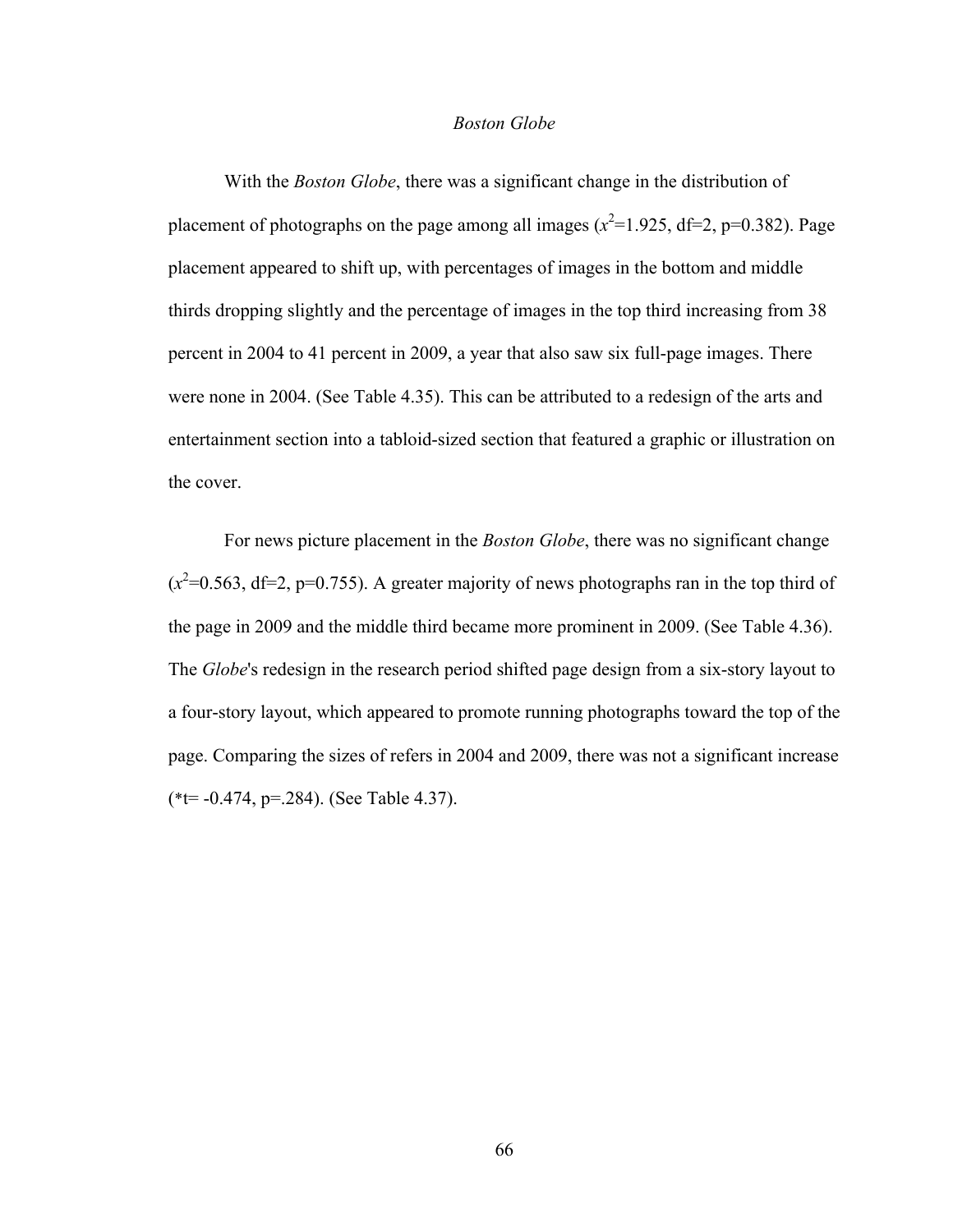|  |  |  |  | TABLE 4.35: Boston Globe-All-Page Placement |
|--|--|--|--|---------------------------------------------|
|  |  |  |  |                                             |

|              | 2004 | 2009 | 2004   | 2009   |
|--------------|------|------|--------|--------|
| Top third    | 64   | 46   | 38.09% | 42.07% |
| Middle third | 48   | 33   | 28.57% | 29.46% |
| Bottom third | 56   | 27   | 33.33% | 24.11% |
| Full-page    | 0    | 6    |        | 5.36%  |
| Total images | 168  | 112  | --     | --     |

 $x^2$ =1.925, df=2, p=0.382

TABLE 4.36: *Boston Globe*—News—Page Placement

| All Images   | 2004 | 2009                        | 2004   | 2009   |
|--------------|------|-----------------------------|--------|--------|
| Top third    | 34   | 17                          | 33.33% | 30.36% |
| Middle third | 30   | 19                          | 29.41% | 33.93% |
| Bottom third | 38   | 18                          | 37.25% | 32.14% |
| Full-page    | 0    | $\mathcal{D}_{\mathcal{A}}$ | $0\%$  | 3.57%  |
| Total images | 102  | 56                          | --     |        |

 $x^2$ =0.563, df=2, p=0.755

TABLE 4.37: *Boston Globe*—Average Size of Refer Images

| <b>Image size</b> | 2004       | 2009             |
|-------------------|------------|------------------|
| Refer pictures*   | $ 0.957\%$ | 1.04%            |
|                   |            | ** 0.474 $-0.01$ |

 $*t$ = -0.474, p=.284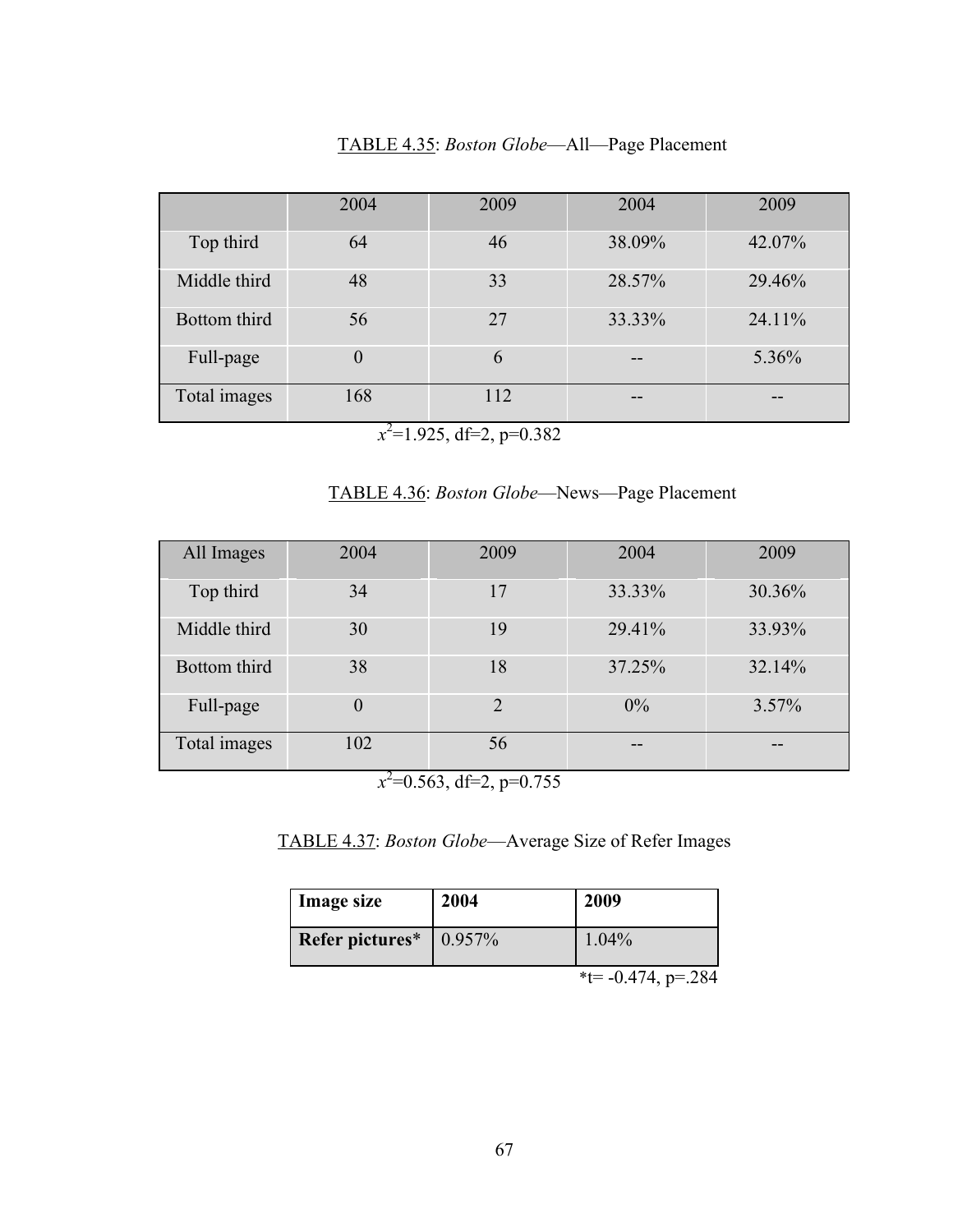### *St. Louis Post-Dispatch*

With the *St. Louis Post-Dispatch*, page placement did not change significantly  $(x^2=1.969, df=3, p=.579)$  when looking at all images. In 2004, the majority of images were at the top of the page but in 2009, images shifted such that the top and bottom thirds were equally represented. (See Table 4.38). News image placement also did not change significantly  $(x^2=2.401, df=3, p=.493)$ . The top third of the paper was not the primary location of news pictures, with the middle and bottom thirds having more images. In 2009, the distribution became more even and the bottom third now held the majority of news pictures. The *Post-Dispatch* was bought by Lee Enterprises in 2005 and redesigned in a way that encouraged larger photographs. (See Table 4.39). The average size of refer pictures increased from 2004 to 2009, but not in a significant amount ( $t = -0.272$ ,  $p = .601$ ). (See Table 4.40).

| All Images   | 2004           | 2009           | 2004   | 2009   |
|--------------|----------------|----------------|--------|--------|
| Top third    | 70             | 33             | 39.11% | 34.38% |
| Middle third | 53             | 28             | 29.61% | 29.17% |
| Bottom third | 55             | 33             | 30.73% | 34.38% |
| Full-page    |                | $\overline{2}$ | 0.56%  | 2.08%  |
| Total images | 179            | 96             | --     | --     |
|              | $\overline{ }$ |                |        |        |

TABLE 4.38: *St. Louis Post-Dispatch*—All—Page Placement

*x*  $2^2$ =1.969, df=3, p=.579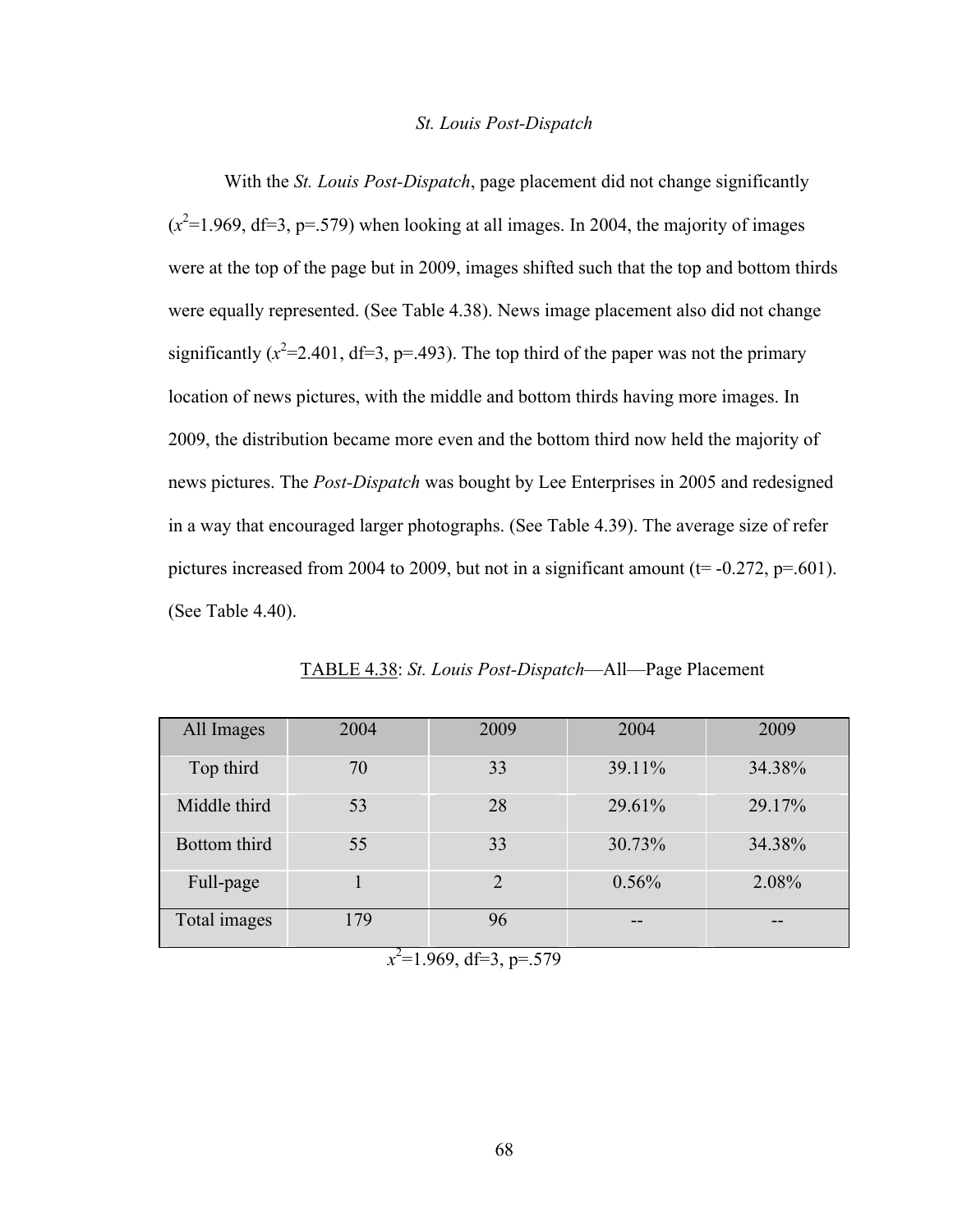News pictures 2004 2009 2009 2004 <sup>2004</sup> 2009 % Top third 19 12  $12$  24.36% 27.91% Middle third 34 14 43.59% 32.56%

Bottom third 24 15 30.77% 34.88%

Full-page 1 2 1.28% 4.65%

TABLE 4.39: *St. Louis Post-Dispatch*—News—Page Placement

 $x^2$ =2.401, df=3, p=.493

Total images 78 43

TABLE 4.40: *St. Louis Post-Dispatch*—Average Size of Refer Images

| Image size      | 2004  | 2009  |
|-----------------|-------|-------|
| Refer pictures* | 1.29% | 1.49% |

 $*t=-0.272$ , p=.601

### *Detroit Free Press*

Among all issues of the *Detroit Free Press*, page location of all images did not change significantly  $(x^2=5.880, df=3, p=.118)$ . In 2004, a majority of images were in the center, but in 2009, the middle third had the lowest percentage of images. The top third had the most, followed by the bottom third. (See Table 4.41). For news pictures, the changes in distribution between 2004 and 2009 were not shown to be significant  $(x^2=4.941, df=3,$ p=.176). In both years, the middle third featured the majority of news pictures; the top third became less frequented and the bottom third saw the increase. (See Table 4.42).The newspaper was acquired by Gannett from Knight Ridder in 2005 and saw a redesign that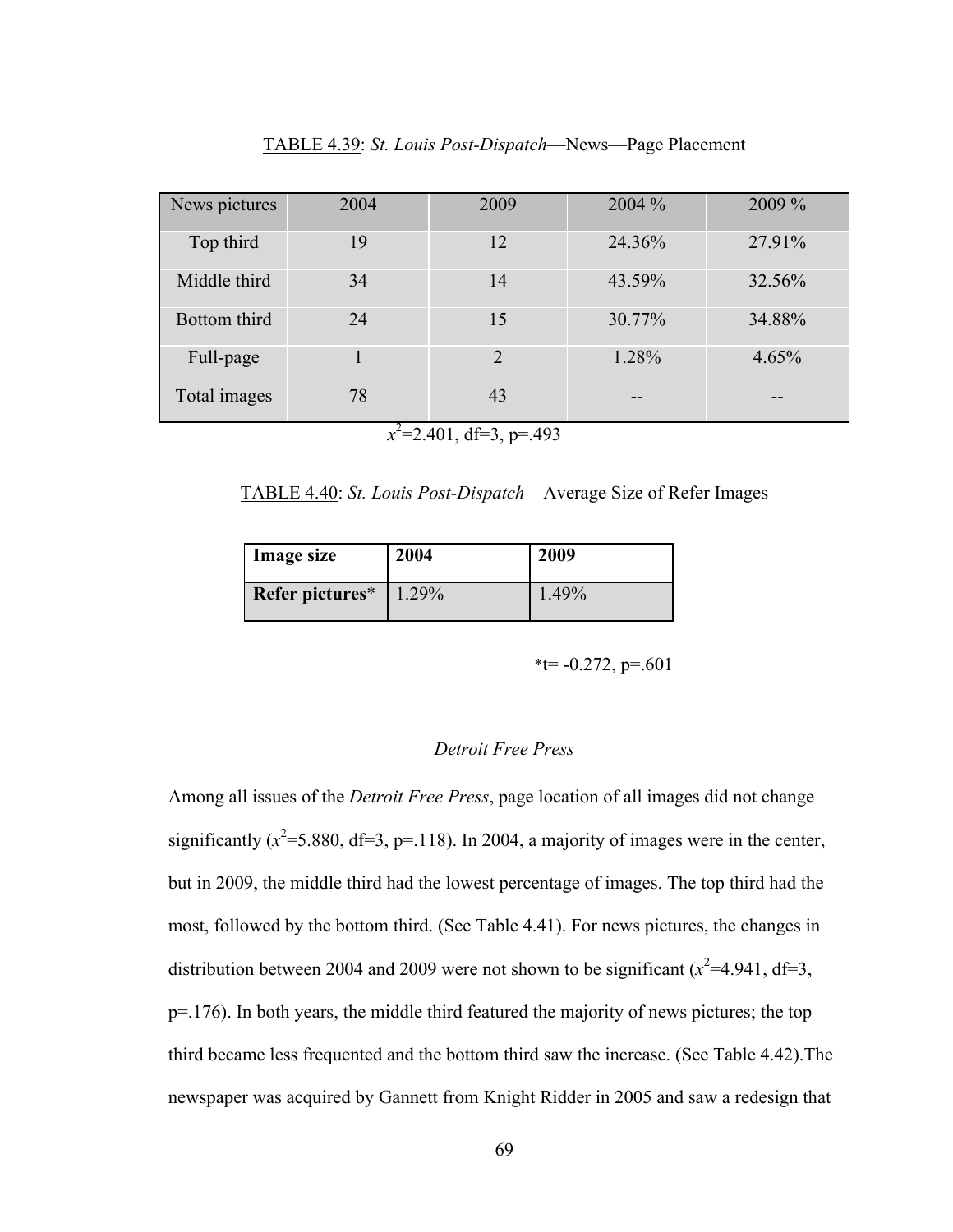increased the size of the masthead and the images placed above it (refer images), making the center and bottom thirds of the page the prime area for news photo placement. An independent samples t-test shows that refer size did increase significantly  $(t= -2.654)$ , p=.011). (See Table 4.43).

|              | 2004 | 2009           | 2004   | 2009   |
|--------------|------|----------------|--------|--------|
| Top third    | 72   | 66             | 35.12% | 39.05% |
| Middle third | 75   | 46             | 36.59% | 27.22% |
| Bottom third | 58   | 55             | 28.29% | 32.54% |
| Full-page    | 0    | $\overline{2}$ | $0\%$  | 1.18%  |
| Total images | 205  | 169            |        |        |

TABLE 4.41: *Detroit Free Press*—All—All—Page Placement

 $x^2$ =5.880, df=3, p=.118

TABLE 4.42: *Detroit Free Press*—All—News—Page Placement

|              | 2004 | 2009 | 2004   | 2009   |
|--------------|------|------|--------|--------|
| Top third    | 28   | 11   | 28.57% | 16.92% |
| Middle third | 46   | 31   | 46.94% | 47.69% |
| Bottom third | 24   | 22   | 24.49% | 33.85% |
| Full-page    | 0    |      | $0\%$  | 1.54%  |
| Total images | 98   | 65   | --     |        |

 $x^2$ =4.941, df=3, p=.176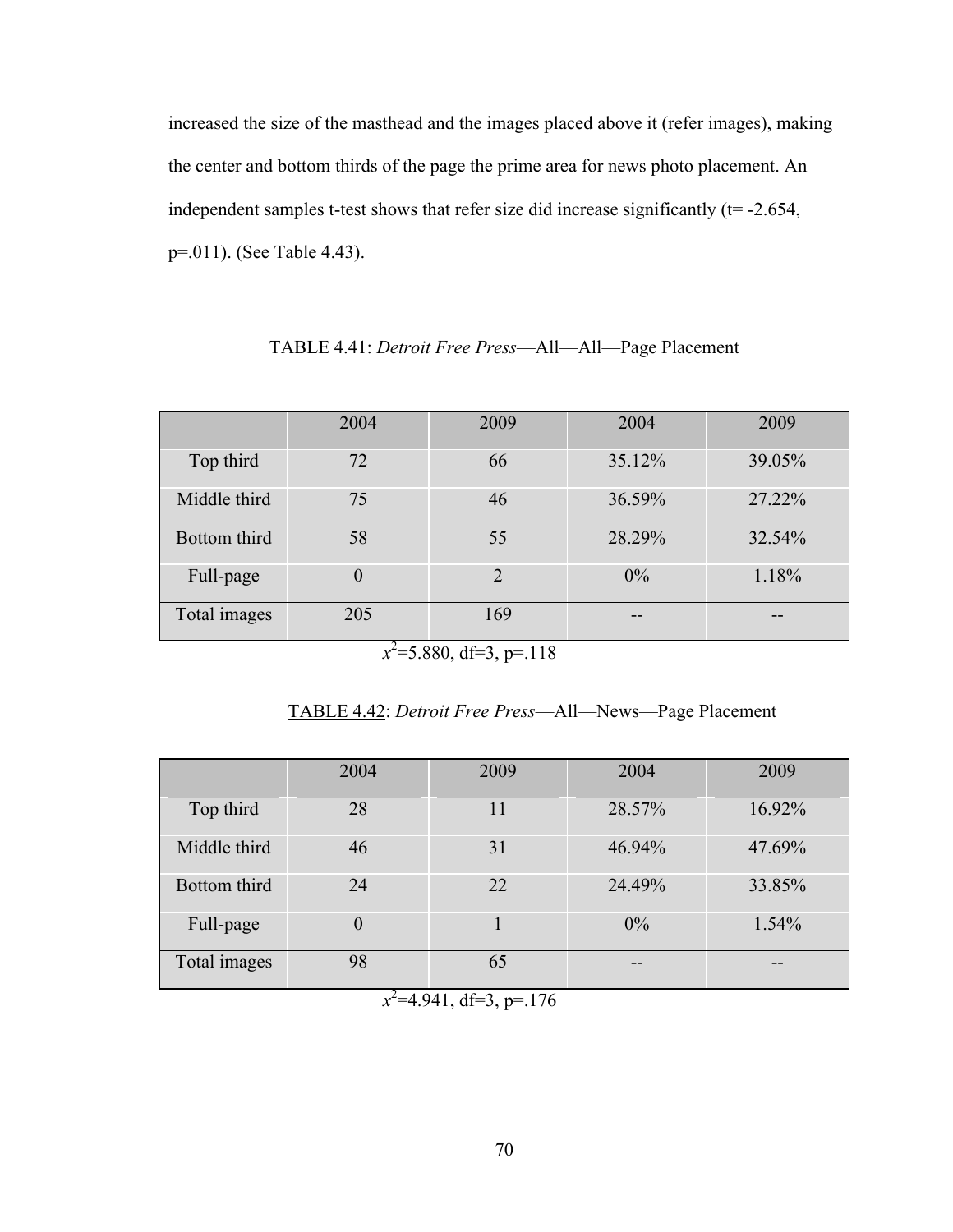| <b>TABLE 4.43:</b> Detroit Free Press-All-Average Size of Refer Images |  |  |  |
|------------------------------------------------------------------------|--|--|--|
|                                                                        |  |  |  |

| <b>Image size</b>           | 2004 | 2009                  |
|-----------------------------|------|-----------------------|
| Refer pictures $*$   0.927% |      | $1.36\%$              |
|                             |      | *t= $-2.654$ , p=.011 |

Looking at weekdays only, page placement of all images did not change significantly ( $x^2$ =2.431, df=3, p=.488), nor did placement of news pictures ( $x^2$ =2.008,  $df=2$ ,  $p=.366$ ). (See Tables 4.44 and 4.45). While in 2004, the middle third was slightly more prominent in the weekday sample and the top third was slightly more prominent in the seven-day sample, the 2009 trends and all of the news image trends are similar in both data sets. Refer pictures in the weekday sample also increased in average size, even more than the full sample, a change shown to be significant ( $*$ t= -2.390, p=.046). (See Tables 4.46).

|              | 2004 | 2009              | 2004   | 2009   |
|--------------|------|-------------------|--------|--------|
| Top third    | 53   | 46                | 34.42% | 38.66% |
| Middle third | 52   | 33                | 33.77% | 27.73% |
| Bottom third | 49   | 39                | 31.82% | 32.77% |
| Full-page    |      |                   | $0\%$  | .84%   |
| Total images | 154  | 119               |        |        |
|              |      | 2.01122<br>$\sim$ |        |        |

TABLE 4.44: *Detroit Free Press*—Weekdays—All—Page Placement

 $x^2$ =2.431, df=3, p=.488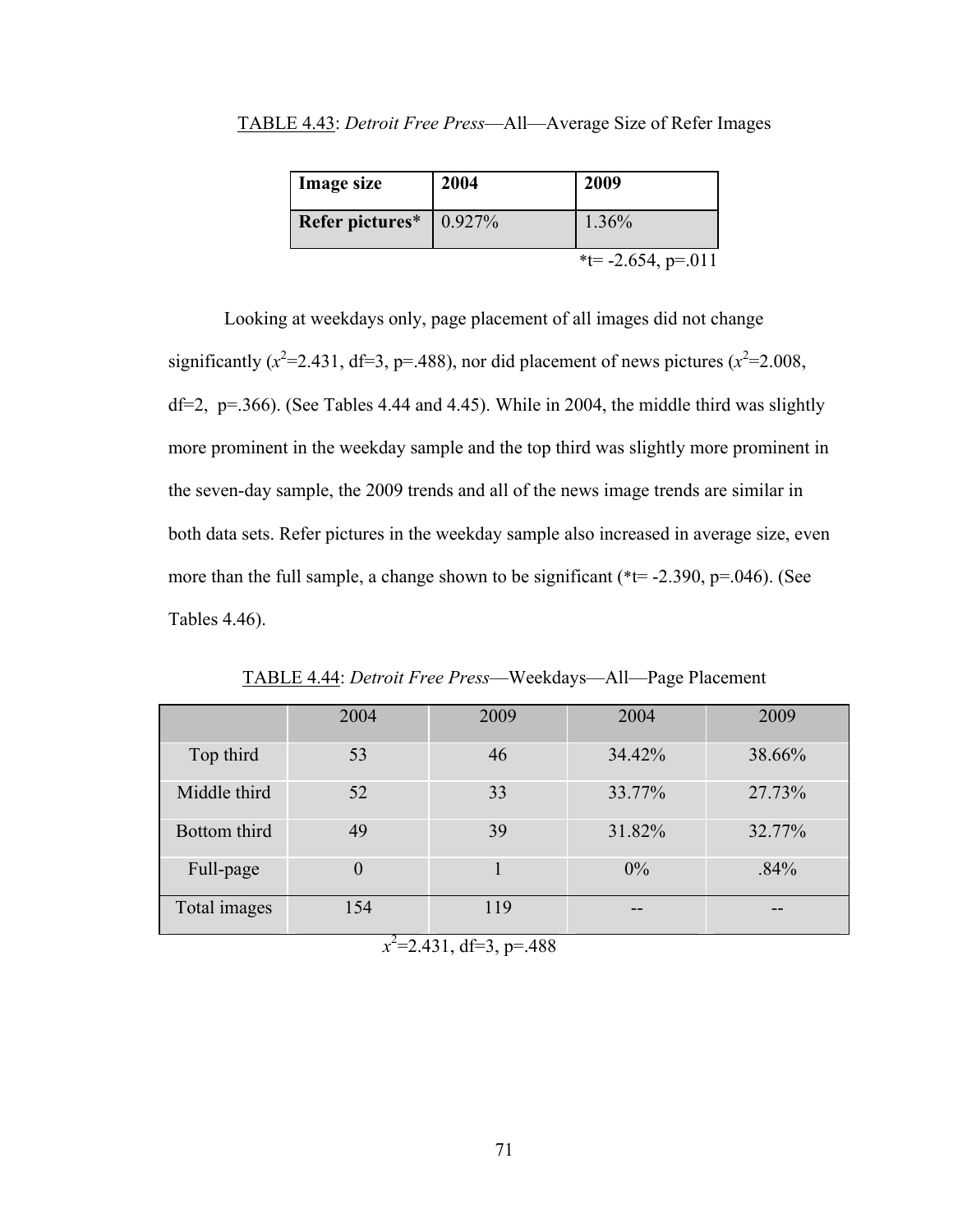|              | 2004                     | 2009           | 2004   | 2009   |
|--------------|--------------------------|----------------|--------|--------|
| Top third    | 19                       | 8              | 28.79% | 17.39% |
| Middle third | 27                       | 23             | 40.91% | 50%    |
| Bottom third | 20                       | 15             | 30.30% | 32.61% |
| Full-page    | $\overline{0}$           | $\overline{0}$ | $0\%$  | 0%     |
| Total images | 66                       | 46             | --     | --     |
|              | $\overline{\phantom{a}}$ |                |        |        |

TABLE 4.45: *Detroit Free Press*—Weekdays—News—Page Placement

 *x*  $\lambda^2$ =2.008, df=2, p=.366

TABLE 4.46: *Detroit Free Press*—Weekdays—Average Size of Refer Images

| <b>Image size</b>           | 2004 | 2009                        |
|-----------------------------|------|-----------------------------|
| Refer pictures $*$   0.927% |      | 1.41%                       |
|                             |      | $*t = -2.390$ , $p = 0.046$ |

## **3d.** How, if at all, has the average number of images per page changed?

By looking at the average number of images on the page, the number of images, (and more importantly, news pictures) a reader sees can be determined, along with any changes that may have happened in the design and layout of the newspaper. The average number of images per page, which includes mug shots, graphs, refers and illustrations, along with news pictures, dropped at all newspapers but by varying degrees. At the *Mercury News*, the drop was by .2 images, but at the *Post-Dispatch*, it was by 1.75. For news pictures, drops were less severe because of the decreased number overall and at the *Mercury News*, the average number of news images per page actually increased by .4 images. Again the *Post-Dispatch* showed the greatest drop, by .72 images. The *Boston*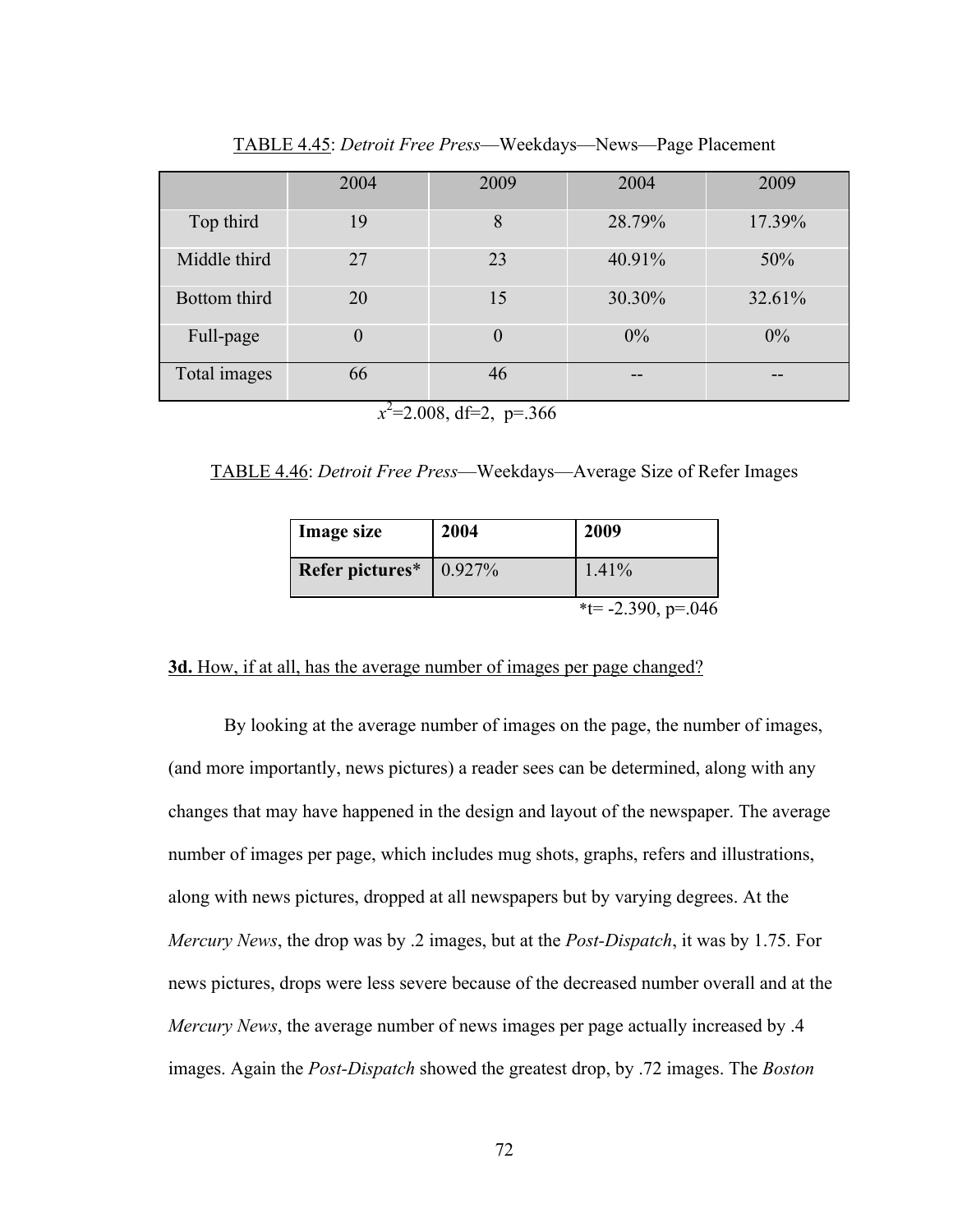*Globe* and the *Detroit Free Press* saw their averages drop by about .5 images per page. This translates to roughly 3.5 news pictures per page per week not being seen by the readers.

### Images Per Page

Among all images of the *San Jose Mercury News*, average number of images dropped slightly, from 5.46 in 2004 to 5.28 in 2009. The average number of news photographs increased slightly, from 2.97 to 3.22. (See Table 4.47).

For the *Boston Globe*, average number of photos per page showed little change, dropping from 4.42 to 4.31 with all images and from 2.68 to 2.15 in news pictures. (See Table 4.47).

At the *St. Louis Post-Dispatch*, images per page decreased from an average of 5.59 in 2004 to 3.84 in 2009. News pictures per page decreased from an average of 2.44 in 2004 to 1.72 in 2009. (See Table 4.47).

The full sample of the *Detroit Free Press,* average images per page decreased from 5.86 to 5.28 and the average number of news pictures per page dropped from 2.8 to 2.03. Weekday-only analysis shows similar trends, with the average number of images per page decreased from 6.16 to 5.41 and the average number of news pictures per page dropped from 2.64 to 2.09. (See Table 4.47).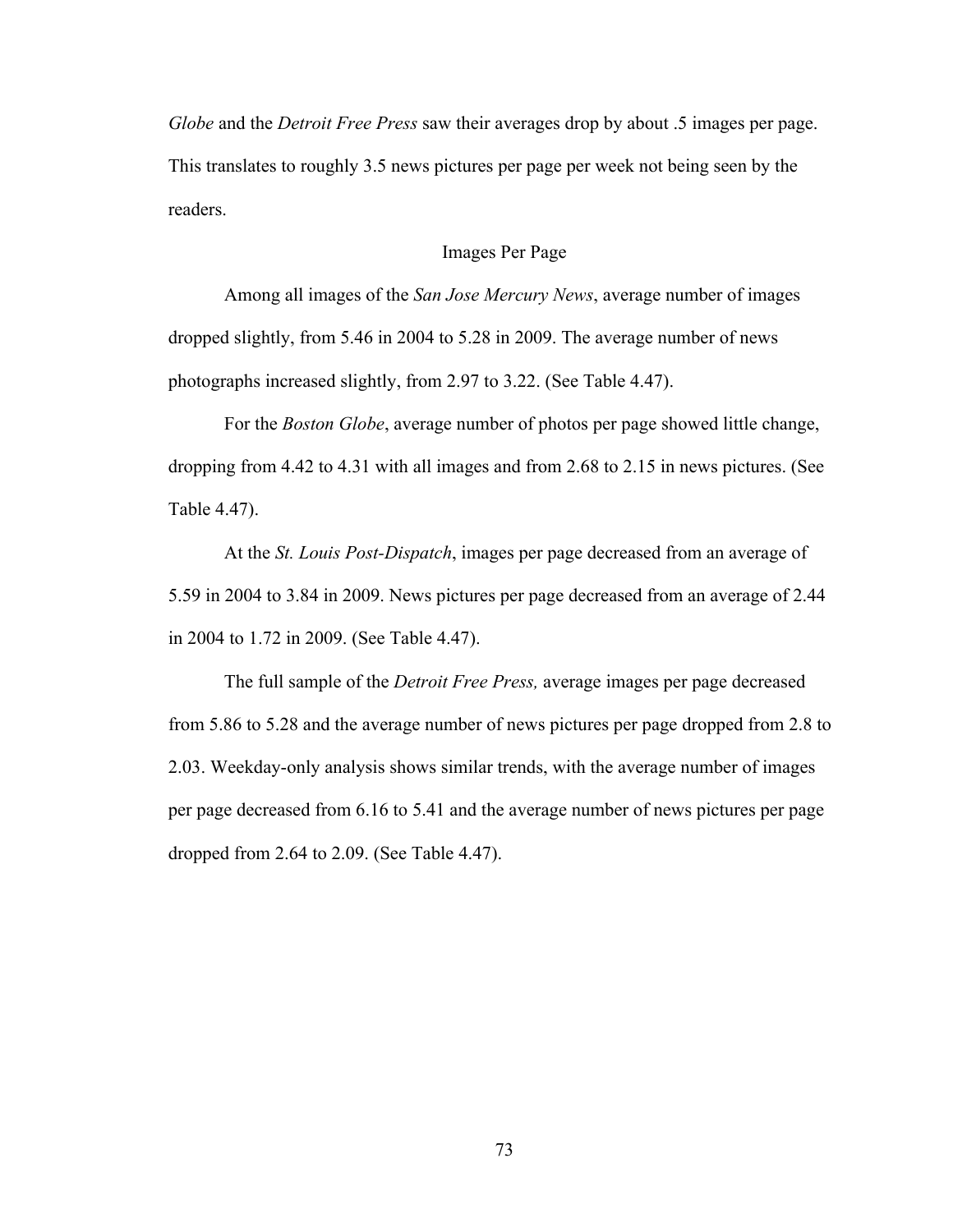|                     | All Images |      | <b>News Pictures</b> |      |
|---------------------|------------|------|----------------------|------|
|                     | 2004       | 2009 | 2004                 | 2009 |
| <b>Mercury News</b> | 5.46       | 5.28 | 2.97                 | 3.22 |
| <b>Boston Globe</b> | 4.42       | 4.31 | 2.68                 | 2.15 |
| Post-Dispatch       | 5.59       | 3.84 | 2.44                 | 1.72 |
| Free Press All      | 5.86       | 5.28 | 2.80                 | 2.03 |
| Free Press WD       | 6.16       | 5.41 | 2.64                 | 2.09 |

### TABLE 4.47: All Papers—Average Images Per Page

## **3e.** How, if at all, has the number of photographs per story changed?

To get an idea of the depth of reporting by the photographer and the commitment to showing more comprehensive photographic coverage, it is worth looking at the numbers of articles in each newspaper with any number of news pictures (mug shots, graphics, maps, etc., were not included) as well as those stories with no pictures and stand-alone feature pictures. In addition to frequencies, Chi squares were used to analyze any possible change in distribution of frequencies. To avoid problems with having too many cells with a count of five or fewer, stories with three or more pictures were collapsed into one category.

No newspaper showed a significant change in the distribution of multiple picture stories, though all but the *Mercury News* had reductions in the frequency of multiple picture stories. The *Mercury News* had several five-picture stories, which had smaller photos and were more design driven (featuring repetitive pictures laid out for visual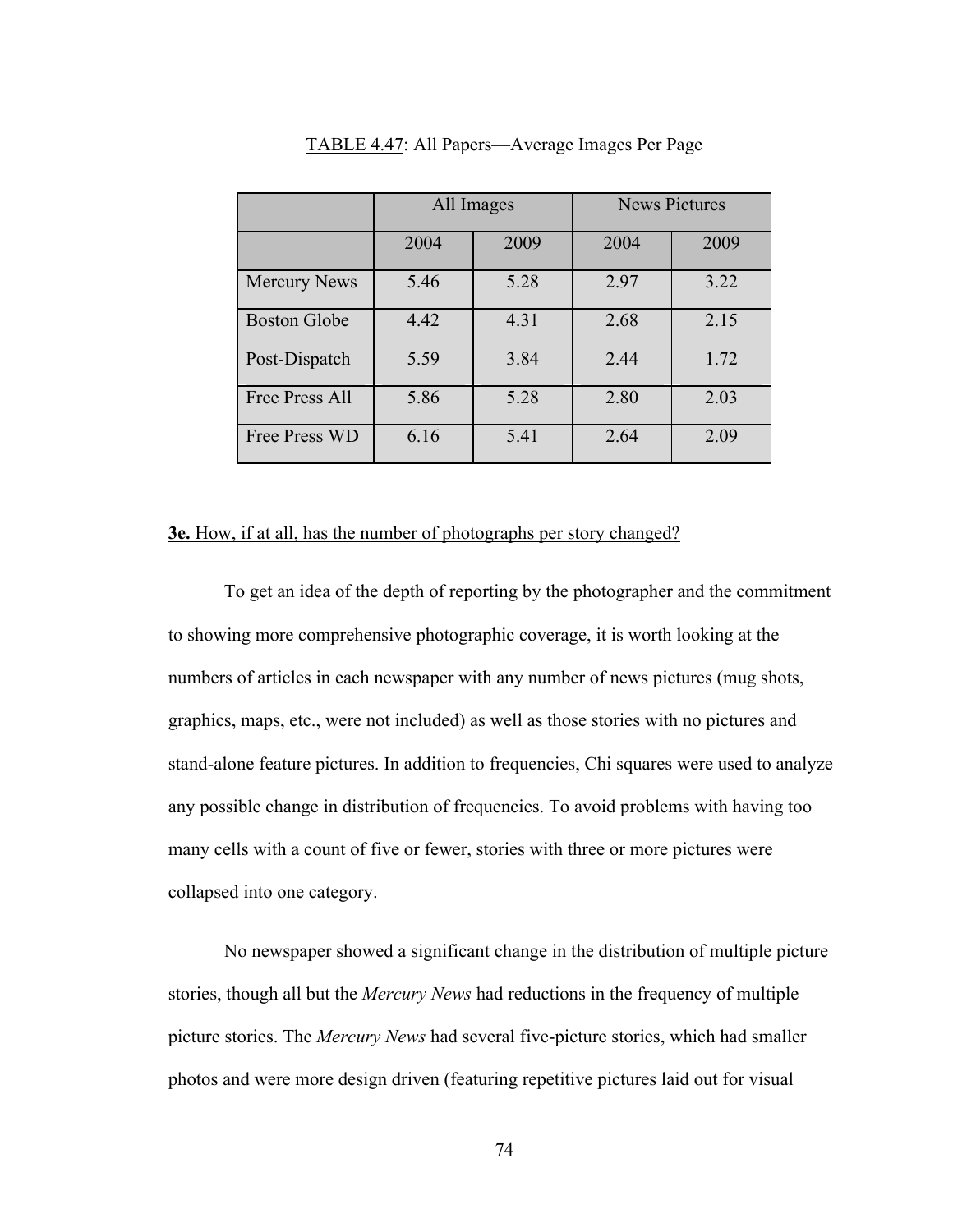appeal rather than conveying layers of a story) than deeply documentary. However, the space was still given to the stories. The *Mercury News*, along with the *Post-Dispatch* and the *Free Press*, saw increases in the percentage of written stories with images. The *Boston Globe* saw a decrease in this percentage, but had significant and increasing quantities of stand-alone feature images, which shows that visual reporting is important at the newspaper and viable on its own.

#### *San Jose Mercury News*

At the *San Jose Mercury News*, changes among no-picture, single-picture, multiple-picture stories were not shown to be significant  $(x^2=1.37, df=2, p=.5041)$ . Onepicture stories dropped from 53 to 44, 2-picture packages decreasing slightly from 15 to 13 and instances of more than 2 images per article increasing from 2 in 2004 to 6 in 2009. (See Table 4.48). Total number of articles dropped from 154 to 124. Articles with pictures increased slightly, from 45.45 percent in 2004 to 50.81 percent in 2009. (See Table 4.47). The change in quantities of articles with images and without was not shown to be significant (p=.442, Fisher's exact). While the total number of articles fell, showing that layoffs and changes had their effects around the newsroom, the percentage change shows visual coverage remains an important part of the newspaper's content. Feature, or stand-alone pictures increased slightly, from 3 to 5 total, but continue to not be a substantial part of the photography department's content.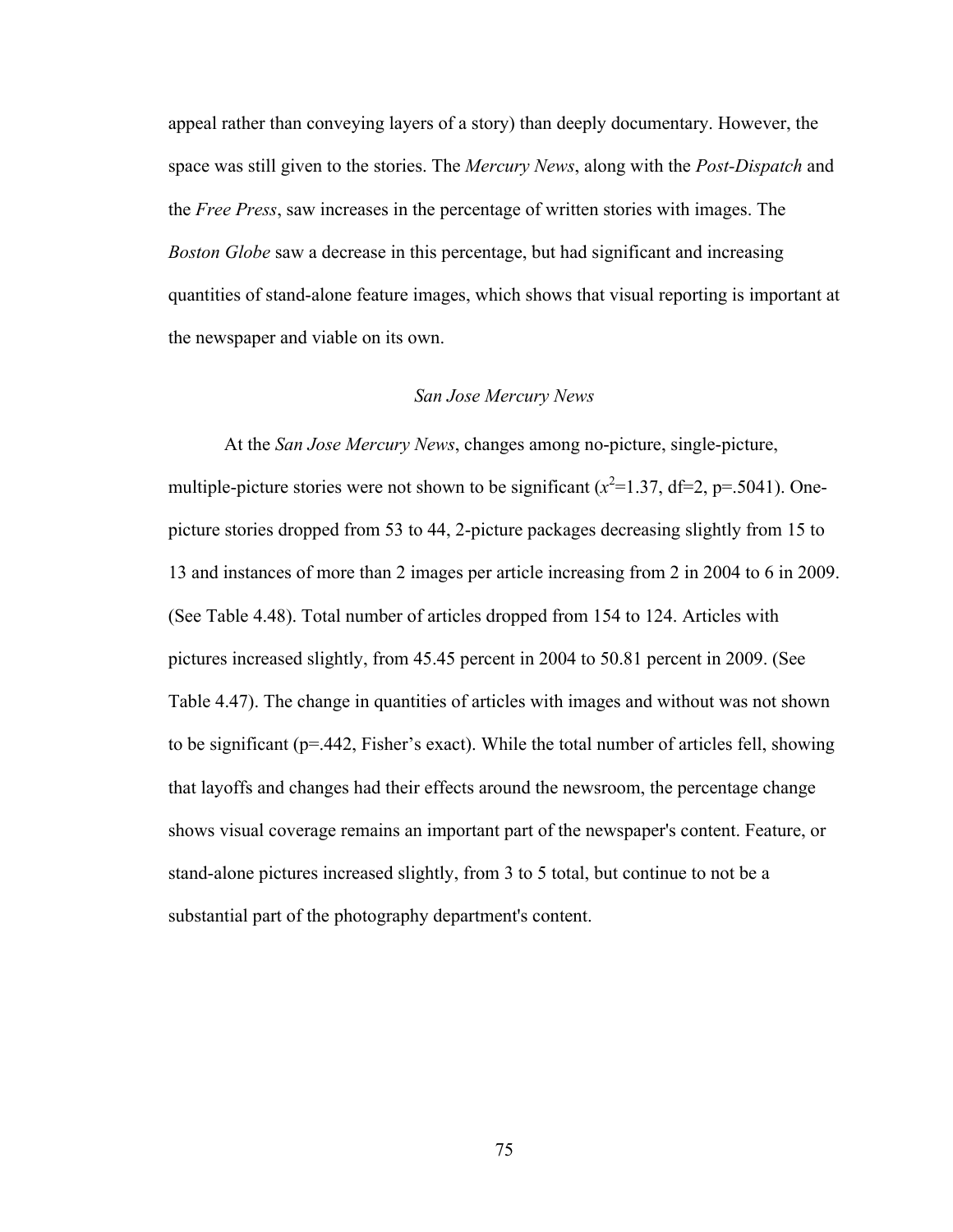|                            | 2004     | 2009        |  |  |
|----------------------------|----------|-------------|--|--|
| 0 pictures                 | 84       | 61          |  |  |
| 1 picture                  | 53       | 44          |  |  |
| 2 pictures                 | 15       | 13          |  |  |
| 3 pictures                 | 1        | 3           |  |  |
| 4 pictures                 | 1        | $\Omega$    |  |  |
| 5 pictures                 | $\Omega$ | 3           |  |  |
| Features:                  | 3        | $\varsigma$ |  |  |
| $x^2$ =1.37, df=2, p=.5041 |          |             |  |  |

TABLE 4.48: *San Jose Mercury News*—News Pictures Per Story

TABLE 4.49: *San Jose Mercury News*—Stories With News Pictures

|             | 2004        | 2009          |
|-------------|-------------|---------------|
|             |             |               |
|             |             |               |
| With images | 70 (45.45%) | $63(50.81\%)$ |
|             |             |               |
| Without     | 84 (54.55%) | 61(49.19%)    |
|             |             |               |
|             |             |               |
| Total       | 154         | 124           |
|             |             |               |
|             |             |               |

p=.442, Fisher's exact

## *Boston Globe*

With the *Boston Globe*, changes among no-picture, single-picture and multiplepicture stories were not shown to be significant  $(x^2=2.36, df=2, p=.3073)$ . (See Table 4.50). The percentage of articles with pictures dropped from 42.66 percent to 32.65 percent and the change in quantities of those two categories was not significant (p=.152, Fisher's exact) (See Table 4.51). While the total number of articles fell, showing that layoffs and changes had their effects around the newsroom, the percentage change shows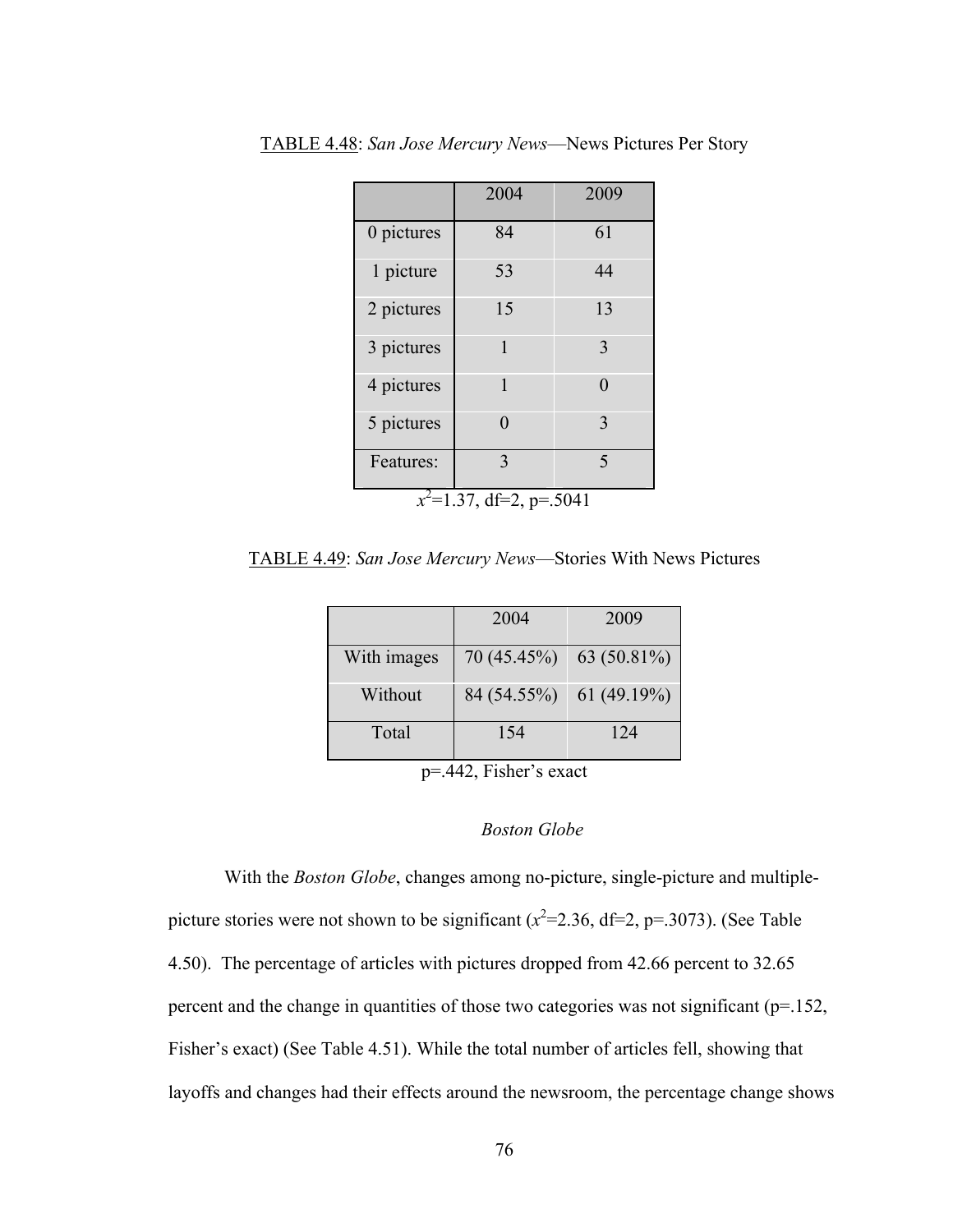a more meaningful representation of the decrease in visual coverage. Feature, or standalone pictures increased, going from 14 to 17 total, or an average of 2 to an average of 2.43 per issue. The *Globe* switched from a 6-story to 4-story front-page layout, possibly making it easier to use stand-alone features or features that jumped to a story inside.

|                            | 2004 | 2009 |
|----------------------------|------|------|
| 0 pictures                 | 82   | 66   |
| 1 pictures                 | 47   | 26   |
| 2 pictures                 | 11   | 6    |
| 3 pictures                 | 2    | 0    |
| Features:                  | 14   | 17   |
| $x^2$ =2.36, df=2, p=.3073 |      |      |

TABLE 4.50: *Boston Globe*—News Pictures Per Story

TABLE 4.51: *Boston Globe*—Stories With News Pictures

|             | 2004          | 2009        |
|-------------|---------------|-------------|
| With images | $61(42.66\%)$ | 32(32.65%)  |
| Without     | 82 (57.34%)   | 66 (67.34%) |
| Total       | 143           | 98          |

p=.152, Fisher's exact

## *St. Louis Post-Dispatch*

At the St. Louis Post-Dispatch, the number of articles dropped from 129 to 84. The change in distribution of those without pictures, those with one picture and those with multiple pictures was shown in a Chi square test to be significant  $(x^2=9.08, df=2,$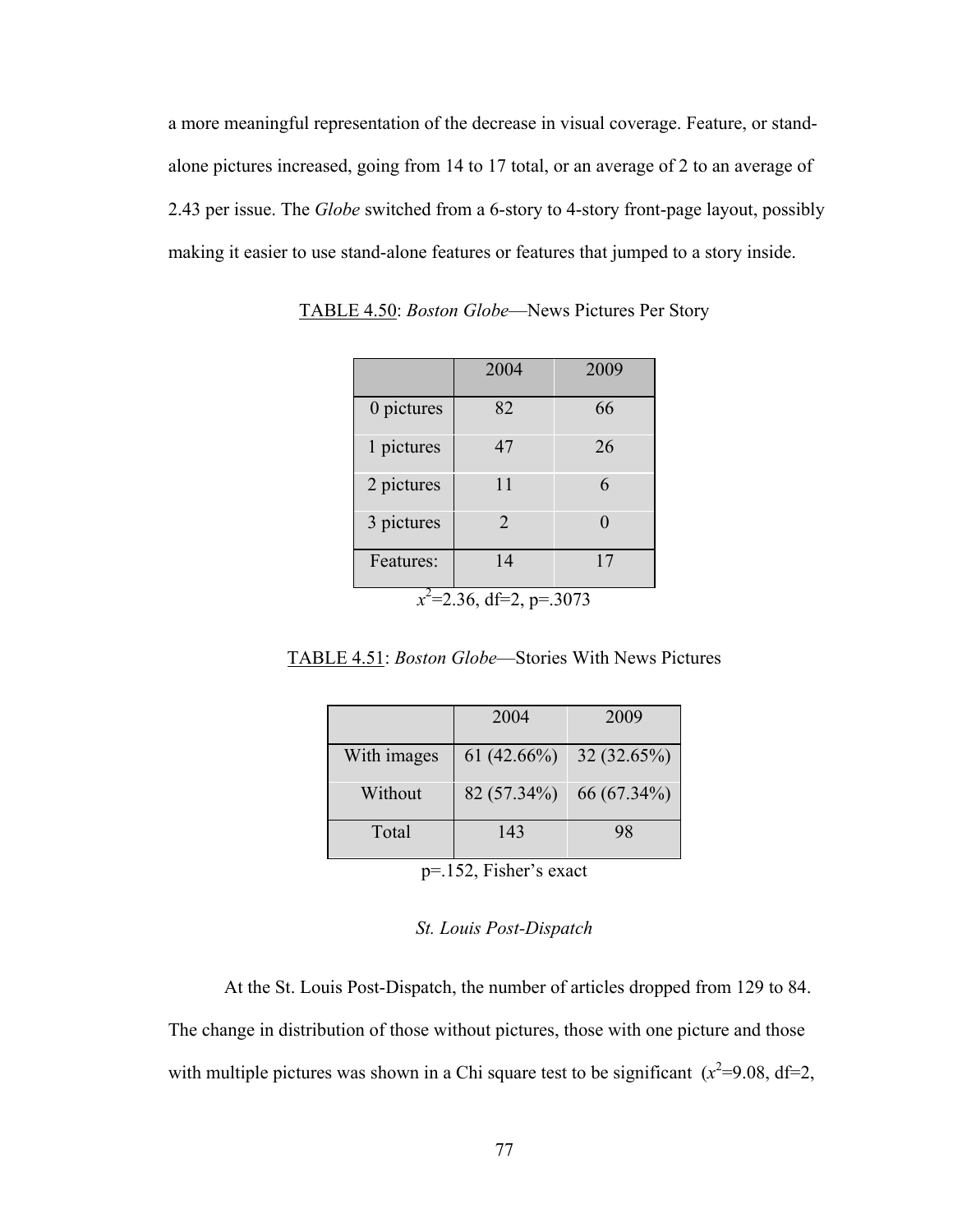p=.0107). (See Table 4.53). It is worth noting that the percentage of articles with pictures increased slightly, with 37.2 percent in 2004 and 38.1 percent in 2009, that change was not significant (p=.888, Fisher's exact). (See Table 4.52). While the total number of articles fell, showing that layoffs and changes had their effects around the newsroom, this percentage shows that the photography department's contributions in relation to the rest of the newsroom has increased slightly. Of articles with pictures, the biggest drop is shown in articles with more than one image from 17 in 2004 (35.4 percent) to 2 in 2009 (6.25 percent). Articles with one picture dropped in count but increased in percentage from 31 (64.6 percent) to 30 (93.8 percent). Total number of feature pictures increased from 8 to 9 images, raising the average per issue slightly, from 1.14 to 1.29.

|            | 2004     | 2009           |
|------------|----------|----------------|
| 0 pictures | 81       | 52             |
| 1 pictures | 31       | 30             |
| 2 pictures | 12       | $\overline{2}$ |
| 3 pictures | 3        | $\Omega$       |
| 4 pictures | $\Omega$ | $\Omega$       |
| 5 pictures | 1        | 0              |
| 6 pictures | 1        | 0              |
| Features:  | 8        | 9              |

TABLE 4.52: *St. Louis Post-Dispatch*—News Pictures Per Story

 $x^2$ =9.08, df=2, p=.0107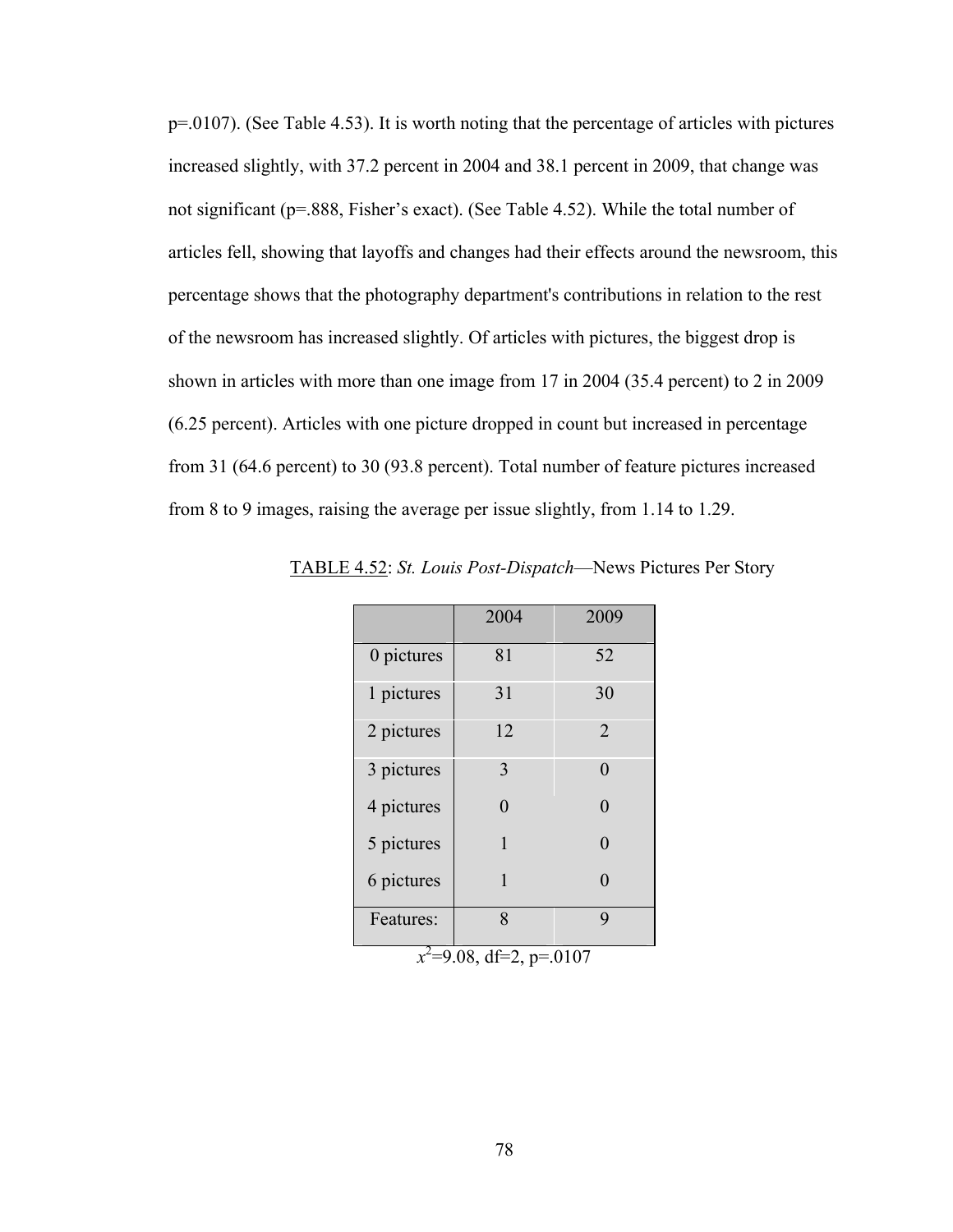|         | $\sim$ 4.99. St. Louis T ost-Disputen—Switch With INCW. |             |               |  |
|---------|---------------------------------------------------------|-------------|---------------|--|
|         |                                                         | 2004        | 2009          |  |
|         | With images                                             | 48 (37.21%) | $32(38.1\%)$  |  |
|         | Without                                                 | 81 (62.79%) | 52 $(61.9\%)$ |  |
|         | Total                                                   | 129         | 84            |  |
| 000 F 1 |                                                         |             |               |  |

TABLE 4.53: *St. Louis Post-Dispatch*—Stories With News Pictures

p=.888, Fisher's exact

### *Detroit Free Press* – All Issues

Looking at the full *Detroit Free Press* sample, changes among no-picture, singlepicture and multiple-picture stories were not shown to be significant  $(x^2=1.29 \text{ df}=2$ p=.5247). It is interesting to note that the biggest drop is in stories with no photos, which dropped from 91 in 2004 to 57 in 2009 (See Table 4.54). Stories with three photos or more dropped from five 3-picture stories and three 4-picture stories in 2004 to only one 3-picture story in 2009. Stories with one pictures dropped from 37 to 32, and those with two pictures stayed at 14 for each year (See Table 4.55). The shift in articles with images and articles without was not significant (p=.399, Fisher's exact).

|                          | 2004                     | 2009 |
|--------------------------|--------------------------|------|
| 0 pictures               | 92                       | 57   |
| 1 pictures               | 37                       | 32   |
| 2 pictures               | 14                       | 14   |
| 3 pictures               | $\overline{\mathcal{L}}$ | 1    |
| 4 pictures               | 3                        | 0    |
| Features:                | 1                        |      |
| $x^2$ =1.29 df=2 p=.5247 |                          |      |

TABLE 4.54: *Detroit Free Press*—All—News Pictures Per Story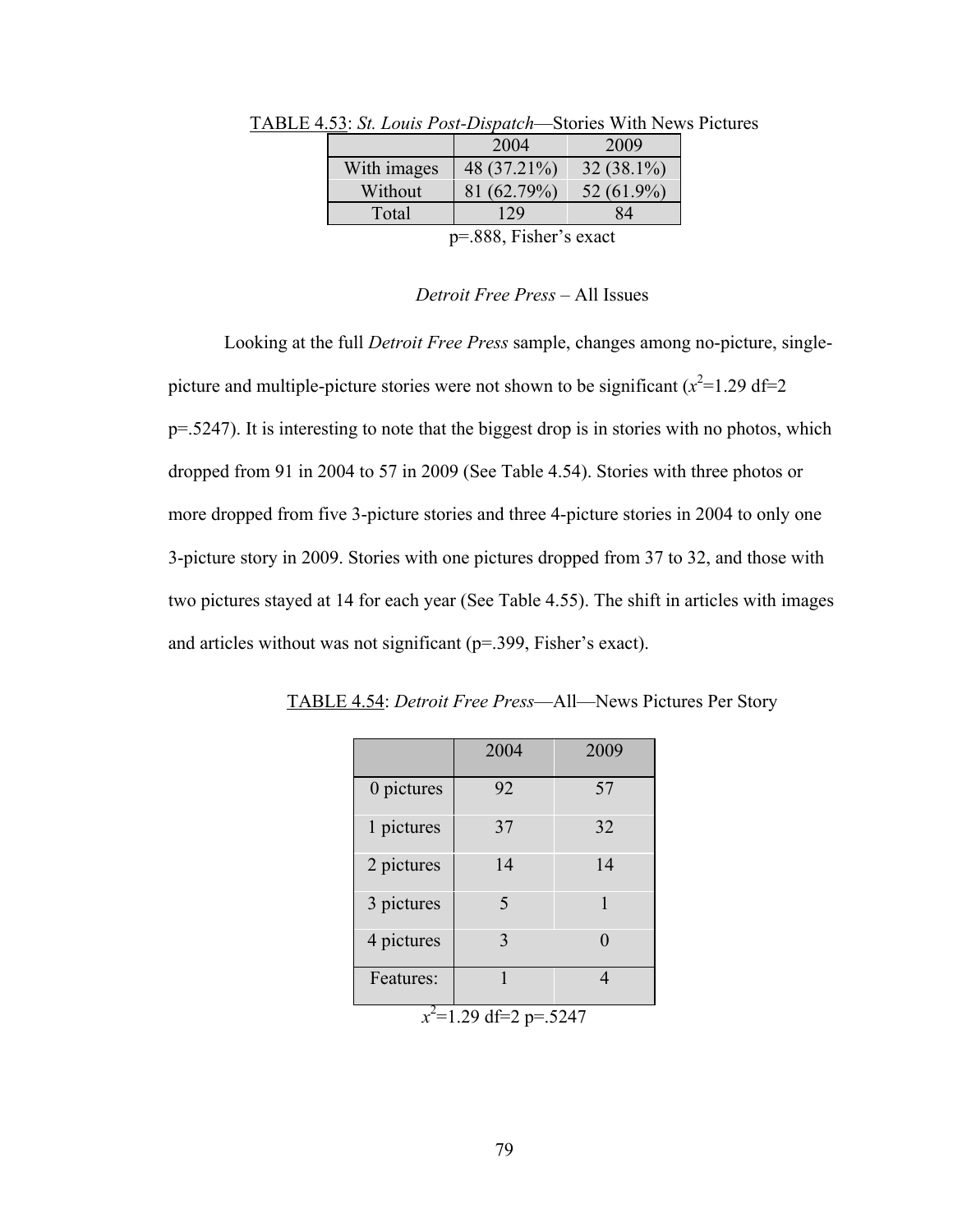|             | 2004        | 2009           |
|-------------|-------------|----------------|
| With images | 59 (39.07%) | 47(45.19%)     |
| Without     | 92 (60.93%) | 57 $(54.81\%)$ |
| Total       | 151         | 104            |

TABLE 4.55: *Detroit Free Press*—All—Stories With News Pictures

p=.399, Fisher's exact

Detroit Free Press – Weekdays

For the Detroit Free Press weekday issues, the change in distribution of nopicture, single-picture and multiple-picture stories was significant  $(x^2=9.92 \text{ df}=2 \text{ p} = .007)$ . (See Table 4.56). When comparing articles with pictures to those without, the change between 2004 and 2009 was significant (p=0.228, Fisher's exact). The counts of stories with pictures are almost identical between the two years, but in assignments without photographs drops from 69 in 2004 to 39 in 2009. (See Table 4.57)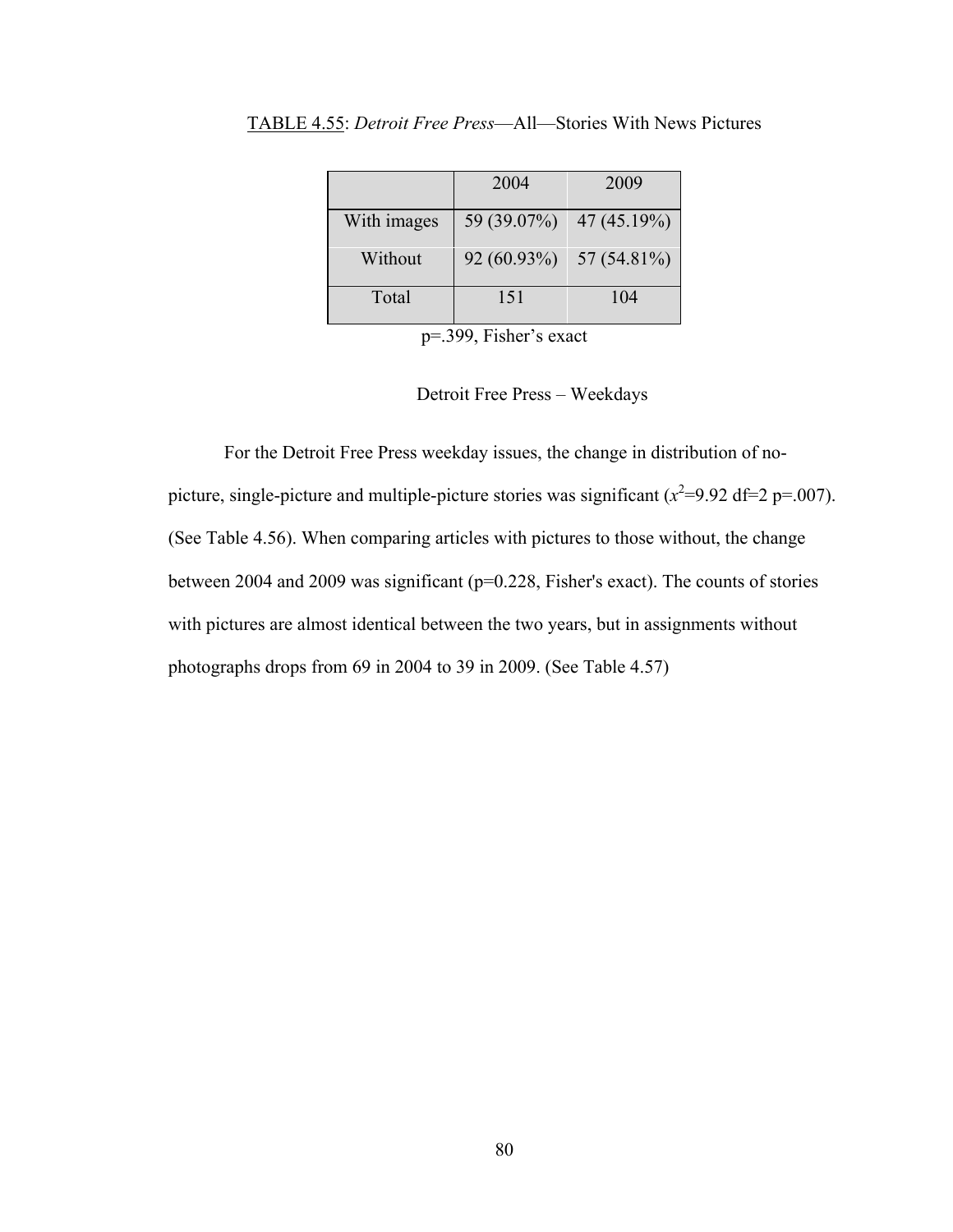|                         | 2004 | 2009           |
|-------------------------|------|----------------|
| 0 pictures              | 68   | 39             |
| 1 pictures              | 24   | 24             |
| 2 pictures              | 9    | 9              |
| 3 pictures              | 5    | 1              |
| 4 pictures              | 1    | 0              |
| Features:               | 1    | $\mathfrak{D}$ |
| $x^2$ =9.92 df=2 p=.007 |      |                |

TABLE 4.56: *Detroit Free Press*—Weekdays—News Pictures Per Story

TABLE 4.57: *Detroit Free Press*—Weekdays—Stories With News Pictures

|             | 2004        | 2009        |
|-------------|-------------|-------------|
| With images | 39 (36.45%) | 34 (46.58%) |
| Without     | 68 (63.55%) | 39 (53.42%) |
| Total       | 107         | 73          |

p=0.228, Fisher's exact

## **3f.** How, if at all, has photographer workload changed in the printed content?

By looking at how many assignments a photographer has published in an issue of the newspaper, it is possible to estimate their workload. It is not an exact measure, however, as editorial and managerial decisions can alter when an assignment runs. Each director of photography and each department was committed to documentary-style photography, which required allowing the photographers as much time as possible with their subjects. This commitment is shown in the nearly unchanged workloads at each newspaper.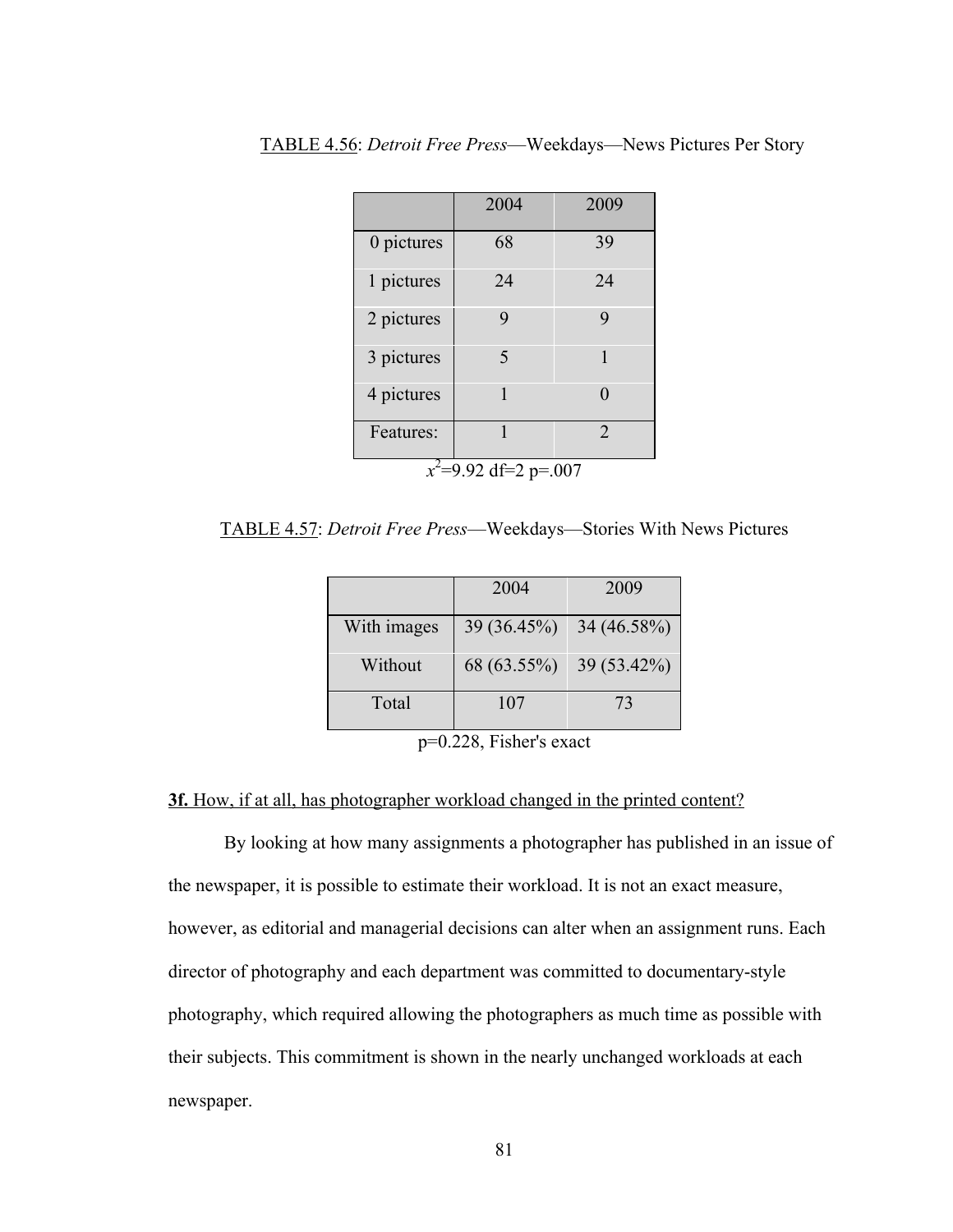At the *San Jose Mercury News*, photographer workload did not appear to change much, with all issues in 2004 and six of seven issues in 2009 (13 total, of 13) showing a 1:1 ratio of photographers to assignments. There was one issue in 2009 where one photographer had two stories printed and no cases in which the byline of the image and of the written story were the same.

With the *Boston Globe*, photographer workload also did not appear to change much. In four issues from 2004 and five issues from 2009 (nine total, of 14), photographers only had one assignment in print. There were three instances of photographers having two assignments printed in one issue in 2004 and one instance of this in 2009. In 2009, there was one issue in which a photographer had three assignments in one issue. There were two photographs in 2009 with a byline that matched that of the writer. A photographer with a long-standing tradition of writing occasional stories to accompany his photographs wrote these two stories.

The photographer workload at the *St. Louis Post-Dispatch* also did not appear to change much, with both years having six issues (12 total, of 14) where each photographer had one assignment in print. There was one issue each in 2004 and 2009 where one photographer had two assignments. In 2009, there were two instances where the photograph and the written story had the same byline. One case was a photographer writing a short piece to accompany his story; the other was a reporter photographing a prison inmate he had interviewed.

 With the *Detroit Free Press*, photographer workload stayed almost identical between 2004 and 2009. Both 2004 and 2009 had four issues (eight total, of 14) where each photographer had one assignment printed in the issue. There were three issues in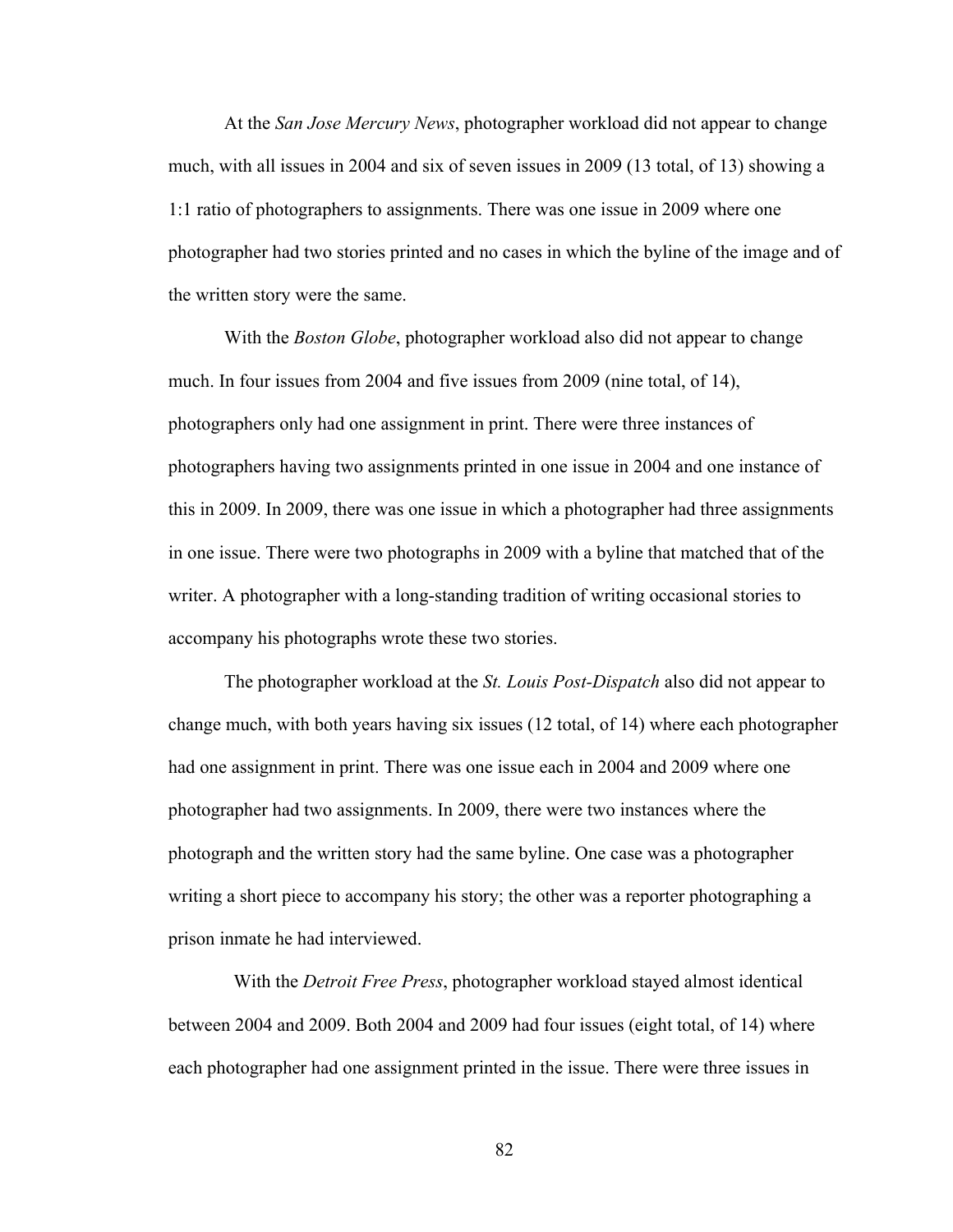2004 that had one case of a photographer having two assignments and two in 2009. The final issue from 2009 had two photographers with two assignments printed in the paper. The weekday-only sample echoes the same trends: photographer workload was identical between 2004 and 2009. Both years had three issues (six total, of ten) where each photographer had one assignment printed in the paper. Two issues in 2004 and two in 2009 had one case of a photographer having two assignments printed in one issue. In 2009, there were two issues with a photographer having two assignments. In one of those, two different photographers each had two assignments printed in the paper.

### Conclusion

A complex web of components combine to produce the final newspaper product that readers see. During a period of momentous change in the newspaper industry, it is difficult to pinpoint any sort of causation from strictly numerical data. It is interesting, however, to see how things have changed and how that compares to Lacy and Fico's measure of quality.

The quantities of images and news pictures declined at all four newspapers, which may be due to fewer photographers, less space for photos or a combination of both. However, staff-produced content as a percentage of visual elements increased, suggesting an increased emphasis on local or staff images. Wire content changed in many ways at each paper. At the *Mercury News*, the number of wire pictures was the same, but the content increased in percentage of work. At the *Globe* and the *Post-Dispatch*, wire decreased in number but increased in percentage, where as the *Detroit Free Press* wire decreased both in number and in percentage. This could be a result of either an increased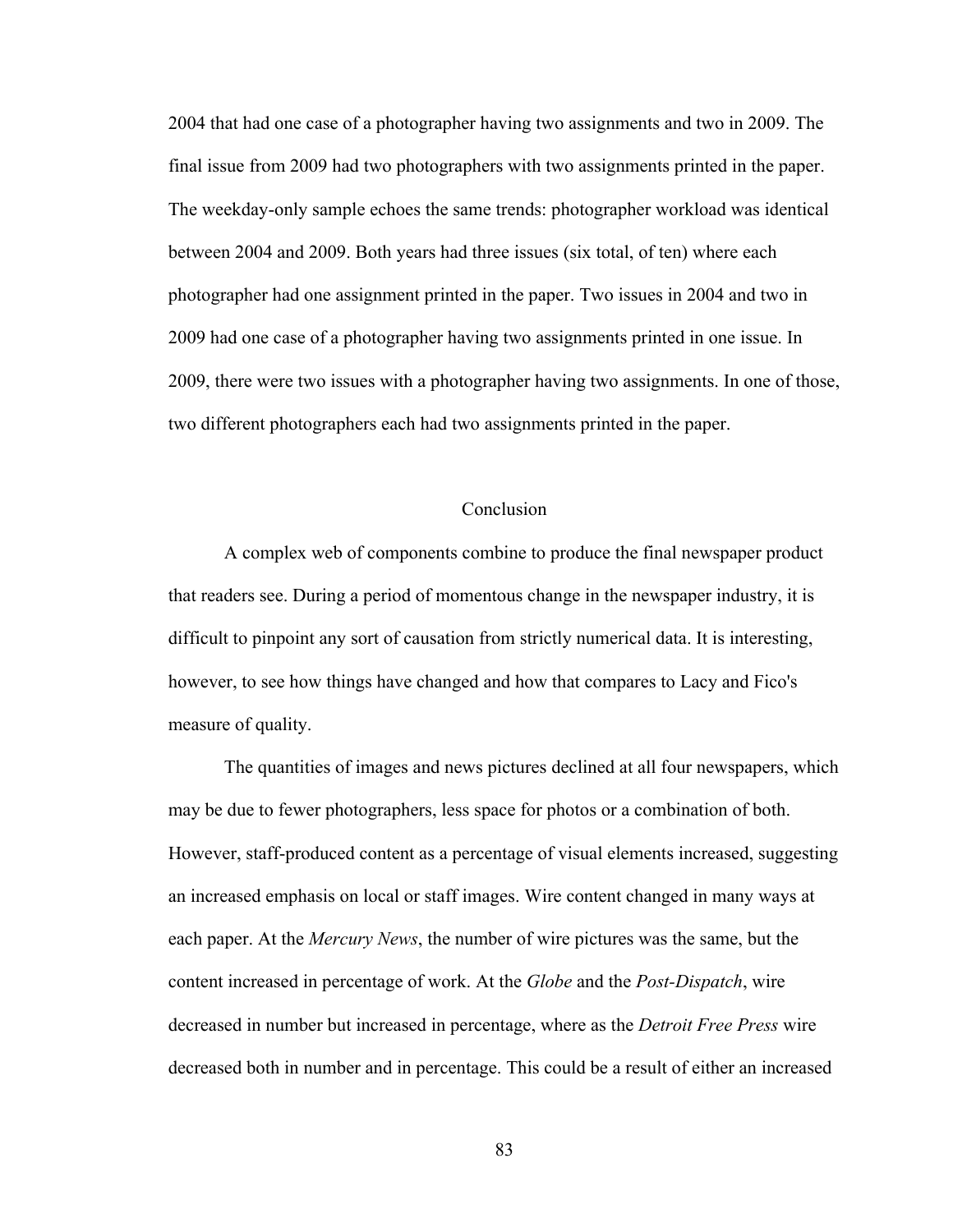preference for local or staff images, a financially driven reduction in wire sources or, again, a combination of both. At all four newspapers in both years, photographer workload remained nearly the same, suggests that the personal workload of the staff photographers and, thus, the amount of time spent with the subject, is valued.

Fewer photographs ran in the newspaper in 2009, but they ran bigger, suggesting a trade-off in an industry of shrinking resources. The sources of wire content are growing less diverse as print competes with bigger, international news organizations. This is of less concern for front page content as that area becomes center-stage for locally produced and locally relevant content. The two factors of quality that directors of photography can best control, staff production of the news pictures and photographer workload, have generally stayed consistent, except for the *Mercury News'* drop in staff-produced news images. These two results, combined with the increase in image size, show, to an extent, an improvement in photographic coverage quality at the *Boston Globe*, the *St. Louis Post-Dispatch* and the *Detroit Free Press*. Decreases in image totals and in multiple-picture stories and the loss of diversity at all newspapers but the *Boston Globe* suggests a decrease in quality of coverage. These factors depend on external newspaper management and budgetary decisions and thus, affect the resources and printing space of more than just the photography department.

Thus, considering the overall upheaval of the industry, the reductions in personnel and the shrinking space of the newspaper, quality of photographic coverage has not dropped drastically. The scope of coverage and the amount of coverage have dropped, but this evidence suggests that what is photographed is done with a standard of quality in mind that will benefit the reader.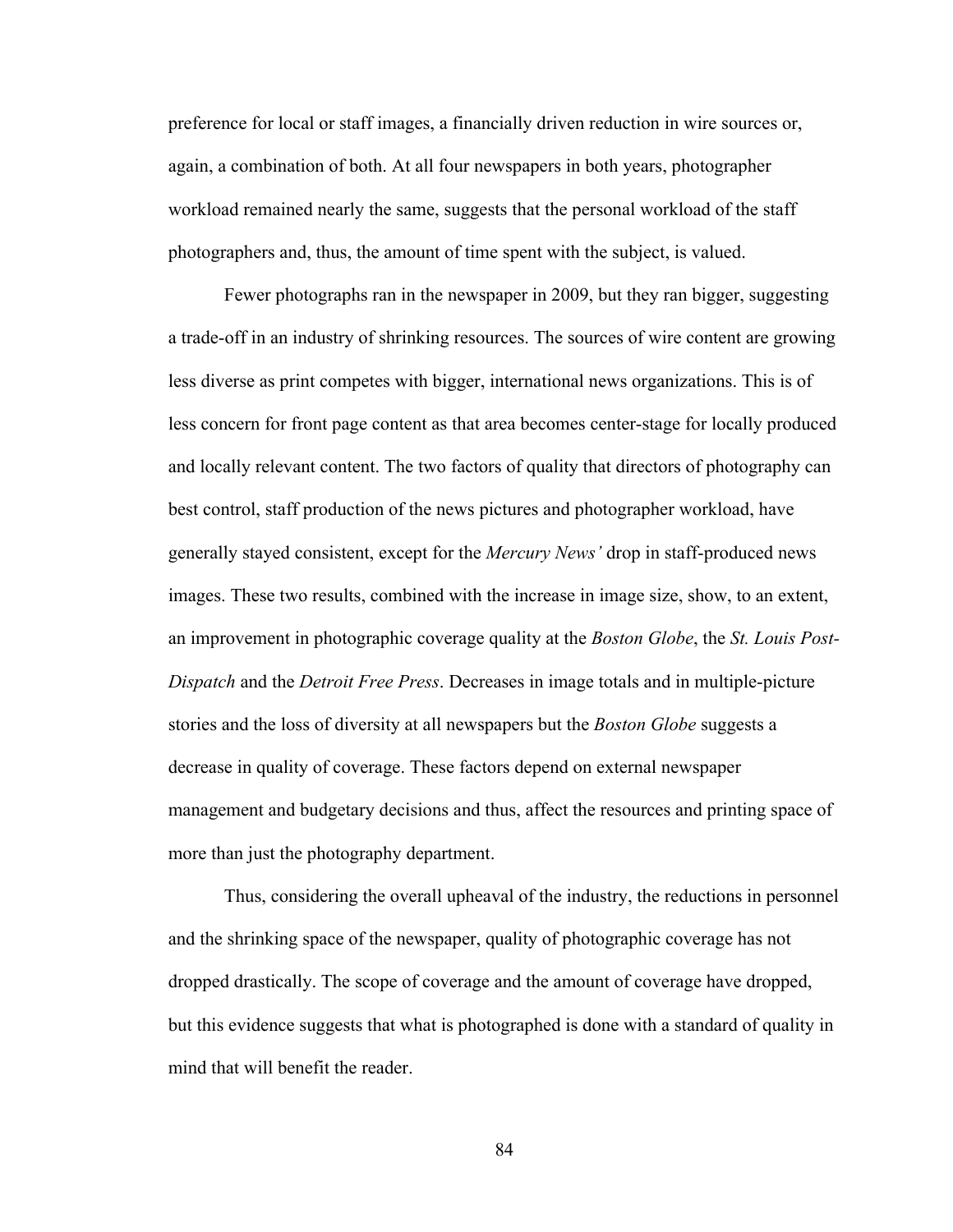# CHAPTER 5 Qualitative Interview Results

The content analysis yielded results that provided insight into how the printed product has changed, but also raised several questions about how newsroom resources are allotted and what overarching goal the department actively worked toward. In the face of cutbacks, it's worth knowing how directors of photography prioritized coverage to adapt to the changing mission of the newsroom. In-depth interviews with the directors of each paper revealed a variety of approaches used to reach a common goal.

In discussing this wire content with directors of photography, most report that their options are reduced, with budget cutbacks affecting to which and how many wire services the newspapers subscribe. The *Boston Globe* subscriptions remain unchanged. They also reported that wire services are used increasingly to augment local and regional coverage, particularly at the *Mercury News*, rather than report on international events. As a result of a shift to "hyper-local" coverage, there is a reduced emphasis on international news and, thus, a reduced need for a wide selection of wire content. These subscription and content changes are made not at the picture desk but higher up in the organization. As wire subscriptions are dropped, there is a decrease in diversity of content.

Director of Photography Geri Migielicz said that at the *Mercury News,* the department dropped the European Press Agency (EPA) and Reuters. As Knight Ridder was bought by McClatchy, that company wire service was reduced. The regional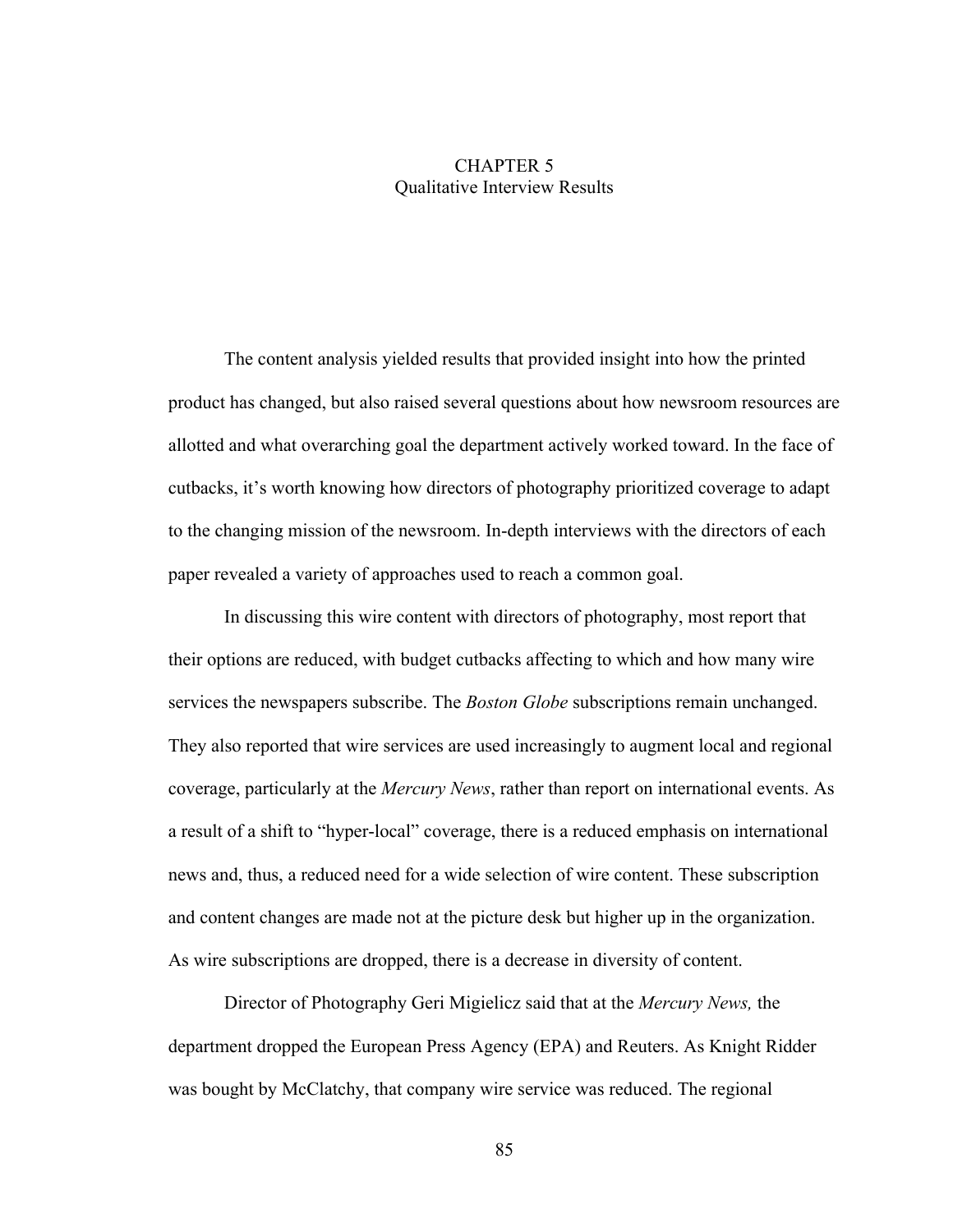newspapers owned by Media News Group have an internal wire service or content sharing system called Bay Area News Group that helps the *Mercury News* run coverage of regional events it no longer can cover. Deputy Director of Photography Jim Davis said that the *Globe* still has the same wire subscriptions, including Associated Press (AP), Reuters, AFP-Getty and Bloomberg ("a la carte"), in addition to content sharing with its parent company, *The New York Times*. Larry Coyne, Director of Photography, said the *Post-Dispatch* subscribed to AP and AFP-Getty, dropping the subscriptions briefly because of budgetary restraints before renegotiating the contract. Director of Photography and Video at the *Detroit Free Press* Craig Porter said the newspaper dropped Getty and uses AP as its main wire service, supplementing with the McClatchy company wire using Bloomberg as needed. In a world of the 24-hour deadline, Porter said it's frustrating not to have more wire access: "Sometimes Getty beats AP. Often, Getty beats AP, I think."

Philosophies on photographer workload were the same at all newspapers: give as much time for each assignment as possible with the ideal of getting documentary images. Migielicz said that after the cuts at the *Mercury News* and despite pressures from management to increase multimedia production, time with the subjects was important;

> [We] really, really tried to not change the workload in a significant way, because then that meant that we were driving by and running from one thing to the next to the next and we're not going to get pictures that reveal any kind of depth.

If a photographer was producing multimedia output for an assignment, it was the only thing they would do for the day.

Video considerations have also decreased workloads at the *Globe*. Davis said that "up until video, [the assigning limit] used to be three in a day to allow people to think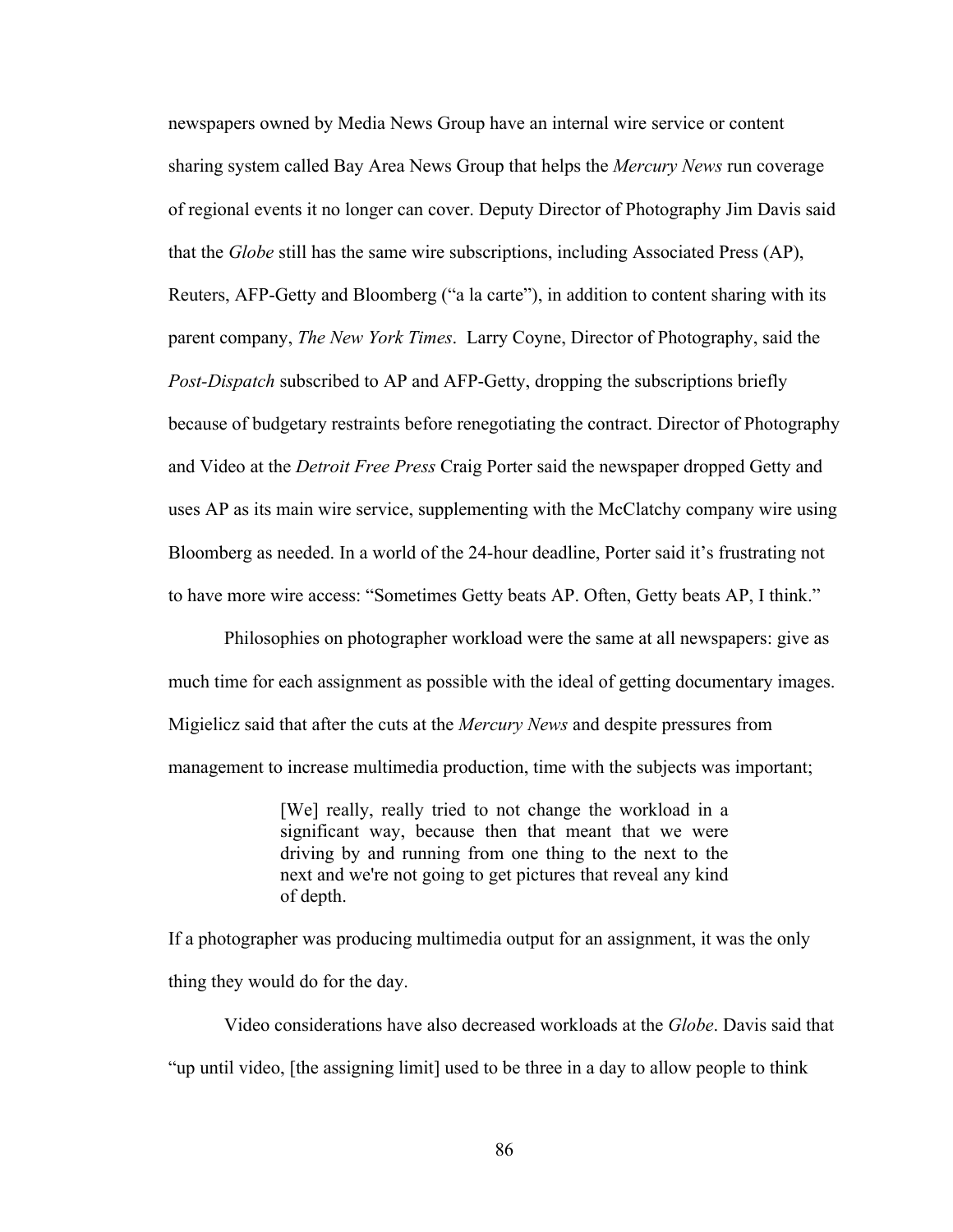about what they're doing, to travel to wherever they have to go to do it, and to be able to come in and file their work, and make phone calls." With video and multimedia becoming more prevalent in the department, though, staff photographers who have a video assignment may only have one or two things to cover for the day. This is an ideal to Davis, though, and he admits that on occasion, some people may still have three assignments despite shooting (and transmitting and editing) video.

Coyne says that the department has maintained a photographer workload of two assignments per day. That may increase to three if one of the assignments is not time intensive. Porter reported that with a large metro area and a lot of driving distance, he tries to keep individual workloads low and not too far spread out. Looking at the week workload for each photographer, he tries to keep it down around 1.5 assignments per day.

> If we get much over 1.75 assignments per day then we're probably overdoing it. It's my guesstimate that it's creeping up a bit lately, probably because we're more insistent on getting enough photos from almost every assignment to get a picture gallery produced for the web.

The challenge with the increasing workload is that it "starts to make it hard to free up people for long-term assignments," which could compromise the documentary style and depth of reporting on the subject.

**RQ4:** How, if at all, did the visual manager of the department have to change the way the department handles its photographic obligation to the paper?

Using the guiding principle and overall conviction that documentary photography is the ideal style of photojournalism to communicate information to the readership, all four directors of photography reported changes in how they managed their staffs and their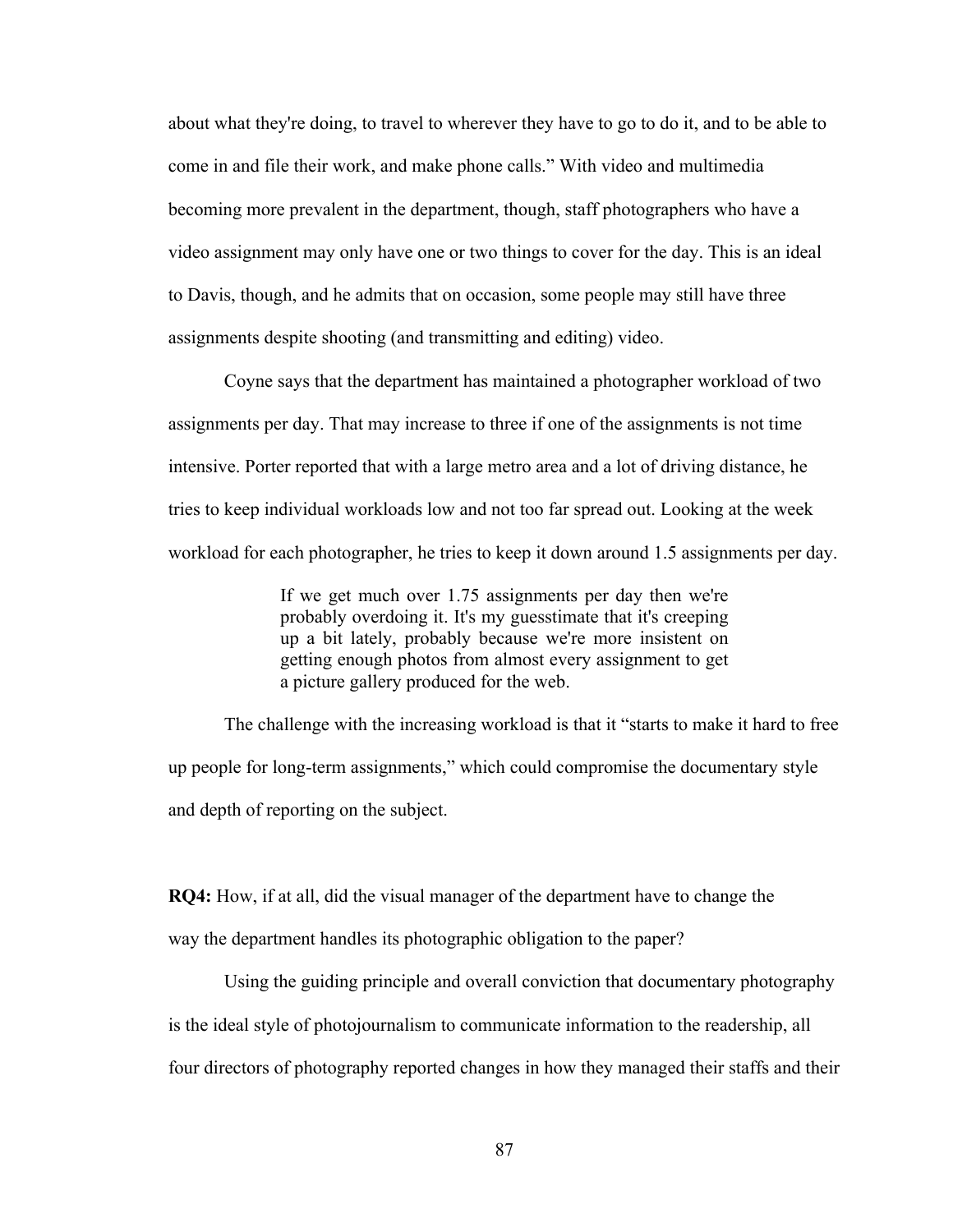contributions to the newsroom. The primary changes reported were increased efforts to be strategic and efficient in assigning work, which was helped by another change: the department's increased active participation and voice in the news-making decisions and planning of the overall newspaper. As the photography department incorporates multimedia, photographic obligations elsewhere in the paper, whether it's the *Mercury News'* reduction in editing wire content or outsourcing restaurant photo shoots at the *Boston Globe*, the directors of photography adjust to keep their staff working on the core reportage of the department.

The range and extent of workforce reduction was great. Craig Porter said the *Detroit Free Press* ultimately only lost one photographer and shifted both reporting and editing resources to the multimedia and television responsibilities. The result was fewer photographers and fewer editors dedicated solely to still photography work, but a greater breadth of content production and approximately the same staff numbers. According to Larry Coyne, the *St. Louis Post-Dispatch* photography department had, at one time, about 18 photographers, five picture editors and three assistants, totaling about 27 people, including the Director of Photography. In 2009, the department has three picture editors, no assistants and 13 photographers. In the research period, the *Boston Globe* had one round of buyouts and one round of layoffs. One full-time photographer left and all the part-time photographers were cut, said Jim Wilson, but the department has not had any reductions in the editing staff. *The San Jose Mercury News* had probably the most dramatic reductions. "It was a painful process of reducing the staff about in half over the course of two or three years," Geri Migielicz, former Director of Photography said. "We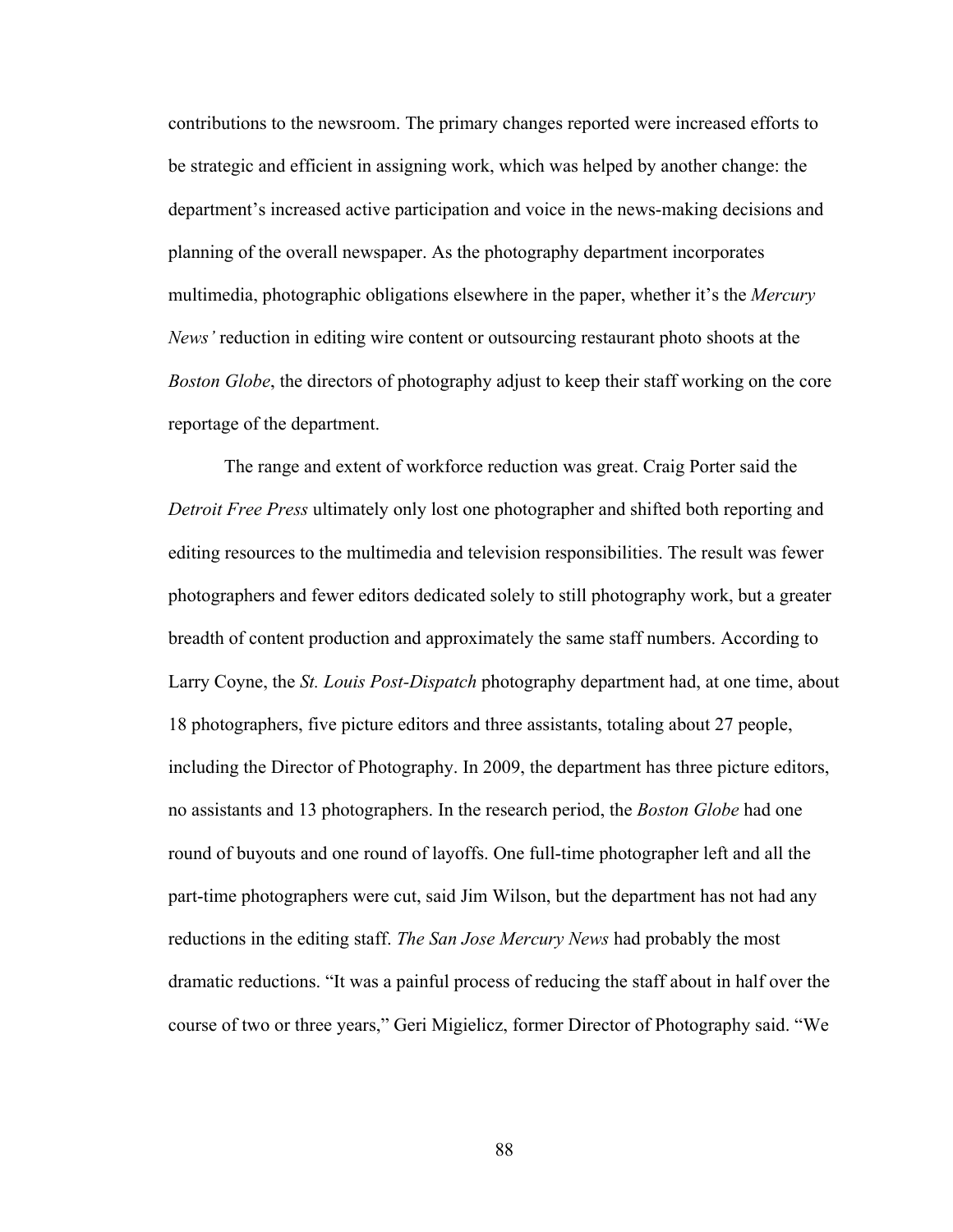went from about 18-20 people part-time and full-time time to less than ten." (Migielicz,  $2010$ ).<sup>1</sup>

At all newspapers, adapting to fewer staff resources and changing coverage priorities entailed allotting departmental resources more strategically for assignments, but also working closely with the rest of the newspaper to eliminate less than ideal requests for coverage. To varying degrees, each department gained a stronger voice in the newsroom, shifting from a "service department" that illustrates any story sent its way to an active reporting department involved in planning coverage and dictating the best way to visually report on a story.

When asked why documentary photography is important, Coyne said:

If you're not doing that type of work, that if your organization doesn't place a value on documentary photography, I'm not sure that you're going to be giving your readers much in terms of insight into the community. (Coyne,  $2010$ ). $^{2}$ 

Rather than simply showing what subjects look like, Coyne says photographs

should "get a sort of an understanding of the subjects" or "reveal," as Migielicz puts it.

They bring an understanding to the reader and inform them about their surrounding

environments. Says Coyne:

!!!!!!!!!!!!!!!!!!!!!!!!!!!!!!!!!!!!!!!!!!!!!!!!!!!!!!!

It's the core of everything we do. If you can't give a reader a true depiction of what's going on in the community or what a situation's really like, I think you've sort of lost your essence and reason for being. Are we just going to be somebody that puts pictures in the paper? What do these pictures say? … They might show what something looks like or what somebody looks like, but as far as, you know, how they really live, how they really feel, what it's like to

<sup>&</sup>lt;sup>1</sup> Unless otherwise noted, all quotes from Migielicz are from the personal interview.

 $2^2$  Unless otherwise noted, all quotes from Coyne are from the personal interview.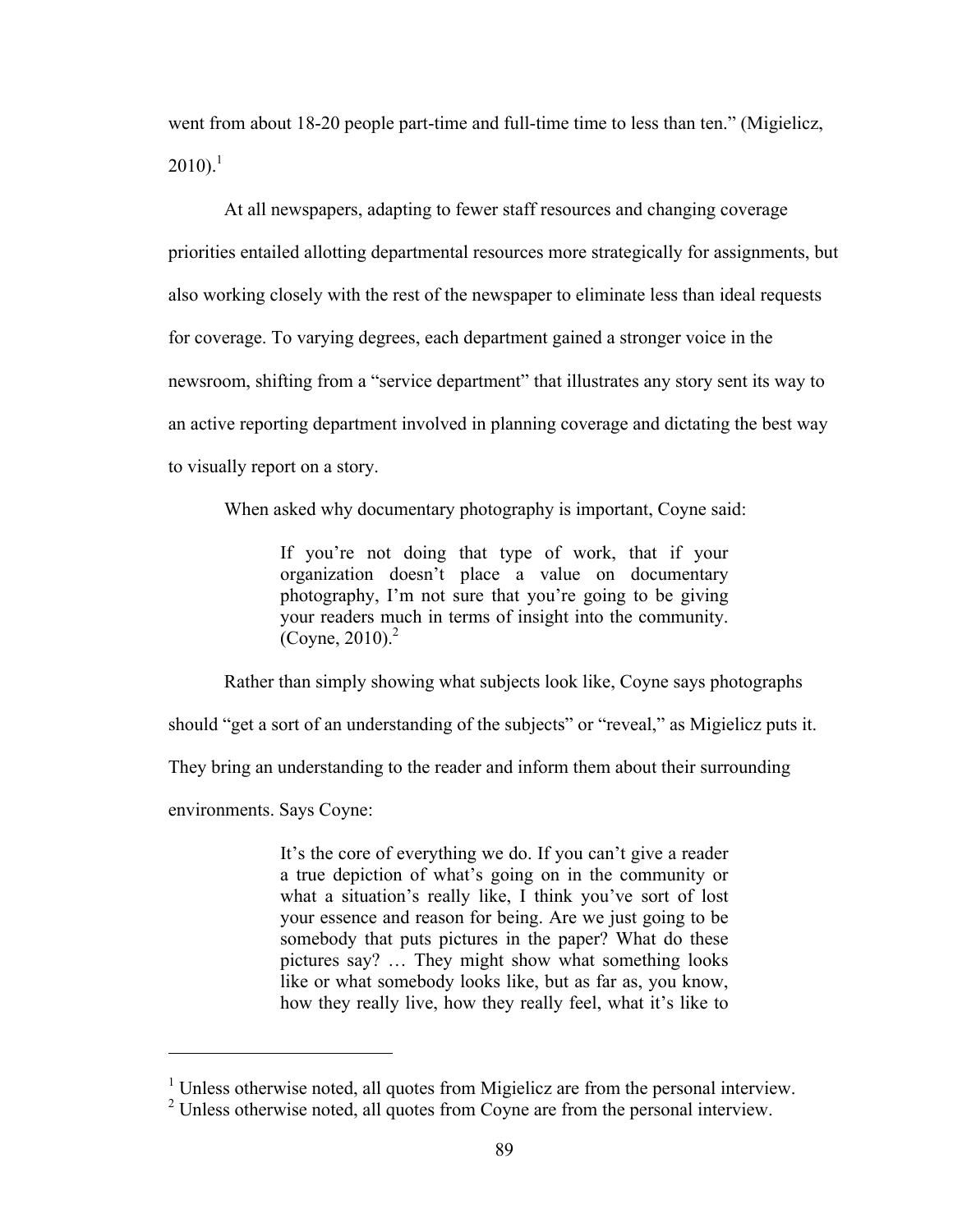be in their shoes, I don't think you're going to get any insight into that.

A few external factors worked in favor of negotiating coverage with fewer workers. In addition to photography staffs shrinking, writing staffs have also seen great cuts and the newspaper in which this content is printed has shrunken. As newspapers compete for readership, midsize newspapers in major cities like those studied are reducing their coverage area, concentrating on local or "hyper-local" coverage and retreating from regional reporting. This makes travel times between assignments shorter and scheduling easier and, by default, increases the amount of local coverage. A smaller coverage area also makes it easier to keep photographers' workloads constant.

 The managerial approach of refining photo requests seemed to help keep the departments moving smoothly, for the most part, and the role of photo editors looked to be crucial in the success of the department's management of a smaller staff. By being more strategic in assigning and vetting requests, by working more closely with the other departments at the newspaper to help guide coverage, in essence championing the photography departments position as an active reporting contributor rather than simply a service department, the assignments that actually make it to the photographers are newsworthy and visually rich, ideally with the chance to produce documentary images, and will not waste their time.

It is this important role of the photo editors that determines the ability of the department to thrive in the changing industry versus merely surviving, seeing the day-today as a challenge in a negative way. Everyone lamented the budgetary restraints, but Wilson and Porter, whose departments retained editors, spoke more positively.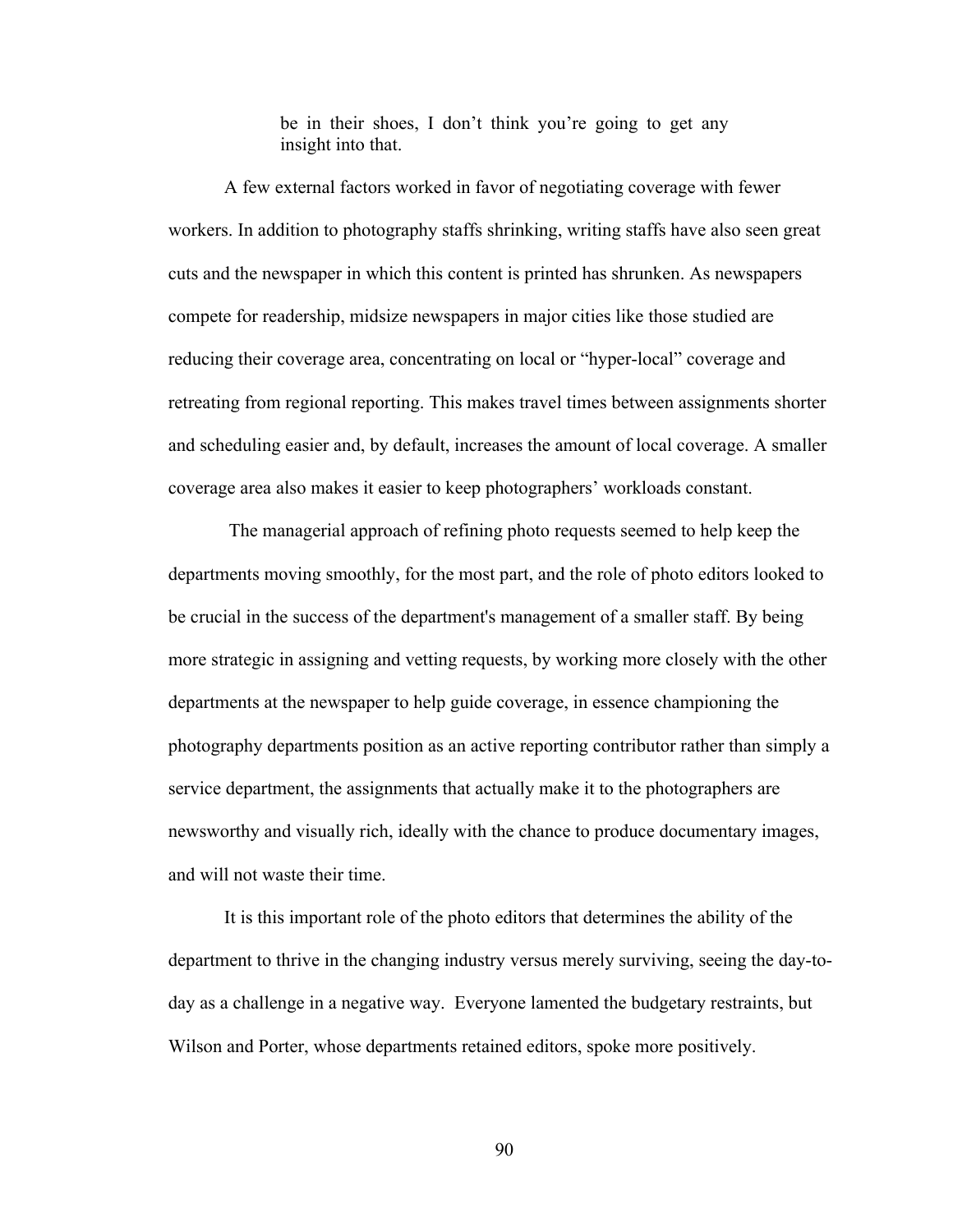In addition to support within the section, the attitude of the newspaper's editors and managerial departments also plays a significant role in the vitality of the department. While some departments are able to equip their photographers with high-quality cameras and video training (*Boston Globe, Detroit Free Press*) and have editors who recognize the importance of investing in coverage, such as traveling to Haiti, other newspapers (*San Jose Mercury News*) request increased output and coverage without providing tools or even staff to help the photographers work to their best capacity.

The role of a director of photography is an important bridge to the gap between the daily visual reporters and the ownership and overall editorial personnel of the newspaper. The *Detroit Free Press*' Craig Porter says his "responsibility to quality is to figure out how to have an infrastructure where our people are really good at telling stories and can tell them in the most compelling ways." (Porter, 2010).<sup>3</sup>

In addition to these trends, there were innovations and challenges unique to each news organization and photography staff. Looking at specific ways of managing resources will further explain the approach and options for evolving photographic coverage.

## *San Jose Mercury News*

Former Director of Photography Geri Migielicz thought the changes over the fiveyear period were a result of "shifting priorities" in which the paper "quit doing things that were very time intensive that didn't show up much in the paper," which included restaurant review pictures and "society pictures" from area events. "We really trimmed

!!!!!!!!!!!!!!!!!!!!!!!!!!!!!!!!!!!!!!!!!!!!!!!!!!!!!!!

 $3$  Unless otherwise noted, all quotes from Porter are from the personal interview.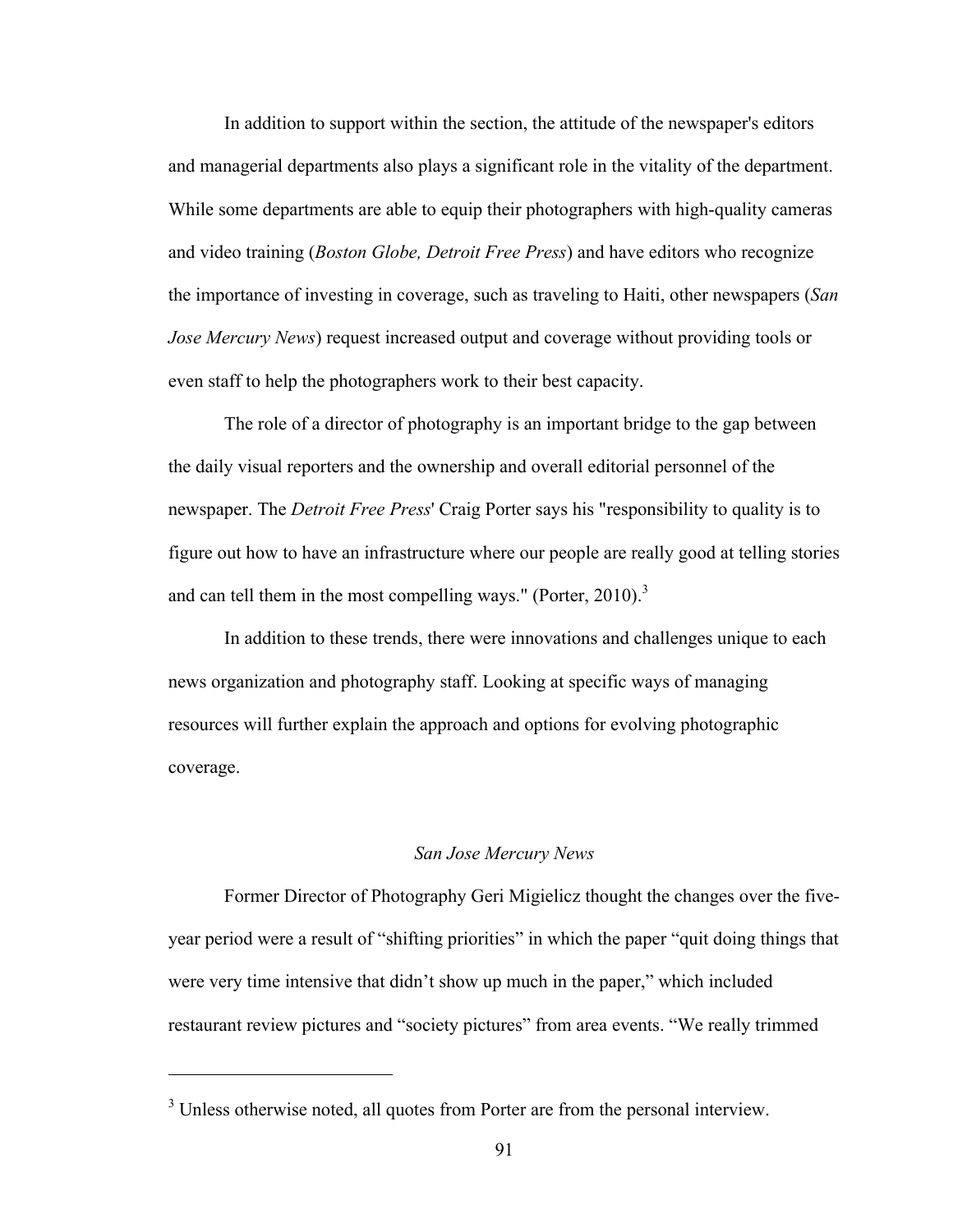around the edges," Migielicz explained, but "not our core coverage. We didn't want to cut that." The Mercury News kept technology a priority:

> [It] was a hallmark of the Mercury News that we wanted to do no matter who was there. When they introduced the iPhone, we were going to put as many people on it as we could. So, big stories for us were still big stories.

But the reduction of staff to almost half during the five-year period "put a lot of pressure on what we were doing and what we were able to do and being very realistic about trying to maintain quality and oversight and letting some things go completely.**"** If the Associated Press or any of the "sister papers" of the Bay Area News Group (which functioned as an internal wire service of Media News Group) were going to be covering an event, the *Mercury News* would not cover it and use wire images if necessary. "We really retreated in from a regional newspaper to a San Jose newspaper," Migielicz explained, citing that the paper stopped covering Major League Baseball, but maintained its coverage of the San Jose Sharks, a locally-based professional hockey team.

Assigning became more strategic, with priority staying on documentary style photojournalism, which required time with the subjects. The department gradually accepted portraiture into its repertoire of photography techniques. While the premium remained on documentary photographs that revealed how the subject lived, portraits were an option that allowed staff photographers to make the image in a shorter and more flexible time frame. As Migielicz and the staff began paring down assignments and as their multimedia gained online readership, they became more of an active participant in the news process (again, evolving away from the idea of a service department). This allows the department to work with the non-visual side of the newspaper to cultivate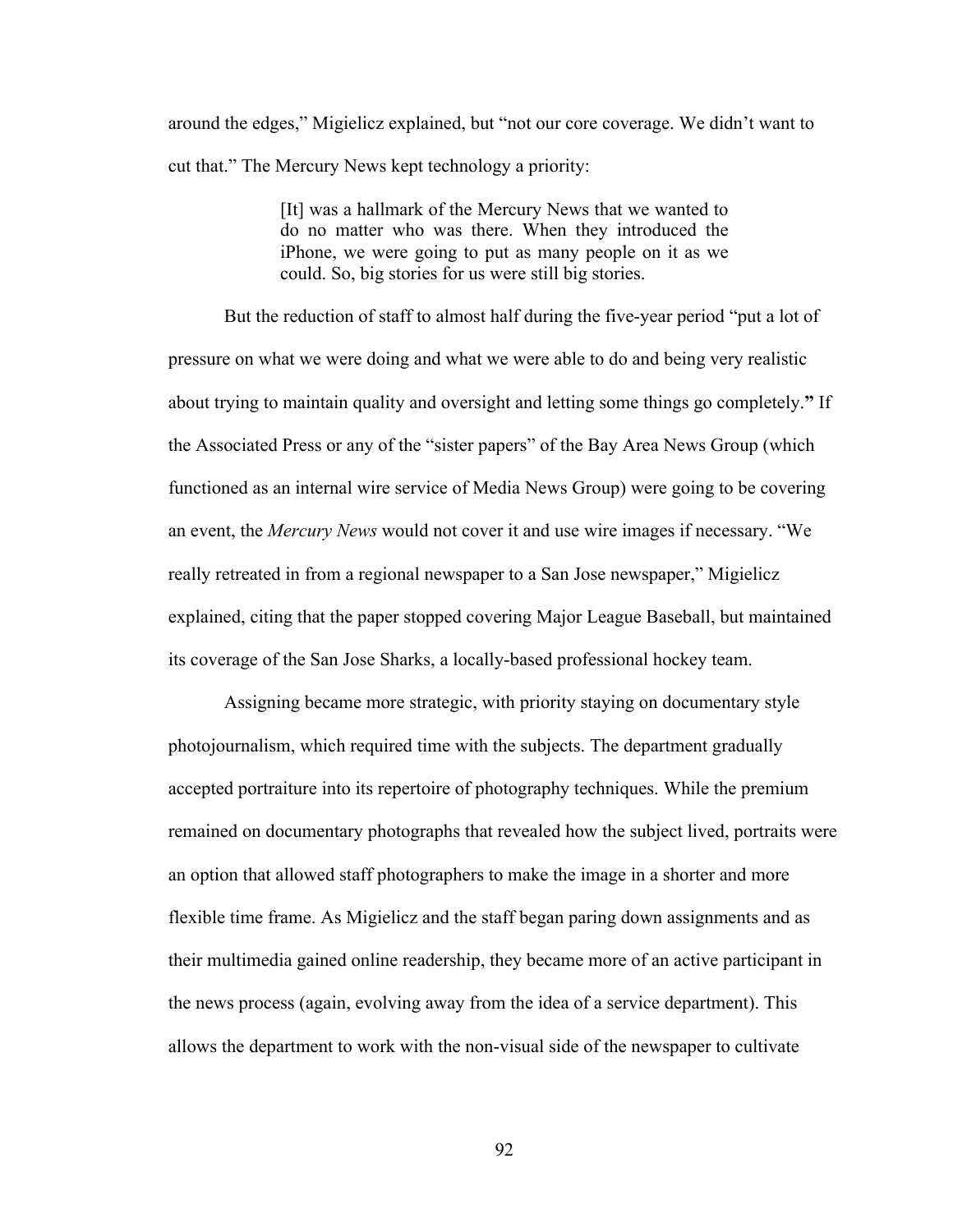ideas that are ripe with visual possibility that will be more informative and educational to the readership.

In the research period, the photography department recognized the importance of multimedia and took the initiative to explore the medium. Because the Knight Ridder website for the newspaper couldn't support slideshows and video, the photography department started its own website, which became a venue and an outlet for images and a depth of reporting that would otherwise not make it into the newspaper:

> What it gave the photo department was a sense of authorship and a canvas for all those images. …[It] really became a great place for the photo staff to tell stories. In the context of the newspaper, with shrinking space, you know, we're looking at one or two pictures. Then we had the ability to have a click-through slideshow, an audio slideshow, multimedia pieces on stories that warranted it. And even from a regular high school football game or an event, cultural event, you know, we could put together a slideshow and post a great depth and variety of work.

With the feedback provided by web statistics from the, photographers tailored their presentation styles on what had been shown to be relevant and interesting to the community.

 When the newspaper was acquired by Media News Group, the company did not support the photography department in a way that would allow it to continue comfortably exploring the possibilities of online multimedia. Quotas were imposed as photographers and editors were cut:

> They were starting to really chop at the staff and had not bought equipment in a couple years and this was when equipment was really changing every six months that would […] allow you to pull stills from your video and publish them. So they were kind of late to the party and heavy-handed.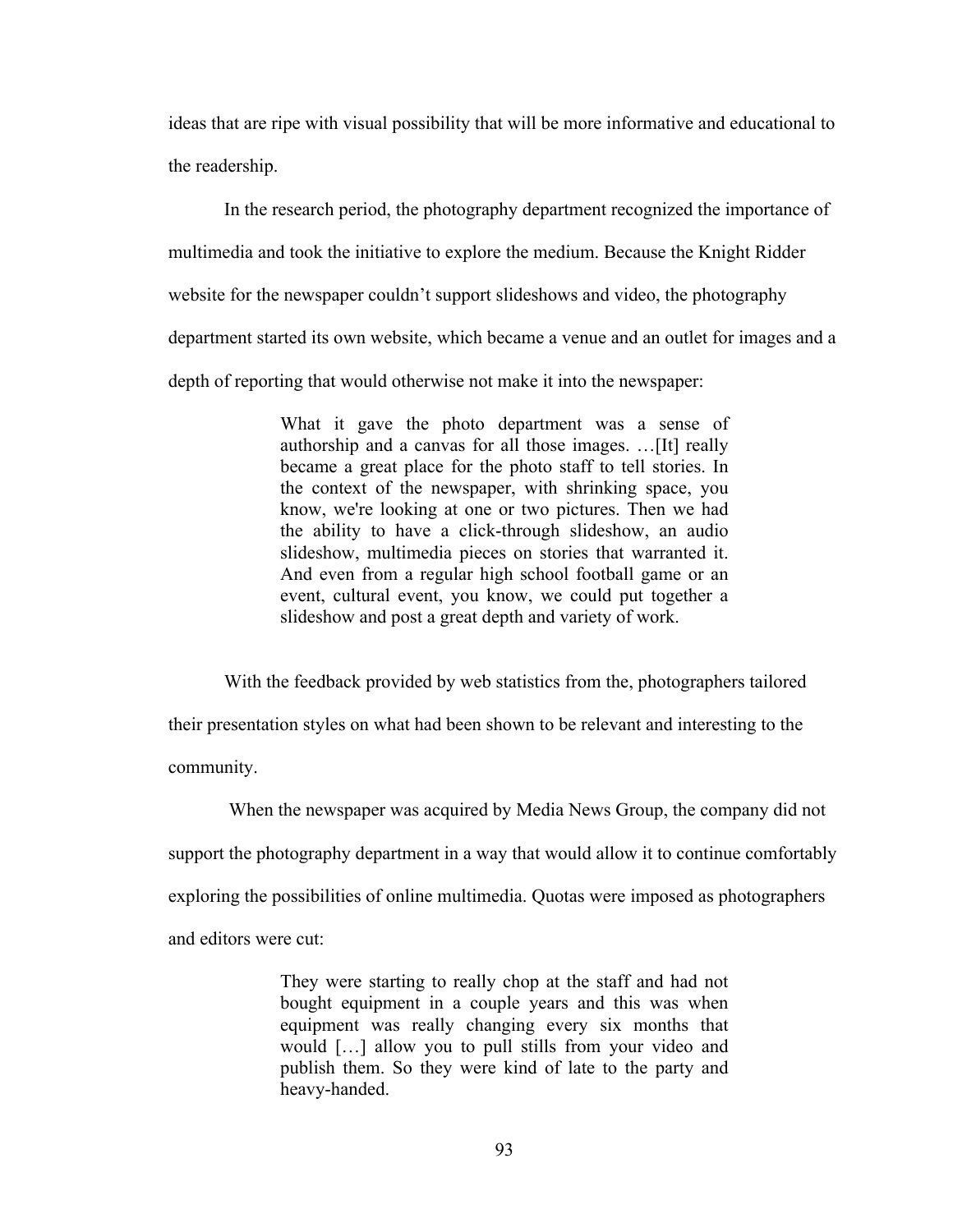Cuts to picture editors placed a great strain on the department. "We just had to decide what we weren't going to worry about. Like we quit handling the wire pictures inside," Migielicz said. She further explained:

> There weren't enough editors. […] When we reduced staff, it was like, ok, we're going to go through images for page one [section front] stories, but that's it. We're no longer going to make selections and work with inside page designers about these choices." Instead, designers picked images from wire services to run inside sections when needed, decisions that may not be made with the values and purpose of photojournalism in mind.

Toward the end of the sample period and Migielicz's tenure at the *Mercury* 

*News*, photographers were required to cover occasional editing shifts. The system had previously been voluntary so a photographer could better understand the editing process and how their work and that of the department related to the rest of the newspaper. Reductions in picture editors were too great to manage the demands on the department otherwise.

## *Boston Globe*

Between 2004 and 2009, *The Boston Globe* lost its part-time photographers and gained responsibility for producing video and multimedia content for the newspaper. The department had not any picture editors, an organizational advantage that Director of Photography Jim Wilson has used to his advantage as a "line of defense" (Davis  $2010<sup>4</sup>$ in the battle to continue to produce relevant documentary photojournalism for the readership:

!!!!!!!!!!!!!!!!!!!!!!!!!!!!!!!!!!!!!!!!!!!!!!!!!!!!!!!

<sup>&</sup>lt;sup>4</sup> Unless otherwise noted, all quotes from Davis are from the personal interview.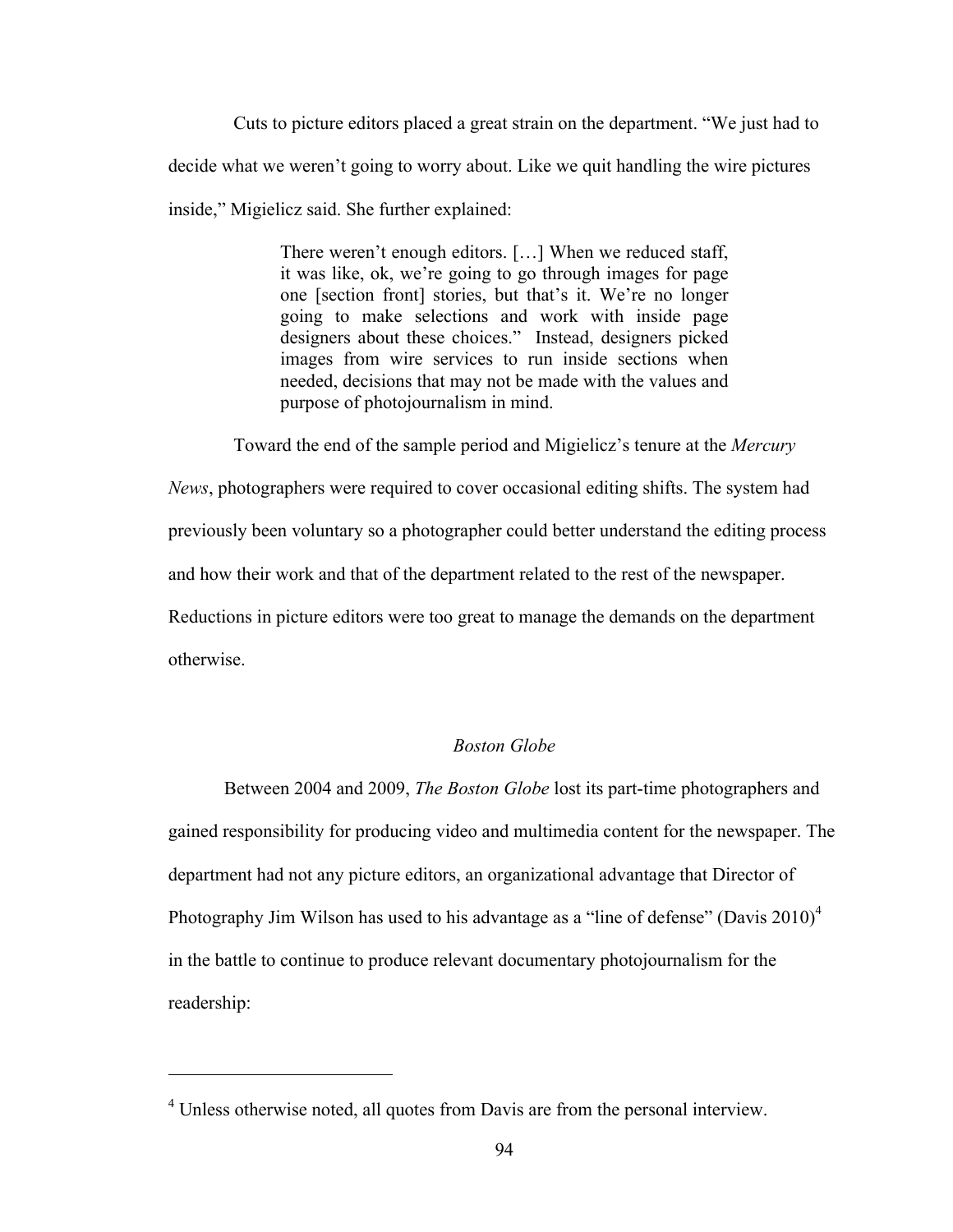We think that with the right management, you can still direct a somewhat smaller workforce. …If you didn't have the right management in place, you know, the picture are all over the place, there's no direction, we're wasting our times on assignments. So…we count on picture editing to be the frontline defense, really, to make sure that when we go out and shoot a picture, it has a connection to the story and we're not wasting our time.

Even with more efficient and aggressive management,

The big difference from basic news coverage is, you know, five years ago, if I had a story breaking in the city, it was easy for me to blitz the story and send four people to go down there and look at it and cover it from every angle. …Now I can't because I have people all over the place doing all kinds of stories.

Wilson said that being strategic with assigning and giving extra thought about how to use

the department's resources is one of the biggest challenges to develop over the past five

years.

If you're covering the day's events and if you're wired to do everything you're trying to do and you don't have a little luxury for someone to be able to break away and do something in the line of breaking news, you can really back yourself into a corner and not have good coverage.

The integration of video production into the workflow means staff photographers

need more time per assignment both in the field and in editing. To keep staff editors on

these assignments, freelancers (who do not shoot video for the newspaper; that's a staff-

only assignment) are used more strategically to free up staffers for the most important

assignments. Freelance photographers have been used for assignments further away from

the city, for food shoots, for day-long court reporting. On occasion, there may be an

assignment that would best be covered by a staff photographer but would take up so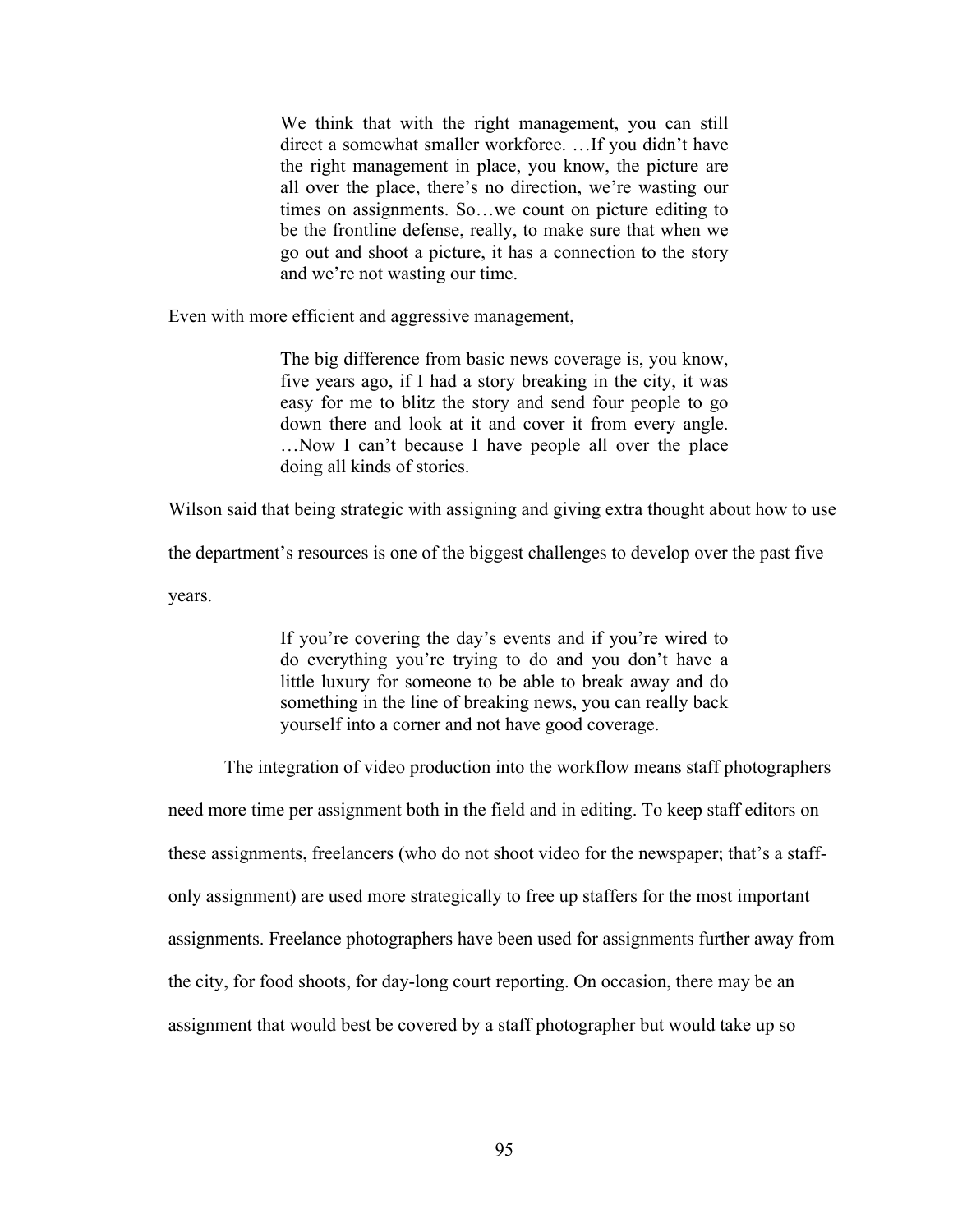much time that the rest of the day would be compromised for the full staff. "It's easier for me now to freelance a court pool assignment," Wilson says.

> Even though I have hunches at times that this might be a dramatic day, […] it's a matter of losing a body for the day or not losing that body for the day and getting two assignments and maybe a video out of that person.

Freelancers are paid for by the newspaper section that runs the assignment, an incentive that makes sure assignment requests are into the assignment desk early when possible and that helps screen for assignments that unnecessarily call for a photographer.

Another reason for the stronger role of management in assigning and planning coverage for the department is the evolution of the rolling deadline. Assigning must be strategic so multimedia and early assignments can be edited and posted on the web. The picture editors are also important in this process: "We're training the picture editors to edit and produce short video clips in order to fulfill the needs of our video initiative."

In some cases where there isn't much opportunity for documentary work, wire coverage is adequate reporting for the readership and may be used in lieu of sending a staff photographer or a freelance photographer. However, for events of high importance to the *Globe*'s readership, all efforts are made to have a staff photographer cover the event. A recent example includes the Haiti earthquake. Because of Boston's large Haitian population, the photography department and the newspaper felt it important that the paper do its own reporting so as to tailor the coverage to its readership. "We easily could have used wire, but, like I say, it's local to us, therefore, worth the investment, worth sending people down there." Wilson said that they practiced the same new methods of covering an event, shooting still photography and producing videos to get information to the paper's Haitian readership. "We had reporters down there and it would be easy to cop out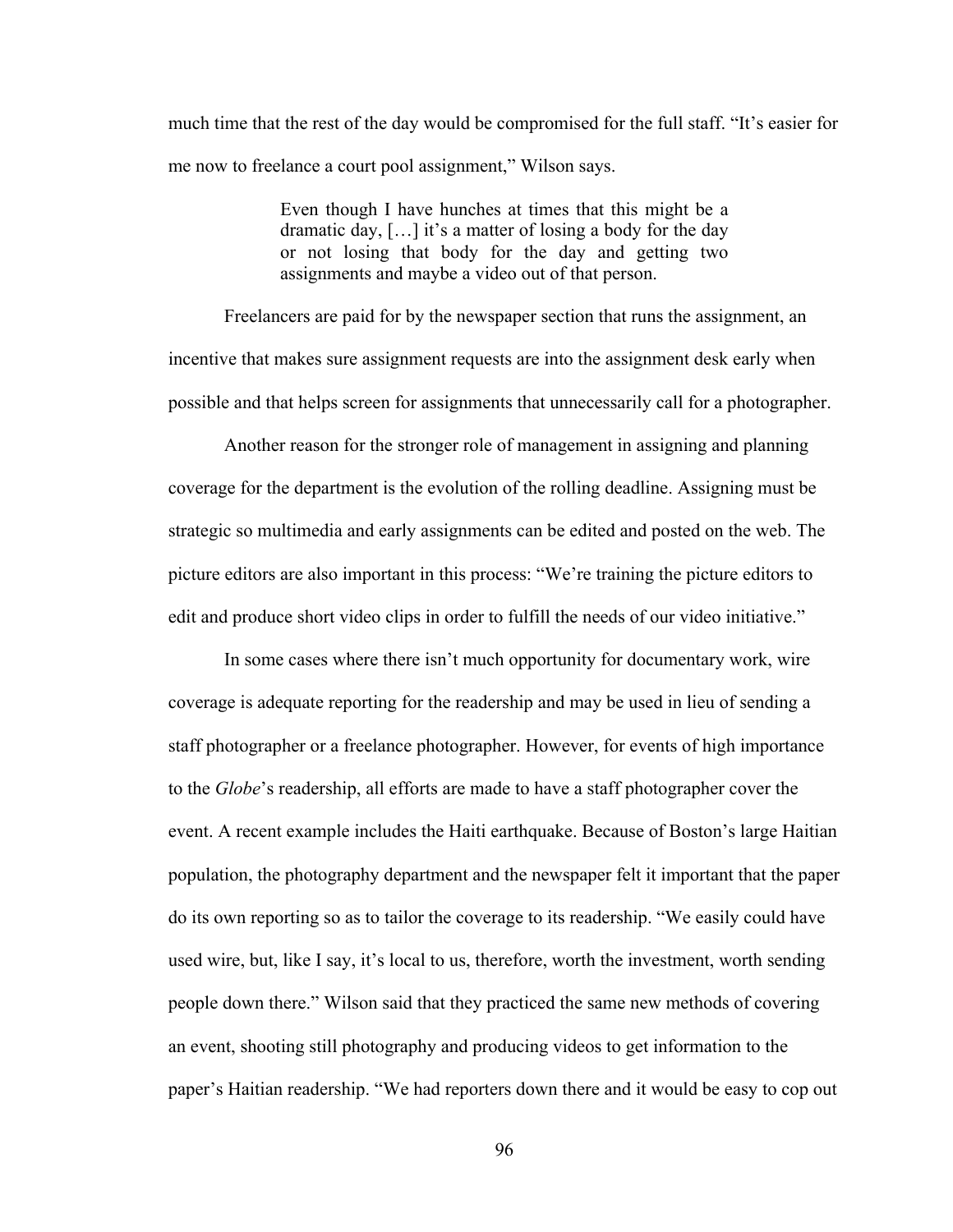and say yeah, well if that's what the wires do, but if it's a major story and if it's of

concern to our readership, we'll still cover it."

 The department has evolved from what some might perceive to be a service department for the rest of the newspaper to an integral part of the planning and reporting of news for the organization:

> We have a definitive voice now when it comes to news coverage. …We're involved in all the long-term planning, we're involved in all the projects and we send either senior managers in and/or picture editors to weigh in and give our input into what we're covering that has visual content. […] I think by having us involved on the front end, it really helps make a good visual report for the paper versus us knowing nothing and running out at the last minute to shoot something because no one ever told us about it.

Wilson has also gained a voice in the acquisition of new technologies in the

newsroom and his department, working with management to get new cameras for the

staff, along with computers and software for everyone, photographer or editor, so they

can do their jobs. Wilson makes sure everyone has training to guide them into new ways

of working and holds a monthly staff meeting to critique work and exchange feedback.

Wilson boiled it all down to one goal:

The common denominator for all of it is, we arm them with the best equipment at all times. They all have the same equipment and it's a matter of the knowledge of the equipment and the eye of the photographer and when you put those two together, you know, hopefully great things happen.

*St. Louis Post-Dispatch*

While the staff of the *St. Louis Post-Dispatch* has been reduced to roughly half

the size (18 photographers and five picture editors down to 13 photographers and no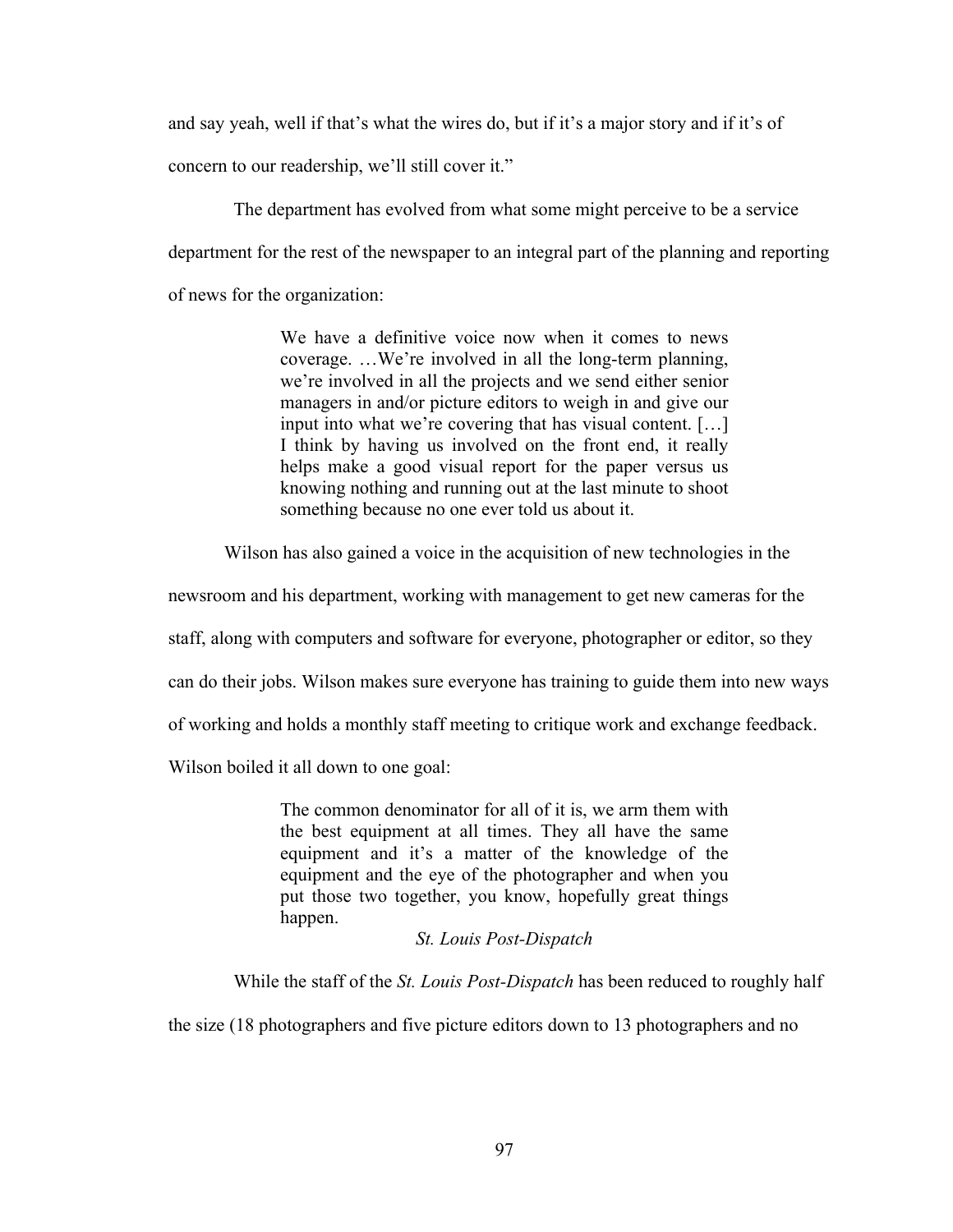picture editors other than the Director of Photography), the scope of the paper has also been greatly reduced, according to Coyne:

> We've pulled back considerably. …You have to decide how to allocate the resources you do have. […] We'll decide what to cover out there based upon the value it has to everybody; all the readers, not just a select few in, say, one county.

With the closing of reporting bureaus in surrounding counties, the need to

regularly cover the areas was eliminated, allowing the remaining photographers to work

within a smaller area. This has allowed the department to maintain roughly the same

workload and maintain a documentary style:

We try to keep that over the course of the years. we've probably gone down a bit. For instance, we used to not do portraits at all, but now we do. [Photographers have] always had that kind of tool available to them, […] but it seems like we're using it a bit more than we used to. But, you know, the overarching philosophy is documentary photography: we're always trying to be there when something's actually going on, when it's really happening, as opposed to, you know, setting up a convenient time.

The travel budget has been reduced, but there remains a commitment to covering

events important to the local readership:

We're still covering things, we still have a budget, we can still travel, we're still covering stories. But if we thought that same story was going to be not particularly visual and would be just a secondary story on the page, we might opt not to go.

Two photographers were recently sent to cover Major League Baseball's spring

training in Florida. Wire photos are being used less, save in the sports section, because of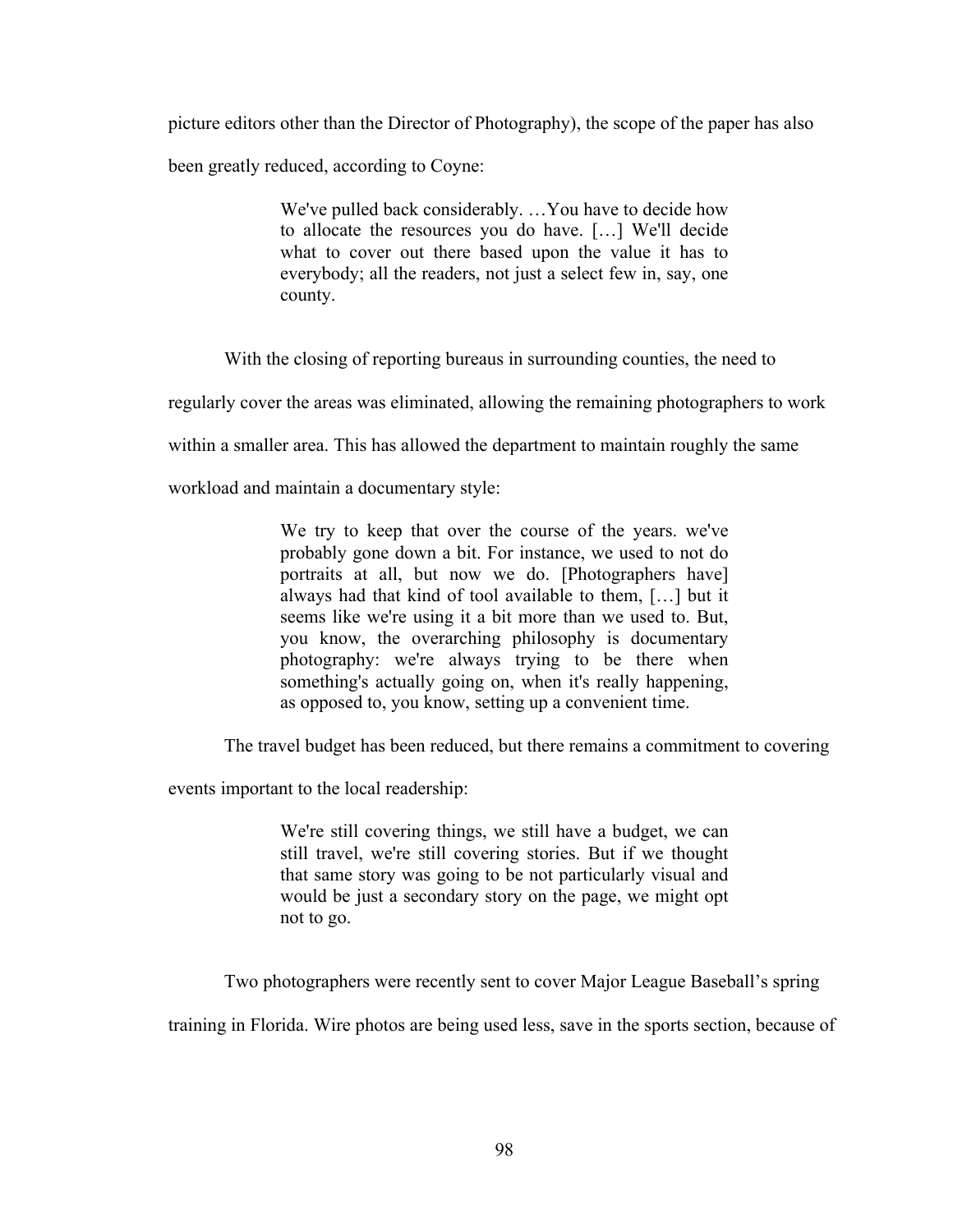the combination of less space in the paper and a higher premium placed on locallyproduced content:

> In the last year or so, we've had more emphasis on local production for page one. […] We're going to use fewer wire pictures. Couple that with the decrease in space for the A section, you know, there's not going to be much opportunity for wire inside the section. So there's not much that gets used.

 Multimedia evolved within the research period, growing into its own department in the news organization. This took away one editor and one photographer from the photography department, though the photographer still, on occasion, shoots still-image assignments for the newspaper. The photography department is not as closely integrated to the online/multimedia presence of the newspaper as in other newsrooms and Coyne thinks at times it loses sight of the department's documentary focus.

 A major complication in the workflow of the photography department has been the loss of support staff, both in picture editors and in photography assistants. A loss in these areas has created increases in individual workloads for those remaining. This results in some duties of the department not being completed, such as feedback with photographers and maintaining departmental picture sales to the public.

The growth of the paper's online presence has created new pressures from upper management that are not directly related to the documentary style the department idealizes:

> There's a more of an emphasis now upon numbers. The big thing among newspaper websites is trying to get people to click through your stuff and getting page hits. That's almost paramount sometimes to something that may not get as many page hits but is perhaps going to be more meaningful. It's tough to argue with the numbers that are produced sometimes by some things that are sort of frivolous, but it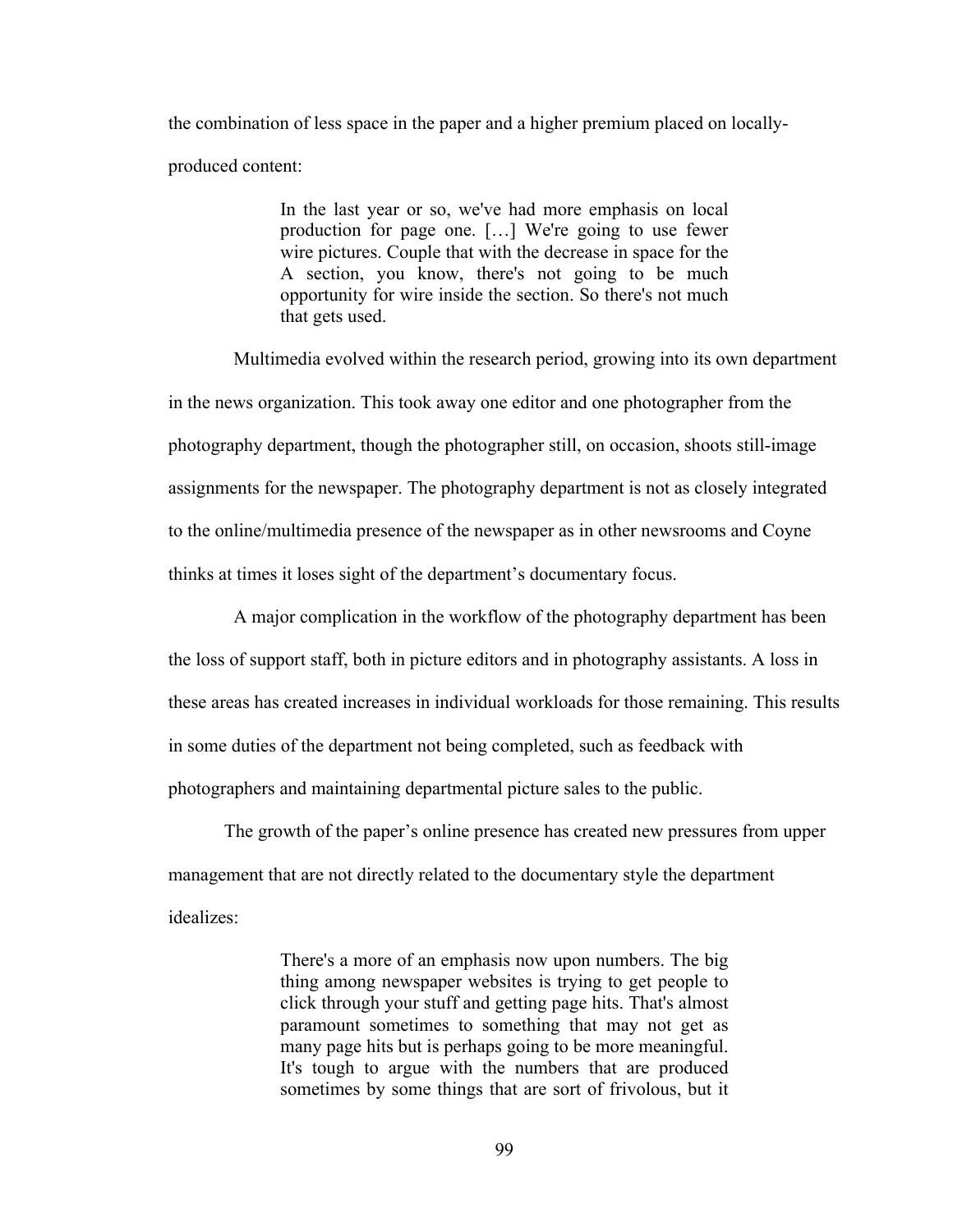gets numbers and that's supposed to be important nowadays.

 A loss in picture editors has complicated keeping the photography department on track and in communication with editors of other sections of the newspaper, making an efficient assigning process more evasive. It has also been difficult to have meaningful discussions with photographers about assignments and coverage. There's less discussion about assignments and pictures than in the past.

# *Detroit Free Press*

The *Detroit Free Press* photography department was not nearly as affected by layoffs as the other papers, losing only one photographer. "We're pretty lucky, actually," Craig Porter, Director of Photography and Video said. "Our department has changed in character, but not that much in numbers." He and the staff started and cultivated the newspaper's video and multimedia section, which has increasing demands for content and the department's workload.

The 15 staff photographers, six editors and three people associated with the newsroom TV show (one is also a staff photographer) all work together to photograph, film and edit assignments:

> It's kinda like an amoeba. We just kind of squeeze over whatever needs to be covered. I think every department is having to do that, unless they're really big guys, who have a photo editor for every photographer almost. We have so much going on that we're always strapped in trying to get this stuff done. There's so much that we've taken on.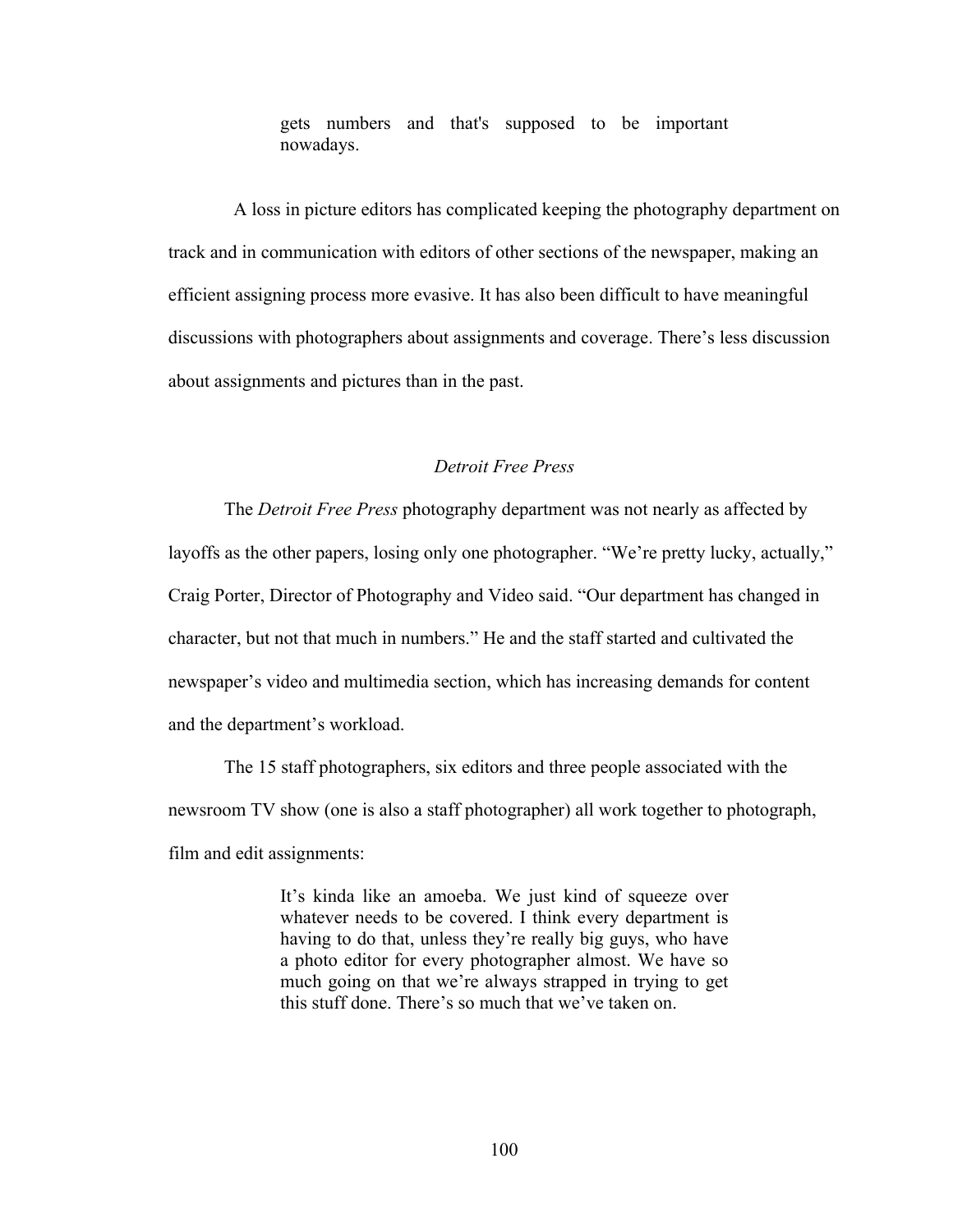The newspaper's foray into multimedia began in and was directed by the photography department, letting the visual communicators set the tone and the standards for visual reporting:

> We think of ourselves of the opposite of the service department, which, you've probably heard that phrase over and over again. We very much chart our own course and have our own agenda. But the flip side of having your own agenda and not wanting to be a service department is that you have to be an active participant in the daily news process. You can't not go to every meeting, you have to be there, you have to have your people at all the meetings so that you can make a point, make your case for certain kinds of coverage—video or stills or something in between, some kind of other multimedia way of doing things.

With a large staff of photographers and editors producing for so many reporting

media (print, web, TV), the *Free Press* photography department is contributing

significantly to the paper's news product. It has a very active and vocal role in the news

process, from identifying stories and long-term projects to exploring new forms of

coverage, like a live video of a press conference streamed on the web:

It's really a juggling act. One of the biggest things that a photo director and photo editors can have from the bosses is the ability to say no. I've heard of some departments, and it seems inexplicable to me, that, basically, they can't turn down a photo assignment. That's just shocking to me. In our case, you can't shoot everything and someone has to make that decision. We've proven that we can probably can do that better than other places. The metro editor can't just by fiat order us to cover something, there's got to be dialogue. In fact, on our photo request form that people fill out—and notice we call it a photo request form, we don't call it an assignment form—[…] and on that photo request form is "have you talked to an editor, yes or no." people have kind of learned that they don't get much back from us if they never talk to us. So we try to keep that dialogue open and force the issue a little bit by making that a requirement.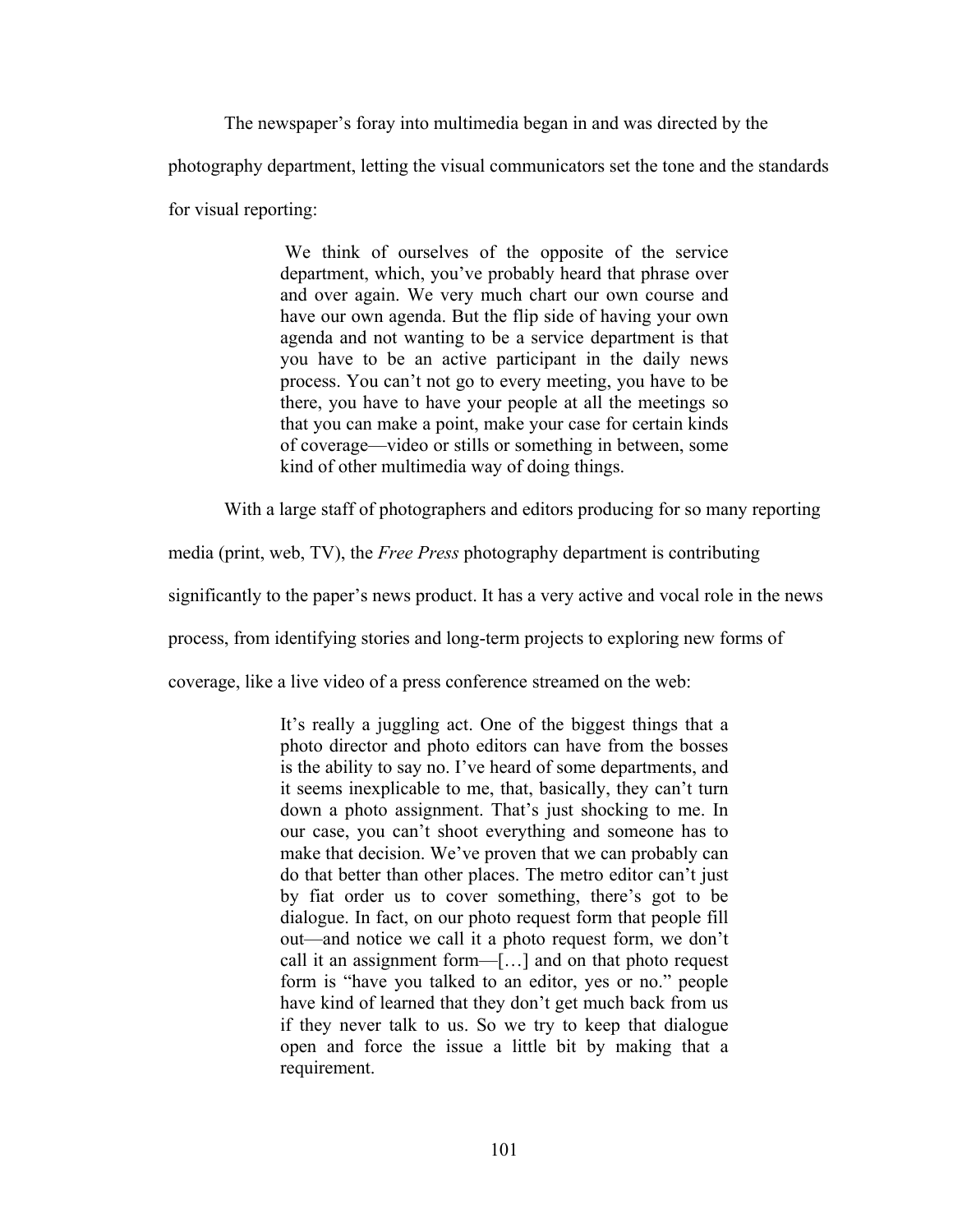At the *Free Press*, Porter and the photography department have a strong say in

what they cover and how they do it, probably the most of the four newspapers surveyed.

Porter understands the responsibility that comes with the voice and also has the staff

numbers to help back it up and expand its horizons:

With a little tough love, we try to get the whole place paying attention to what we've got and what we can do. But the ability to say no to photo requests has this kind of awesome power to it but it is also an awesome responsibility. You have to say yes to something.

The rolling deadline that comes with a strong online presence in today's society

has changed how Porter defines quality and values certain images.

If [a reporter] is going on something where they might need a mug shot of somebody or just a scene setter thing or if they're the first one on the scene and we need to get a picture back for the web, we'll get them to shoot the picture. And that really does take a lot of pressure off our day-to-day assigning because we've got the image. It may just be on the website for half an hour as we constantly churn the thing and change it so that is certainly justifiable.

Some reporters have objected to carrying cameras, but others have "gone over to

the dark side" and enjoy photography. When Porter spots these types, he makes sure to

educate them further and help them take images stronger in the photojournalism tradition.

Sure, you know we try to be involved in the stories that make good or great photography, video for both TV, for all three, TV, web and the newspaper. There's a kind of a synergy going on where we have been able to off-load a little bit of the photography. We've got reporters shooting more pictures now, just kind of factoid pictures that we want but we don't want to spend a photographer's time on.

An advantage to having a staff of greater numbers is having the ability and liberty

to mitigate fatigue and burnout: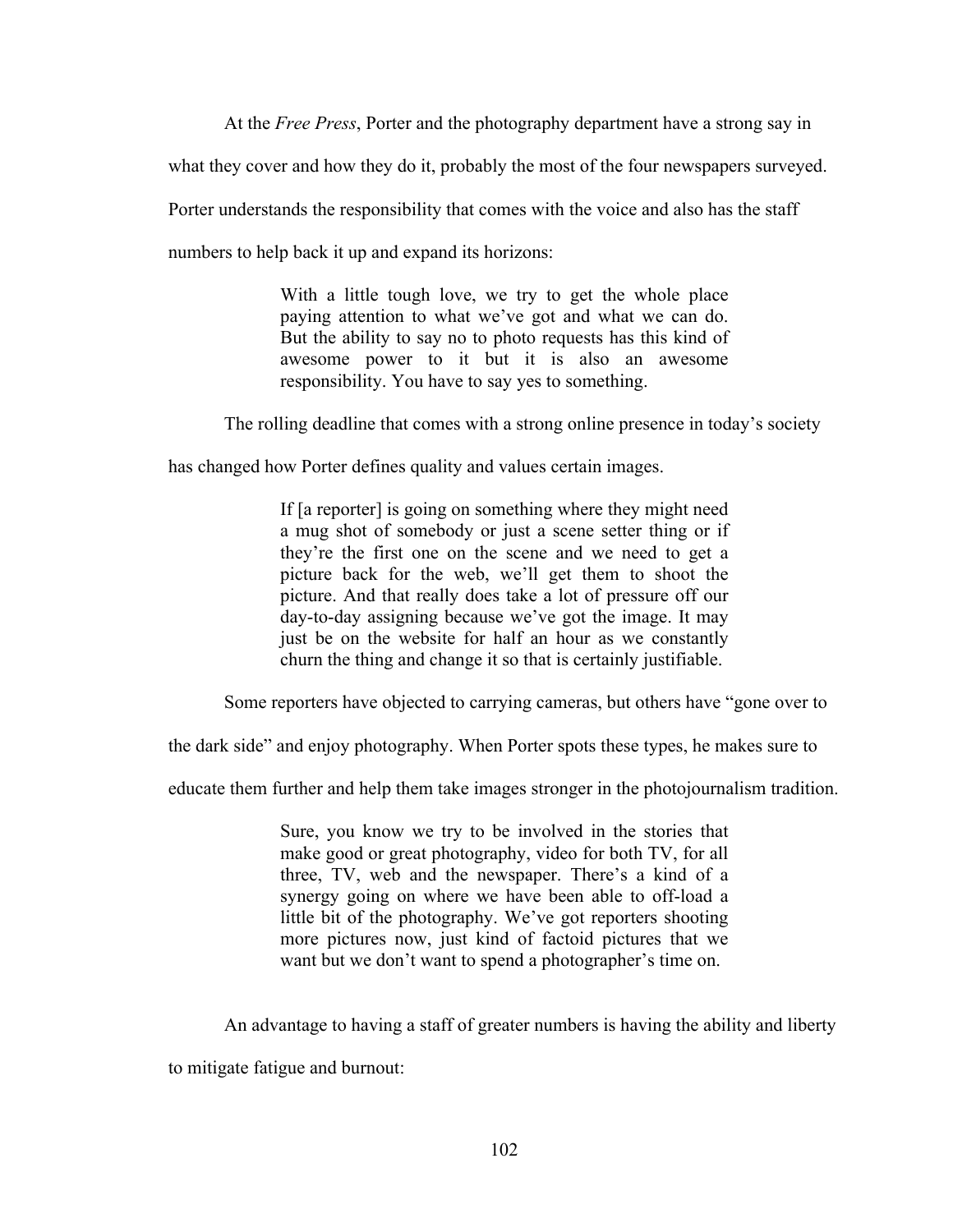It's really hard sometimes to keep people interested and excited and getting them out away from the office. Sending one of your best people up north for a jaunt for three or four days just to kind of clear their brains and find a couple stories and shoot one that you'd planned. That's kind of the little rewards you can give when it comes down to a department like this.

Craig Porter and the staff of the *Detroit Free Press* are busy and feel the pressures of a large workload. In relation to the other papers in the sample, though, the attitude and outlook is the most positive and the energy available for exploring new media is highest:

> I think it's a pretty good counter to have all of that [multimedia] going on too. Ok, yeah, we've had two-pointtwo less pictures per day in the newspaper, but just think about all this other cool stuff that we're getting to do and trying to keep it in our department and be part of it has been really fun. I feel fairly optimistic about all this stuff, if we can just figure out a way to present it.

The one uniting factor among the four directors and their departments was the value and importance of documentary photojournalism. All four directors agreed that giving photographers adequate time to work on each story was an important part of achieving the style photography they say is essential to photojournalism. Good photojournalism involves "more pictures that are engaging than pictures of record…that are personally engaging with a moment, emotion, people, interactions," explains Migielicz. "It shows an investment of time. They're not accidental." Jim Wilson feels these pictures are what the readership needs to see: "Our feeling is that we owe it to the community as a service to report what's going on," said Wilson. Because of Boston's large Haitian community, he and the editors at the Globe understood the importance of the paper's own reporters covering the aftermath of the January 2010 earthquake in Haiti.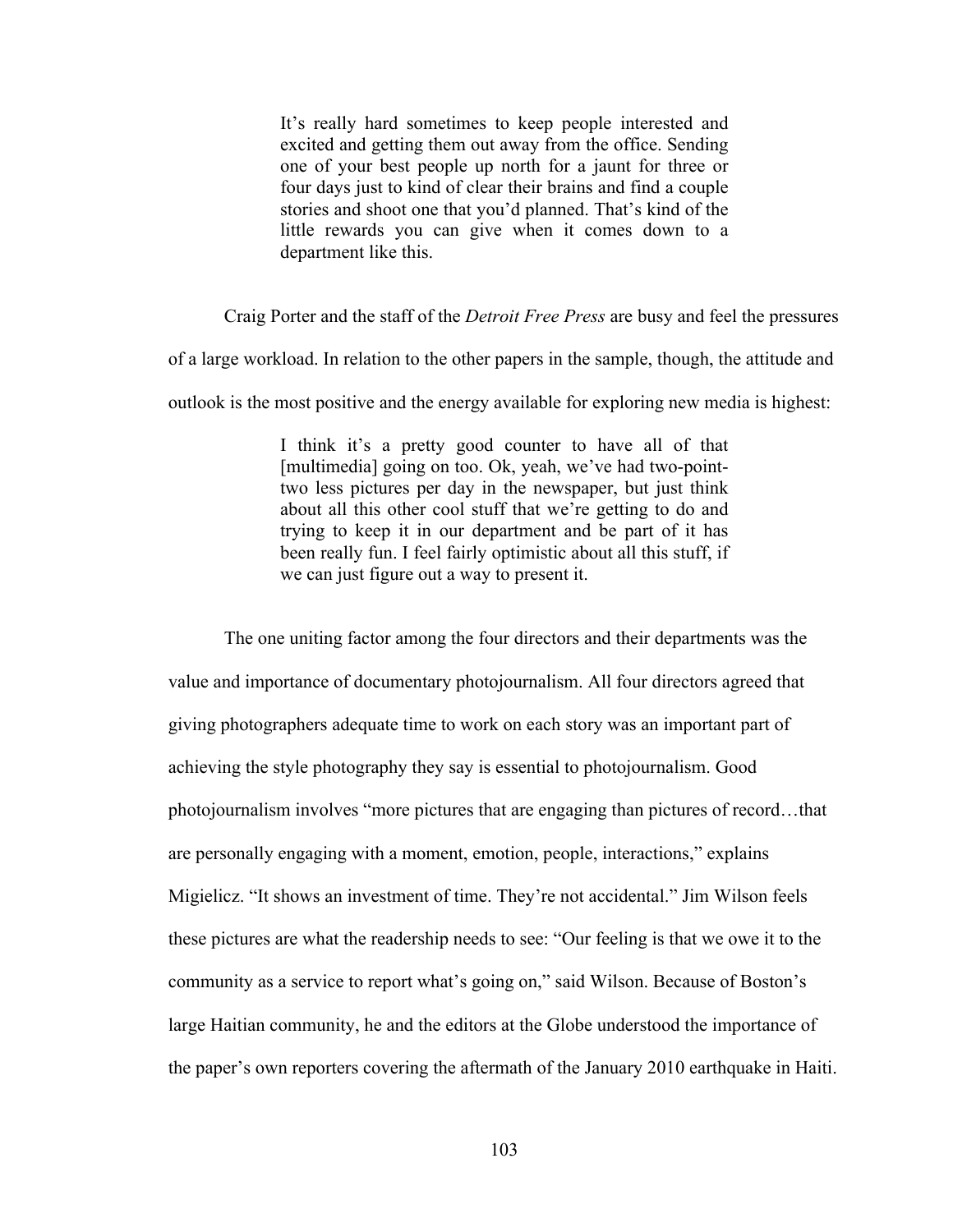"We easily could have used wire, but, like I say, it's local to us, therefore, worth the investment."

#### **CONCLUSION**

It is very difficult to establish any causation or relation in what has turned out to be a very complex upheaval in the photojournalism industry. Newspapers with various degrees of staff reduction are all feeling similar challenges in how to cover their communities and how to efficiently produce documentary photography. The presence of photo editors seems to be a key tool in successful transition to a new way of working, a louder voice in the newsroom and continuing production with fewer photographers.

Photography managers approached post-workforce-reduction challenges by adhering to the documentary style of photojournalism, vetting assignments, championing the voice of the department to the rest of the newsroom, and eliminating coverage to varying degrees.

Photography departments are covering fewer assignments and fewer images are being printed, but from a managerial standpoint, the departments are being more efficient with their resources, covering local events that are relevant to their readership with their staff photographers. Directors prioritize coverage to allow the photographer sufficient time to produce a visual report of the subject. Rather than simply making a record of the event, the documentary philosophy shared among the four newspapers advocates a deeper depth to the level of reporting. This may be somewhat hindered as staffs shrink, but is still a top priority.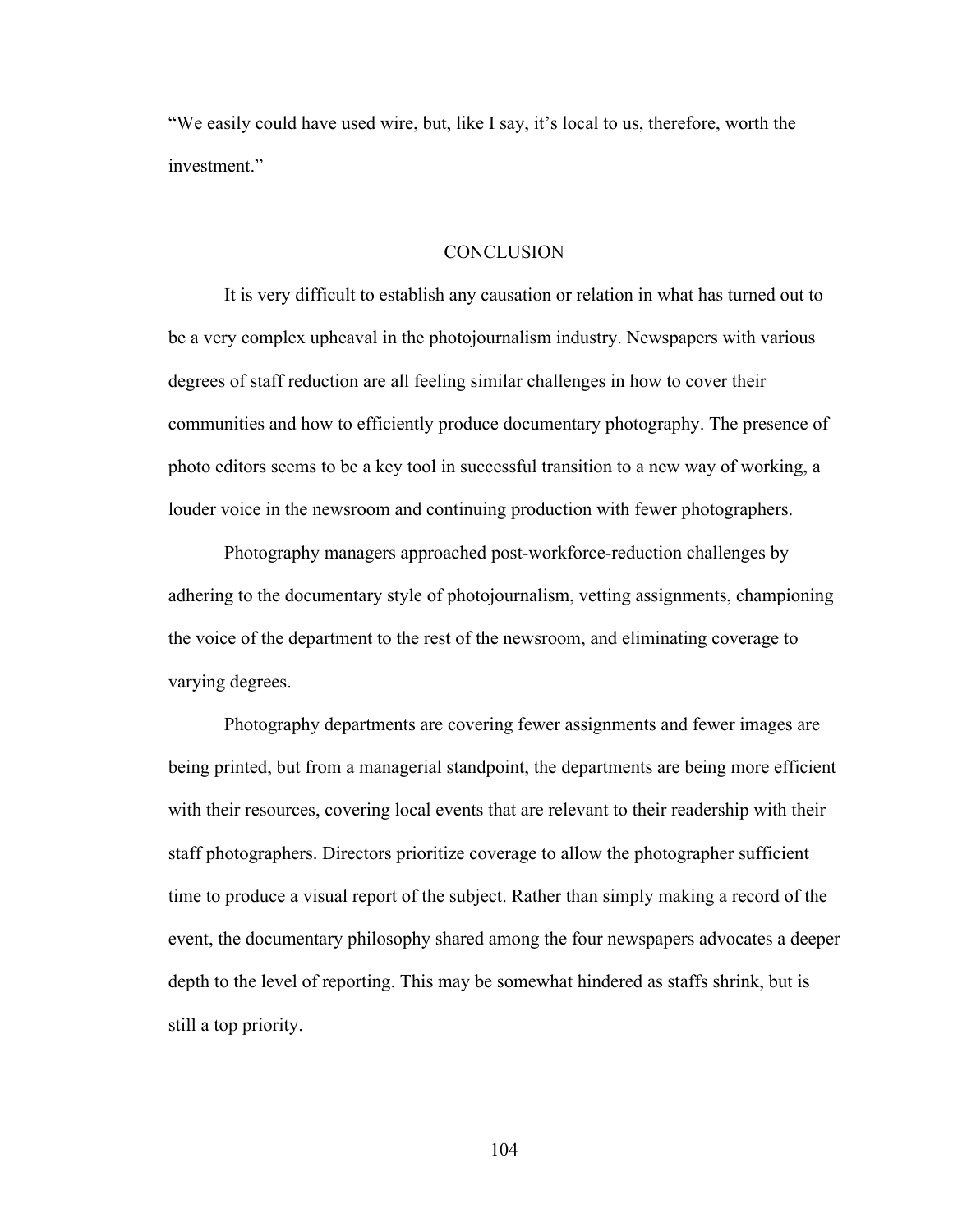The increased voice that departments are getting, whether through active championing like that of the *Boston Globe* and the *Detroit Free Press*, or by default, as visual multimedia's popularity grows, helps refine the visual product. Though the overall workload may be dropping to match what the department can feasibly do and what the rest of the newspaper can print, the assignments are better planned and more visually driven. The commitment to local staff covering as many events as they can without compromising the depth of their report remains and the quality of the photographic coverage has not dropped as much as would be expected by reducing a staff by half.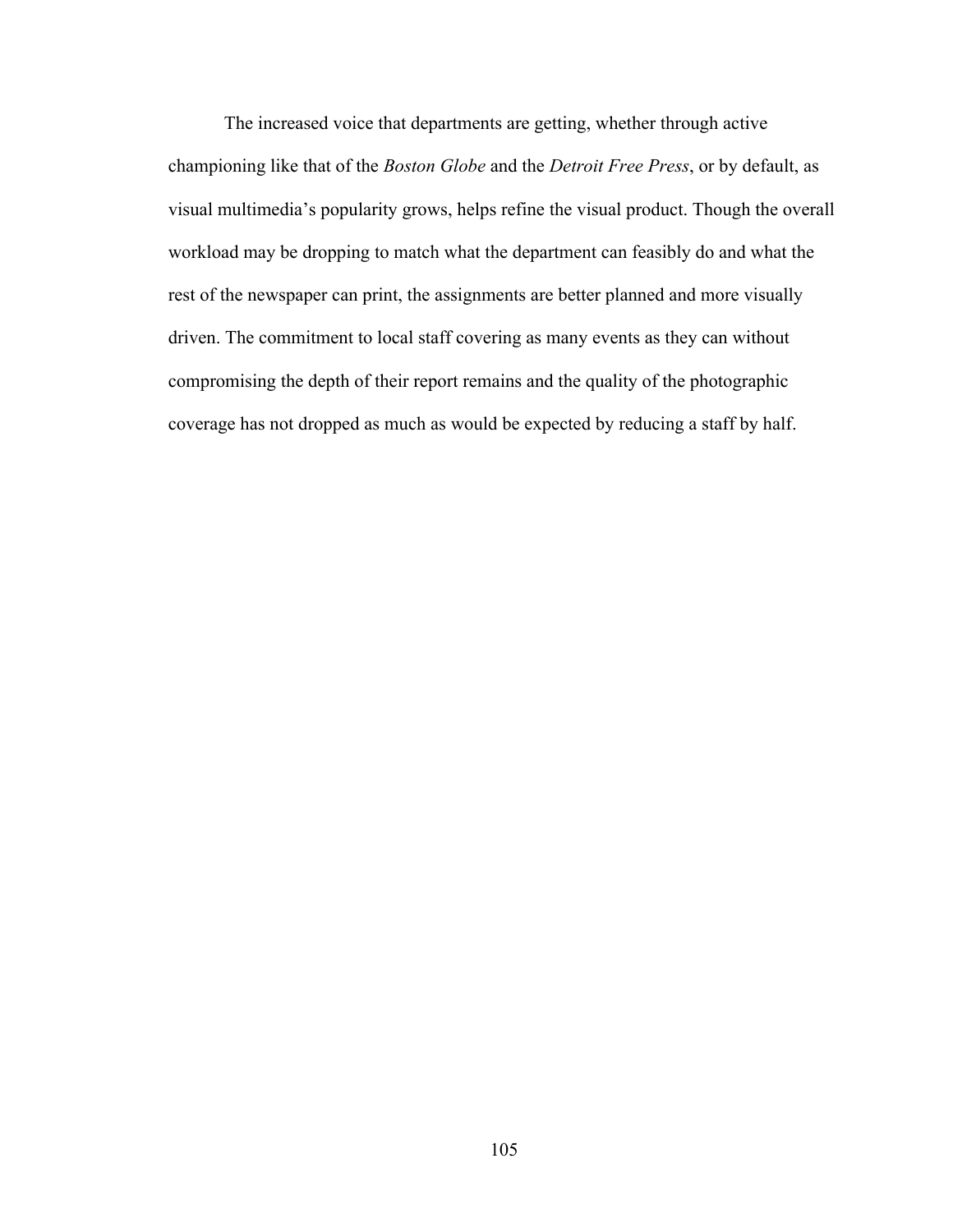## CHAPTER 6: Discussion and Conclusion

Quantifying quality of photography is a difficult task, but with an industry in great upheaval and departmental cutbacks in resources and print space, it is an important element to observe in journalism's evolution. Collecting data on quantities of images, bylines, image size, multiple picture stories, and photographer workload at *The San Jose Mercury News*, *The Boston Globe*, *The St. Louis Post-Dispatch* and the *Detroit Free Press* has given some insight into the depth, breadth and, ultimately, quality of photographic coverage. It is difficult to say definitively whether, in accordance with the Lacy and Fico measure, the quality of coverage at each newspaper declined or improved, since the results were mixed in each category and at each paper.

In general, the data showed news images increased in size and were more frequently shot by the newspaper's staff photographers, but the quantity of said images decreased, sometimes dramatically. Also, an increase of local content comes with a decrease in coverage of national and international news, leading to a decline in diversity of coverage. Based on byline analysis and discussions with the directors, photographer workload did not increase, given the conviction for documentary style coverage, which requires time. Each newspaper had split results on the change in quality of their photographic coverage and the suggestion that a decrease in quantity of images would lead to an increase in the quality of those images was not entirely proven or disproven.

The quantity of images and related statistics painted a less positive picture of the change in quality. The number of photos per page, photos per story, and data on page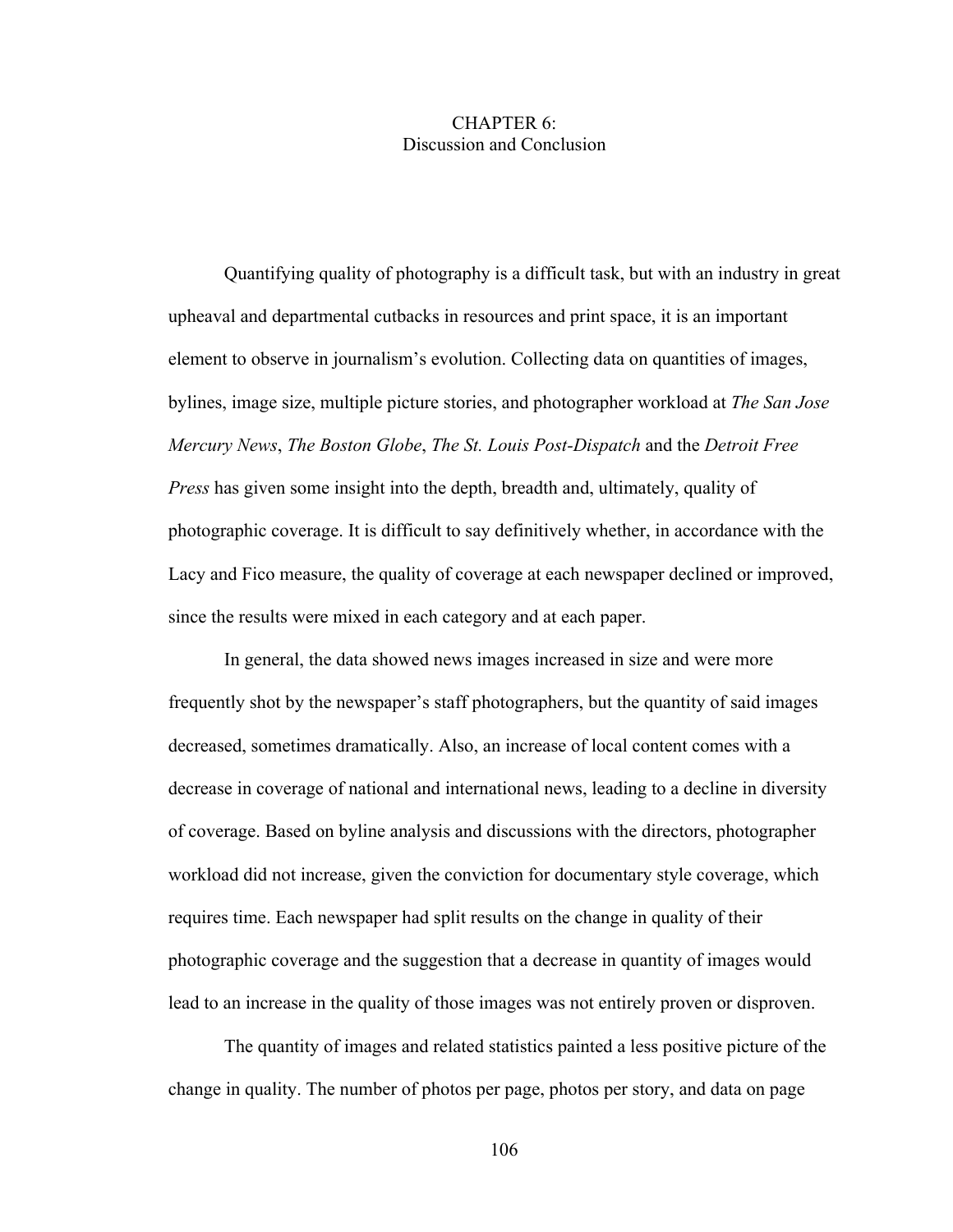placement, suggested a drop in quality of coverage through a loss of breadth and depth of reporting on the community. The preservation of quality on the images that do make it to print is trumped by the loss of coverage in the community because the amount of information disseminated by the newspaper has been reduced.

Within the confines of the photography department, where the directors of photography have the most influence in their product, a commitment to quality coverage was clear. Photographer workload, local photographers, depth of coverage (as time spent) on assignments were top priorities; protecting the documentary style was important. The other categories were further from their control, subject to other forces in the newsroom and from the management: page redesigns or reductions, wire subscription cancellations, and so on. These content-centered categories, along with the decision to eliminate photography positions affect photography content but are beyond the control of the department. Still, these numbers shows a change in the overall approach to visuals in the newspaper, along with a decrease in space for visuals, and is important to note when looking at the current state of the industry.

The directors of photography all confirmed their commitment to documentary photography and of the push to produce insightful, authentic visual reporting on their communities. At the *Boston Globe* and *the Detroit Free Press*, an increase in the voice and the prominence of the photography department, aided greatly by the work of the department's photo editors, spoke to a changing newsroom environment that valued visuals. The directors of photography at the *San Jose Mercury News* and *St. Louis Post-Dispatch* were ultimately hopeful about the future of journalism, but expressed frustration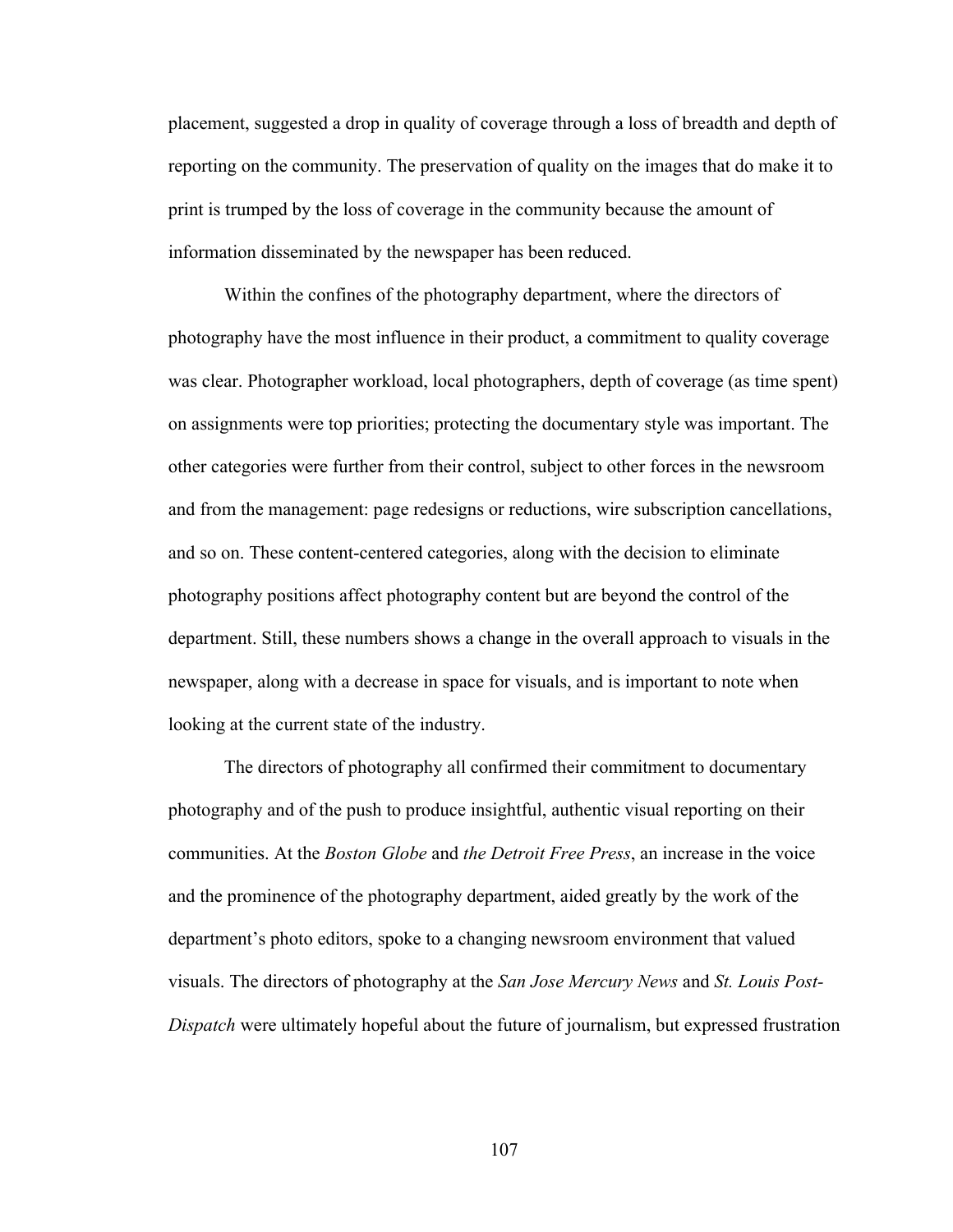with corporate directives that were more centered on numerical benchmarks rather than content that needed to be shared.

Despite the challenge of working in today's newsrooms, the photography staffs of all four newspapers won major awards amid the industry's upheaval. These awards recognize a commitment to high-quality, in-depth local coverage. *St. Louis Post-Dispatch* photographer Robert Cohen was named a finalist for a 2010 Pulitzer Prize for feature photography for a story on the city's homeless families. Coyne elaborated on the effort behind the work:

> He did a superb job with the story, got some time to do it, and he managed his time. He was still doing some of the lesser things that the newspaper has to get out along the way, but he'd make sure that everybody knew when he had to be somewhere and we'd cut out the time for him to do it.

The *Post-Dispatch* photographers also contributed to the coverage that won the newsroom the 2009 Pulitzer Prize in Breaking News Reporting for coverage of a shooting at Kirkwood City Hall.

The *Detroit Free Press* newsroom won the 2009 Pulitzer Prize for Local

Reporting. While two reporters led the charge in the reporting event, the photography

department played a strong role in the coverage of former Detroit Mayor Kwame

Kilpatrick's scandal, resignation and imprisonment. According to a news article about the

award:

Through 2008, the Free Press published more than more than 700 articles, editorials and columns, plus opposing viewpoints and more than 300 letters to the editor. Freep.com published 131 video reports, eight live streams from breaking news, several hundred pages of public documents and more than 100,000 reader comments. (Ghallager, 2009).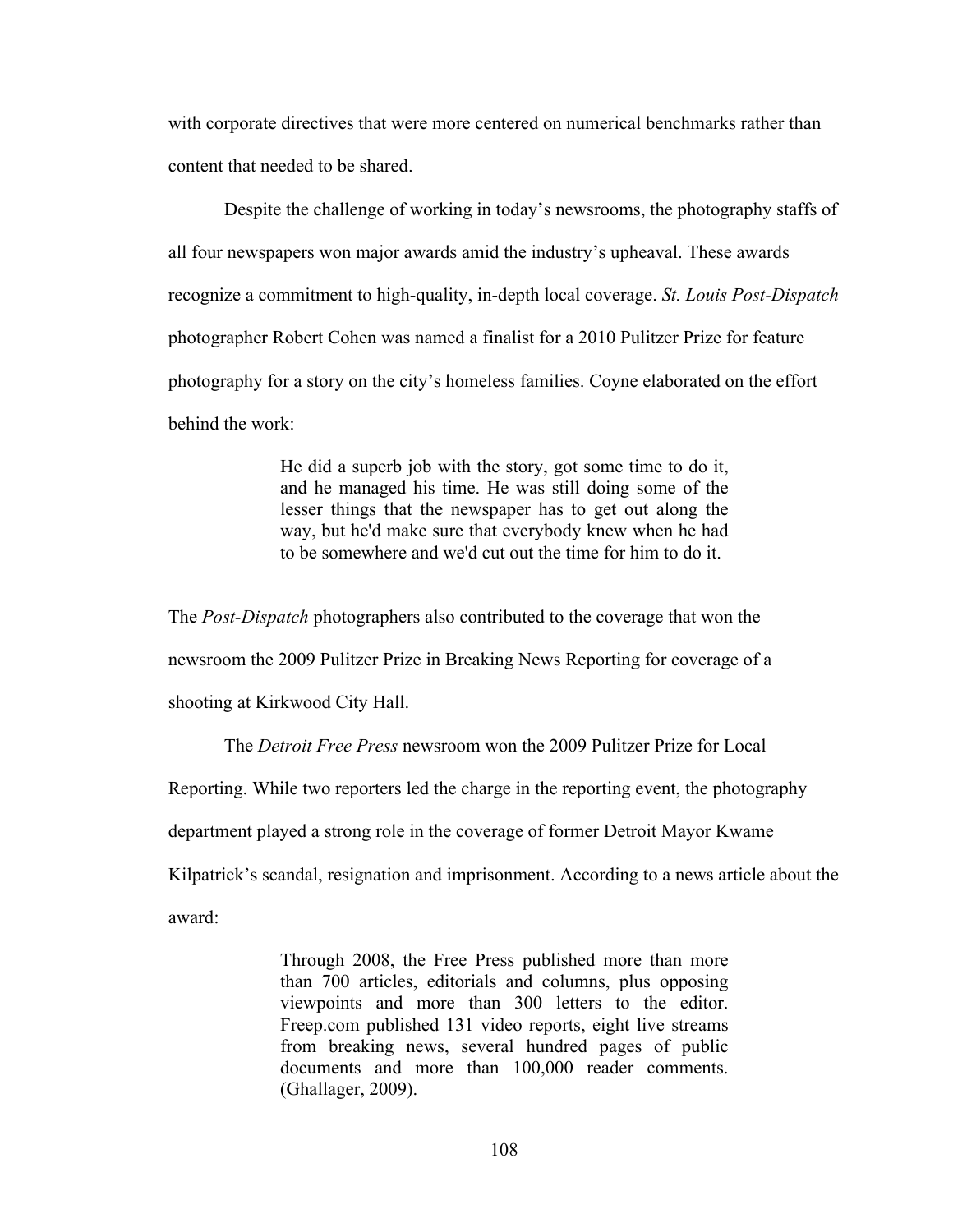Craig Porter said, "I really felt like we held our own and were a part of it. And we brought to bear on it all those different kinds of things that we do now. Still photography was really strong, but then we brought in a satellite truck and [live] streamed it."

The Detroit Free Press has won four national Emmy Awards and the *San Jose Mercury News* won one. Both papers, along with the *Boston Globe* and the *St. Louis Post-Dispatch*, won regional Emmy Awards for multimedia work, including long-form documentary and interactive multimedia. Even in a new medium, the newsrooms are able to do work worthy of recognition and commendation. Though the end-result presentation may be changing, a strategic allotment of resources, space and time can still produce indepth coverage relevant to the community by local photographers.

Not only are these awards validation by peers that the photography staff is producing quality work, but it also gives the department a sense of authority and power when working in the newsroom. After a weekend in which the *Globe* photographers won every first place in the Boston Press Photographer Association annual competition, Jim Davis spoke about its importance for the reputation of the department:

> By giving the photographers creative control, by arming the best in technology, by supporting them with the best editors, I think that that really makes a difference and I think that in the long run really shows in the paper and allows us the respect to be able to speak about photography and videography at high-level meetings. I think that respect is what gets us the resources we need and the resources we need are the money and the funding.

Craig Porter has charted the same course at the *Detroit Free Press*: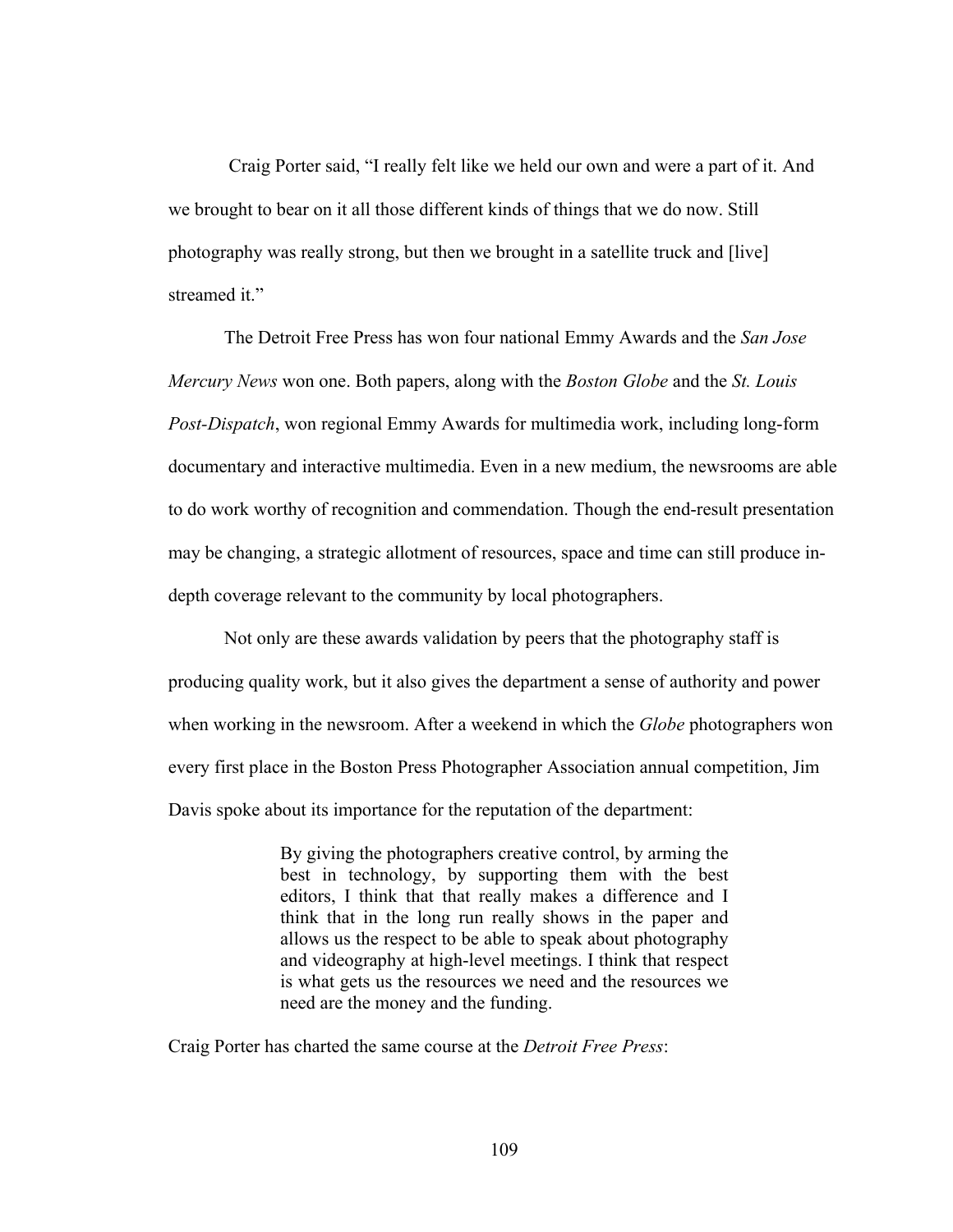The Emmys that we've won have come out of the photo department's collaboration with other departments. […] As those pairings started up and those partnerships in the newsroom came about, we were able to have more control over that because we'd had some success. It was kind of neat to be able to sit there with four Emmys on your desk, staring at somebody, saying, "Well why would you want to do that?" So that's where we're coming from now, trying to operate from a position of strength and involving the whole newsroom in what we want to do rather than wait to be asked or told what the good stuff is going to be this year.

The role of the photography department in the news organization is becoming increasingly important, which is advantageous in guiding the quality of product it produces. Wire service usage, layout and design are things in a newsroom that contribute to the quality of coverage but that are beyond the control of the director of photography. Awards and a strong track record in the newsroom can help amplify the voice of photographers in the organization and give more authority in lobbying for changes or improvements in areas of the newspaper that will ultimately enhance the visual product. This helps further direct resources, efforts and visual reporting in a way that lets the department build on its past successes and continue exploring ways to best serve the community. Porter goes on to say that it is a great obligation not just beyond the newsroom, but also within it:

> The flip side of having your own agenda and not wanting to be a service department is that you have to be an active participant in the daily news process. […] You can't just kind of show up on the big days if you haven't kind of been there every day. And that really, you know, sounds simple, but a lot of people don't to that. They kind of feel like oh, we'll hand this stuff in and just kind of leave it laying on the designer's desk. We'll be pissed off at the results, but on the days that we care more about it, we follow through longer and we try to influence the lead picture vs. the secondary, which is the lead picture, those kind of things. Those things that if you do it every day it doesn't seem so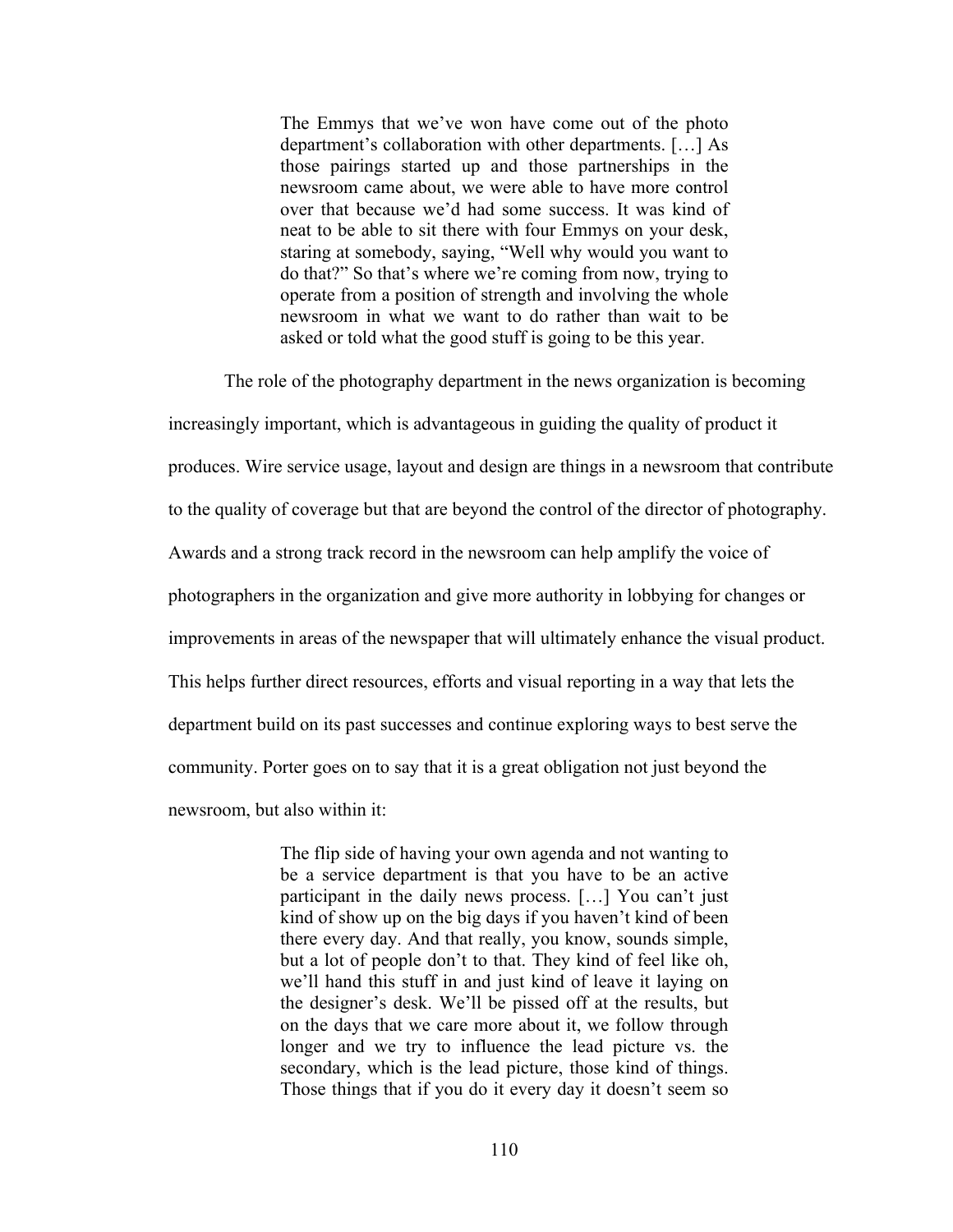out of place and weird that you're there trying to influence it when it's an important day. So we are always kind of charting our own agenda and pushing our own stories.

Quality coverage can beget quality coverage and can build on itself in the right environment with the right support, but the key is having the resources and constructing the workflow in a way that will enable the photographers, editors and management to produce quality work. With visual communications becoming increasingly important in society, photojournalism is, by default, becoming more important in a newspaper's arsenal, but how the management of the full organization encourages or hinders the work is a good indication of the foresight of the company.

## **CONCLUSION**

While it is impressive that amid a turbulent media environment, these photography departments did as well as they did both along the lines of Lacy and Fico's measure for quality and in winning awards for their coverage, the drop in quantity of coverage is troubling. Every newspaper printed fewer news images in 2009 than it did in 2004 and every newspaper reduced the number or the size of pages printed, in some cases, both. A combination of fewer journalists, fewer stories and fewer pages in the newspaper combined to produce this result. Thus, less visual information is getting to the readership, a content style shown to be useful and valuable to those looking at the newspaper.

Photography departments are not fulfilling the purpose McQuail defines as producing and distributing knowledge as well as they have in the past. This in turns leads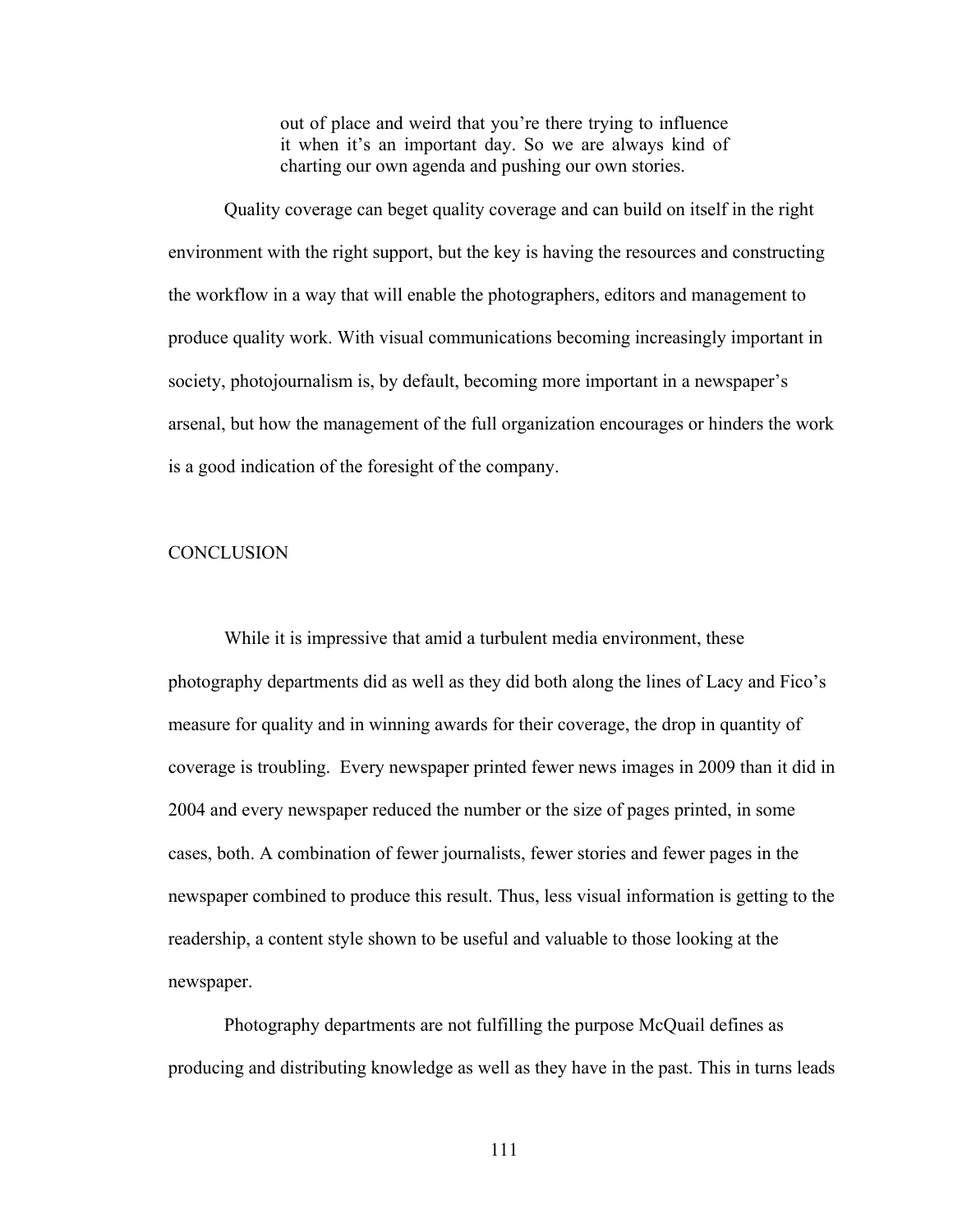to a failure to act in the public trust as set forth by Williams and Carlyle and to satisfy Hardt's defined societal need for information. Without this information or this visual understanding of their communities, readers are not as informed about their surrounding community, hindering the functioning of the democratic process, public discourse and cultural identity emphasized by Lucaites and Hariman and Spratt.

The concerns of the group of international journalists and headed by Bob Giles in 2002 are still relevant and, considering the drop some papers have seen in the size of news space and quantity of images, even greater. The "fundamental role of the press to inform and empower citizens" continues to be endangered. (Giles, 2002). In particular, the newspapers are failing segments of the readership that solely consume the print product. The community's ability to understand issues and relate to the problems of those around them suffers. Larry Coyne pointed out this was a crucial element of photojournalism, emphasizing the importance of working to connect with the subject so the reader could also benefit from the connection:

> Do your people have enough time to cover something that can give readers a real grasp of what's going on? Is the emphasis upon just getting out more stuff as opposed to photographs that mean something, that say something? Is the emphasis upon photographs of what things look like as opposed to what's going on? If you could somehow get a sort of an understanding of the subjects that you're covering, isn't that better than showing what they look like? And do you do it in such a way that's creative also? […] It's not photographer's style, necessarily, but can they […] still tell the story true to the subject."

The directors of photography of the newspapers studied kept this type of documentary photography as the ideal and worked to maintain working environments for the photographers that would allow optimal success. Yet certain restrictions, be it budgetary,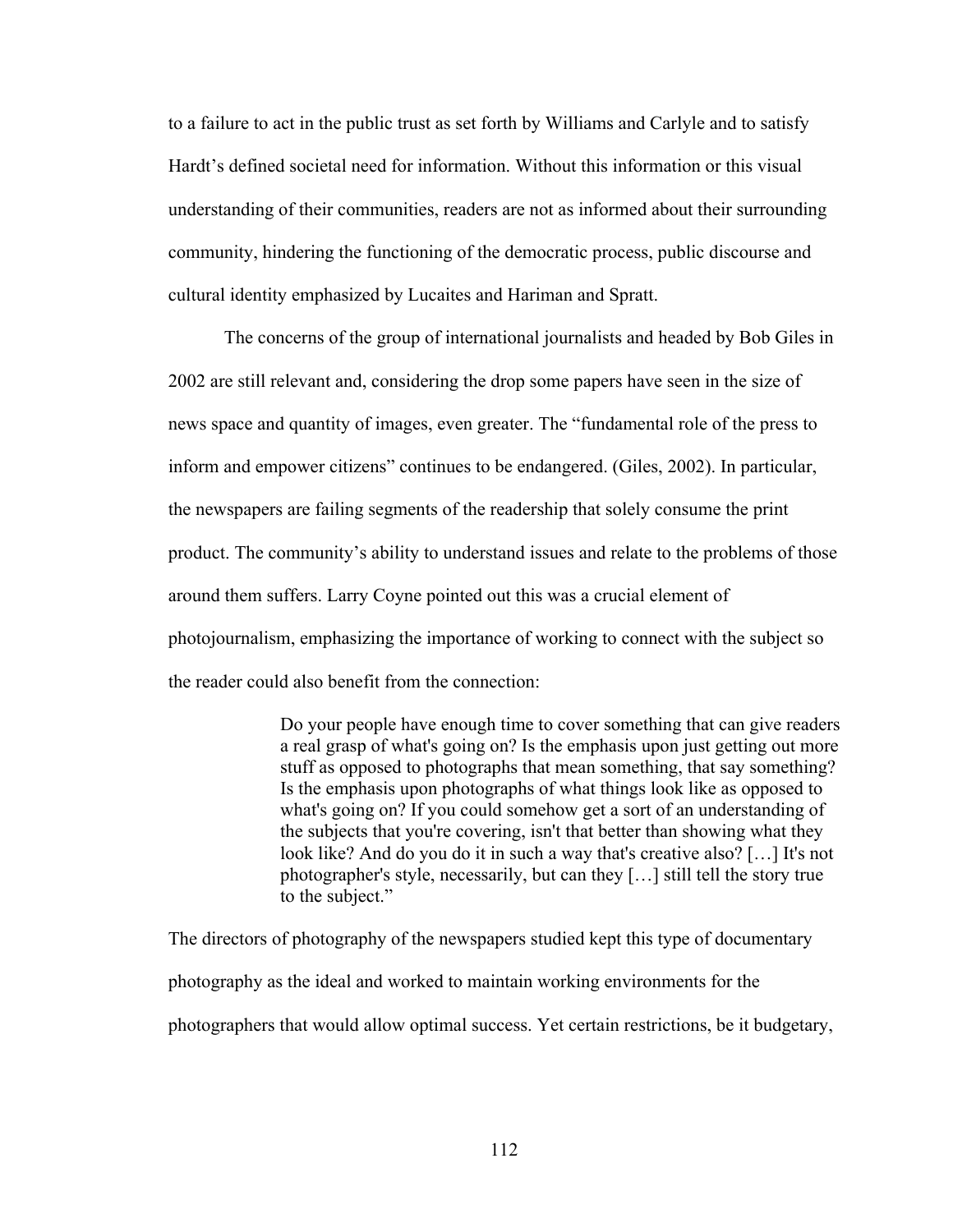equipment or personnel, have begun to encroach on the ability to gather and share information that is important to the community's citizens.

Journalism, and photojournalism in particular, "provid[es] society with a mirror of itself," and "act[s] as the conscience of society" (Hardt, 1979, cited in McQuail, 2000, p. 73). As photographers and editors are cut from photography department, the ability to do this is hindered, as shown in the decrease in overall images and as echoed by Geri Migielicz's frustration in not being able to cover the San Jose community as well as she would have liked:

> Where it hurts is when there's something that you just can't cover. […] We had the Vietnamese community was up in arms over the naming of a business district […] and just covering that whole thing, we probably didn't get to every meeting with city hall, every major protest, we didn't generate as many in-depth multimedia pieces, we didn't cover that as a big story just because we couldn't. […] That doesn't show up in the paper, they don't show up. They just disappear. It's a diversity and a depth to the coverage that just wasn't possible for as many things as we would have liked to have done. Some things I'm very proud of that we struggled to cover and then there are things that we just couldn't, that you know, your instinct told you that you should be doing, but there just weren't the numbers to do it.

Also contributing to a deficiency in diversity is the reduction of wire services, a

result both of fiscal cuts and of a shift to strong emphasis on local coverage of local news. While the Lacy and Fico measure of quality applauds a commitment to local coverage, it also counts wire service and the diversity of knowledge it brings to the newspaper's content. The improvement in local coverage is negated by the drop in wire diversity.

Regional newspapers find themselves reevaluating their journalistic mission, as they compete with other sources across the internet for coverage of national and international stories. Craig Porter points out the need to be informed about events beyond the local sphere: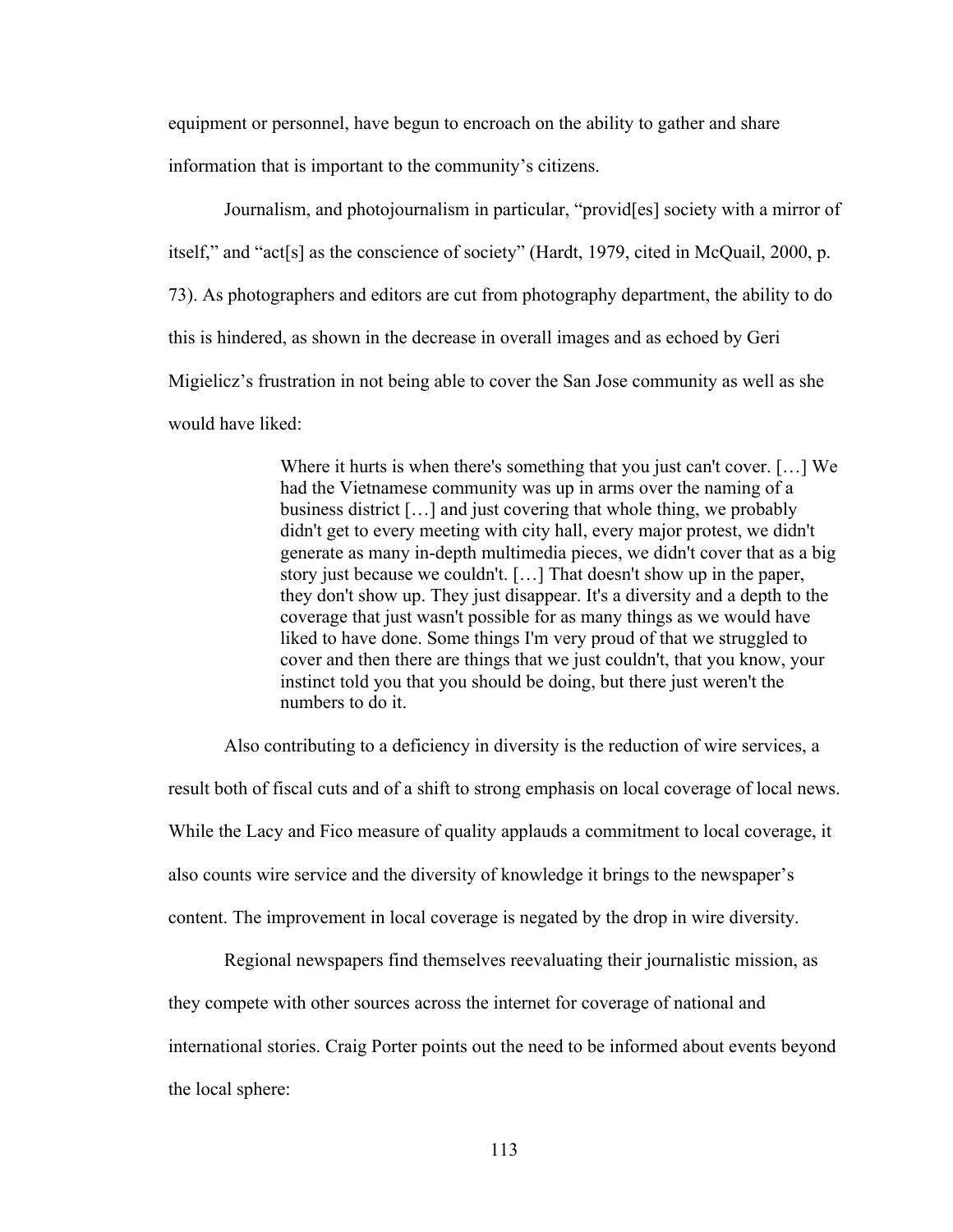If I could choose one thing about regional newspapers like us that's changed for the worst, it's space to do [national and international news] really well. Because I really think the Free Press could be a newspaper that would be all the newspaper you needed. […] People should be citizens of the world in addition to citizens of their own state or city or neighborhood and that's one of the things that we could give them.

Wire content is being used to supplement regional and local coverage, rather than expand national and international coverage. Jim Wilson at the *Globe* used wire content for coverage of a Supreme Court nominee with roots in Boston, since there wasn't much opportunity for storytelling images at the press conferences and hearings. Geri Migielicz at the *San Jose Mercury News* used wire content both from external services and from the internal wire agency of Media News Group to get visual coverage of regional events that the paper couldn't cover itself.

In the short term, the public receives less information from the newspaper; in the long run, the visual record of daily society is shrinking and developing gaps. Spratt (2008) points out that over time this record forms the cultural identity and iconic moments and images of society. This loss of images and visual coverage of the community of a newspaper ultimately manifests in an incomplete picture of society.

The shift to an emphasis of online content, despite taking resources away from producing content for print, has opened up a venue for more of the department's work to be seen. At the *San Jose Mercury News*, "what it gave the photo department was a sense of authorship and a canvas for all those images. […] In the context of the newspaper, with shrinking space, you know, we're looking at one or two pictures. Then we had the ability to have a click-through slideshow, an audio slideshow, multimedia pieces on stories that warranted it. And even from a regular high school football game or an event,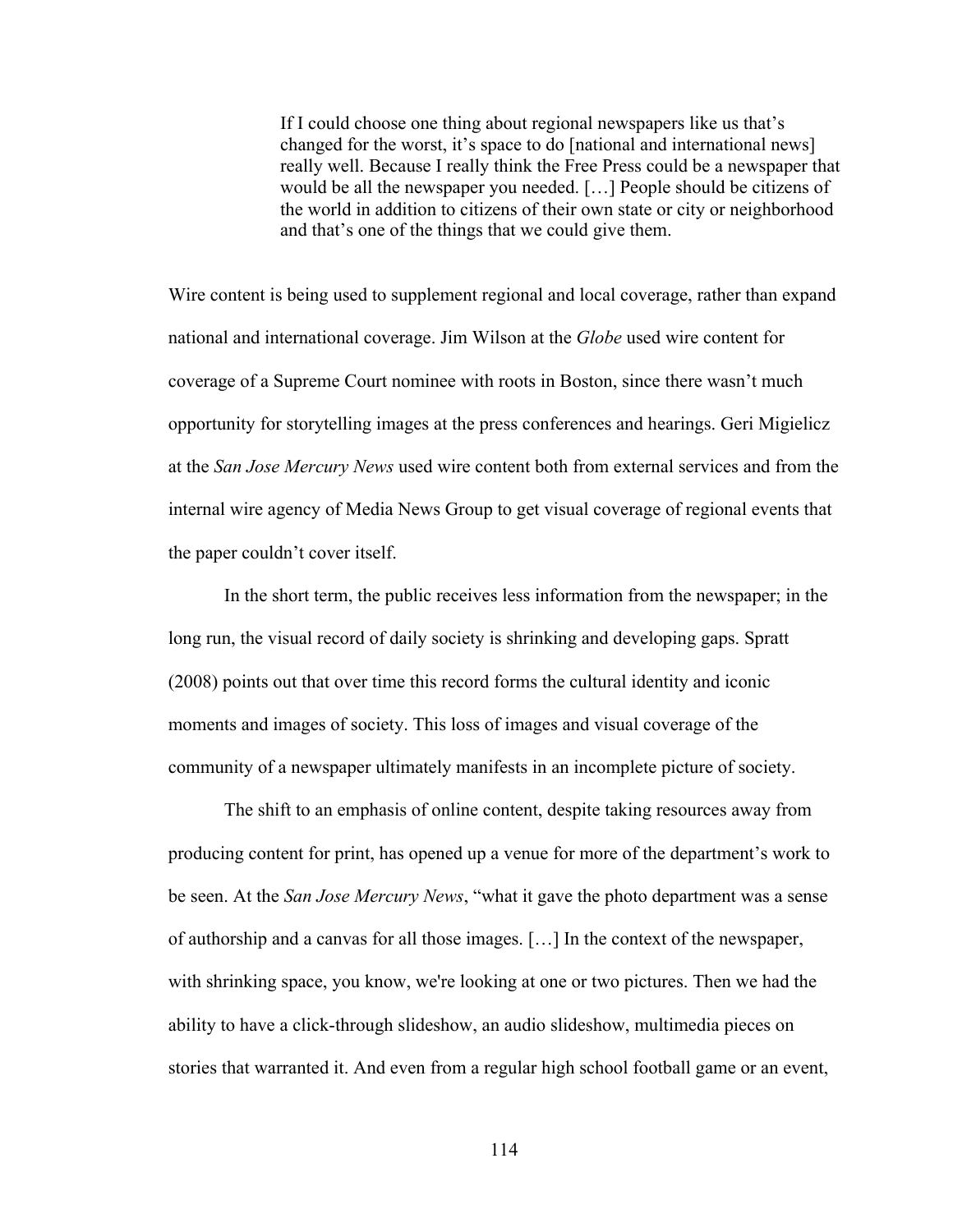cultural event, you know, we could put together a slideshow and post a great depth and variety of work."

When resources are taken away, for the most part, the intention and effort for the best possible coverage is unchanged, with directors opting for a reduction in coverage instead, supplementing it with wire or freelance content. The newsrooms are also tackling and inventing the path for multimedia as well as the role of video in the photography department. With all these factors actively evolving, an exact evaluation of the quality of photographic coverage in print is hard to make, but there has not been an outstandingly negative affect on quality despite reductions in staff of up to 50 percent. The directors of photography still hold firm the value of documentary photography that connects readers to their community. The amount of this work being done, however, is decreasing. Less information is getting out to the public, compromising the newspaper's obligation to its community.

It is beneficial not only to the photography department, but to the newspaper and its readership for those producing the paper to understand the roots and role of photojournalism. An appreciation for the role of photography in the news and in society can only enhance the news product as the industry evolves and increases its use of multimedia .Geri Migielicz articulates why the photography department is important both in the newsroom and for researchers:

> The content that's primarily visual is really driving the business model and so it makes visual and digital journalism more central to the mission [of the newspaper]. We illustrated stories before, before there was multimedia. Now, multimedia really gives an opportunity for authorship and ownership of stories to visual journalists.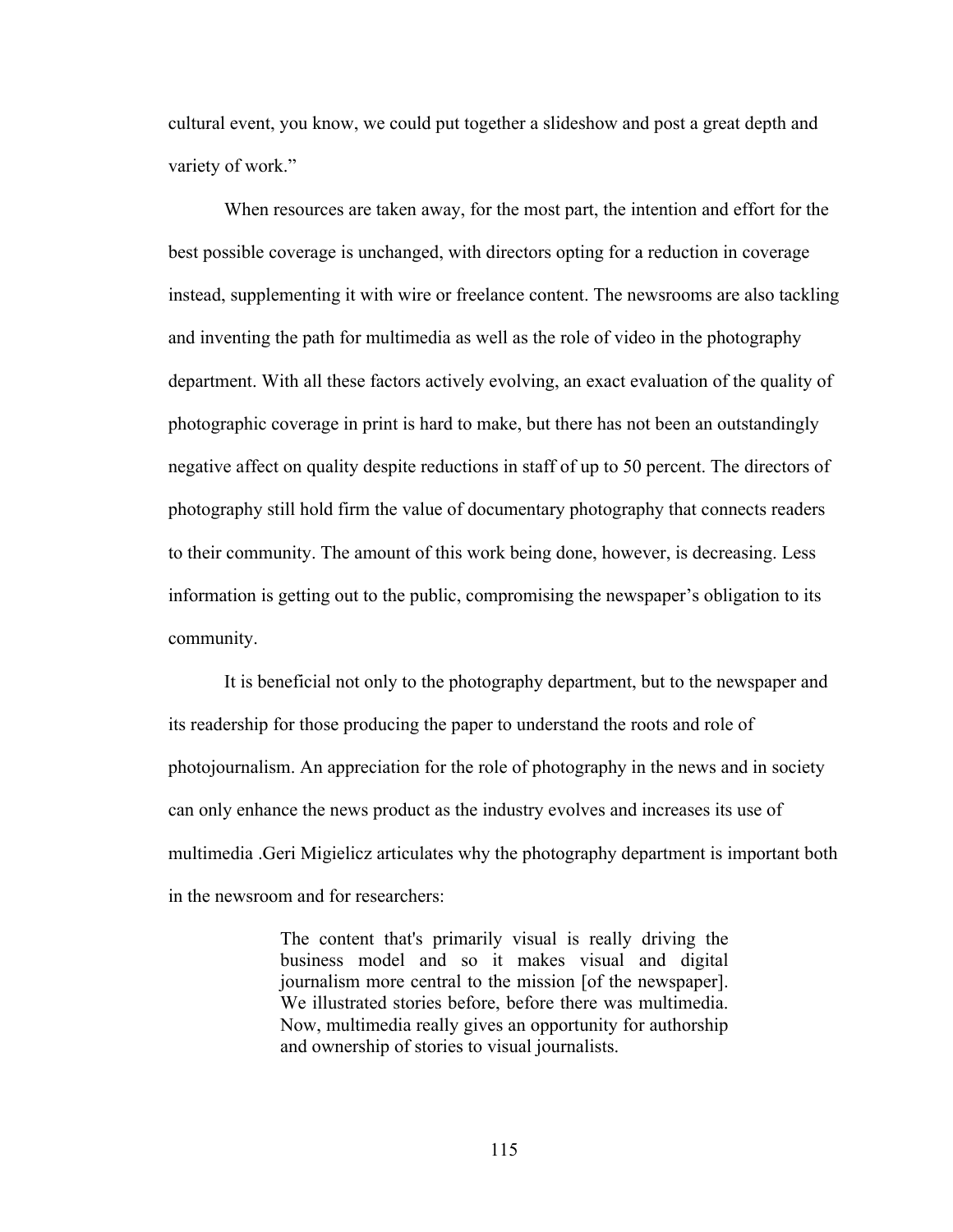For editors and Directors of Photography, as well as executives in these changing news organizations, it is important to realize that visual content is important to the future of the paper. Supplying photographers and editors with the technology and support necessary to let them do their job as well as innovate in their field, much like Craig Porter has been able to do with the Gannett-owned *Detroit Free Press*, will ensure an advantage in transitioning to the web and connecting with the new generation of web-centric readership. To deny technological upgrades or eliminate editors is detrimental to a product that could save the newsroom.

Both directors of photography and management-level editors throughout the newspaper need to make the effort to integrate the photography department further into the newsroom and the newsmaking process. The transition from a "service" department to an active, creative reporting department is crucial in building a presence, particularly on the internet, for the new media landscape. It may be too late, however, as budget and personnel cuts hinder the photography department's ability to explore the new frontiers of the industry, which would both appeal to the readership and also lend credibility to their standing in the newsroom.

Directors of photography are doing the best they can with the resources they have but also have to cut corners in their coverage, which means a decrease in information and especially a decrease in diversity of information for the readership. While the work being done now is admirable considering the constraints, the long-term sustainability of it is in question.

Researchers of newspapers, new media, photojournalism and even the history of journalism, must all realize the increasing presence of photojournalism and visual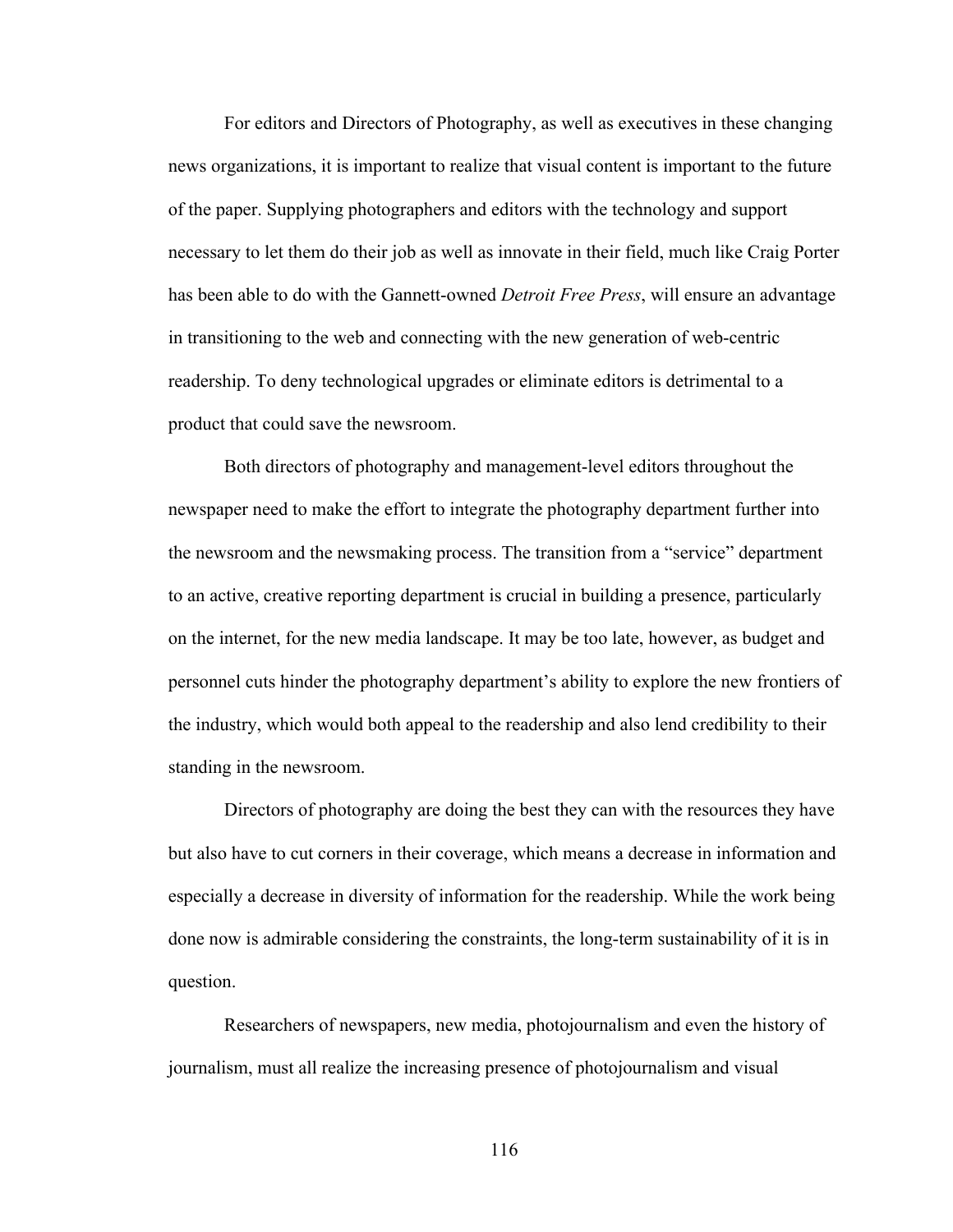communications in the landscape of the industry. More study of quality, of management methods and of content innovation will not only help those in the field weigh their options, but will advance and increase the small body of research of an important field.

## Limitations and Future Study

First, this study adapted a written-content evaluation of quality of coverage to measure that of photographic output. As visual communication entrenches itself into society, it is increasingly important to look at what visual communicators value in their style of coverage. Surveying photography and multimedia departments at various news organizations would help create a more applicable set of evaluation categories to further research the quality of visual coverage.

In addition to the difficulty in measuring the quality of the output of a photographic department, that product is changing, which means the definition of quality is also changing. Craig Porter of the *Detroit Free Press* agrees:

Sometimes good quality is getting it to us quickly. If it's something that is needed right now to update the weather or the website, send the first picture you get as you tramp out to your car that morning and then improve on it later. The six categories used in this study give insight to the amount of visual information being distributed to the readership, but using a system based off a survey of Directors of Photography, editors and other visual communicators may yield other facets

of the quality issues that the word side doesn't consider.

This study only looked at four newspapers and only looked at newspapers that were in a mid-sized or regional circulation bracket. These papers are the hardest hit right now as the industry shifts. Looking at larger papers with more resources or smaller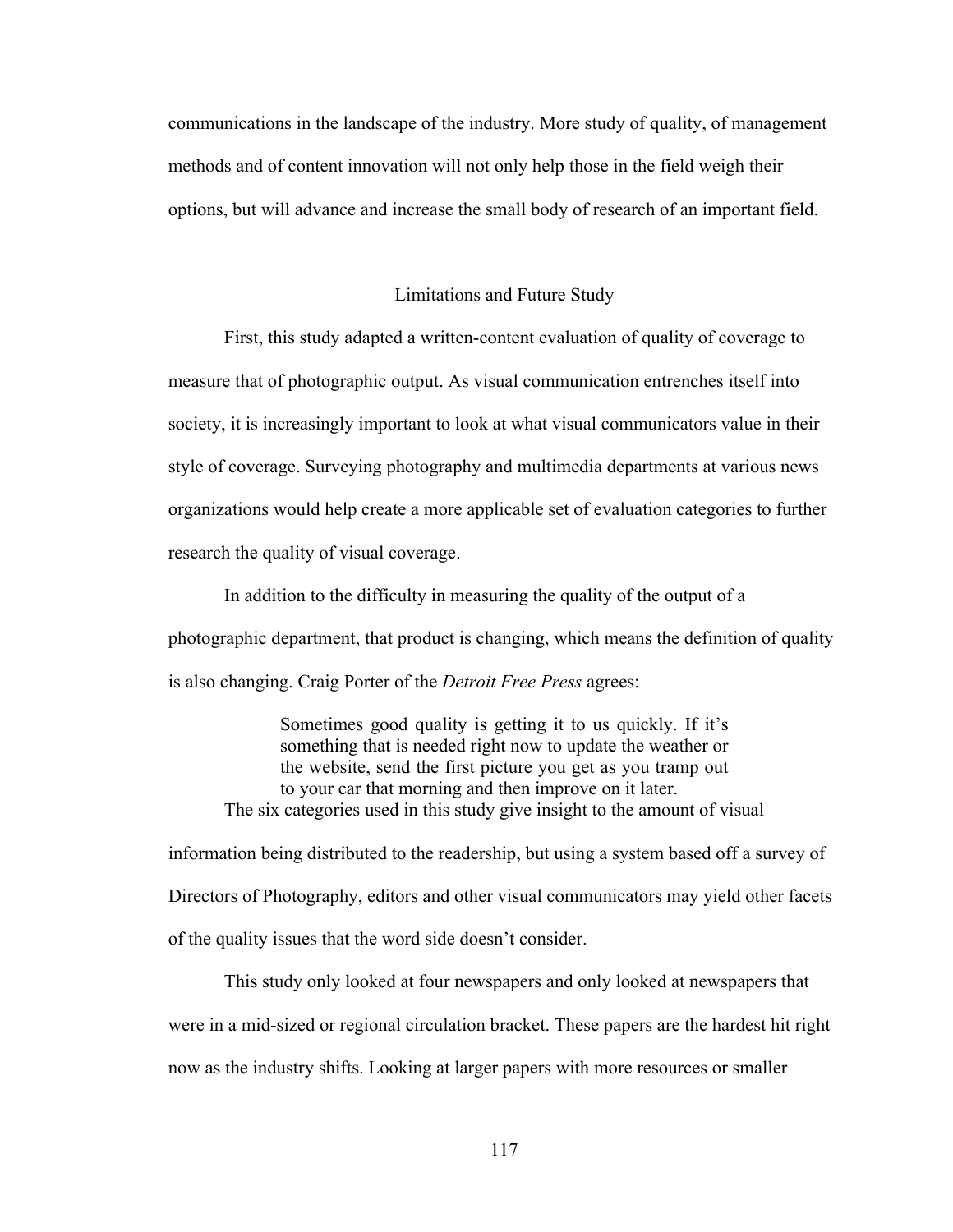papers that were "hyper local" to begin with may yield different results in an evaluation of the quality of their coverage.

This study did not look at online content, an increasingly important part of each newsroom's workload. By researching what would constitute quality of coverage for online materials, a look at various news organizations' online products may paint a different picture of the state of their newsrooms. Look at the print side only makes it difficult to fully evaluate what the photography department is doing in their day-to-day work. Craig Porter of the *Detroit Free Press* is overseeing a department that works with still photography, slideshows, video and produces a TV show. Said Porter, "I think that being narrow [in the scope of research] ignores a lot of the pressures on a department like mine that are kind of architects of why all this change has happened."

Photojournalists currently working in this tumultuous environment were not interviewed. They produce the content readers see and are dealing with a different set of changes, such as expanded schedule hours or new technologies, than editors. Their perspective on how changes in management and opinions on if changes in corporate emphasis and values are affecting their ability to serve their community are important to track as the industry evolves.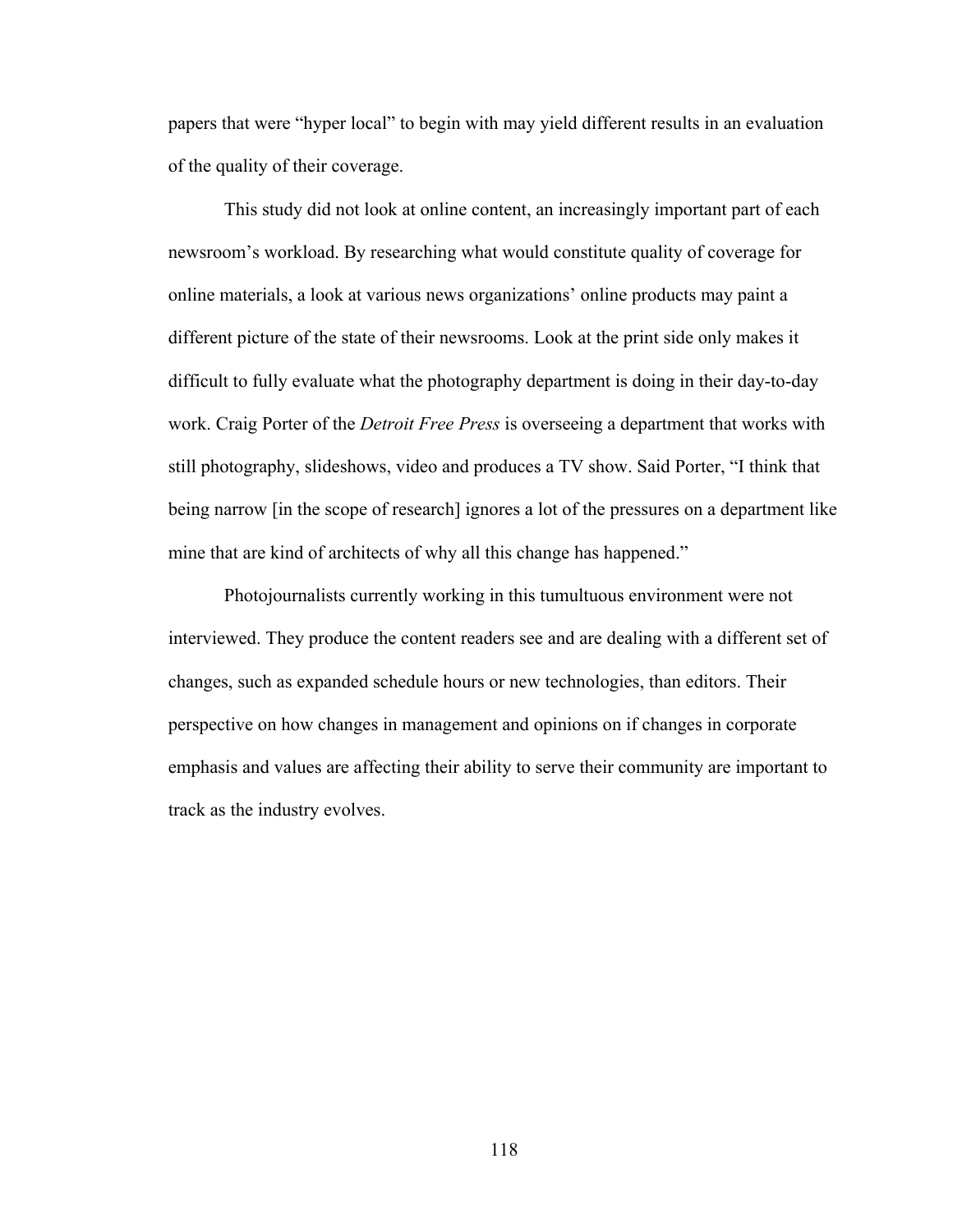APPENDIX A: Codebook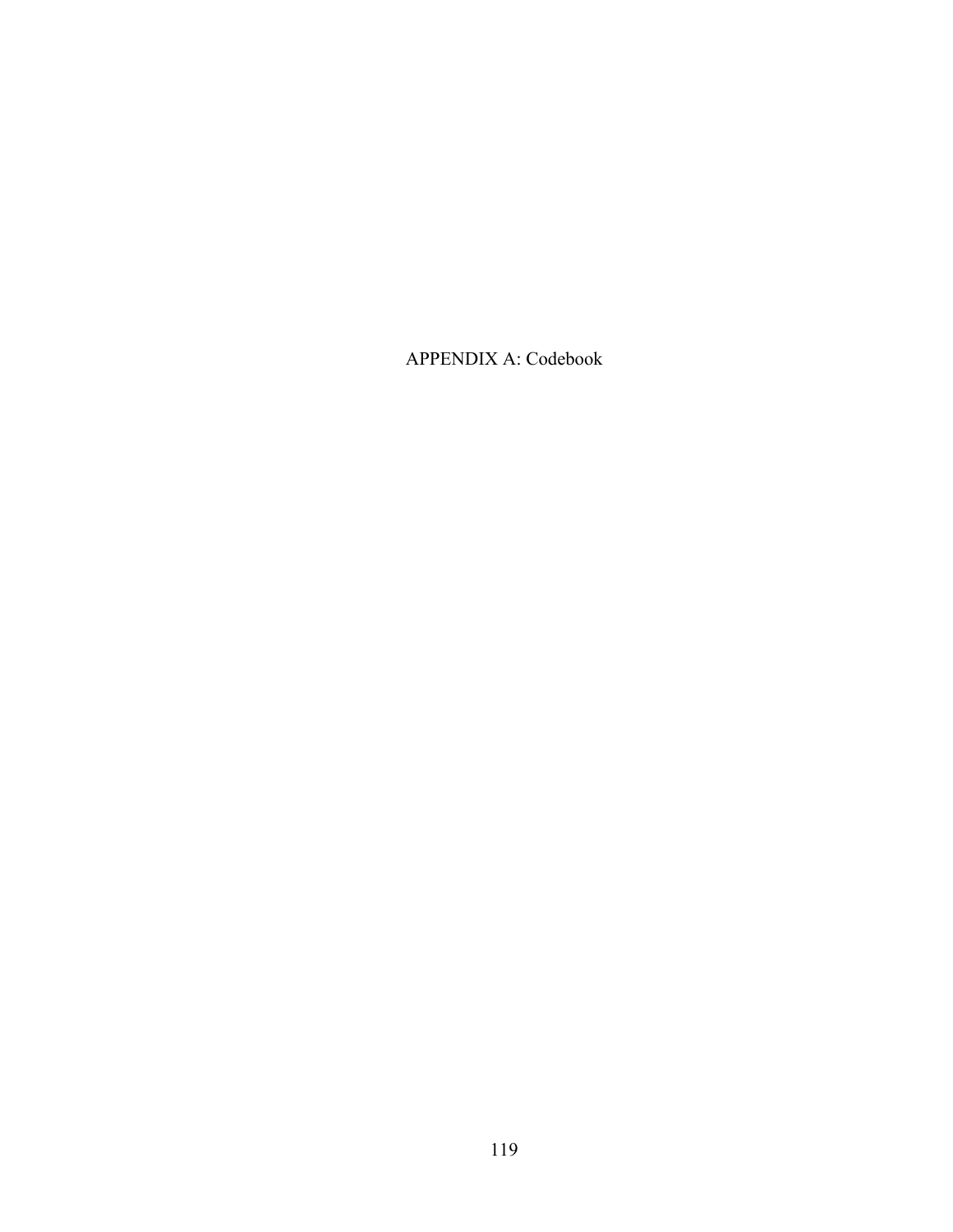# **Quality of newspaper photography – Codebook**

Overview of coding procedures:

- 1. Classify each photograph by type of content.
- 2. Classify each photograph by photographer byline.
- 3. Classify each issue of the newspaper by number of articles with more than one photograph.
- 4. Classify each issue of the newspaper by number of stand-alone/feature pictures.
- 5. Classify each photograph by placement on page.
- 6. Classify each photograph by size as measured by ratio/percentage of the printable page.

For the last two above categories, each photograph is coded in relation to the rest of the page.

**Question 1:** What is the title of the paper?

This can be found at the top of the page either as the masthead (on the cover) or near the masthead (for other sections).

- 1- San Jose Mercury News
- 2- The Boston Globe
- 3- The St. Louis Post Dispatch
- 4- The Detroit Free Press
- **Question 2:** What is the issue date?

Found in the masthead or in the upper corner of the page.

- 1- Sunday, July 11, 2004<br>2- Wednesday August 25
- Wednesday, August 25, 2004
- 3- Tuesday, September 14, 2004
- 4- Thursday, September 30, 2004
- 5- Friday, October 8, 2004
- 6- Saturday, November 13, 2004
- 7- Monday, December 6, 2004
- 8- Thursday, January 15, 2009<br>9- Wednesday February 25, 20
- Wednesday, February 25, 2009
- 10- Saturday, March 7, 2009
- 11- Sunday, April 5, 2009
- 12- Friday, May 15, 2009
- 13- Tuesday, June 16, 2009
- 14- Monday, June 29, 2009

**Question 3:** What is the section? (What does the masthead say?)

- 1- Front Cover
- 2- Local/Metro
- 3- Business
- 4- Sports
- 5- Features section ("Arts/Entertainment"/"Life"/etc.)
- $6$  Other

#### **Question 4:**

a. What is the page format of the paper?

- 1- Broadsheet The page is significantly taller than it is wide.
- 2- Tabloid The page is smaller, nearly square.
- b: Where is the majority of the photograph if the page is divided into thirds?
	- 1- Top most of the photograph is in the top third of the page.
	- 2- Middle most of the photograph is in the middle third of the page.
	- 3- Bottom most of the photograph is in the bottom third of the page.
	- 4- Full Page the photograph is the entire page.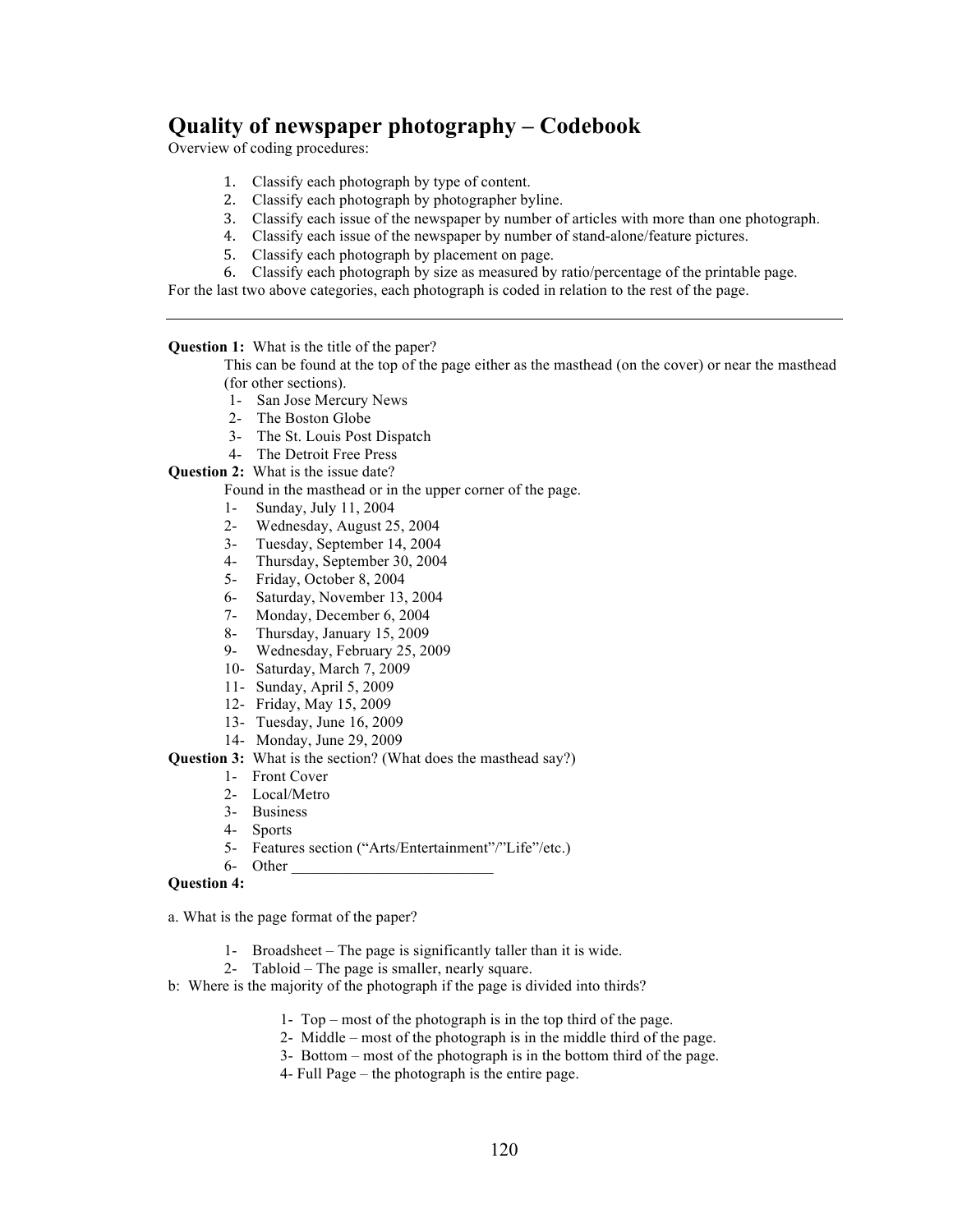If the photograph is equally divided in two sections, give preference to the upper third, since we read from top to bottom.

#### **Question 5:**

- a. What kind of photograph is this image?
	- 1. News photograph/image A picture that accompanies a news event or feature story; is larger than one column. May be a stand-alone; has a caption. If a photograph has "illustration" in the byline, it will be coded as an illustration.`
	- 2. Graphic/Illustration/Map A drawing or otherwise manufactured image, often credited as "illustration" or "graphic." The source of this visual element will still be coded for byline.
	- 3. Mug shot A picture of a face—either a subject of the story or a columnist—or a book cover or a product that is less than one column wide.
	- 4. Refer picture usually a small picture (often one column or less, sometimes a cutout, usually without a significant caption) above the masthead or along the side (usually the left) or bottom of the page that refers to a story or feature inside the page. Mug shots in these areas that refer the reader to a story inside (including columnists) will be coded as refers.

5b. If 1, what kind of assignment does the photograph appear to come from? If it is not clear simply by looking at the photograph, also look in the caption for the photo and the headline and first paragraph of the news story (if there is one) for more information. Logos are NOT counted.

- 1. Spot news Unplanned news event, breaking news. Examples include fires, accidents, crime scenes. There was no anticipation for this event.
- 2. News event Planned, announced or scheduled news event. Examples include press conferences, ribbon cuttings, sporting events. There was advanced notice for this event with a specific time that the event would begin and an approximate duration.
- 3. Assigned story A subject or story that did not operate on a specific schedule, but relied more on the coordination between the photographer and subject. Examples include portraits, landscapes, architecture, documentary work (day in the life). There was advanced notice for this assignment, but the photographer had some flexibility with when to photograph it.
- 4. Hand-out image The image was distributed by a PR representative, a government official, story subject (such as a family photo); the newspaper staff did not produce the image.
- 5. Unclear It is difficult to tell what type of subject is being covered.
- 5c. A cutout has the context or remainder of the picture eliminated, leaving only the shape of the subject.

#### **More about coding:**

Mug shots and small portraits can sometimes be difficult to discern. Most papers have a standard style for "mugshot" images, so looking at other pages of the paper can confirm if something is a mugshot. Sports and opinion columns usually use mugshots of the writers; that may help clarify what style the paper uses or at least the size.

Do not code logos, even if they are made by the newspaper to denote a continuing feature or story. If they are printed in the top, bottom or side gutter, where refer images are found, do not code them.

"Refer" pictures are found along the top or bottom and, sometimes, left or right edge of the news hole. The image or graphic is connected to a story inside the paper and almost always has "see page #" on or near it. Feature photos, which are printed larger than refer images and are in the main news content area of the page, may also have a "see page" reference by them, but should be counted as news pictures. They represent reporting work by the photography department; refer image production is controlled by designers.

The byline "John Q. Smith/Staff" that is under a photograph indicates a staff photographer took the picture. If there are multiple pictures and only one is credited, it will probably have "Smith/ Staff Photos" to indicate all images were by the same photographer. If there is text associated with this story, it will have a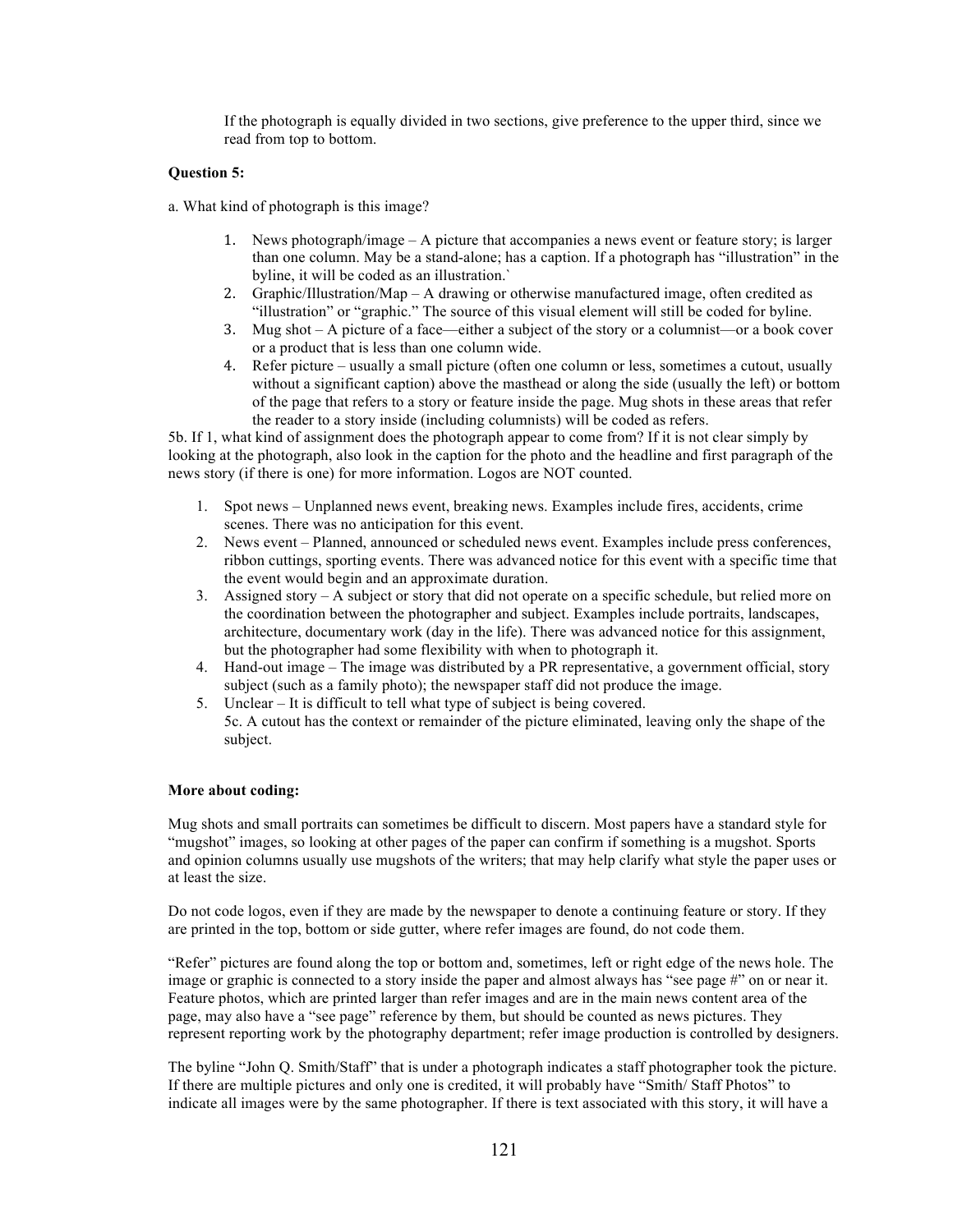byline near the top of the story/headline. Check if they are the same person. If there is a picture package, where multiple images are separated from the body of the paper by a hairline border or some other type of visual delineation, the copy block may not have a writer credit. It is not safe to assume the photographer wrote this, so do not write that the reporter/photographer bylines match.

**Question 6:** According to the byline, what is the source of the image?

Bylines can be found in smaller type beneath the photograph on the right side. For groups of photographs, there may be one credit line for all of them, which will say "Photos by…" There also may be no credit for a photograph, particularly if it is very small. The specific source of the photograph can be identified by what is written in the credit line. Groups of photos may have one byline that will read "Photos" rather than "Photo."

- 1. Wire service The credit line will read "Associated Press" or "[photographer name]/Reuters." Other possible services include Getty, AFP, EPA, etc
- 2. Submitted/stock/outsourced/handout The credit line may include "Courtesy of" or the name of a company or website. The caption may also give clues about the source.
- 3. Freelancer– The credit line may include ""Special to the [paper name]"
- 4. Staff The credit line may include "[photog name]/[paper name]" or "/staff" or "staff photographer" or some other explicit link of the image's creator to the newspaper.
- 5. File photo A photo by the newspaper from the past. "File" will be in the credit line. However, if it is wire file "AP File Photo," credit as a wire image.
- 6. Uncredited There is no name or source attributed to the image.
- 7. Unclear The source of the image cannot be determined. Byline may simply read "Photo by (Name)" or just "Name." Be sure to read the caption of the photo; it may have more information.

**Question 7 a&b:** Is the picture associated with an article? How many total **news/main** pictures are there associated with the article on the page?

Layout will usually indicate what photographs and stories go together. Double-checking with the captions of photographs will confirm the content's relationship. Stand-alone photographs usually have a border or hairline dividing the image from other stories and photographs. Do not count any non-main/non-news pictures.

**Question 8 a, b, c, d:** How wide/tall, in inches is the picture? How wide/tall, in inches is the news space?

Using a ruler, measure the width and height of the photograph. Then measure the news space by measuring from each edge of printed space. This will be noted either by edge of text or by hairline/outline. Look for a place where there is the maximum amount of printed content across the page. For the height, the same guidelines apply. Look for the very top of the masthead and the last line or image along the bottom. When measuring, be sure not to zoom in or out between measurements. Total space of the photograph will be calculated by percentages, so the size that is measured is not important, so long as the page being measured stays the same scale throughout.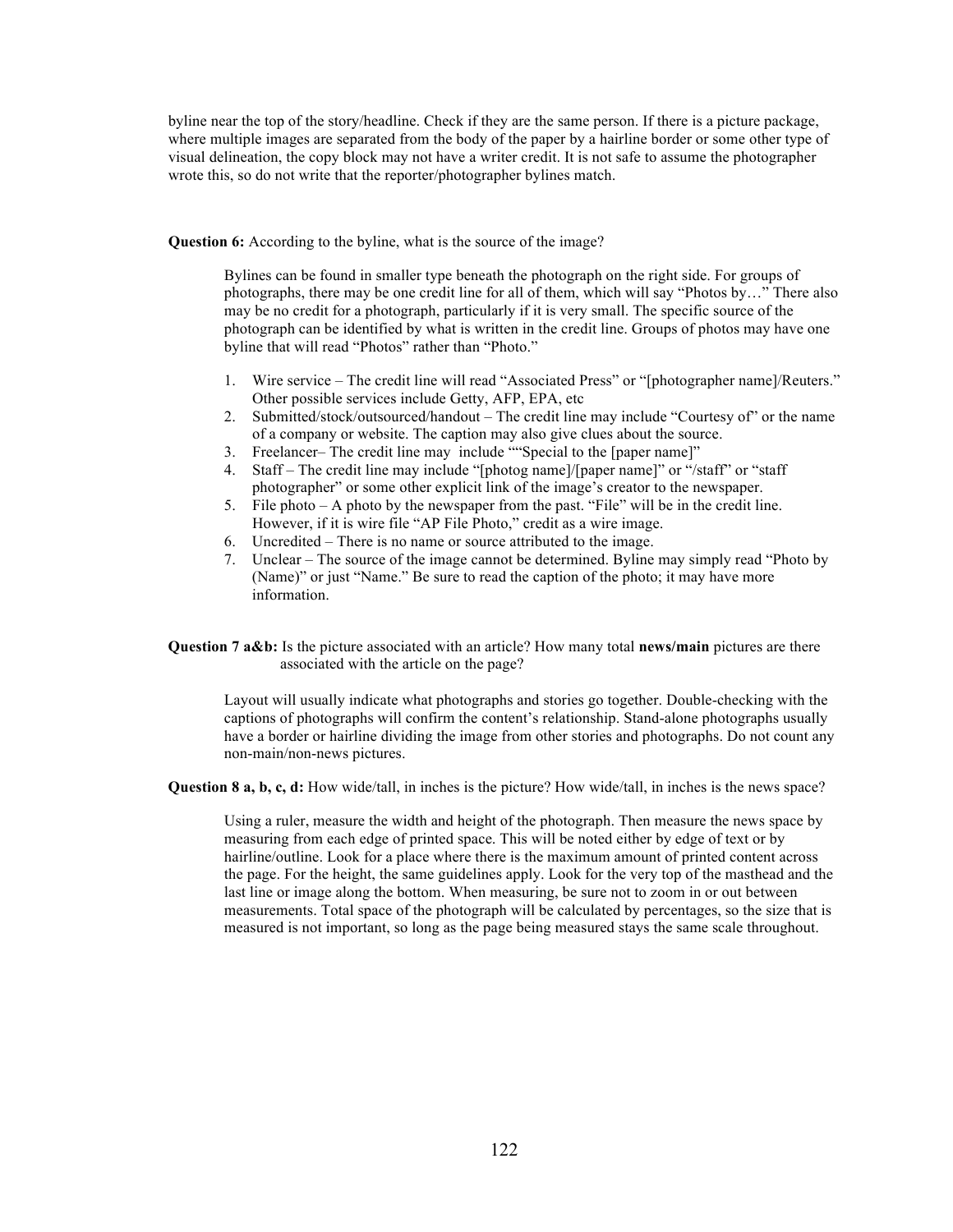APPENDIX B: Code Sheet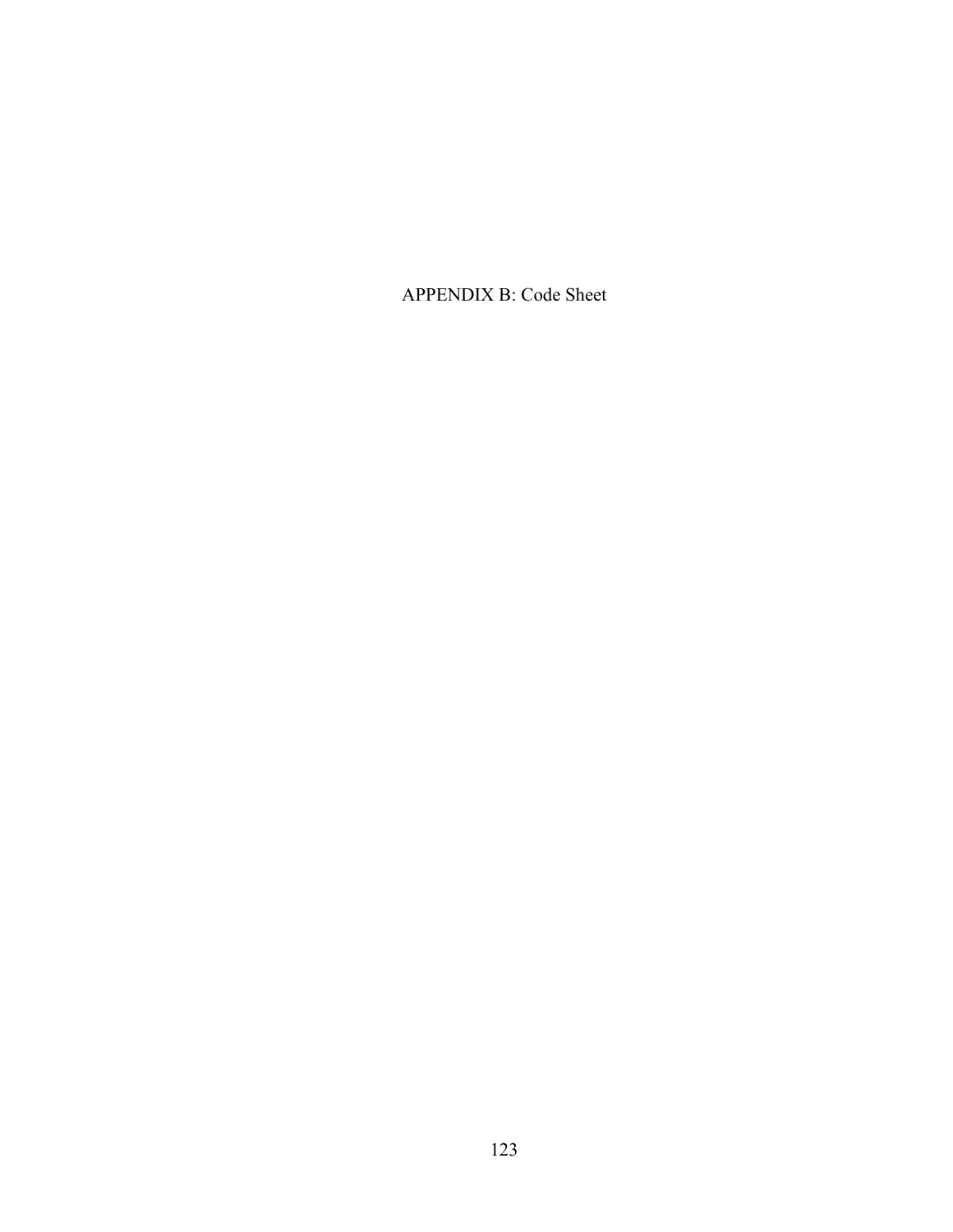#### **Unit of analysis: Individual Photograph (vs. full page)**

- 1. What is the title of the paper?
	- 1 San Jose Mercury News
	- 2 Boston Globe
	- 3 St. Louis Post-Dispatch
	- 4 Detroit Free Press
- 2. What is the issue date?
	- 01 Monday, December  $6<sup>th</sup>$ , 2004  $02 -$ Tuesday, September  $14<sup>th</sup>$ , 2004  $03 -$  Wednesday, August  $25<sup>th</sup>$ , 2004  $04$  – Thursday, September  $30<sup>th</sup>$ , 2004  $05$  – Friday, October  $8<sup>th</sup>$ , 2004 06 – Saturday, November 13<sup>th</sup>, 2004  $07 -$  Sunday, July  $11^{th}$ , 2004  $08 -$ Monday, June  $29<sup>th</sup>$ , 2009  $09 -$  Tuesday, June  $16<sup>th</sup>$ , 2009 10 – Wednesday, February 25<sup>th</sup>, 2009 11 – Thursday, January  $15<sup>th</sup>$ , 2009 12 – Friday, May  $15^{th}$ , 2009 13 – Saturday, March  $7<sup>th</sup>$ , 2009  $14 -$  Sunday, April  $5<sup>th</sup>$ , 2009
- 3. What section of the paper is this photograph in?
	- 1 Front Cover
	- 2 Local News
	- 3 Business
	- 4 Arts & Entertainment
	- 5 Sports
	- $6 Other:$
- 4. a. What is the page format of the paper?
	- 1- Broadsheet
	- 2- Tabloid

b. Where is the majority of the photograph if the page is divided into thirds?

- $1 Top$
- 2 Middle
- 3 Bottom
- 4 Full page
- 5. a. What kind of photograph is this image?
	- 1 News photograph/image
	- 2 Graphic/illustration/map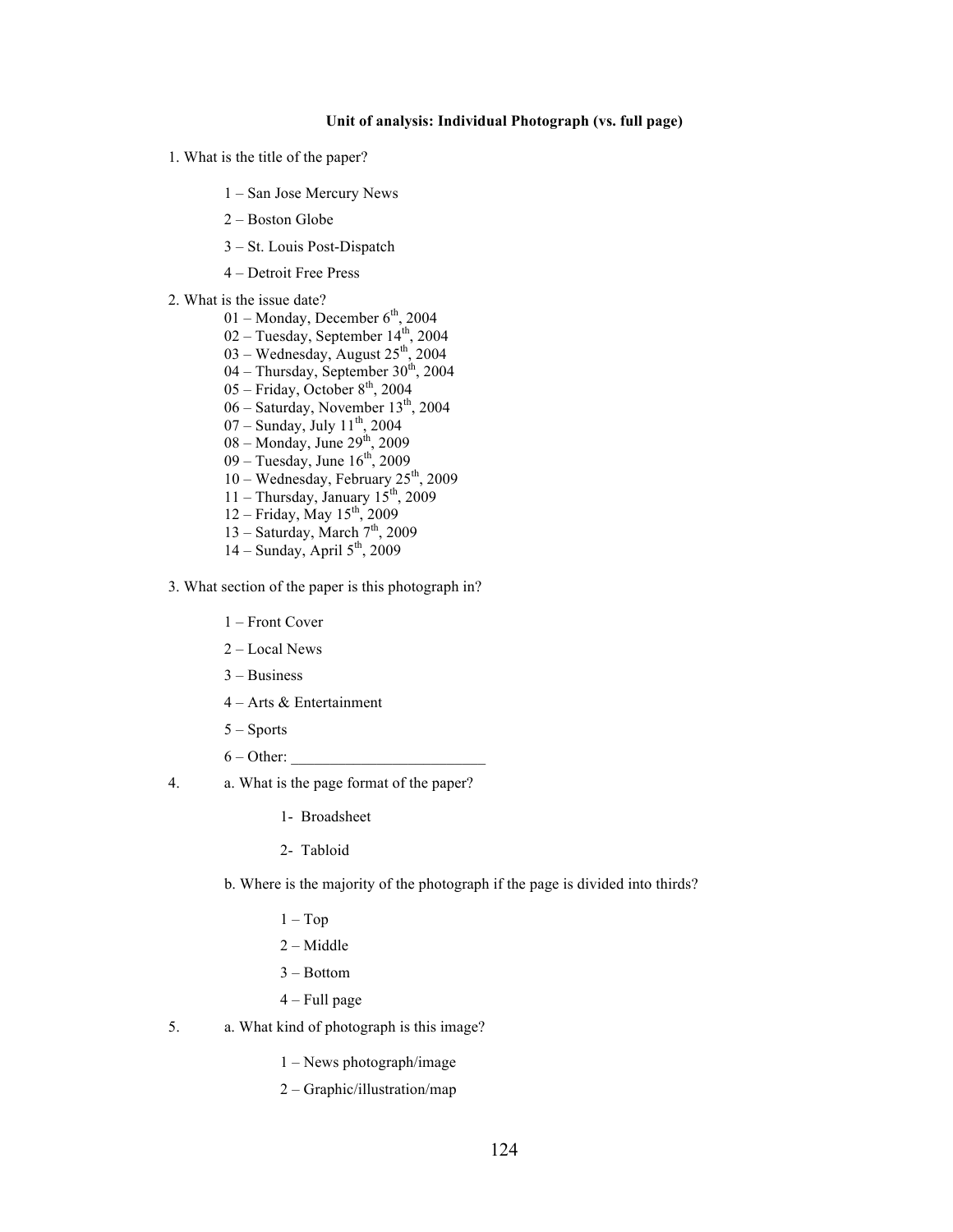- $3 Mug shot$
- 4 Refer picture
- b. If 1, what kind of assignment does the photograph appear to come from?
	- 1 Spot news
	- 2 News event
	- 3 Assigned story
	- 4 Hand-out image
	- 5 Unclear
- c. Is this a cutout?
	- $1 yes$
	- $2 no$
- 6. According to the byline, what is the source of the image?
	- 1-wire service
	- 2-submitted/outsourced
	- 3-freelancer
	- 4-staff
	- 5-file photo
	- 6-uncredited
	- 7-unclear
- 7. Is the picture associated with an article?
	- $1 yes$  $2 - no$
	- a. If yes, does the byline of the photograph match the byline of the story?

 $1 - yes$ 

 $2 - no$ 

- 3 unclear
- b. How many total news/main pictures are there associated with the article on the page?
- 1 2 3 4 5 \_\_\_ (if more)

8a. How wide, in inches, is the photograph?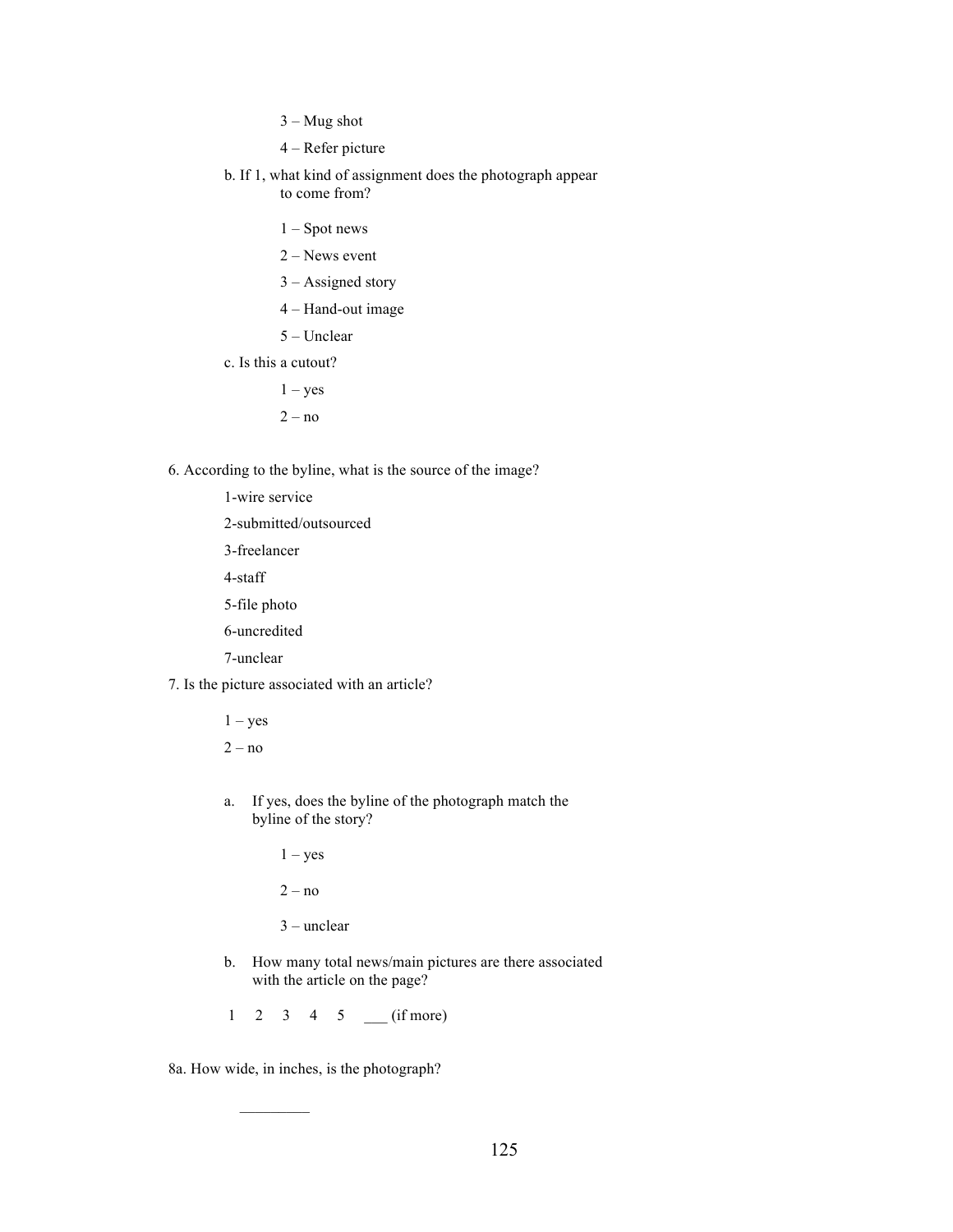b. How wide, in inches, is the news space?

c. How tall, in inches, is the photograph?

 $\mathcal{L}_\text{max}$ 

 $\frac{1}{2}$  ,  $\frac{1}{2}$  ,  $\frac{1}{2}$  ,  $\frac{1}{2}$  ,  $\frac{1}{2}$ 

d. How tall, in inches, is the news space?

**Notes:**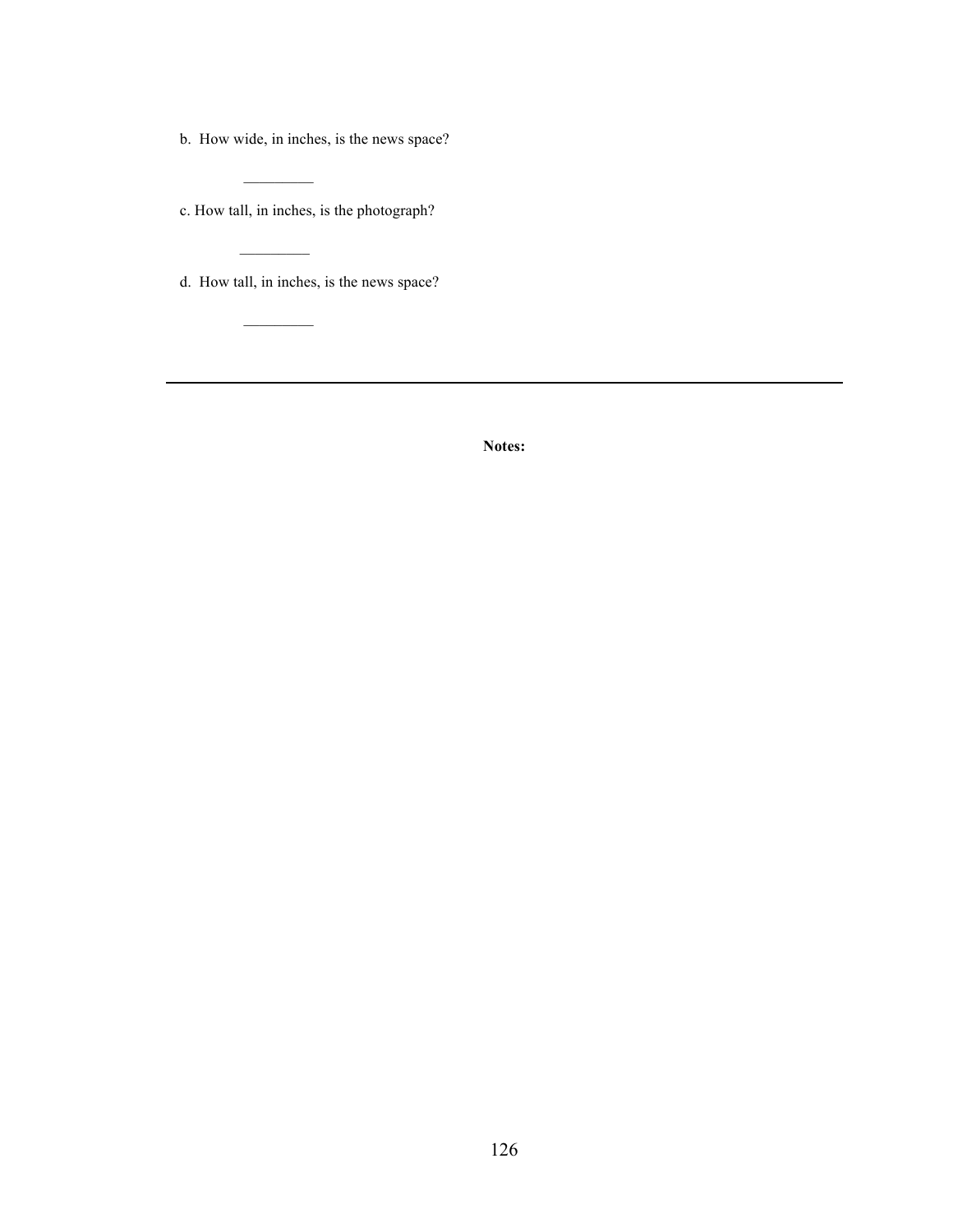### REFERENCES

- Associate Press. 'NYT' Cuts Sections, Trims Freelance Budget. Retrieved April 29, 2009. http://www.editorandpublisher.com/eandp/news/article\_display.jsp?vnu content id=1003963303.
- Baxter, W. S., Quarles, R., & Kosak, H. (1978). *The Effects of Photographs and Their Size on Reading and Recall of News Stories*. Paper presented at the Annual Meeting of the Association for Education in Journalism.
- Bell, P. (2001). Content analysis of visual images. In C. J. a. T. v. Leeuwen (Ed.), *Handbook of Visual Analysis* (pp. 10-34). London: SAGE Publications.
- Berger, A. A. (1998). Media Research Techniques. Thousand Oaks: Sage Publications.
- Bird, S. E. (2009). The Future of Journalism in the Digital Environment. *Journalism*. (10)3, 293-295.
- Bogart, L. (2004). Reflections on Content Quality in Newspapers. [Article]. *Newspaper Research Journal, 25*(1), 40-53.
- Bogart, Leo. (1981). *Press and Public*. Who Reads What, When, Where, and Why in American Newspapers: L. Erlbaum Associates.
- Brauer, D. (2010) Star Tribune layoffs spare reporters; target copy editors, photographers. Accessed on February 10, 2010, from http://www.minnpost.com/braublog/2010/01/06/14735/star\_tribune\_layoffs\_spare \_reporters\_target\_copy\_editors\_photographers
- Brauer, D. (2010) The StarTribune's layoff/buyout list. Friday Jan. 29, 2010. Accessed February 16, 2010, from http://www.minnpost.com/braublog/2010/01/29/15437/the\_star\_tribunes\_layoffbu yout list
- Bridges, J. A., & Bridges, L. W. (1997). Changes in News Use on the Front Pages of the American Daily Newspaper 1986-1993. *Journalism and Mass Communications Quarterly, 74*(4), 826-838.
- Carlyle, T. (1840) The Hero as Man of Letters. Johnson, Rousseau, Burns [Lecture V, May 19, 1840] Accessed February 16, 2010, from http://www.victorianweb.org/authors/carlyle/heroes/hero5.html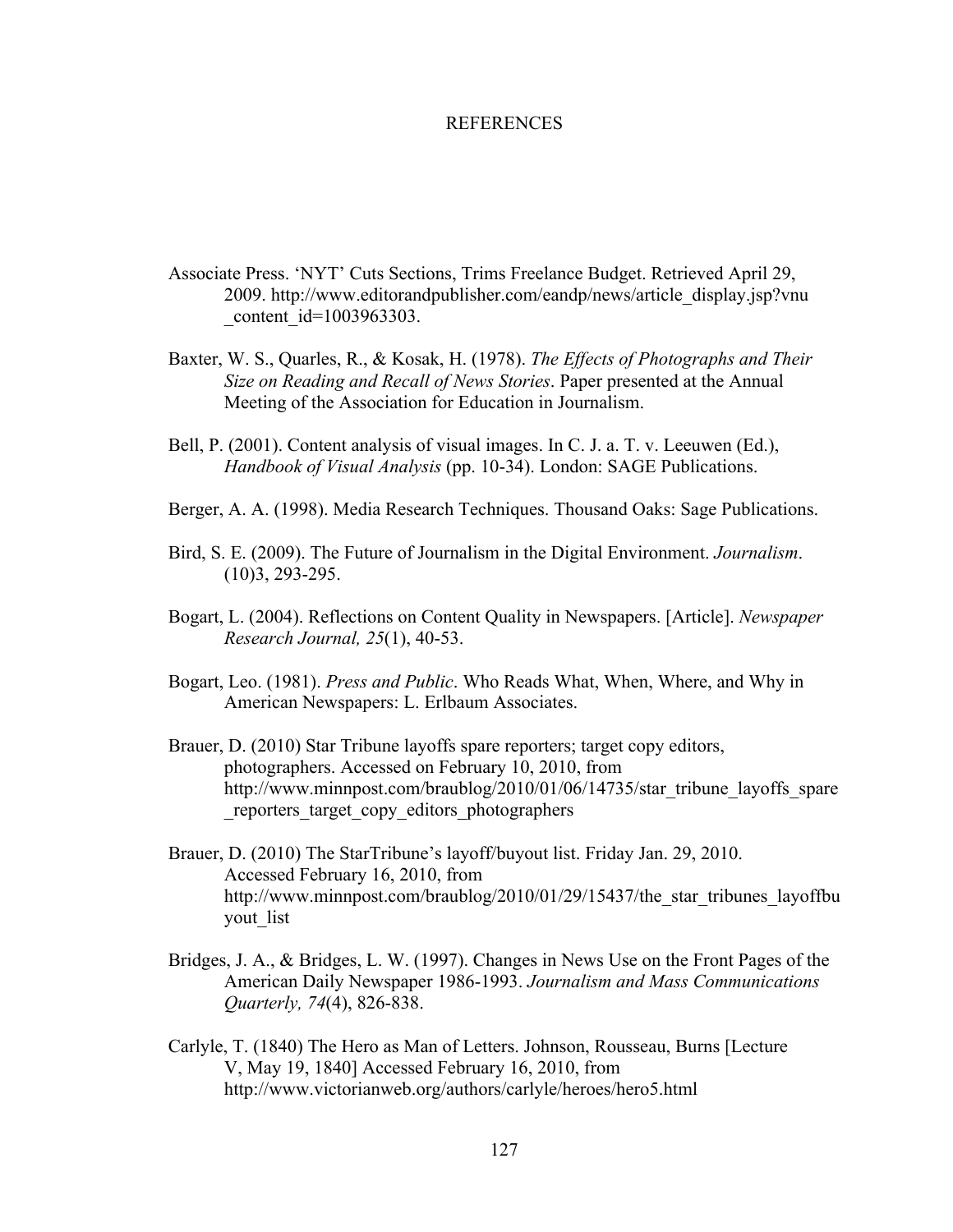- Case, B. (2009) Dallas Morning News takes premium approach to value. *The Dallas Morning News*. October 11, 2009. Accessed February 10, 2010, from http://www.dallasnews.com/sharedcontent/dws/bus/stories/DN-DMN 11bus.ART0.State.Edition1.3cf5397.html
- Coyne, L. Personal interview. May 14, 2010.
- Davis, J. Personal interview. May 10, 2010.
- Domke, D., Perlmutter, D., & Spratt, M. (2002). The Primes of Our Times? An examination of the 'power' of visual images. *Journalism, 3*(2), 131-159.
- Doughty, D. (1993). Constructing Palestinians: Visual rhetoric and work organization in a news magazine documentary. Visual Sociology, 8(2), 4-20.
- Edmonds, R. (2007) Why The Rocky Closed and What It Says About the Business' Future. *The Biz Blog, Poynter Institute.* Accessed February 10, 2010 from http://www.poynter.org/column.asp?id=123&aid=159230
- Fahmy, S., Kelly, J. D., & Kim, Y. S. (2007). What Katrina Revealed: A Visual Analysis of the Hurricane Coverage by News Wires and U. S. Newspapers. *Journalism and Mass Communication Quarterly, 84*(3), 546-561.
- Freeman, S. J., & Cameron, K. S. (1993). Organizational downsizing: a convergence and reorientation framework. Organization Science. (4) 10-29.
- Garcia, M., & Stark, P. (1991). Eyes on the news. St. Petersburg, FL
- Giles, B. (2002) In Defense of Journalism As Public Trust. The Poynter Institute. Accessed February 12, 2010, from http://www.poynter.org/content/content\_view.asp?id=4949
- Gurwitt, R. (2008) Death and Life in the Pressroom. *Governing* 31. December 2008.
- Hannan, M. T., Pólos, L., & Carroll, G. R. (2003) Cascading Organizational Change. Organization Science. 14(5). 463-482.
- Hardt, H. (1979) Social Theories of the Press: Early German and American Perspectives. Beverly Hills, CA: Sage.
- Hightower, P. (1984). The Influence of Training On Taking and Judging Photos. [Article]. *Journalism Quarterly, 61*(3), 682-686.
- Kenney, K. and Lacy, S. (1987) Economic Forces Behind Newspapers' Increasing Use of Color and Graphics. *Newspaper Research Journal* 8 3 (1987): 33-41. Print.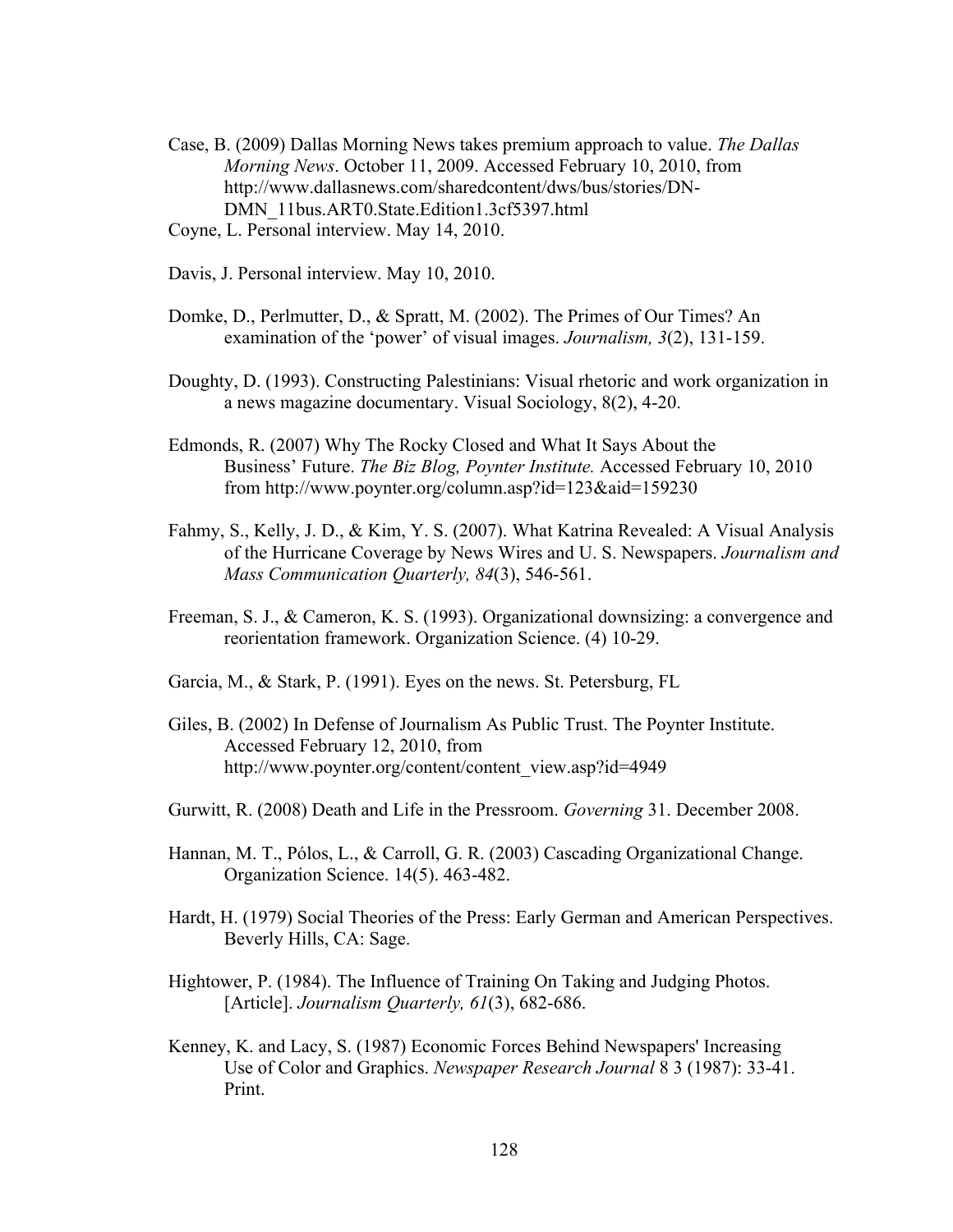- Lacy, S. & Fico, F. (1990). Newspaper Quality & Ownership: Rating the Groups. Newspaper Research Journal. Spring 1990.
- Lacy, S. & Fico, F (1991) The Link Between Newspaper Content Quality & Circulation. *Newspaper Research Journal*. (46) p. 46-56. Spring 1991.
- Lacy, S., Riffe, D., Stoddard, S., Martin, H., & Chang, K. (2001). Sample Size for Newspaper Content Analysis in Multi-Year Studies. Journalism & Mass Communication Quarterly (78) 836-845.
- Lang, D. (2009) Eight Photo Staff Let Go At Baltimore Sun (Updated) *Photo District News* Pulse. Accessed November 18, 2009, from http://www.pdnpulse.com/2009/04/seven-photo-staff-let-go-at-baltimoresun.html.
- Lucaites, J. L., & Hariman, R. (2001). Visual Rhetoric, Photojournalism, and Democratic Public Culture. [Article]. *Rhetoric Review, 20*(1/2), 37.
- Machin, Da., and Niblock, S. (2008) Branding Newspapers. *Journalism Studies* 9 2: 244-59.
- Maguire, M. (2005) "Changes in Ownership Affect Quality of Oshkosh Paper." *Newspaper Research Journal*. 26 (4) 74-86.
- McCombs, R. (2009) "Power Struggles over Converged Newsrooms May Diminish Value of Web Sites." E-Media Tidbits. Poynter Online. Accessed February 14, 2010, from http://www.poynter.org/column.asp?id=31&aid=174041.
- McQuail, D. (2000) Mass Communication Theory. 4th Ed. Sage Publications. London.
- Mediastorm "About Us" Accessed February 16, 2010, from http://www.mediastorm.org/about/index.htm
- Mendelson, A., & Thorson, E. (2003). The Impact of Role-Congruency and Photo Presence on the Processing of News Stories about Hillary Clinton. *The New Jersey Journal of Communication, 11*(2), 135-148.
- Migielicz, G. Personal interview. May 12, 2010.
- Mone, M. A., McKinley, W. and Barker III, V. L. (1998) Organizational decline and Innovation: a contingency framework. The Academy of Management Review. 23(1) 115- 132.

National Press Photographers Association. Code of Ethics. Retrieved March 1, 2009,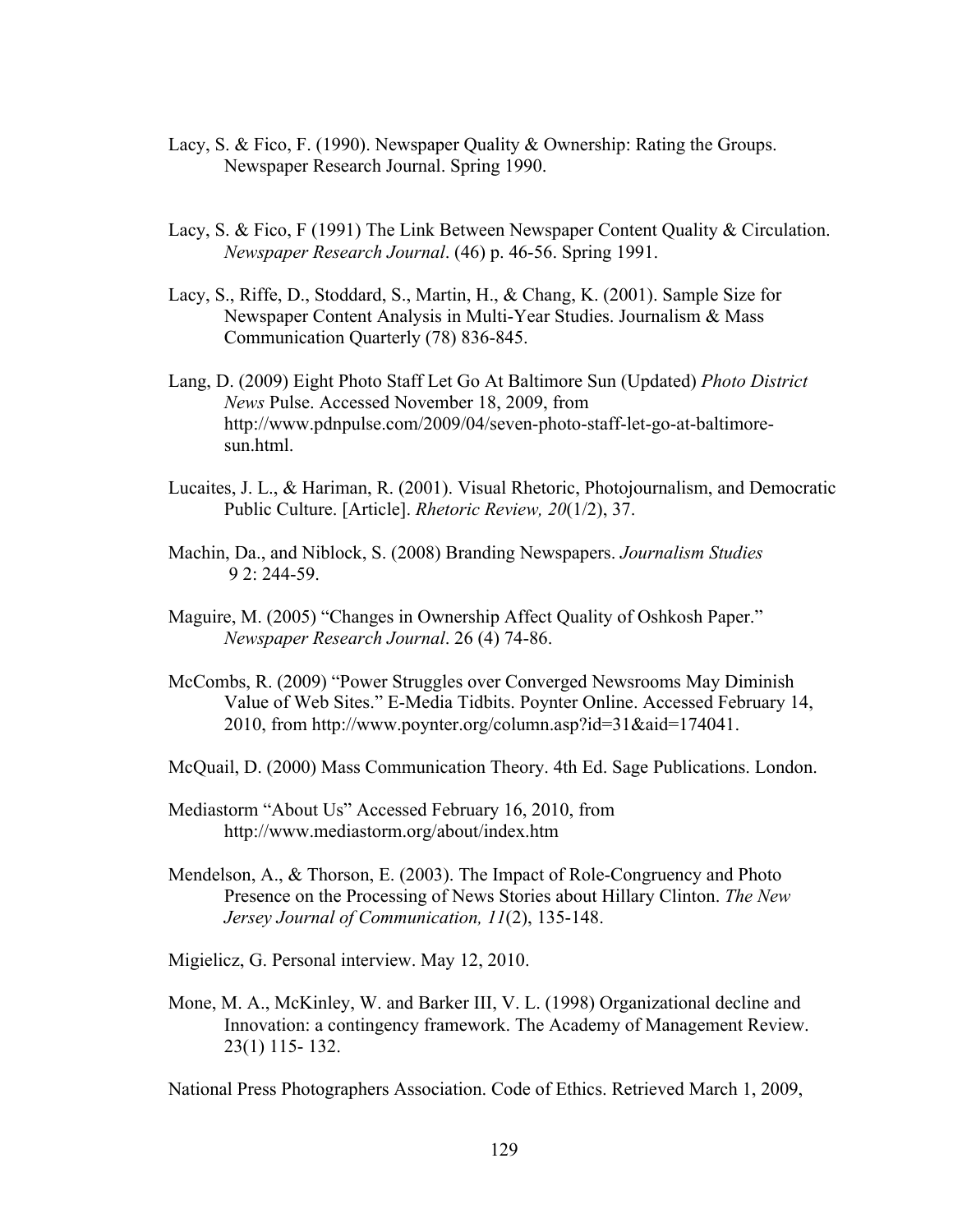from http://nppa.org/professional\_development/business\_practices/ethics.html.

- National Press Photographers Association. Digital Ethics. Retrieved March 1, 2009, from http://nppa.org/professional\_development/business\_practices/digitalethics.html.
- Newman, K. (2000) Organizational transformation during institutional upheaval. The Academy of Management Review. 25(3). 602-619.
- Peterson, A. & Spratt, M. (2005). Choosing Graphic Visuals: How Picture Editors Incorporate Emotion and Personal Experience into Decision Making. Visual Communication Quarterly. 12(1), 4-19.
- Phelps, D. (2009) "Star Tribune Files for Chapter 11 bankruptcy." StarTribune.com. Jan. 16, 2009. Accessed February 16, 2010, from http://www.startribune.com/business/37685134.html
- Plessinger, A. A., & Criswell, J. S. (2006). Results of Gannett Purchase of Indianapolis Star Mixed. *Newspaper Research Journal, 27*(4), 6-22.
- Porter, C. Personal interview. May 27, 2010.
- Project for Excellence in Journalism (2004). "The state of the news media 2004." Accessed on February 5, 2010 from http://www.stateofthemedia.org/2004/
- Project for Excellence in Journalism (2008). "The state of the news media 2008." Accessed on February 5, 2010 from http://www.stateofthemedia.org/2008/
- Project for Excellence in Journalism (2009). "The state of the news media 2009." Accessed on February 5, 2010 from http://www.stateofthemedia.org/2009/index.htm
- ProPublica (2010) About Us. Accessed February 16, 2010, from http://www.propublica.org/about/
- Quinn, S. (2008) USA Today's Founding Visual Editor, Richard Curtis, Retires. Poynter Online. Visual Voice. Accessed February 14, 2010 from http://www.poynter.org/column.asp?id=47&aid=155852
- Quinn, S., & Adam, P. S. (2007). EyeTrack07. Retrieved January 26, 2010, from http://eyetrack.poynter.org.
- Rodgers, S., Kenix, L. J., & Thorson, E. (2007). Stereotypical Portrayals of Emotionality in News Photos. *Mass Communication & Society, 10*(1), 119-138.
- Sands, K. (2009) High Cost, Low Quality Plague Newspaper Video Efforts. Poynter Institute. October 20, 2009. Accessed on February 10, 2010, from